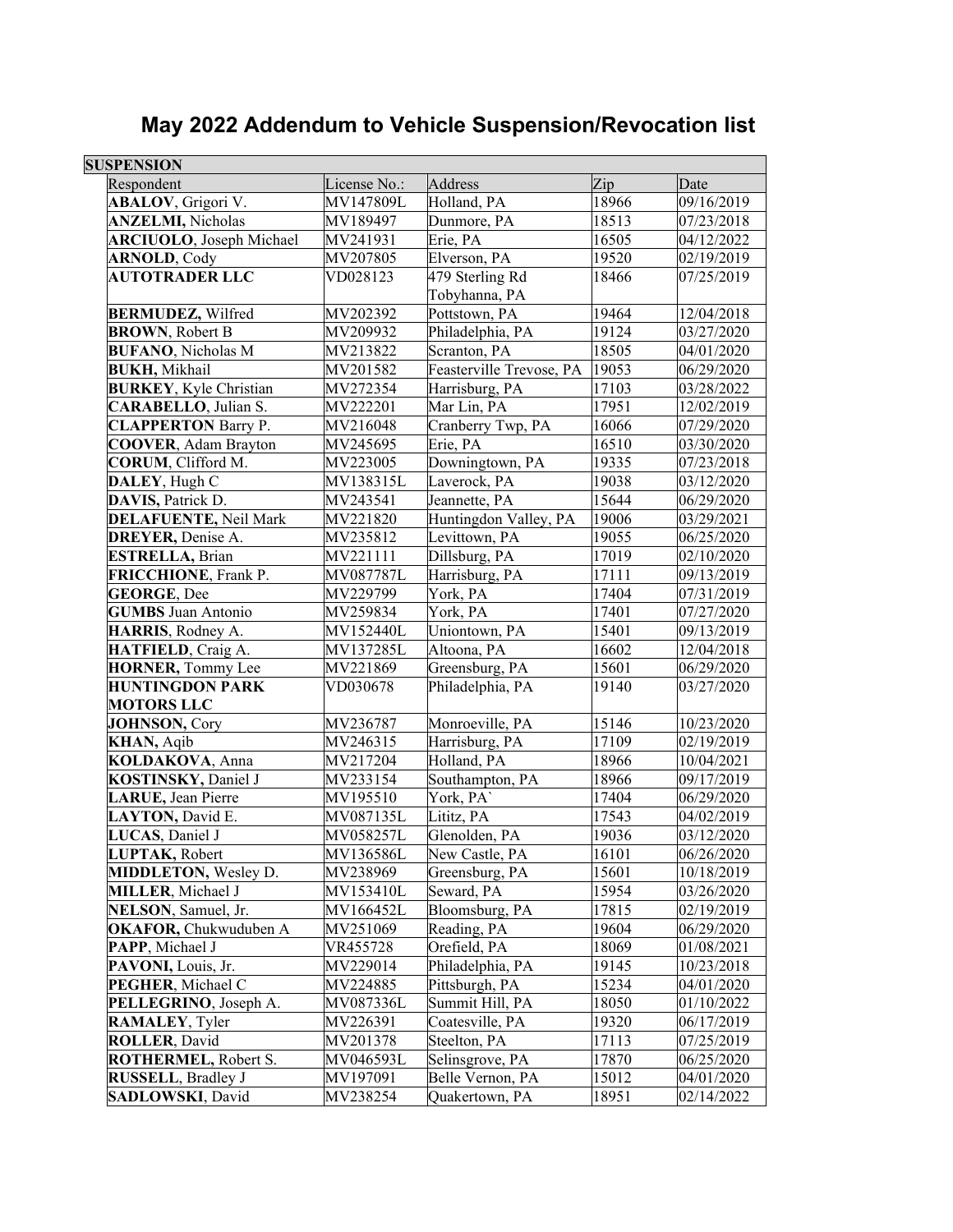| <b>SUSPENSION</b>              |              |                      |       |            |
|--------------------------------|--------------|----------------------|-------|------------|
| Respondent                     | License No.: | Address              | Zip   | Date       |
| <b>SEIBERT, Brett</b>          | MV253276     | Milton, PA           | 17847 | 02/14/2022 |
| <b>SHIAVONI MOTORS</b>         | VD022042L    | 1421 Woodhaven Drive | 17036 | 10/18/2019 |
|                                |              | Hummelstown, PA      |       |            |
| <b>SHIAVONI</b> , Thomas V.    | MV140298L    | Hummelstown, PA      | 17036 | 09/10/2018 |
| <b>SHIMKO</b> Stephen J.       | MV205586     | Allentown, PA        | 18102 | 08/09/2021 |
| <b>SKALICAN</b> , Matthew Sean | MV124690L    | Indiana, PA          | 15701 | 03/12/2020 |
| <b>SLAGLE, Mark W</b>          | MV178450     | Greensburg, PA       | 15601 | 06/29/2020 |
| TAYLOR, Jonathan M.            | MV214459     | Jenkintown, PA       | 19046 | 12/04/2018 |
| TUCKER, James L.               | MV208424     | Bradford, PA         | 16701 | 02/19/2019 |
| <b>VALLEY AUTO SALES</b>       | VD021877L    | 104 Poplar Street    | 18634 | 03/12/2020 |
|                                |              | W Nanticoke, PA      |       |            |
| <b>VERGOTZ, Brian A</b>        | MV076604L    | Erie, PA             | 16509 | 03/30/2020 |
| WAGNER, Christopher T          | MV196305     | Fairview, PA         | 16415 | 02/12/2020 |
| <b>WALTERS, Jason</b>          | MV209619     | Pittsburgh, PA       | 15221 | 07/25/2019 |
| WEST, Lamar S                  | MV166283L    | Gibsonia, PA         | 15044 | 02/10/2020 |
| WISSINGER, Jason Lee           | MV201714     | Ebensburg, PA        | 15931 | 02/10/2020 |
| <b>WOLTERS, Heather Lynn</b>   | MV214726     | Allentown, PA        | 18109 | 07/25/2019 |

| REVOCATION (Includes voluntary surrender of license in lieu of discipline) |              |                           |         |            |  |  |
|----------------------------------------------------------------------------|--------------|---------------------------|---------|------------|--|--|
| Respondent                                                                 | License No.: | Address                   | Zip     | Date       |  |  |
| <b>ABDUL-HADI, Muhammad E</b>                                              | MV254311     | Philadelphia, PA          | 19139   | 05/16/2022 |  |  |
| <b>ACOSTA, Rose A</b>                                                      | MV241611     | Scranton, PA              | 18510   | 08/07/2018 |  |  |
| ADAMS, Andre L.                                                            | MV111063L    | Allentown, PA             | 18109   | 04/02/2019 |  |  |
| ALBECK, David W.                                                           | MV259820     | Tyrone, PA                | 16686   | 11/15/2021 |  |  |
| ALLEN, Edward C. a/k/a KELSO,                                              | MV099687L &  | Erie, PA & McKeesport, PA | 16507 & | 08/07/2018 |  |  |
| Edward                                                                     | MV201916     |                           | 15132   |            |  |  |
| <b>APPEL</b> , Joseph                                                      | MV216574     | Exeter, PA                | 18643   | 08/07/2018 |  |  |
| BAILEY, Harry a.k.a. Harry E. Bailey,                                      | VD004570L    | Philadelphia, PA          | 19143   | 06/30/2021 |  |  |
| T/D/B/A                                                                    |              |                           |         |            |  |  |
| <b>R &amp; J AUTO SALES</b>                                                |              |                           |         |            |  |  |
| <b>BARTMAN</b> , Bruce L.                                                  | MV049039L    | Wallingford, PA           | 19086   | 08/03/2021 |  |  |
| <b>BARZOLA, David</b>                                                      | MV229993     | Lancaster, PA             | 17603   | 08/07/2018 |  |  |
| <b>BEDNARKSKI</b> , Chad C.                                                | MV140153L    | Fairview, PA              | 16415   | 09/05/2021 |  |  |
| <b>BERKEY, Victor</b>                                                      | MV151769L    | Bethlehem, PA             | 18017   | 08/07/2018 |  |  |
| <b>BILLER, James Patrick</b>                                               | MV239936     | Greensburg, PA            | 15601   | 04/12/2022 |  |  |
| BLOOM, Jonathan M.                                                         | MV226598     | York, PA                  | 17404   | 11/15/2021 |  |  |
| <b>BRADLEY</b> , Samantha L.                                               | MV247936     | Butler, PA                | 16002   | 11/15/2021 |  |  |
| <b>BRONSON</b> , Angela Marie                                              | MV222372     | Greensburg, PA            | 15601   | 02/22/2022 |  |  |
| <b>BUTTS, Larry J.</b>                                                     | MV030916L    | Carlisle, PA              | 17015   | 05/11/2021 |  |  |
| CASKEY, Jeremy L                                                           | MV258622     | Pittsburgh, PA            | 15211   | 02/22/2022 |  |  |
| <b>CHERVINCHIK</b> , Alexandr                                              | MV207064     | Levittown, PA             | 19055   | 03/25/2022 |  |  |
| CLARK, Larry L. Jr.                                                        | MV246114     | Blakeslee, PA             | 18610   | 08/07/2018 |  |  |
| <b>CREEK</b> , Harry G.                                                    | MV087271L    | Mt Joy, PA                | 17552   | 11/15/2021 |  |  |
| <b>CRILLY, Dylan P.</b>                                                    | MV230027     | Altoona, PA               | 16602   | 05/17/2022 |  |  |
| <b>DEVITT, Daniel</b>                                                      | MV254331     | Lehighton, PA             | 18235   | 05/17/2022 |  |  |
| <b>DISCHINGER, Dennis</b>                                                  | MV225707     | Philadelphia, PA          | 19135   | 05/13/2022 |  |  |
| <b>DOMIANO</b> , Louis, III                                                | MV140758L    | Wilkes-Barre, PA          | 18702   | 06/20/2019 |  |  |
| EICHERT, Kurt B.                                                           | MV079238L    | Wyndmoor, PA              | 19118   | 07/25/2019 |  |  |
| EMORY, Robert E.                                                           | MV138738L    | Gettysburg, PA            | 17325   | 11/15/2021 |  |  |
| ERCOLE, Amy M.                                                             | MV241964     | Wayne, PA                 | 19087   | 01/11/2022 |  |  |
| FAIOLA, Anthony A.                                                         | MV238409     | Pottsville, PA            | 17901   | 11/15/2021 |  |  |
| FARLEY, John J.                                                            | MV232685     | Jessup, PA                | 18434   | 03/29/2021 |  |  |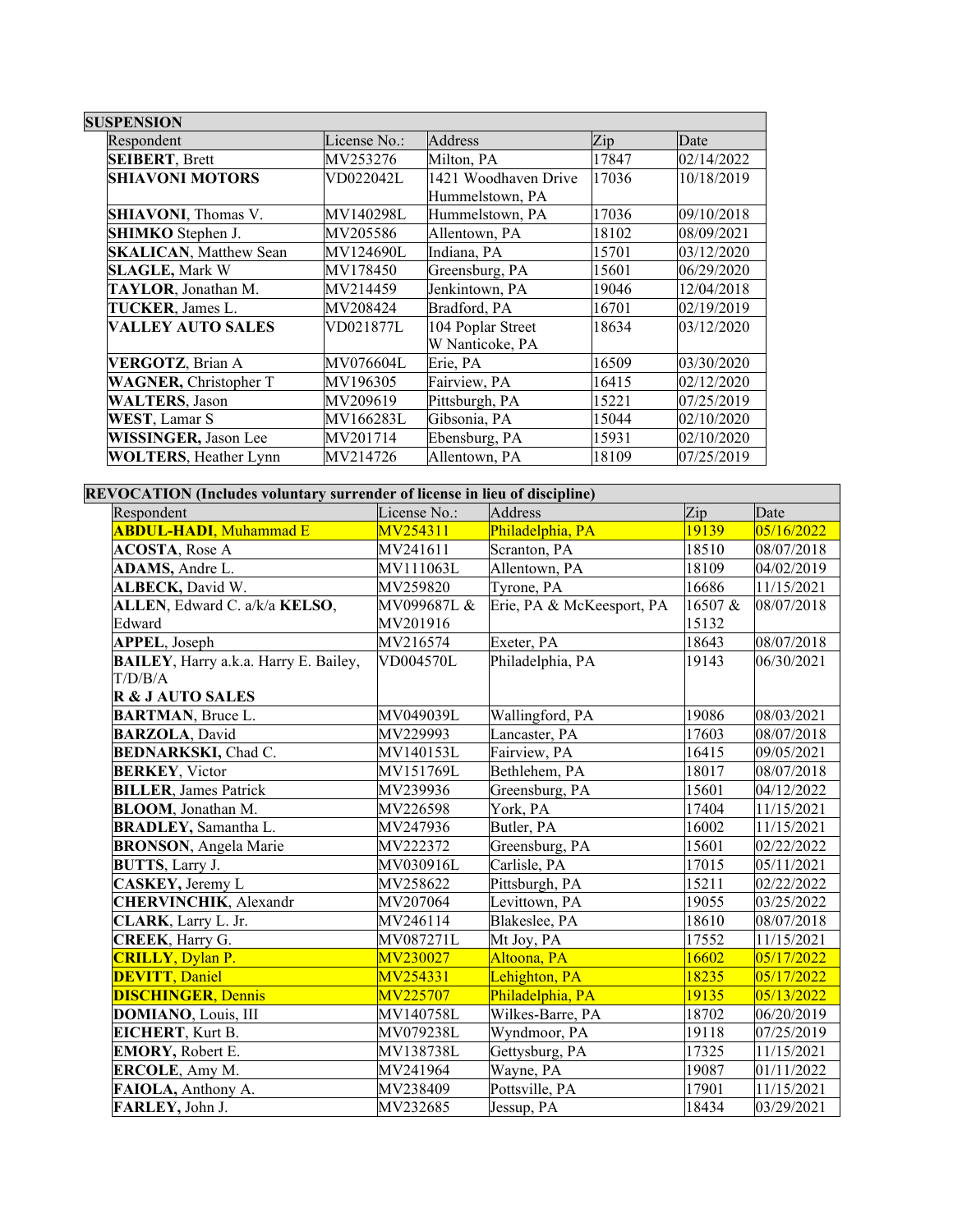| REVOCATION (Includes voluntary surrender of license in lieu of discipline) |              |                           |         |            |  |
|----------------------------------------------------------------------------|--------------|---------------------------|---------|------------|--|
| Respondent                                                                 | License No.: | Address                   | Zip     | Date       |  |
| GABLER, Andrew T.                                                          | MV130363L    | Harborcreek, PA           | 16421   | 06/30/2021 |  |
| GOLDSTEIN, Neil H.                                                         | MV248027     | Myerstown, PA             | 17067   | 04/12/2022 |  |
| <b>GORDON</b> , Terry L.                                                   | MV204729     | Hancock, MD               | 21750   | 09/17/2019 |  |
| GRAZIER, Ronald J., Jr.                                                    | MV217601     | Titusville, PA            | 16354   | 02/22/2022 |  |
| <b>GROSS, Ernest H.</b>                                                    | MV212204     | York, PA                  | 17403   | 05/17/2022 |  |
| <b>GRZECH</b> , Kimberly L.                                                | MV214461     | Stroudsburg, PA           | 18360   | 12/04/2018 |  |
| HANOVER MOTOR SALES, INC.                                                  | VD030210     | 2324 Sans Souci Parkway,  | 18706   | 09/18/2018 |  |
|                                                                            |              | Hanover Township, PA      |         |            |  |
| <b>HIMES</b> , Dennis R                                                    | MV095425L    | Bellwood, PA              | 16617   | 08/07/2018 |  |
| HOMOLA, MARTIN JOSEPH                                                      | MV129574L    | Johnstown, PA             | 15901   | 01/07/2020 |  |
| <b>JAY SAM AUTO SALES LLC</b>                                              | VD031091     | 20516 Route 35 S          | 17058   | 04/12/2022 |  |
|                                                                            |              | Mifflin, PA               |         |            |  |
| <b>KATILIUS</b> , Richard P                                                | MV213938     | Pittsburgh, PA            | 15235   | 03/02/2021 |  |
| <b>KBABIEH</b> , Habib                                                     | MV233329     | Manheim, PA               | 17545   | 09/18/2018 |  |
| KELSO, Edward a/k/a                                                        | MV099687L &  | Erie, PA & McKeesport, PA | 16507 & | 08/07/2018 |  |
| ALLEN, Edward C.                                                           | MV201916     |                           | 15132   |            |  |
| <b>KESTER, Antoinette T</b>                                                | MV198500     | Light Street, PA          | 17839   | 04/12/2022 |  |
| KILE, Brandon M                                                            | MV217926     | Danville, PA              | 17821   | 02/14/2022 |  |
| <b>KILES AUTO SALES</b>                                                    | VD032343     | 2022 Montour Blvd         | 17821   | 02/14/2022 |  |
|                                                                            |              | Danville, PA              |         |            |  |
| KURTZ, John E.                                                             | MV205930     | Paxinos, PA               | 17860   | 06/30/2021 |  |
| LAKE, Michael L., II                                                       | MV235407     | Dallastown, PA            | 17313   | 01/11/2022 |  |
| <b>LAKESIDE AUTO SALES INC</b>                                             | VD022595L    | Erie, PA                  | 16510   | 06/30/2021 |  |
| <b>LAKESIDE CHEVROLET BUICK</b>                                            | VD031343     | North East, PA            | 16428   | 06/30/2021 |  |
| LEECH, Joyce M. a/k/a/ MURPHY,                                             | MV069939L    | Johnstown, PA             | 15904   | 12/04/2018 |  |
| Joyce E.                                                                   |              |                           |         |            |  |
| LESNIAK, Douglas T.                                                        | MV182288     | Harrisburg, PA            | 17113   | 09/18/2018 |  |
| LEVI, Rafael                                                               | MV190133     | Manheim, PA               | 17545   | 09/17/2019 |  |
| LU, Hoa Quoc                                                               | MV258179     | Upper Darby, PA           | 19082   | 04/12/2022 |  |
| LUCAS, Peter K.                                                            | MV157892L    | York, PA                  | 17404   | 12/17/2021 |  |
| LYDEN, Tyler E.                                                            | MV221978     | Pittsburgh, PA            | 15218   | 12/20/2021 |  |
| LYNN, Christopher Wolf                                                     | MV244741     | Scranton, PA              | 18508   | 02/22/2022 |  |
| <b>MACKO</b> , William Stephen                                             | MV050661L    | Canonsburg, PA            | 15317   | 08/07/2018 |  |
| MAGUDA, Christopher A.                                                     | MV216695     | Monongahela, PA           | 15063   | 09/17/2019 |  |
| MALDONADO, Alberto                                                         | MV200573     | Lancaster, PA             | 17603   | 08/07/2018 |  |
| <b>MARANO</b> , Patsy M.                                                   | MV236660     | Adah, PA                  | 15410   | 09/17/2019 |  |
| <b>MARTIN</b> , Jerome                                                     | MV154516L    | Mount Joy, PA             | 17552   | 05/17/2022 |  |
| MARTIN, Robert, Jr.                                                        | MV137837L    | Chambersburg, PA          | 17202   | 09/18/2018 |  |
| <b>MCROBERTS, Dylan Thomas</b>                                             | MV261301     | Slickville, PA            | 15684   | 03/25/2022 |  |
| <b>MUCHMORE, Benjamin Douglas</b>                                          | MV216018     | Conestoga, Pennsylvania   | 17516   | 03/31/2020 |  |
| MURPHY, Joyce E. a/k/a LEECH,                                              | MV069939L    | Johnstown, PA             | 15904   | 12/04/2018 |  |
| Joyce M.                                                                   |              |                           |         |            |  |
| <b>MYERS</b> , Jerome S.                                                   | MV248133     | Hellertown, PA            | 18055   | 12/20/2021 |  |
| <b>MYERS</b> , Matthew W.                                                  | MV072766L    | Reynoldsville, PA         | 15851   | 09/18/2018 |  |
| NEARY, Neil C.                                                             | MV013772L    | Clarks Summit, PA         | 18411   | 09/29/2021 |  |
| NERO, Rory D., Jr.                                                         | MV161649L    | Waterford, PA             | 16441   | 10/23/2018 |  |
| <b>OPITZ, Dustin F.</b>                                                    | MV191213     | Franklin, PA              | 16323   | 05/17/2022 |  |
| <b>OSTROWSKI</b> , Raymond                                                 | MV083254L    | Minersville, PA           | 17954   | 08/03/2021 |  |
| <b>OZUNA, Felix</b>                                                        | MV180093     | Lancaster, PA             | 17602   | 08/07/2018 |  |
| PAGAN, Angel                                                               | MV255357     | Lebanon, PA               | 17042   | 04/12/2022 |  |
| PAOLELLA, John D.                                                          | MV224846     | Erie, PA                  | 16509   | 09/18/2018 |  |
| PAUGH, Joel M.                                                             | MV231073     | Carlisle, PA              | 17015   | 08/09/2021 |  |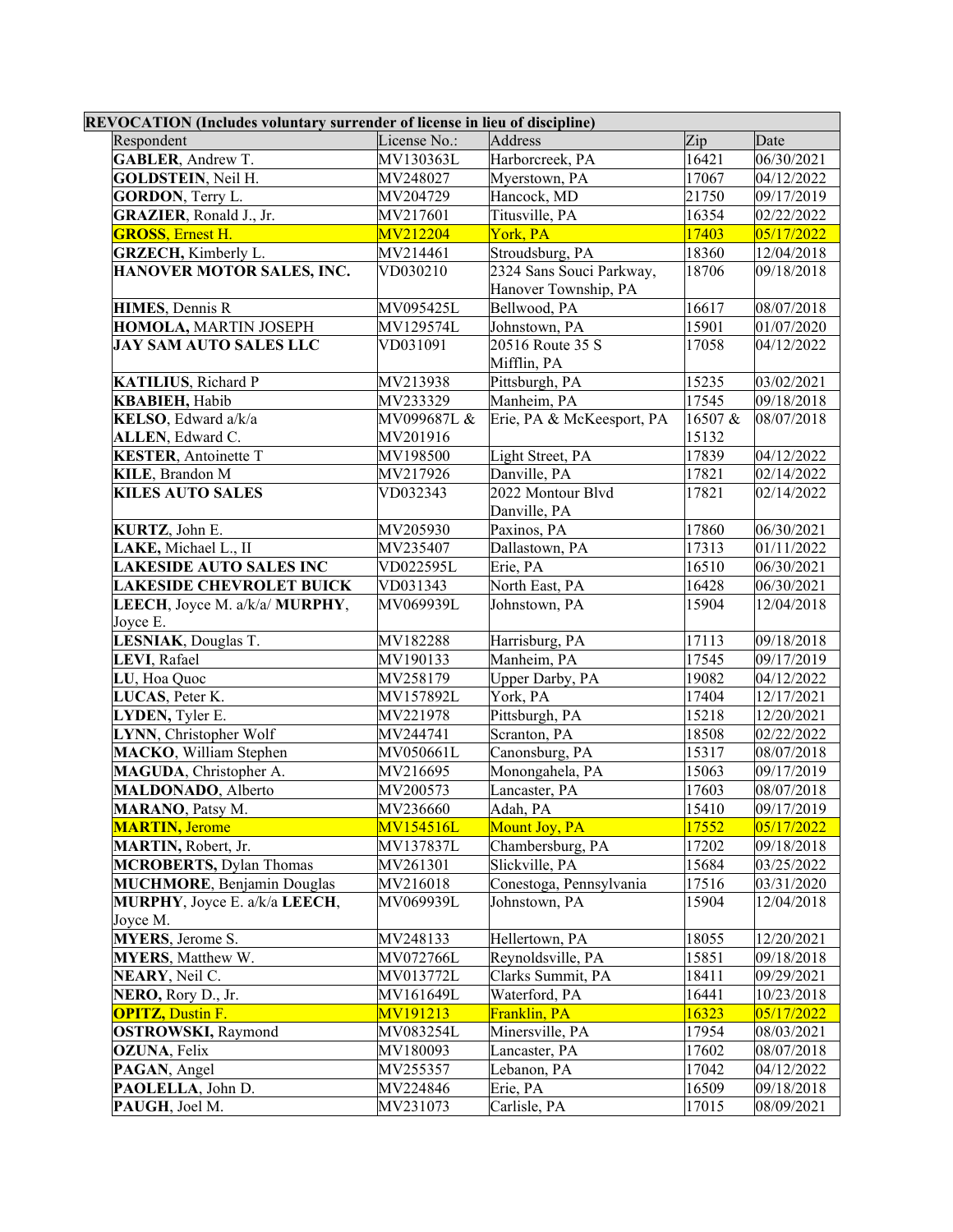| <b>REVOCATION</b> (Includes voluntary surrender of license in lieu of discipline) |              |                             |       |            |  |  |
|-----------------------------------------------------------------------------------|--------------|-----------------------------|-------|------------|--|--|
| Respondent                                                                        | License No.: | Address                     | Zip   | Date       |  |  |
| PAVIA, Brian                                                                      | MV120441L    | Hudson, PA                  | 18705 | 08/07/2018 |  |  |
| PEPPERMAN, Jamie N.                                                               | MV230607     | Montoursville, PA           | 17754 | 11/15/2021 |  |  |
| PLATINUM AUTO SALES, LLC                                                          | VD032093     | 629 S. 17 <sup>th</sup> St. | 17104 | 05/20/2019 |  |  |
|                                                                                   |              | Harrisburg, PA              |       |            |  |  |
| RAMIREZ, Santiago                                                                 | MV224082     | Whitehall, PA               | 18052 | 02/22/2022 |  |  |
| <b>REAGLE, Donald J.</b>                                                          | MV229089     | Saegertown, PA              | 15433 | 05/17/2022 |  |  |
| <b>REYNOLDS</b> , Dennis                                                          | MV233005     | Philadelphia, PA            | 19141 | 04/06/2021 |  |  |
| <b>RODRIGUEZ, Dean</b>                                                            | MV142010L    | Gibsonia, PA                | 15044 | 08/07/2018 |  |  |
| <b>ROGERS, Kelly</b>                                                              | MV218366     | Cressona, PA                | 17929 | 01/07/2022 |  |  |
| ROY, Anthony C.                                                                   | MV061225L    | Bedford, PA                 | 15522 | 09/18/2018 |  |  |
| RUPRECHT, Ralph R.                                                                | MV118821L    | Freedom, PA                 | 15042 | 12/02/2019 |  |  |
| <b>SCHLOSSHAUER, Matthew D.</b>                                                   | MV239021     | Saylorsburg, PA             | 18353 | 12/04/2018 |  |  |
| <b>SCHULER</b> , Michael C.                                                       | MV148621L    | Moon Township, PA           | 15108 | 09/18/2018 |  |  |
| <b>SCHWEIKART, Kelly C</b>                                                        | MV190892     | Linden, PA                  | 17744 | 05/17/2022 |  |  |
| <b>SHAMBACH</b> , Richard L.                                                      | MV071197L    | Northumberland, PA          | 17857 | 11/15/2021 |  |  |
| <b>SHERMAN, Anthony</b>                                                           | MV217422     | Allentown, PA               | 18103 | 08/07/2018 |  |  |
| <b>SULLENBERGER, Joe V.</b>                                                       | MV185037     | Enola, PA                   | 17025 | 06/24/2020 |  |  |
| <b>SWINGLE, Wayne E.</b>                                                          | MV110871L    | Lehighton, PA               | 18235 | 07/23/2018 |  |  |
| <b>THREE RIVERS AUTO SALES</b>                                                    | VD018080L    | Virgi Enterprises Inc       | 15108 | 12/04/2018 |  |  |
|                                                                                   |              | 1627 Broadhead Road         |       |            |  |  |
|                                                                                   |              | Coraopolis PA               |       |            |  |  |
| VANDERHOFF, Justin A.                                                             | MV243952     | Greeley, PA                 | 18425 | 10/29/2021 |  |  |
| <b>VARNER</b> , Brandon                                                           | MV179846     | Greensburg, PA              | 15601 | 10/29/2021 |  |  |
| WANN, Jeff D.                                                                     | MV192583     | Lancaster, PA               | 17603 | 12/04/2018 |  |  |
| WATSON, Cheryl Leigh                                                              | MV265256     | Wellsboro, PA               | 16901 | 11/15/2021 |  |  |
| <b>WEEKLEY, Brandon</b>                                                           | MV228944     | Pittsburgh, PA              | 15235 | 01/07/2022 |  |  |
| <b>WILSON, Scott</b>                                                              | MV192849     | Lancaster, PA               | 17601 | 02/14/2022 |  |  |
| WILT, Dion B.                                                                     | MV156262L    | Johnstown, PA               | 15904 | 12/04/2018 |  |  |
| YATES, Clarence A                                                                 | MV127658L    | Chester, PA                 | 19013 | 09/17/2019 |  |  |

| <b>SANCTIONED FOR UNLICENSED PRACTICE WITHIN PRIOR YEAR</b> |                           |                |                                   |           |  |  |
|-------------------------------------------------------------|---------------------------|----------------|-----------------------------------|-----------|--|--|
|                                                             | Respondent                | Address        | $\mathop{\mathrm {Zip}}\nolimits$ | Date      |  |  |
|                                                             | <b>OYEKANGUN, Taofeek</b> | Pittsburgh, PA | 15204                             | 11/17/202 |  |  |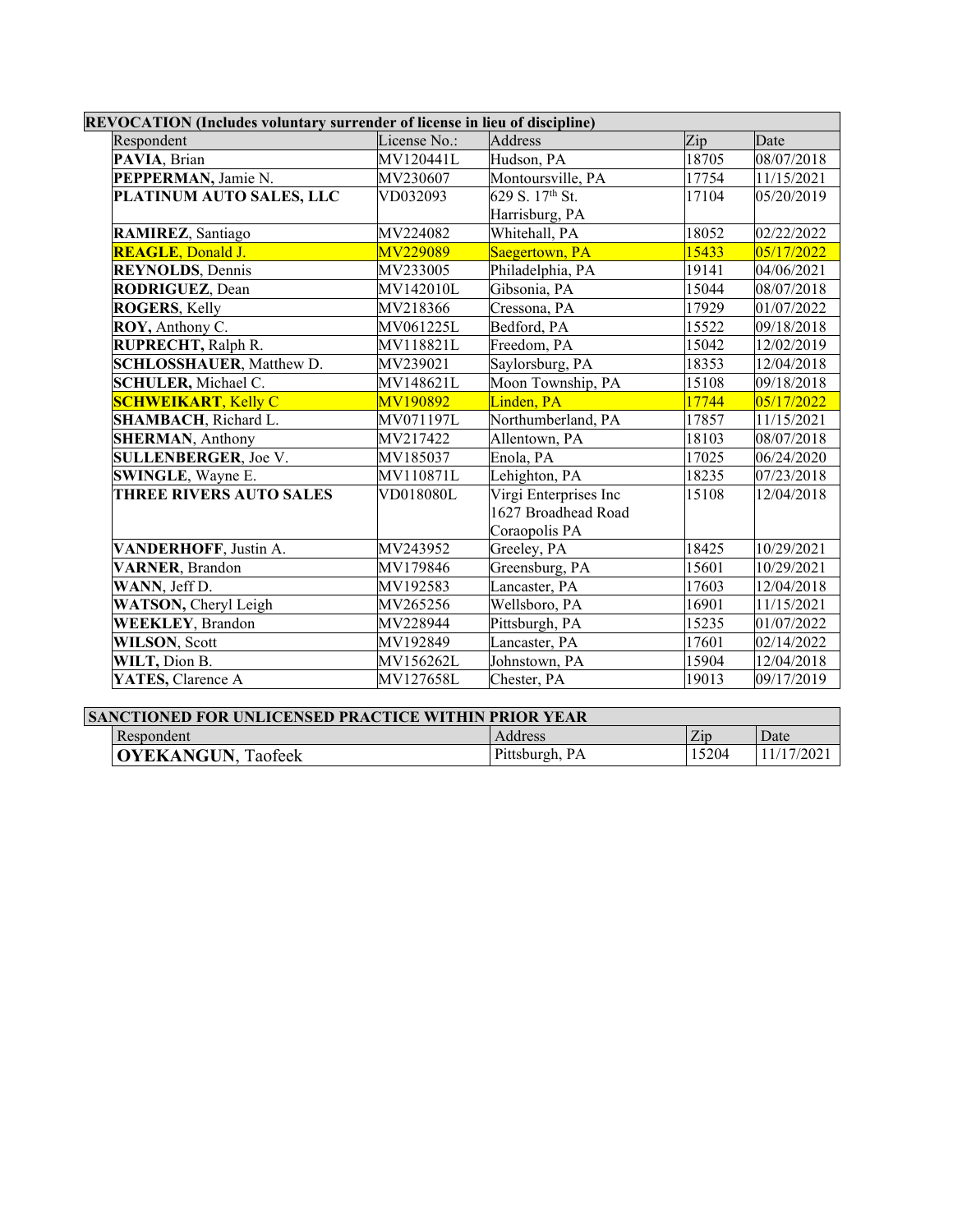

## **Pennsylvania Department of State** Legal Office **State Board of Vehicle Manufacturers, Dealers and Salespersons**

*Report of Suspended and Revoked Dealers and Salespersons* **July 02, 2018**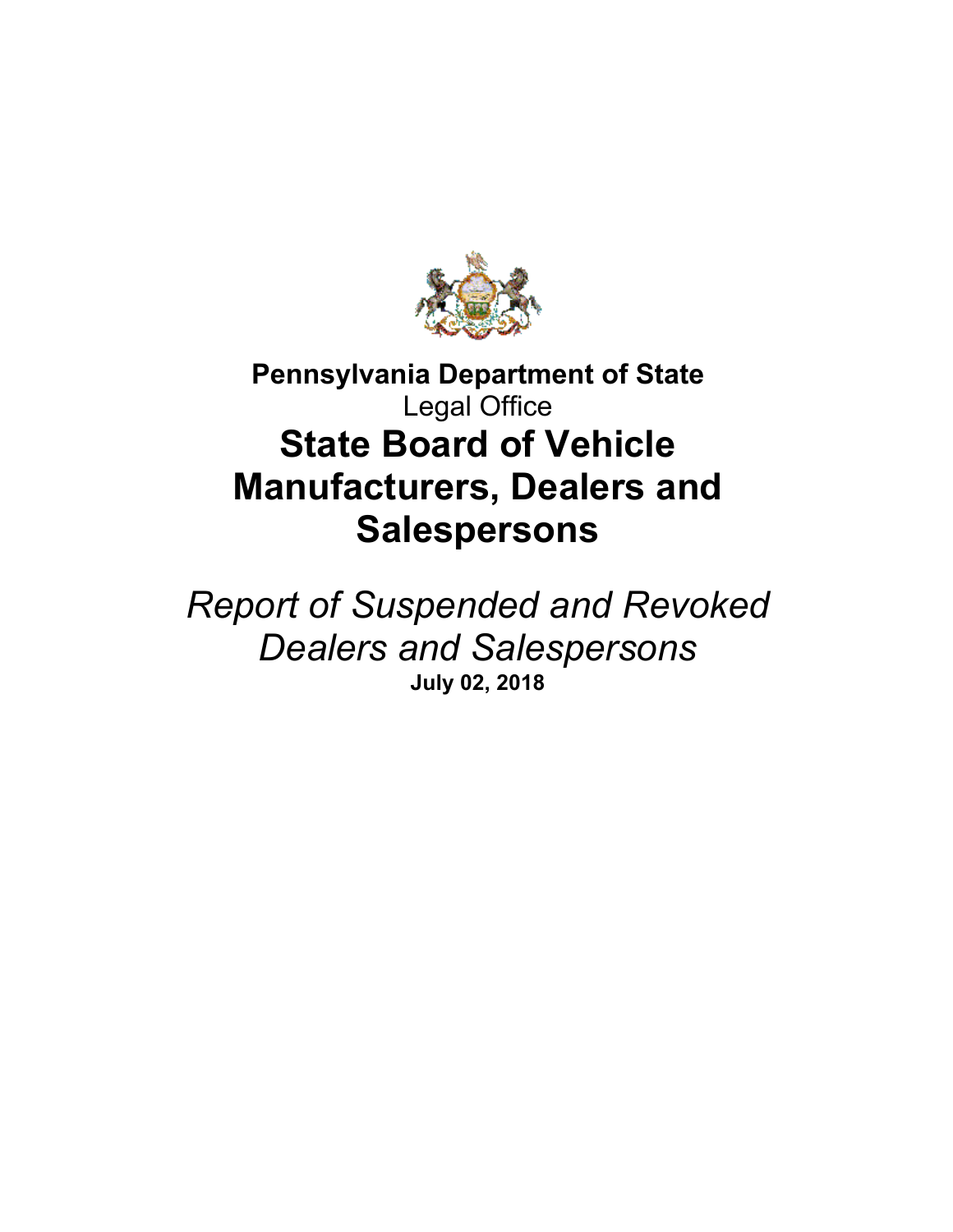|                                               |            | <b>Revoked and Suspended</b><br><b>Dealer and Salesperson Licenses</b> | Date<br>Page | 07/02/2018<br>$\overline{2}$ |
|-----------------------------------------------|------------|------------------------------------------------------------------------|--------------|------------------------------|
| <b>Vehicle Dealer</b>                         |            |                                                                        |              |                              |
| <b>Respondent</b>                             | license_no | <b>Address</b>                                                         |              | <b>Date</b>                  |
| <b>A-1 AUTO SALES</b>                         | VD014366L  | 201 HORNER ST 89-60-01337                                              |              | 08/22/1991                   |
| Current license status:                       | Revocation | A&O 88-60-03665 REVOKED                                                |              |                              |
|                                               |            | <b>JOHNSTOWN</b>                                                       | PA 15902     |                              |
| <b>ABRAHAM MOTORS</b>                         | VD008277L  | 2980 W EMAUS AVE                                                       |              | 12/15/1981                   |
| Current license status:                       | Revocation |                                                                        |              |                              |
|                                               |            | <b>ALLENTOWN</b>                                                       | PA 18103     |                              |
|                                               |            |                                                                        |              |                              |
| <b>ACE MOTORS</b>                             | VD013671L  | 1629 NORTH MAIN ST EXT                                                 |              | 06/15/1998                   |
| Current license status:                       | Revocation | PO BOX 2439                                                            |              |                              |
|                                               |            | <b>BUTLER</b>                                                          | PA 16001     |                              |
| AL DAVIS ENTERPRISES INC AUTO<br><b>SALES</b> | VD013606L  | ROUTE 72, P O BOX 504                                                  |              | 06/20/1990                   |
| Current license status:                       | Revocation | <b>MANHEIM</b>                                                         | PA 17545     |                              |
| ALL PRO AUTO MALL                             | VD025080   | 108 S CENTRAL AVE                                                      |              | 09/08/2011                   |
| Current license status:                       | Revocation | Canonsburg                                                             | PA 15317     |                              |
|                                               |            |                                                                        |              |                              |
| ALPINE AUTO INC MOVED                         | VD016761L  | 1402 LEHMAN STREET \$250                                               |              | 04/26/1993                   |
| Current license status:                       | Suspension | 91-60-03681 JERRY SMITH                                                |              |                              |
|                                               |            | <b>LEBANON</b>                                                         | PA 17042     |                              |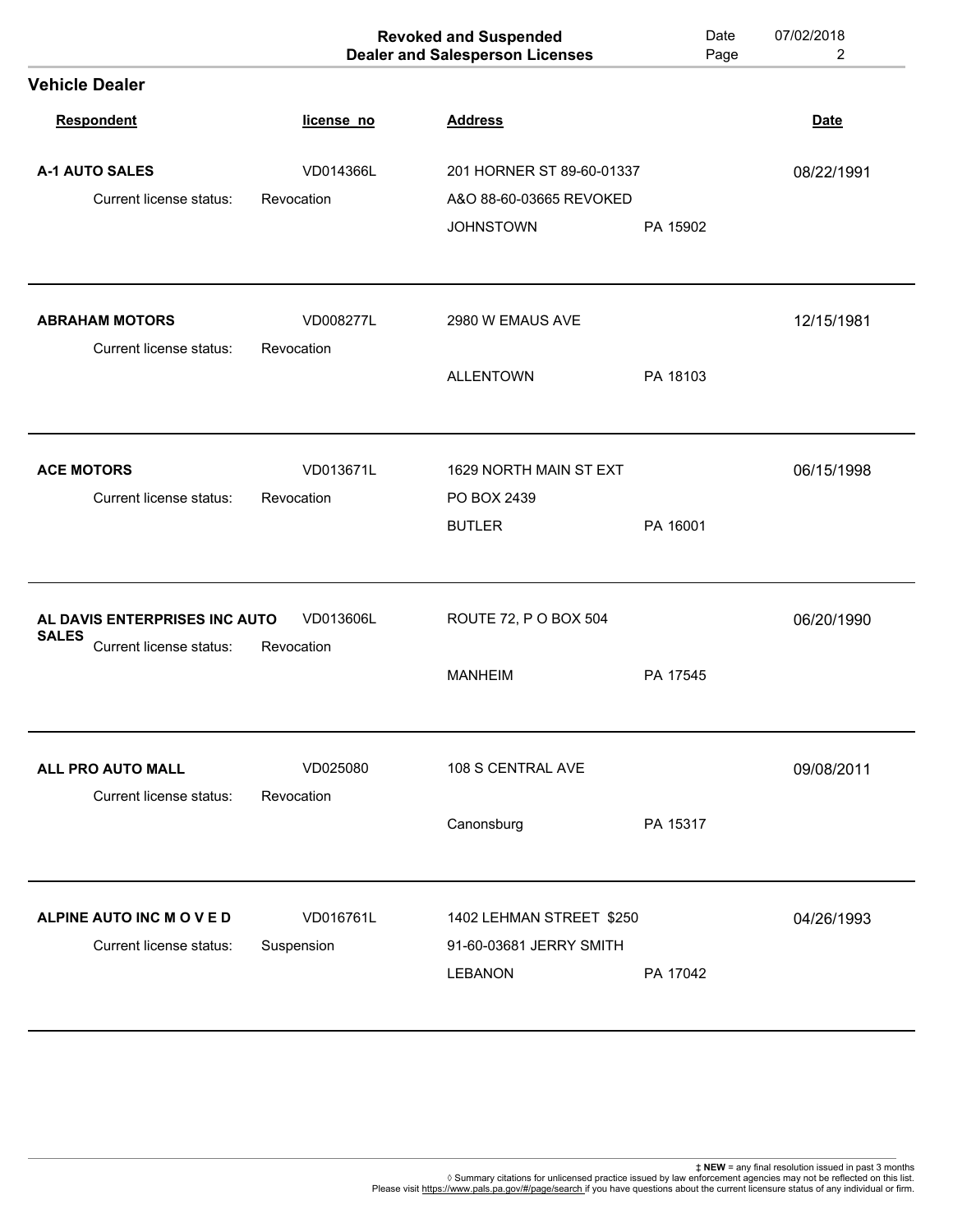|                                                |            | <b>Revoked and Suspended</b><br><b>Dealer and Salesperson Licenses</b> | Date<br>Page | 07/02/2018<br>3 |
|------------------------------------------------|------------|------------------------------------------------------------------------|--------------|-----------------|
| <b>Vehicle Dealer</b>                          |            |                                                                        |              |                 |
| <b>Respondent</b>                              | license_no | <b>Address</b>                                                         |              | <b>Date</b>     |
| <b>AMAZING CAR SALES OF</b>                    | VD028985   | ABB GROUP LLC                                                          |              | 06/04/2009      |
| <b>PHILADELPHIA</b><br>Current license status: | Suspension | 6825-41 FRANKFORD AVE                                                  |              |                 |
|                                                |            | PHILADELPHIA                                                           | PA 19135     |                 |
| <b>AMSLEY AUTO SALES</b>                       | VD014599L  | 2063 LOOP ROAD                                                         |              | 10/16/1998      |
| Current license status:                        | Suspension |                                                                        |              |                 |
|                                                |            | <b>CHAMBERSBURG</b>                                                    | PA 17201     |                 |
| <b>ANDERSON AUTO AND TAG CO</b>                | VD016098L  | PO BOX 26331                                                           |              | 03/21/1994      |
| Current license status:                        | Suspension | 5040 BELFIELD AVE                                                      |              |                 |
|                                                |            | PHILA                                                                  | PA 191416331 |                 |
| <b>ANTHONY WARCOLA USED CRS</b>                | VD008307L  | P O BOX 2600 R D 2                                                     |              | 11/20/1996      |
| Current license status:                        | Revocation | ROUTE 901                                                              |              |                 |
|                                                |            | <b>POTTSVILLE</b>                                                      | PA 17901     |                 |
| <b>ARENA AUTO SALES</b>                        | VD016126L  | 355 EAST WASHINGTON ST                                                 |              | 07/28/1993      |
| Current license status:                        | Suspension | <b>NEW CASTLE</b>                                                      | PA 16101     |                 |
|                                                |            |                                                                        |              |                 |
| <b>ATKINSON AUTO SLS</b>                       | VD007000L  | 588 NEW CASTLE AVE                                                     |              | 10/21/1988      |
| Current license status:                        | Revocation | *MEMO FROM LAW ENFRCMNT*<br><b>SHARON</b>                              | PA 16146     |                 |
|                                                |            |                                                                        |              |                 |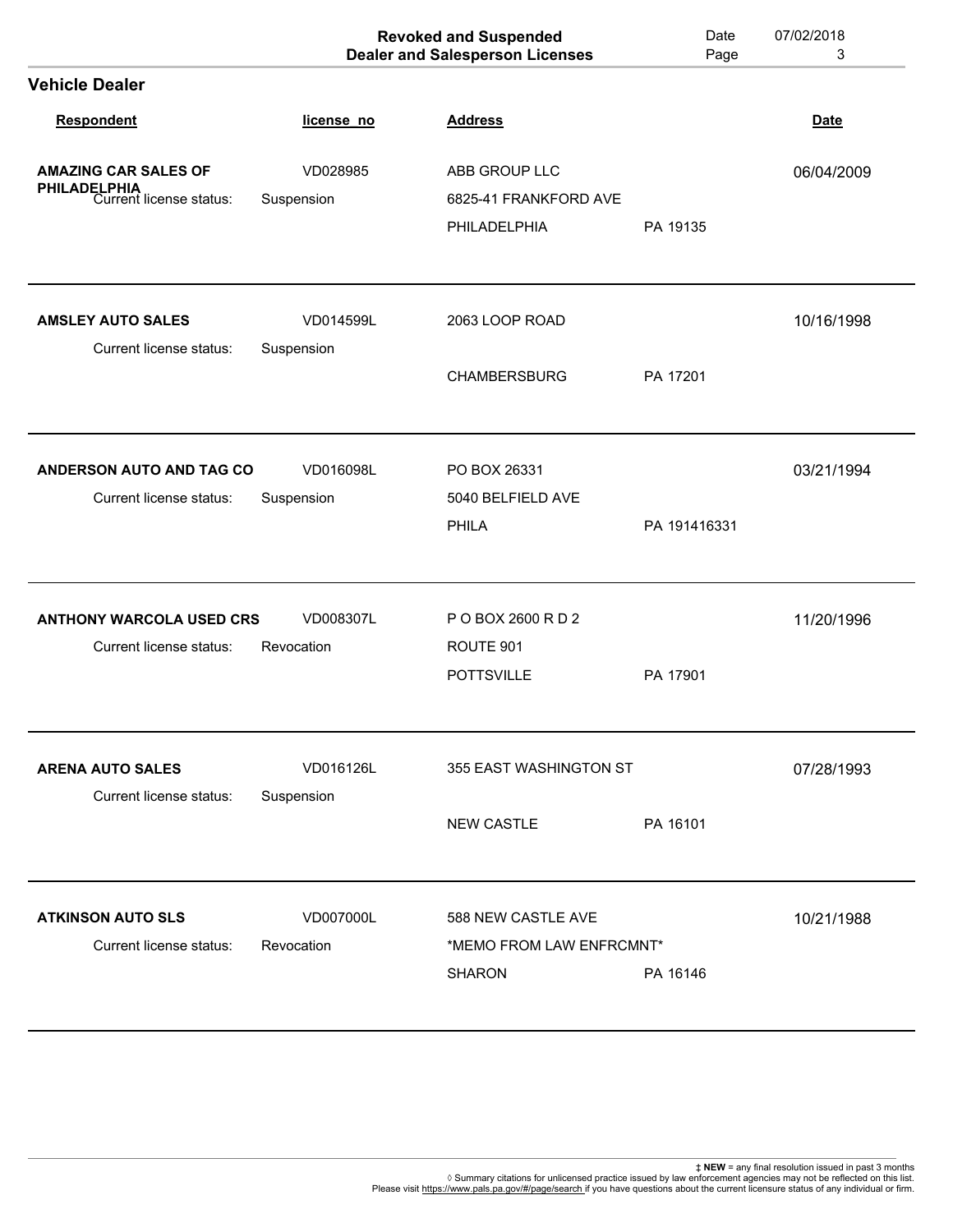|                                       |            | <b>Revoked and Suspended</b><br><b>Dealer and Salesperson Licenses</b> | Date<br>Page | 07/02/2018<br>4 |
|---------------------------------------|------------|------------------------------------------------------------------------|--------------|-----------------|
| <b>Vehicle Dealer</b>                 |            |                                                                        |              |                 |
| Respondent                            | license_no | <b>Address</b>                                                         |              | <b>Date</b>     |
| <b>AUTO ADOPTION AND ARTISTRY</b>     | VD025415   | <b>RR#1</b>                                                            |              | 07/08/2009      |
| Current license status:               | Revocation | ROUTE 92                                                               |              |                 |
|                                       |            | <b>NICHOLSON</b>                                                       | PA 18446     |                 |
| <b>AUTO EXCHANGE USA LTD</b>          | VD028882   | 1201 HARRISBURG PIKE                                                   |              | 10/09/2015      |
| Current license status:               | Revocation |                                                                        |              |                 |
|                                       |            | Lancaster                                                              | PA 17603     |                 |
| <b>AUTO SALES &amp; SERVICE</b>       | VD004916L  | 634 GEORGE ST                                                          |              | 06/12/2000      |
| Current license status:               | Revocation |                                                                        |              |                 |
|                                       |            | OLD FORGE                                                              | PA 18518     |                 |
| <b>AUTO SHOWCASE OF NEFFSVILLE</b>    | VD028974   | 2665 LITITZ PIKE                                                       |              | 10/13/2011      |
| <b>INC</b><br>Current license status: | Suspension |                                                                        |              |                 |
|                                       |            | Lancaster                                                              | PA 17601     |                 |
| <b>AUTO WORLD MOTORS INC</b>          | VD029943   | 7104-10 FRANKFORD AVE                                                  |              | 04/10/2012      |
| Current license status:               | Revocation |                                                                        |              |                 |
|                                       |            | Philadelphia                                                           | PA 19135     |                 |
| <b>AVONWORTH MOTORS INC</b>           | VD016122L  | <b>BOX 2104 RTE 19 AND</b>                                             |              | 10/21/1991      |
| Current license status:               | Revocation | <b>HARMONY ROAD</b>                                                    |              |                 |
|                                       |            | WARRENDALE                                                             | PA 15086     |                 |
|                                       |            |                                                                        |              |                 |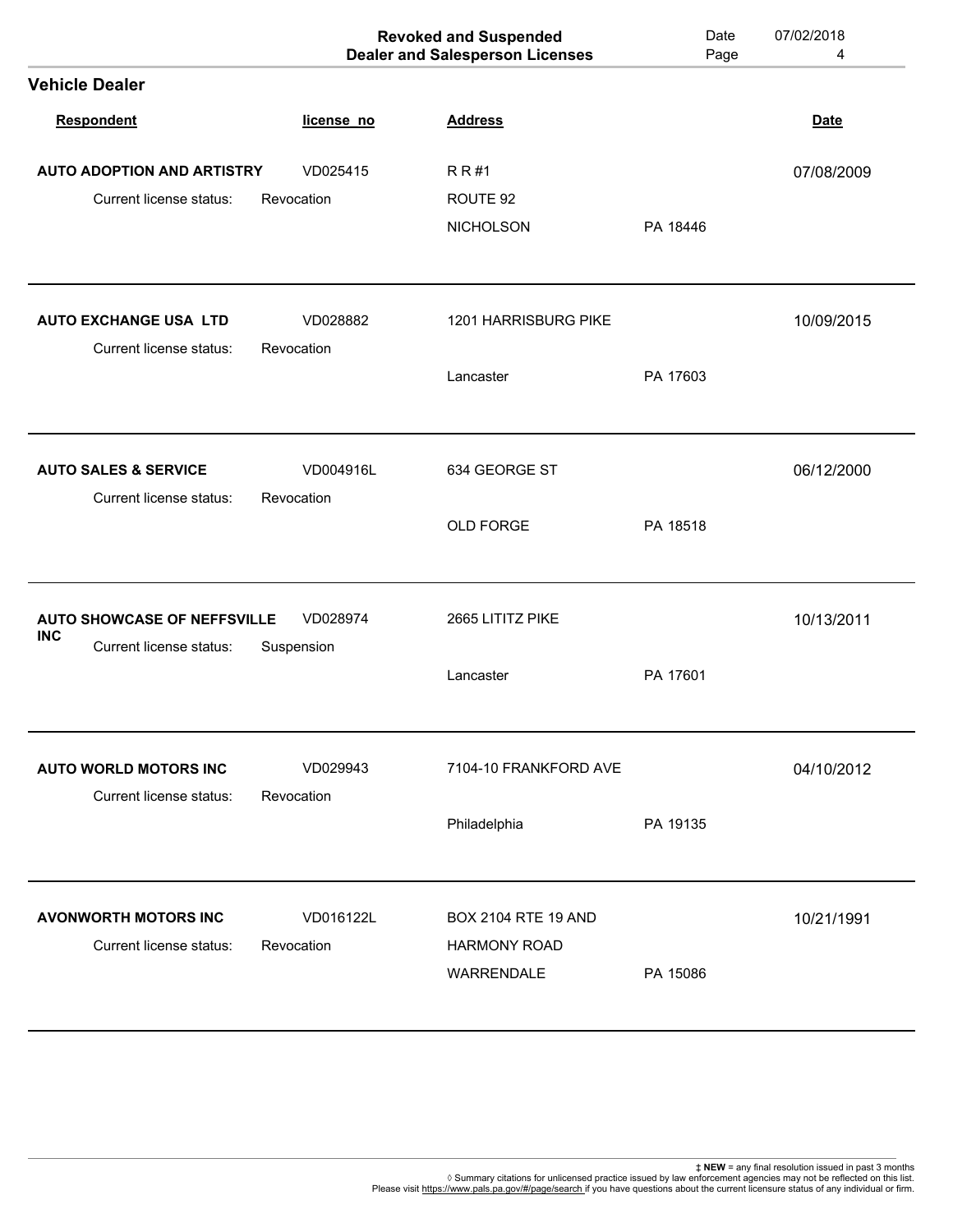|                                                                                   |                         | <b>Revoked and Suspended</b><br><b>Dealer and Salesperson Licenses</b> | Date<br>Page | 07/02/2018<br>5 |
|-----------------------------------------------------------------------------------|-------------------------|------------------------------------------------------------------------|--------------|-----------------|
| <b>Vehicle Dealer</b>                                                             |                         |                                                                        |              |                 |
| Respondent                                                                        | license_no              | <b>Address</b>                                                         |              | <b>Date</b>     |
| <b>B &amp; B AUTO SALES AND SERVICE</b><br>INC.<br><b>Current license status:</b> | VD026235<br>Revocation  | 2299 WEST HARRISBURG PIKE                                              |              | 03/08/2010      |
|                                                                                   |                         | <b>MIDDLETOWN</b>                                                      | PA 17057     |                 |
| <b>BACK IN TIME AUTOS</b>                                                         | VD018334L               | ROUTE 6-RD#1                                                           |              | 01/15/1997      |
| Current license status:                                                           | Suspension              | <b>BOX 404B</b><br><b>TROY</b>                                         | PA 16947     |                 |
| <b>BARDEN-MCKAIN FORD</b>                                                         | VD004876L               | <b>ROUTE 19 BOX 657</b>                                                |              | 05/15/1997      |
| Current license status:                                                           | Revocation              | <b>PERRY HIGHWAY</b><br><b>WEXFORD</b>                                 | PA 15090     |                 |
| <b>BERGMAN CHEVROLET INC</b><br>Current license status:                           | VD017627L<br>Revocation | CHEVY DRIVE<br>SEE VD-019380-L                                         |              | 05/19/1995      |
|                                                                                   |                         | <b>WINDBER</b>                                                         | PA 15963     |                 |
| <b>BERGMAN TOYOTA INC</b><br>Current license status:                              | VD005271L<br>Revocation | 1880 BEDFORD STREET<br><b>RETURNED LICENSE - OOB</b>                   |              | 05/19/1995      |
|                                                                                   |                         | <b>JOHNSTOWN</b>                                                       | PA 15901     |                 |
| <b>BIANCHI AUTO SALES INC</b>                                                     | VD020679L               | 6969 EDINBORO ROAD                                                     |              | 02/20/2003      |
| Current license status:                                                           | Revocation              | **REFER TO VD-022991-L<br><b>ERIE</b>                                  | PA 16509     |                 |
|                                                                                   |                         |                                                                        |              |                 |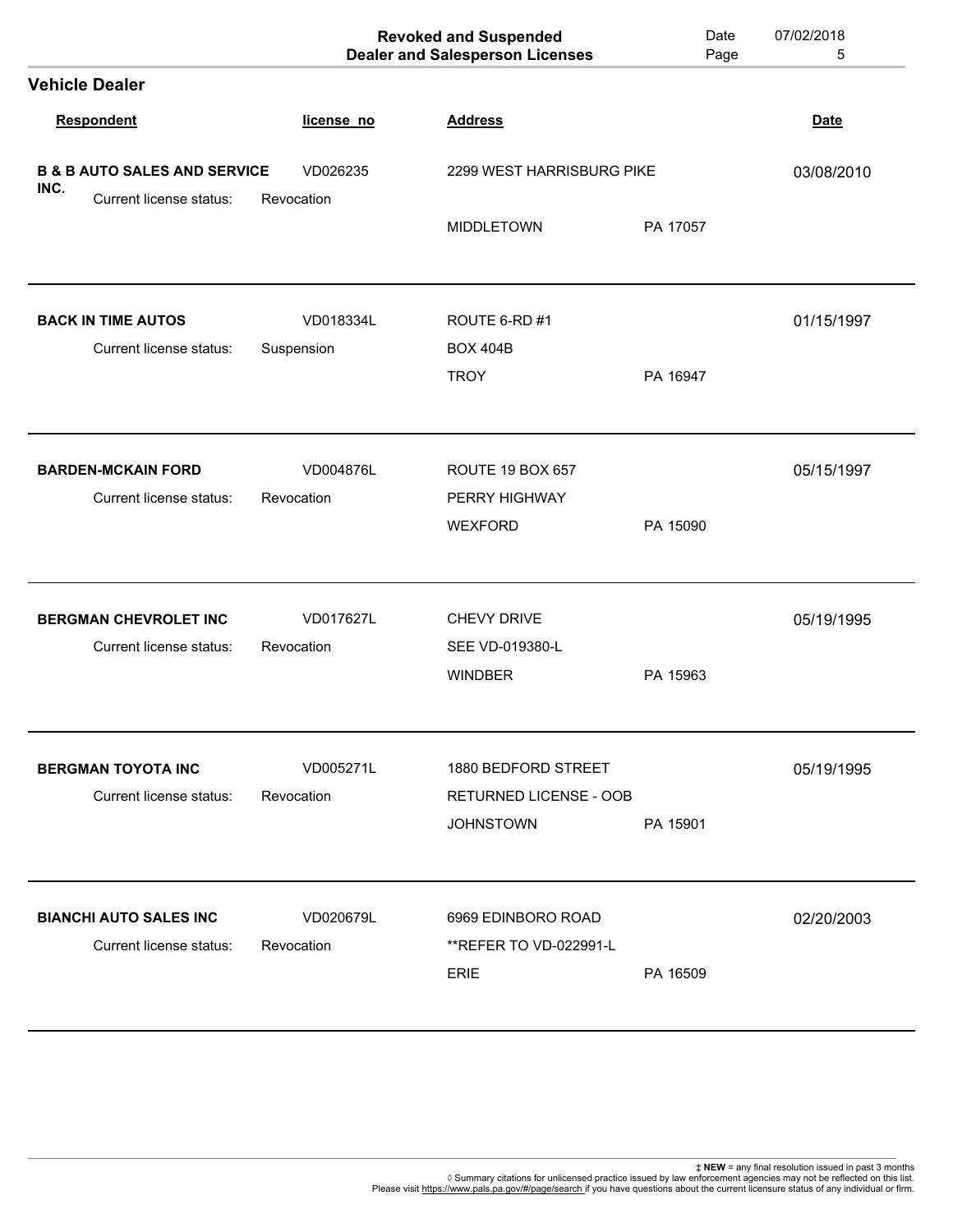|                                                               |                         | <b>Revoked and Suspended</b><br><b>Dealer and Salesperson Licenses</b> | Date<br>Page | 07/02/2018<br>6 |
|---------------------------------------------------------------|-------------------------|------------------------------------------------------------------------|--------------|-----------------|
| <b>Vehicle Dealer</b>                                         |                         |                                                                        |              |                 |
| <b>Respondent</b>                                             | license_no              | <b>Address</b>                                                         |              | <b>Date</b>     |
| <b>BIEBER AUTO AND TRUCK SALES</b><br>Current license status: | VD010221L               | BOX #2 OLD ROUTE 15                                                    |              | 07/28/1993      |
|                                                               | Suspension              | NEW COLUMBIA                                                           | PA 17856     |                 |
| <b>BIG DADDY AUTO SALES</b><br>Current license status:        | VD030567<br>Revocation  | 2394A PITTSBURGH ROAD                                                  |              | 05/12/2017      |
|                                                               |                         | Smock                                                                  | PA 15480     |                 |
| <b>BIG DOG AUTO SALES INC</b><br>Current license status:      | VD019540L<br>Revocation | 1073 HARRISBURG PIKE                                                   |              | 02/22/2006      |
|                                                               |                         | <b>CARLISLE</b>                                                        | PA 17013     |                 |
| <b>BITTNER SALES</b><br>Current license status:               | VD006765L<br>Revocation | <b>48 SOUTH THIRD ST</b>                                               |              | 02/10/1982      |
|                                                               |                         | <b>LEMOYNE</b>                                                         | PA 17043     |                 |
| <b>BLACK TIE MOTORCARS</b><br>Current license status:         | VD029161<br>Revocation  | THREE ARROWS ENTERPRISES INC<br>515 NORTH READING ROAD                 |              | 03/11/2011      |
|                                                               |                         | Ephrata                                                                | PA 17522     |                 |
| <b>BRADDOCK AUTO SALES</b><br>92-60-00956                     | VD017293L               | 866 BRADDOCK AVENUE                                                    |              | 01/22/1993      |
| Current license status:                                       | Revocation              | RET'D LICENSE 92-60-03071<br><b>BRADDOCK</b>                           | PA 15104     |                 |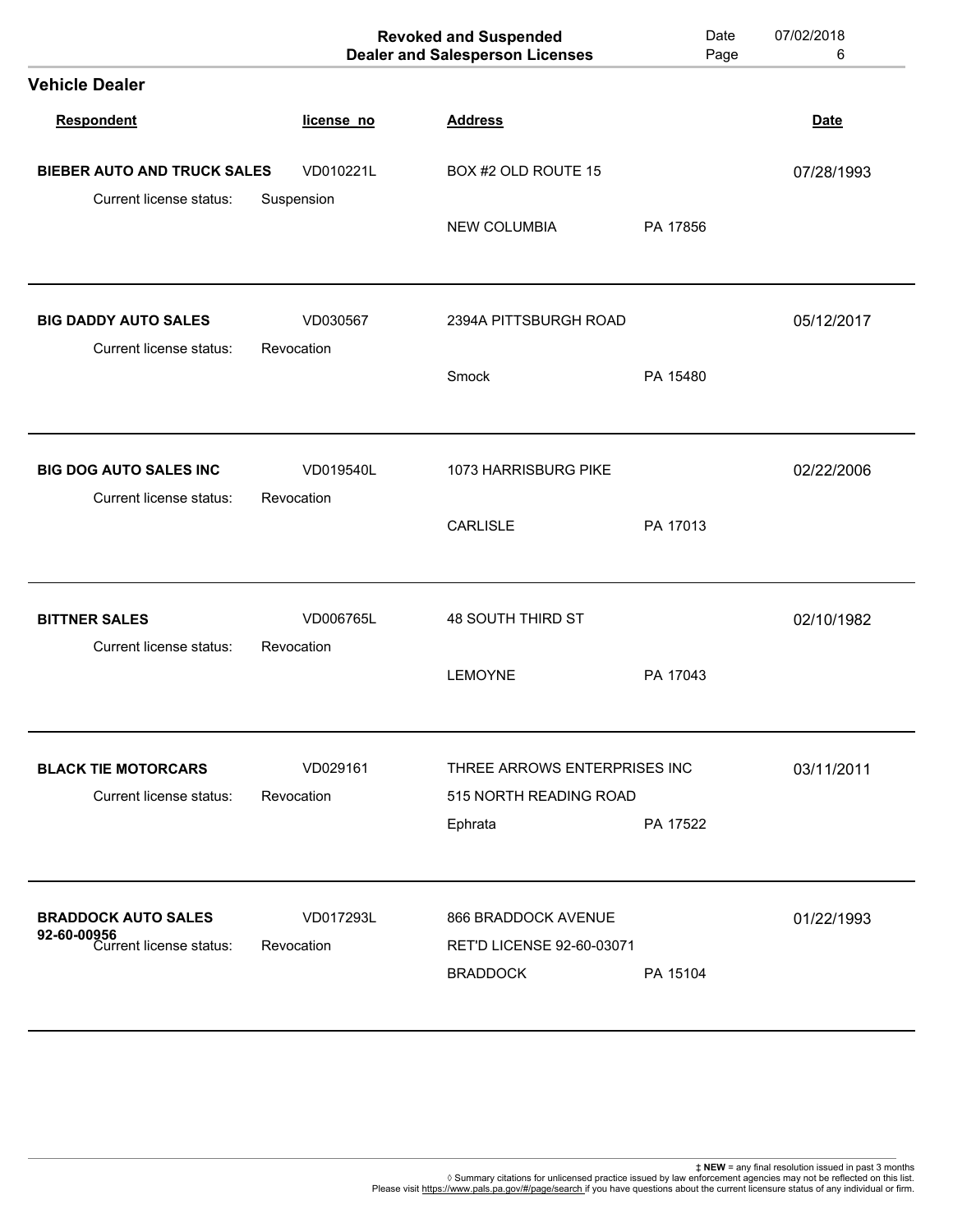|            |                                   |            | <b>Revoked and Suspended</b><br><b>Dealer and Salesperson Licenses</b> |          | 07/02/2018<br>7 |
|------------|-----------------------------------|------------|------------------------------------------------------------------------|----------|-----------------|
|            | <b>Vehicle Dealer</b>             |            |                                                                        |          |                 |
|            | Respondent                        | license_no | <b>Address</b>                                                         |          | <b>Date</b>     |
|            | <b>BROADWAY AUTO SALES</b>        | VD026739   | <b>48 EAST BROADWAY</b>                                                |          | 07/15/2010      |
|            | Current license status:           | Revocation | <b>RED LION</b>                                                        | PA 17356 |                 |
|            | <b>BURNWORTH AUTO</b>             | VD006781L  | 316 SPRUCE STREET                                                      |          | 04/23/1990      |
|            | Current license status:           | Suspension | <b>WINDBER</b>                                                         | PA 15963 |                 |
|            | <b>C AND T AUTO SALES</b>         | VD007550A  | 1160 LITITZ PIKE                                                       |          | 09/12/1986      |
|            | Current license status:           | Revocation | <b>LANCASTER</b>                                                       | PA 17603 |                 |
|            | <b>CAMEO AUTO SALES</b>           | VD015455L  | ROUTE 611 BOX 325                                                      |          | 09/14/1990      |
|            | Current license status:           | Revocation | <b>TANNERSVILLE</b>                                                    | PA 18372 |                 |
| <b>INC</b> | <b>CAMPER CONNECTION RV SALES</b> | VD018407L  | RD1,715 RT 711 5/93 MICRO                                              |          | 02/18/1994      |
|            | Current license status:           | Revocation | 92-60-03480<br><b>CHAMPION</b>                                         | PA 15622 |                 |
|            | <b>CANAAN AUTO SALES</b>          | VD023073L  | 4314 OLD YORK ROAD                                                     |          | 05/09/2005      |
|            | Current license status:           | Suspension | PHILADELPHIA                                                           | PA 19141 |                 |
|            |                                   |            |                                                                        |          |                 |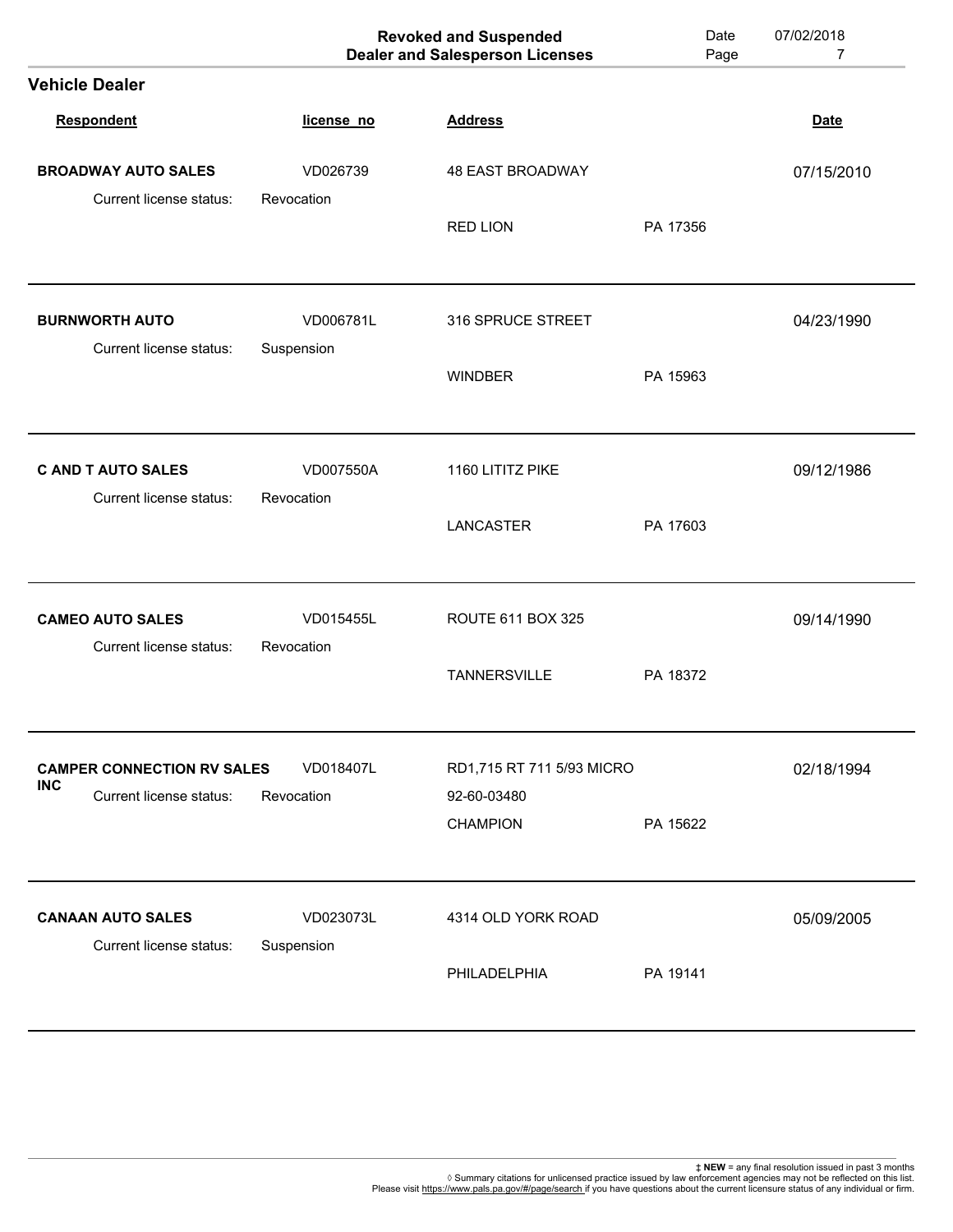|                                                                                  |                         | <b>Revoked and Suspended</b><br><b>Dealer and Salesperson Licenses</b> | Date<br>Page | 07/02/2018<br>8 |
|----------------------------------------------------------------------------------|-------------------------|------------------------------------------------------------------------|--------------|-----------------|
| <b>Vehicle Dealer</b>                                                            |                         |                                                                        |              |                 |
| <b>Respondent</b>                                                                | license_no              | <b>Address</b>                                                         |              | <b>Date</b>     |
| <b>CAPE HORN AUTO SALES</b>                                                      | VD018194L               | 92-60-00487                                                            |              | 05/23/1995      |
| Current license status:                                                          | Suspension              | RD 2 CAPE HORN ROAD                                                    |              |                 |
|                                                                                  |                         | <b>RED LION</b>                                                        | PA 17356     |                 |
| <b>CARLTON CHEVROLET INC DBA</b><br><b>CARLTON VO</b><br>Current license status: | VD001678L<br>Suspension | 125-133 N STATE ST                                                     |              | 08/22/1984      |
|                                                                                  |                         | <b>CLARKS SUMMIT</b>                                                   | PA 18411     |                 |
| <b>CARNES AUTO SALES</b><br>Current license status:                              | VD014989L<br>Suspension | 1335 Old Route 119                                                     |              | 11/14/2013      |
|                                                                                  |                         | Mount Pleasant                                                         | PA 15666     |                 |
| <b>CARS &amp; SUV OUTLET 2 LLC</b>                                               | VD028261                | 7104-10 FRANKFORD AVENUE                                               |              | 01/11/2013      |
| Current license status:                                                          | Revocation              | Philadelphia                                                           | PA 19135     |                 |
| <b>CARS UNLIMITED INC</b>                                                        | VD014207L               | 9794 MAIN STREET                                                       |              | 07/08/2009      |
| Current license status:                                                          | Revocation              | P O BOX G                                                              |              |                 |
|                                                                                  |                         | MILL CREEK                                                             | PA 17060     |                 |
| CELEBRITY COACH U S A INC                                                        | VD017833L               | 700 E MAIN STREET                                                      |              | 07/26/1995      |
| Current license status:                                                          | Revocation              |                                                                        |              |                 |
|                                                                                  |                         | <b>LARKSVILLE</b>                                                      | PA 18651     |                 |
|                                                                                  |                         |                                                                        |              |                 |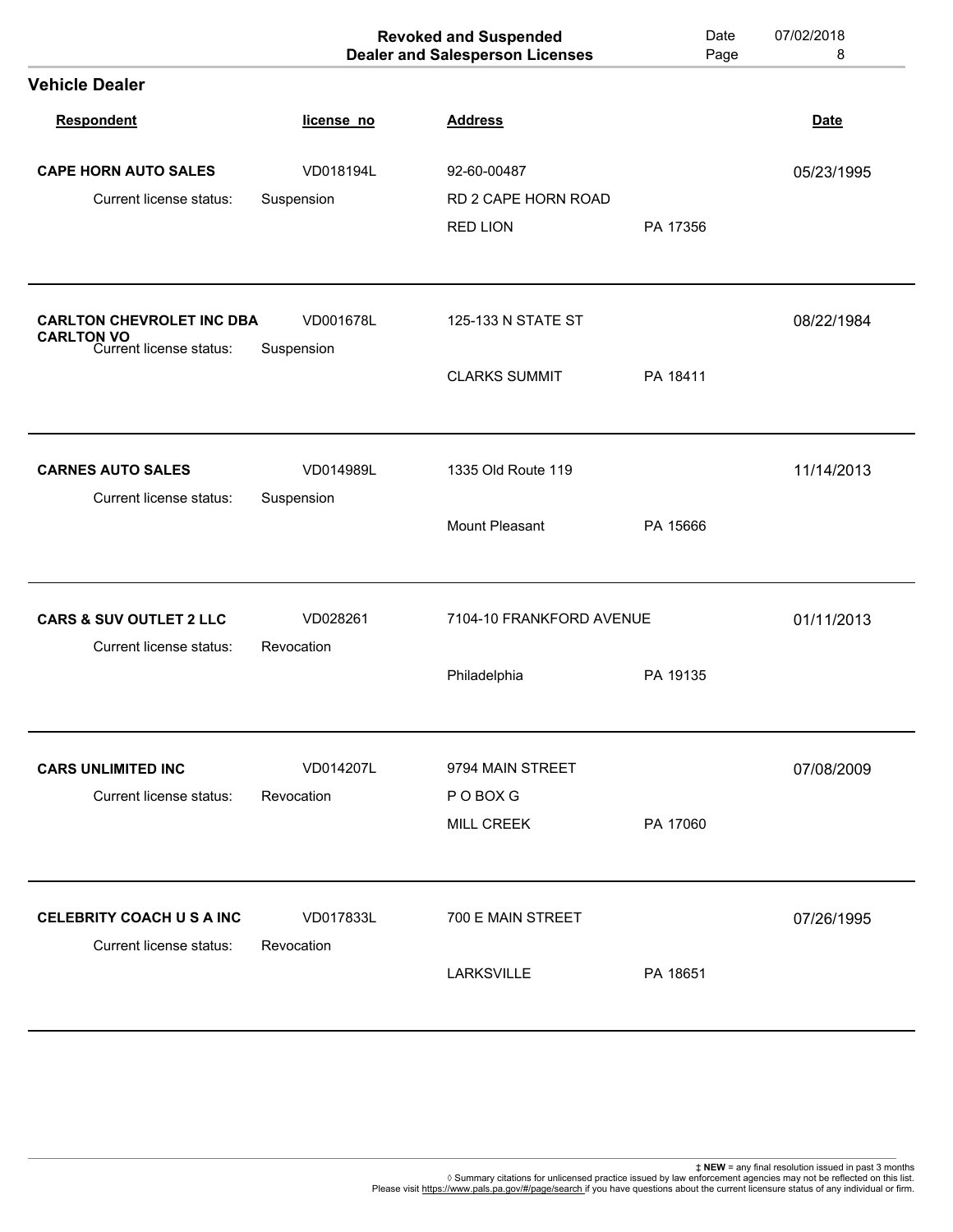|                                                                                       |                         | <b>Revoked and Suspended</b><br><b>Dealer and Salesperson Licenses</b> | Date<br>Page | 07/02/2018<br>9 |
|---------------------------------------------------------------------------------------|-------------------------|------------------------------------------------------------------------|--------------|-----------------|
| <b>Vehicle Dealer</b>                                                                 |                         |                                                                        |              |                 |
| <b>Respondent</b>                                                                     | license_no              | <b>Address</b>                                                         |              | <b>Date</b>     |
| <b>CENTRAL OLDSMOBILE CADILLAC</b><br><b>INC</b><br>Current license status:           | VD010455L<br>Revocation | ROUTE 30 EAST                                                          |              | 02/28/1983      |
|                                                                                       |                         | <b>LATROBE</b>                                                         | PA 15650     |                 |
| <b>CLASSIC CAR VILLAGE</b><br>Current license status:                                 | VD013398L<br>Revocation | ROUTE 22 WEST                                                          |              | 01/05/1990      |
|                                                                                       |                         | <b>EBENSBURG</b>                                                       | PA 15931     |                 |
| <b>COLD SPRINGS RESTORATIONS INC VD014777L</b><br>Current license status:             | Suspension              | PA RT 194 RD2 BOX 221                                                  |              | 02/18/1994      |
|                                                                                       |                         | <b>EAST BERLIN</b>                                                     | PA 17316     |                 |
| <b>COLEY PONTIAC BUICK GMC</b>                                                        | VD023244L               | <b>EXTON MOTORS INC</b>                                                |              | 06/16/2011      |
| Current license status:                                                               | Revocation              | 421 W LINCOLN HWY-RTE 30<br><b>EXTON</b>                               | PA 19341     |                 |
| <b>COOKES SERVICE CENTER</b><br><b>Current license status:</b>                        | VD013596L<br>Revocation | <b>4001 VINE ST</b>                                                    |              | 10/20/1994      |
|                                                                                       |                         | <b>MIDDLETOWN</b>                                                      | PA 17057     |                 |
| <b>COUNTRY MOTORS ATV CYCLE &amp;</b><br><b>MARINE LLC</b><br>Current license status: | VD029313<br>Suspension  | 396 BEN FRANKLIN HWY                                                   |              | 06/15/2011      |
|                                                                                       |                         | Birdsboro                                                              | PA 19508     |                 |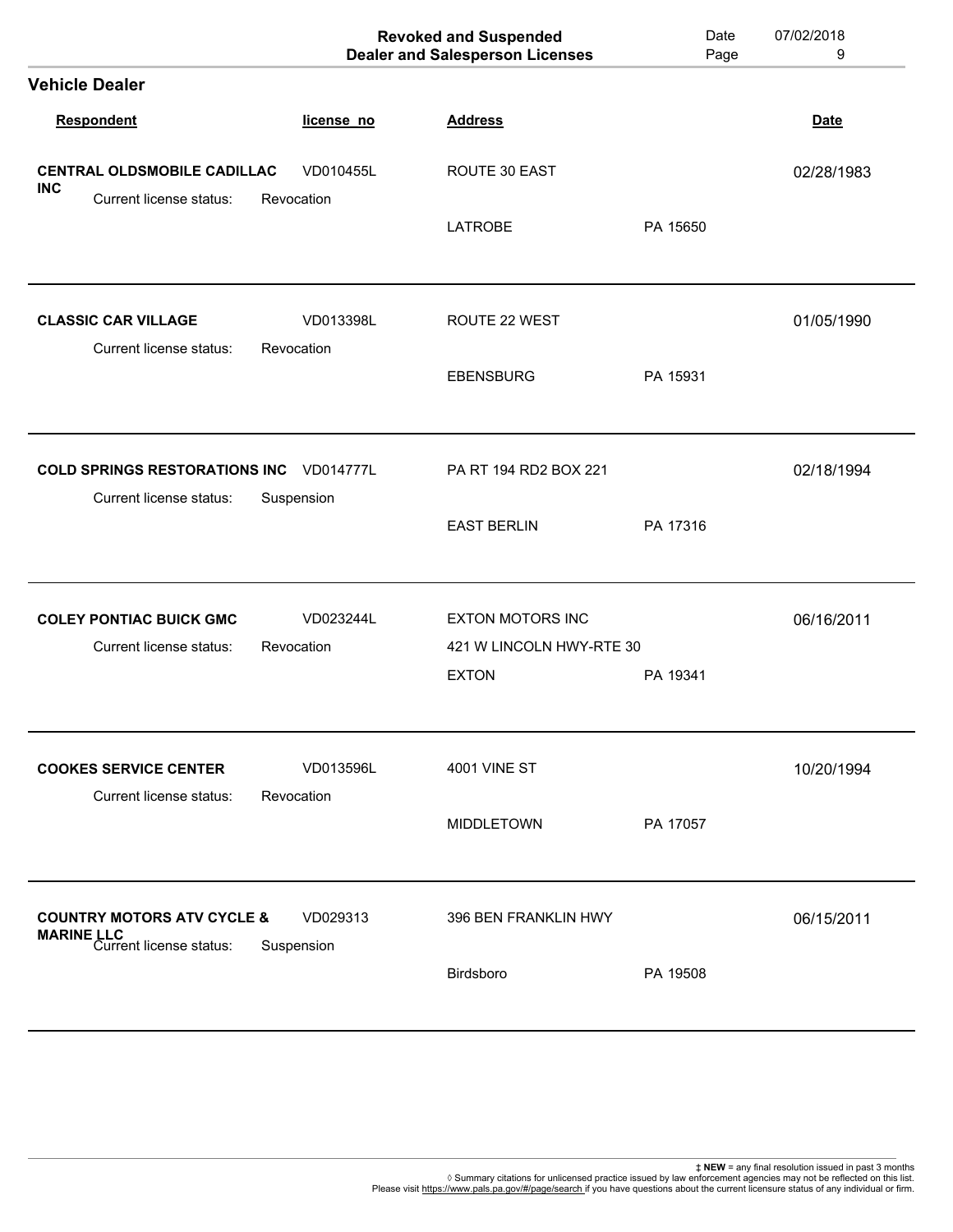|                                                      |                         | <b>Revoked and Suspended</b><br><b>Dealer and Salesperson Licenses</b> | Date<br>Page | 07/02/2018<br>10 |
|------------------------------------------------------|-------------------------|------------------------------------------------------------------------|--------------|------------------|
| <b>Vehicle Dealer</b>                                |                         |                                                                        |              |                  |
| <b>Respondent</b>                                    | license_no              | <b>Address</b>                                                         |              | <b>Date</b>      |
| <b>DAN NICOLETTI AUTO SALES</b>                      | VD011092L               | 7TH & AIRBRAKE AVENUE                                                  |              | 03/24/1997       |
| Current license status:                              | Revocation              | <b>RETURNED LICENSE OOB</b>                                            |              |                  |
|                                                      |                         | <b>TURTLE CREEK</b>                                                    | PA 15145     |                  |
| <b>DAVE EVERS AUTO SALES</b>                         | VD017560L               | RT 150 & CENTRAL AVE92093                                              |              | 09/20/1993       |
| Current license status:                              | Suspension              | \$250 FINE & SUSPENSION-CF                                             |              |                  |
|                                                      |                         | <b>AVIS</b>                                                            | PA 17721     |                  |
| <b>DECKERS AUTO SALES</b><br>Current license status: | VD002812L<br>Suspension | 40 W END ROAD                                                          |              | 07/20/1983       |
|                                                      |                         | <b>WILKES BARRE</b>                                                    | PA 18702     |                  |
| <b>DELLIGATTI AUTO SALES</b>                         | VD006533A               | MEMORIAL BOULEVARD                                                     |              | 02/22/1994       |
| Current license status:                              | Revocation              | ROUTE 119 NORTH                                                        |              |                  |
|                                                      |                         | <b>CONNELLSVILLE</b>                                                   | PA 15425     |                  |
| <b>DEMATTIO SALES AND SERVICE</b>                    | VD008644L               | 2607 WEST STATE STREET                                                 |              | 03/24/1997       |
| Current license status:                              | Suspension              | NEW CASTLE                                                             | PA 16101     |                  |
| <b>DEPAUL FORD INC</b>                               | VD012428L               | ROUTE 611 AND 412 BX 149                                               |              | 10/22/1990       |
| Current license status:                              | Revocation              | <b>OTTSVILLE</b>                                                       | PA 18942     |                  |
|                                                      |                         |                                                                        |              |                  |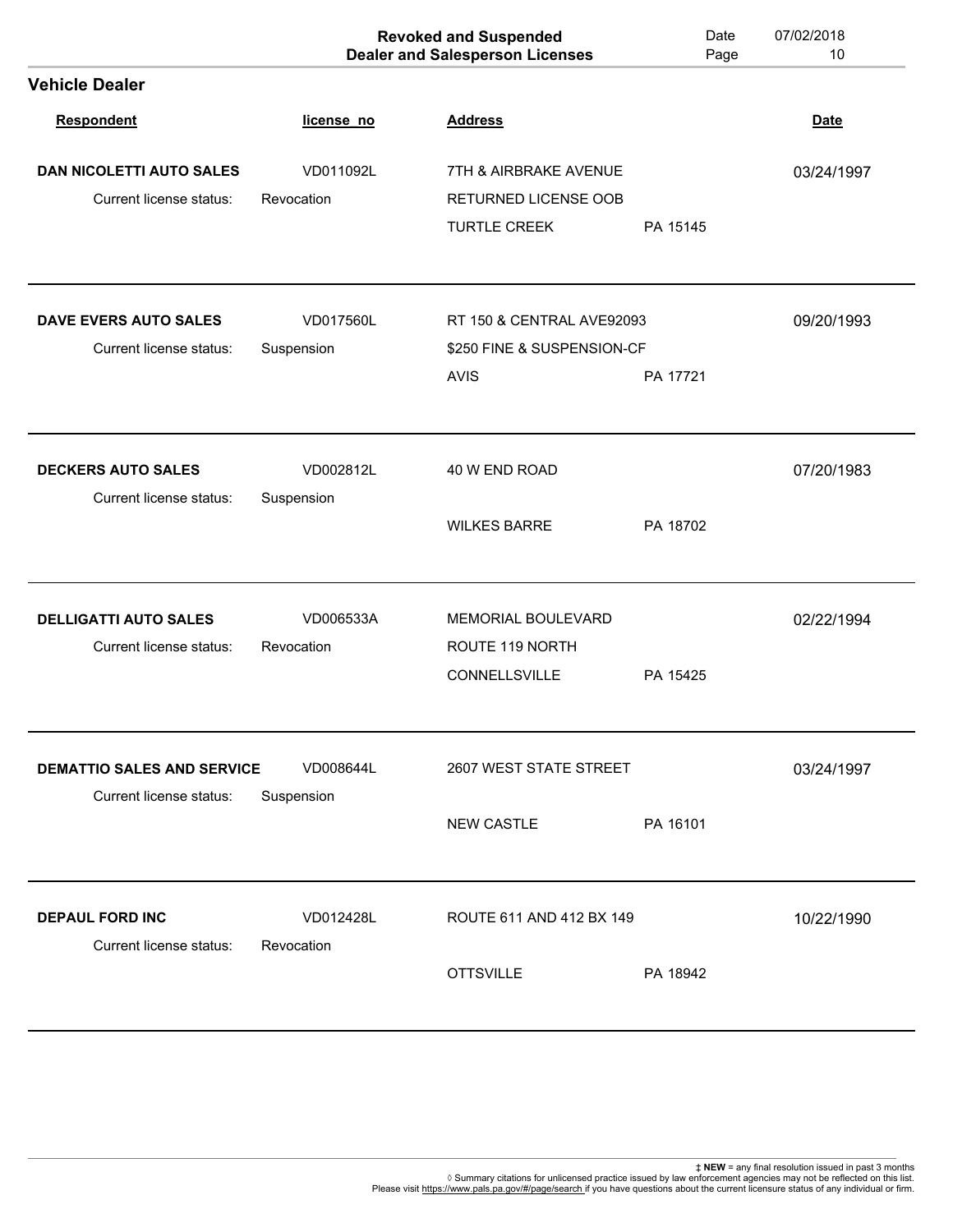|                                                      |                         | <b>Revoked and Suspended</b><br><b>Dealer and Salesperson Licenses</b> | Date<br>Page | 07/02/2018<br>11 |
|------------------------------------------------------|-------------------------|------------------------------------------------------------------------|--------------|------------------|
| <b>Vehicle Dealer</b>                                |                         |                                                                        |              |                  |
| <b>Respondent</b>                                    | license_no              | <b>Address</b>                                                         |              | <b>Date</b>      |
| <b>DICK KAISER MOTORS</b>                            | VD017825L               | 312 NORTH MAIN STREET                                                  |              | 05/16/2001       |
| Current license status:                              | Revocation              | <b>MUNCY</b>                                                           | PA 17756     |                  |
| <b>DISCOUNT AUTO INC.</b><br>Current license status: | VD027183<br>Revocation  | 6097 RT 15 SOUTH                                                       |              | 11/13/2009       |
|                                                      |                         | Selinsgrove                                                            | PA 178707720 |                  |
| <b>DIX CADILLAC PONTIAC CO</b>                       | VD005159L               | 1400 N ATHERTON ST                                                     |              | 09/18/1989       |
| Current license status:                              | Revocation              | STATE COLLEGE                                                          | PA 16801     |                  |
| DRESEL AUTO SALES                                    | VD004905L<br>Revocation | 551 DOCK ST                                                            |              | 06/16/1988       |
| Current license status:                              |                         | <b>SHARON</b>                                                          | PA 16146     |                  |
| <b>DRIFTWOOD MARINA</b><br>Current license status:   | VD001069L<br>Revocation | SWARTHMORE AVENUE AND<br>DARBY CREEK                                   |              | 10/03/2001       |
|                                                      |                         | <b>RIDLEY PARK</b>                                                     | PA 19078     |                  |
| DUKE EXLEY AUTO SALES INC                            | VD013079L               | 1342 E LINCOLN HIGHWAY                                                 |              | 01/30/1990       |
| Current license status:                              | Revocation              | *MEMO FROM LAW ENFRCMNT*                                               |              |                  |
|                                                      |                         | LANGHORNE                                                              | PA 19047     |                  |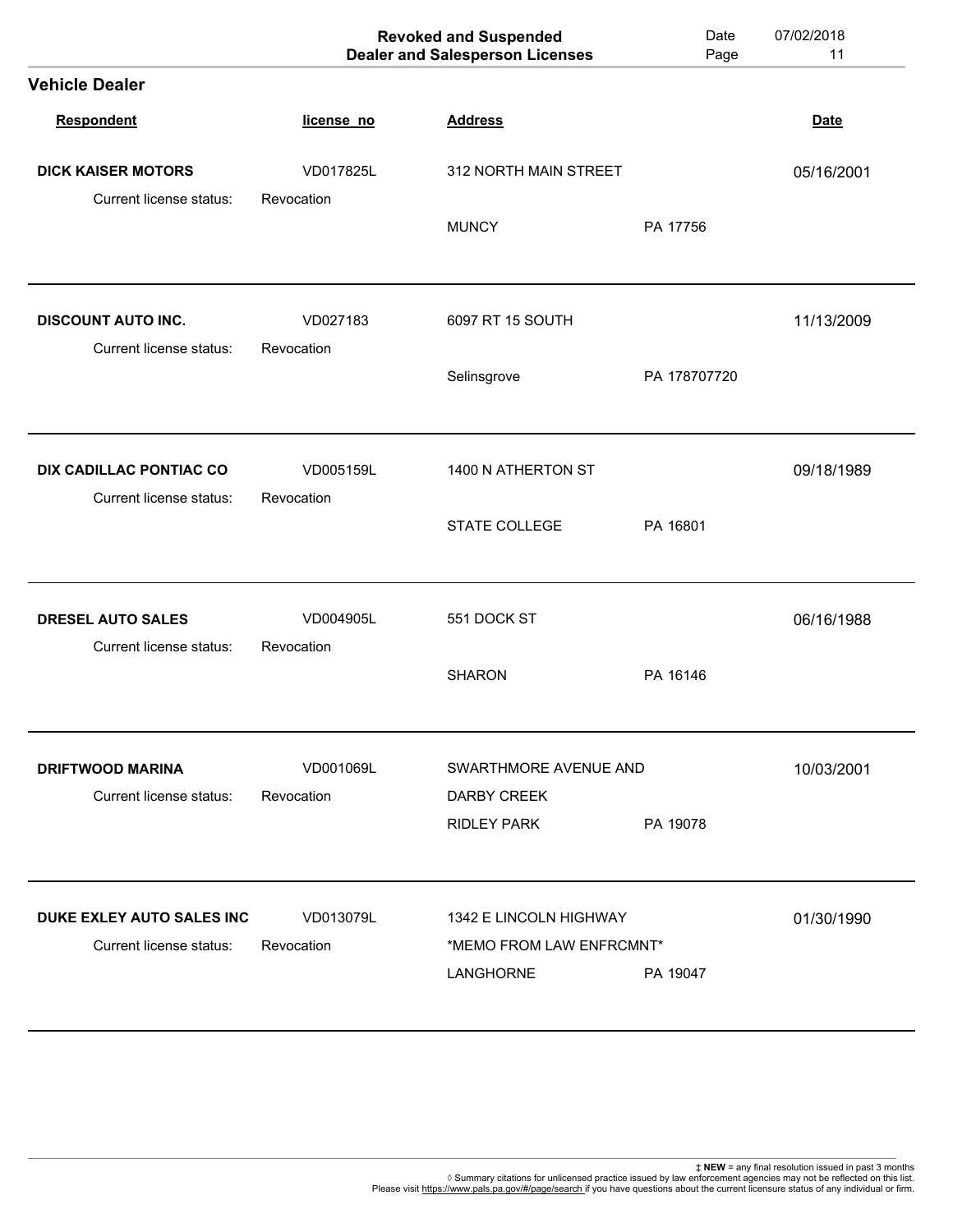|                                                                                 |                         | <b>Revoked and Suspended</b><br><b>Dealer and Salesperson Licenses</b> | Date<br>Page | 07/02/2018<br>12 |
|---------------------------------------------------------------------------------|-------------------------|------------------------------------------------------------------------|--------------|------------------|
| <b>Vehicle Dealer</b>                                                           |                         |                                                                        |              |                  |
| <b>Respondent</b>                                                               | license_no              | <b>Address</b>                                                         |              | <b>Date</b>      |
| <b>EAGLE MOTORS</b>                                                             | VD017492L               | 2257 HERR STREET                                                       |              | 02/21/1992       |
| Current license status:                                                         | Revocation              | REVOKED 906002908 3/92                                                 |              |                  |
|                                                                                 |                         | <b>HARRISBURG</b>                                                      | PA 17109     |                  |
| <b>EARTHMOVERS EQUIPMENT CO</b>                                                 | VD014239L               | RD4 BOX 369 SUSP UNTILLIC                                              |              | 03/02/1994       |
| Current license status:                                                         | Suspension              | PO BOX J RT 31069                                                      |              |                  |
|                                                                                 |                         | <b>TYRONE</b>                                                          | PA 16686     |                  |
| <b>EDWARDS SALES INC</b><br>Current license status:                             | VD014978L<br>Suspension | 1490 LAKE ST                                                           |              | 02/18/2004       |
|                                                                                 |                         | <b>LAKE CITY</b>                                                       | PA 16423     |                  |
| <b>EICHELBERGER TRANSPRTION</b><br><b>SPECIALIST</b><br>Current license status: | VD009729L<br>Revocation | 2040 LINCOLN WAY EAST                                                  |              | 03/16/1990       |
|                                                                                 |                         | <b>CHAMBERSBURG</b>                                                    | PA 17201     |                  |
| <b>EVERGREEN AUTO MART</b>                                                      | VD007823L               | ROUTE 22                                                               |              | 10/24/1983       |
| Current license status:                                                         | Suspension              | NORTH LANCASTER STREET                                                 |              |                  |
|                                                                                 |                         | <b>JONESTOWN</b>                                                       | PA 17038     |                  |
| <b>EXECUTIVE MOTOR CARS</b>                                                     | VD018174L               | 132-136 POPLAR STREET                                                  |              | 12/14/2011       |
| Current license status:                                                         | Suspension              | AMBLER                                                                 | PA 19002     |                  |
|                                                                                 |                         |                                                                        |              |                  |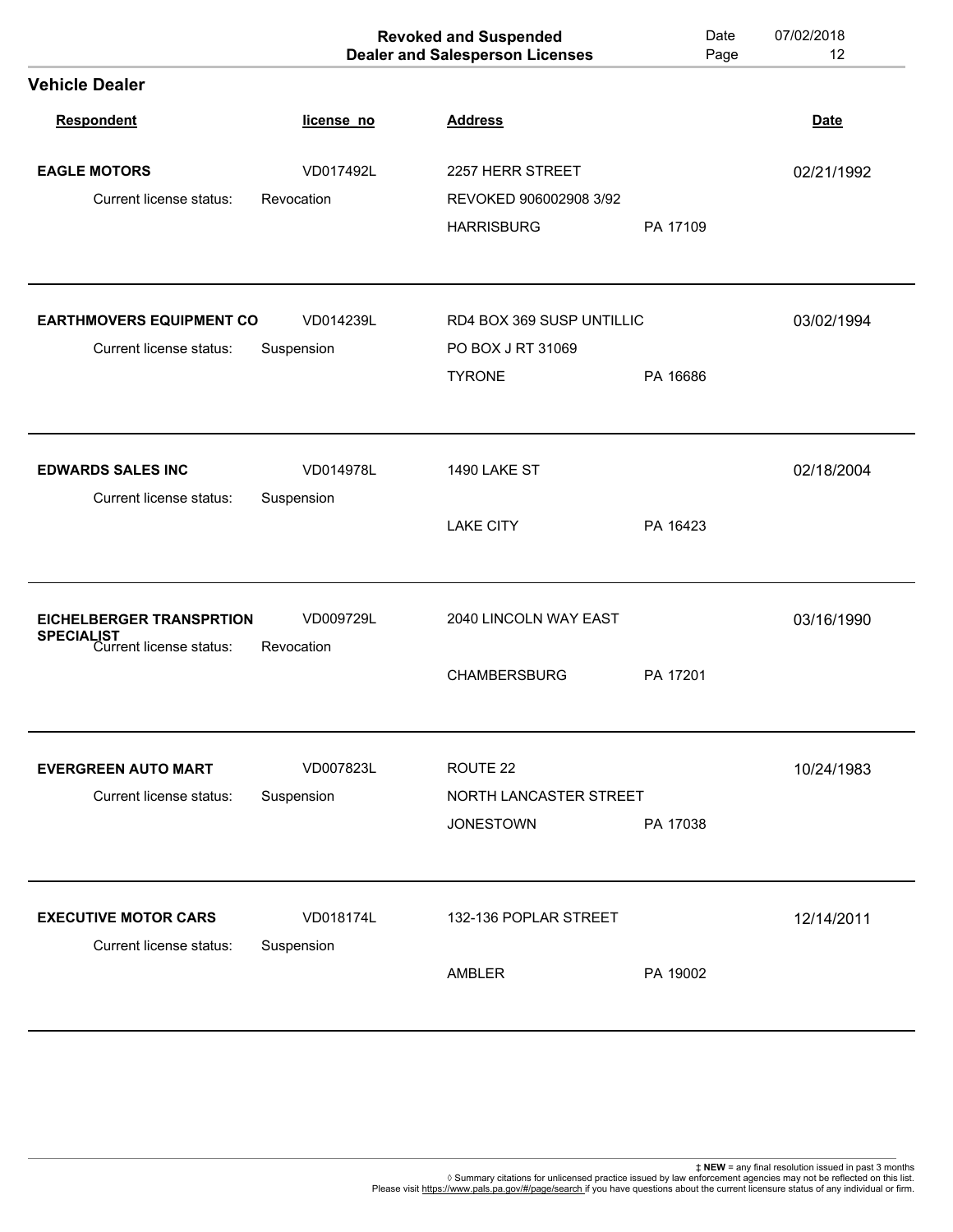|                                                                              |                         | <b>Revoked and Suspended</b><br><b>Dealer and Salesperson Licenses</b> | Date<br>Page | 07/02/2018<br>13 |
|------------------------------------------------------------------------------|-------------------------|------------------------------------------------------------------------|--------------|------------------|
| <b>Vehicle Dealer</b>                                                        |                         |                                                                        |              |                  |
| <b>Respondent</b>                                                            | license_no              | <b>Address</b>                                                         |              | <b>Date</b>      |
| <b>EXIM AUTO INC</b>                                                         | VD019220L               | 2506 WEST LINCOLN HWY                                                  |              | 11/23/1998       |
| Current license status:                                                      | Revocation              | <b>TREVOSE</b>                                                         | PA 19053     |                  |
| <b>EXOTICAR NORTH AMERICA INC.</b><br>Current license status:                | VD028165<br>Revocation  | 308 E GAY STREET                                                       |              | 06/02/2012       |
|                                                                              |                         | <b>West Chester</b>                                                    | PA 19380     |                  |
| <b>FAMILY MOTORS INC</b><br>Current license status:                          | VD018664L<br>Revocation | 6175 HARBISON AVENUE                                                   |              | 12/11/2000       |
|                                                                              |                         | PHILADELPHIA                                                           | PA 19149     |                  |
| <b>FAMILY MOTORSPORTS INC</b><br>Current license status:                     | VD028060<br>Revocation  | 5843 BROWNSVILLE ROAD                                                  |              | 09/10/2012       |
|                                                                              |                         | Pittsburgh                                                             | PA 15236     |                  |
| <b>FEATHER TRAILER SALES</b><br>Current license status:                      | VD003565L<br>Revocation | FILED BANKRUPTCY -DAVID C<br>RT 22 WEST PO BOX 24                      |              | 07/11/1997       |
|                                                                              |                         | <b>EBENSBURG</b>                                                       | PA 15931     |                  |
| FERTNEY AUTO SV USED CARS AND VD012490L<br>TRUCKS<br>Current license status: | Revocation              | 1065 LINCOLN WAY WEST                                                  |              | 06/20/1994       |
|                                                                              |                         | CHAMBERSBURG                                                           | PA 17201     |                  |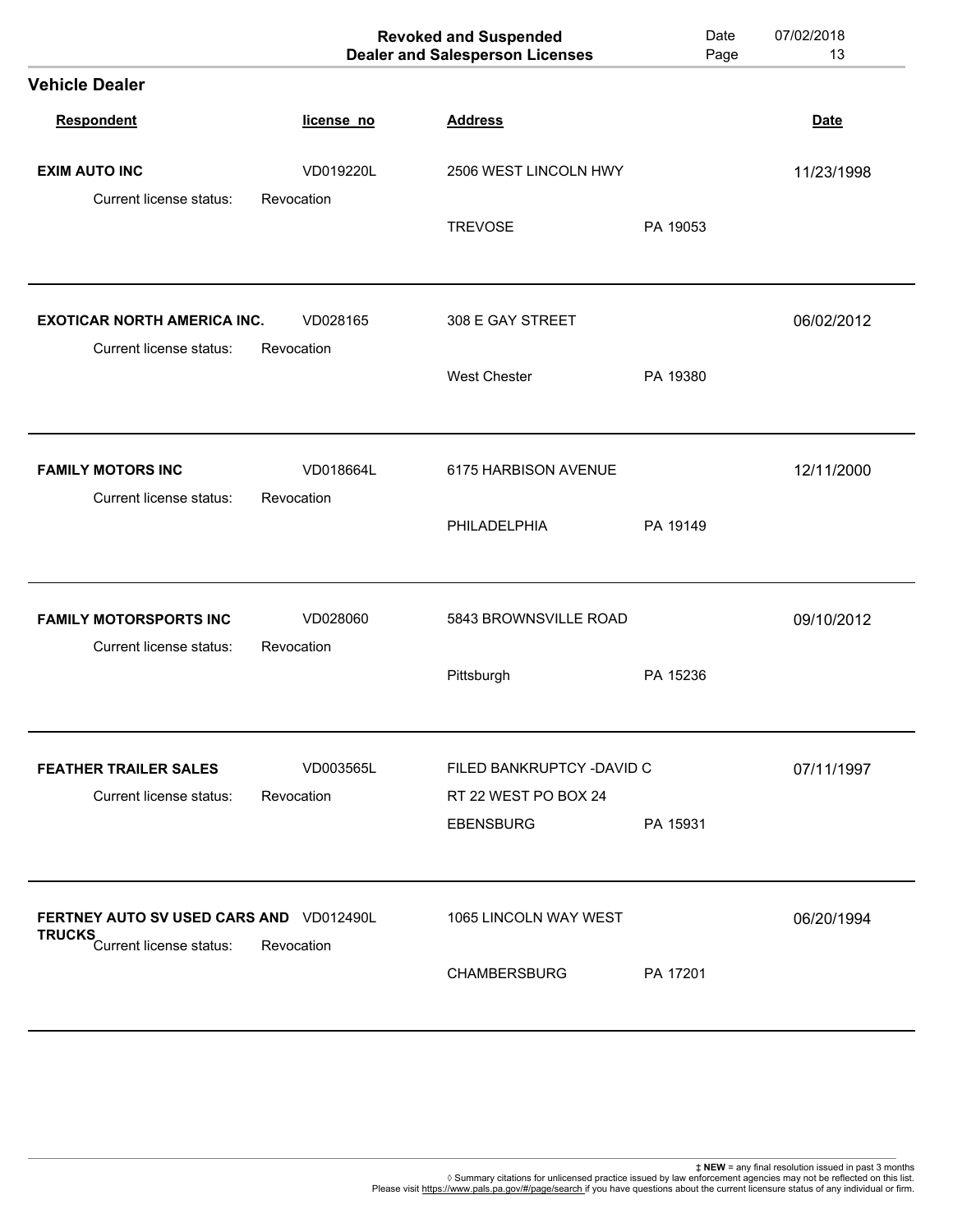|                                                                                 |                         | <b>Revoked and Suspended</b><br><b>Dealer and Salesperson Licenses</b> | Date<br>Page | 07/02/2018<br>14 |
|---------------------------------------------------------------------------------|-------------------------|------------------------------------------------------------------------|--------------|------------------|
| <b>Vehicle Dealer</b>                                                           |                         |                                                                        |              |                  |
| <b>Respondent</b>                                                               | license_no              | <b>Address</b>                                                         |              | <b>Date</b>      |
| <b>FLEET-CIMINOS AUTO SALES INC</b>                                             | VD006059L               | 4811-21 N MARVINE STREET                                               |              | 03/27/1990       |
| Current license status:                                                         | Revocation              | PHILADELPHIA                                                           | PA 19141     |                  |
| <b>FOREST HILLS MTR CO INC DBA</b><br><b>STUCKEY</b><br>Current license status: | VD002843A<br>Revocation | EMES FORD LD "REVOKED"<br>2300 ARDMORE BLVD MV483L                     |              | 01/23/1995       |
|                                                                                 |                         | <b>PITTSBURGH</b>                                                      | PA 15221     |                  |
| <b>FOXWOOD FARM CAMPGROUND</b><br><b>AND RV CTR</b><br>Current license status:  | VD011057L<br>Revocation | R D #8 BOX 8154<br>REVOKED 0284-60-90<br>E-STROUDSBURG                 | PA 18301     | 02/15/1991       |
| <b>FRANK KAPUTA USED CARS</b>                                                   | VD025478                | <b>RT 36</b>                                                           |              | 01/19/2007       |
| Current license status:                                                         | Revocation              | Tionesta                                                               | PA 16353     |                  |
| <b>FRANNY'S FLOOR MAT MOTORS</b><br>Current license status:                     | VD028569<br>Revocation  | 1241 VENANGO STREET                                                    |              | 03/08/2010       |
|                                                                                 |                         | Philadelphia                                                           | PA 19134     |                  |
| <b>FRENCHYS AUTO SALES</b>                                                      | VD016363L               | R D #1 BOX 140 ROUTE 61                                                |              | 08/03/1992       |
| Current license status:                                                         | Suspension              | PENN DOT-LTTR FROM APPLIC<br><b>PAXINOS</b>                            | PA 178609743 |                  |
|                                                                                 |                         |                                                                        |              |                  |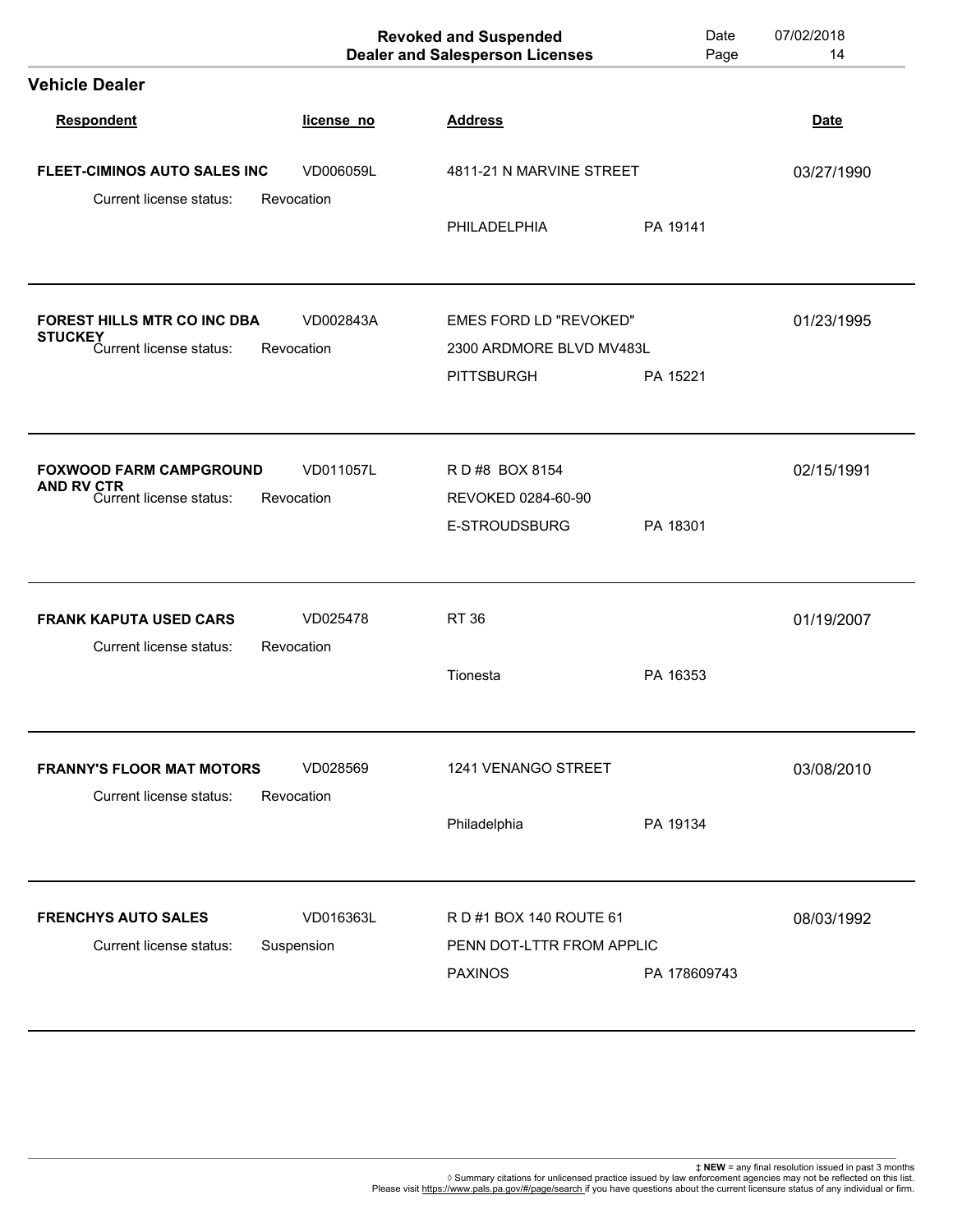|                                                           |                         | <b>Revoked and Suspended</b><br><b>Dealer and Salesperson Licenses</b> | Date<br>Page | 07/02/2018<br>15 |
|-----------------------------------------------------------|-------------------------|------------------------------------------------------------------------|--------------|------------------|
| <b>Vehicle Dealer</b>                                     |                         |                                                                        |              |                  |
| Respondent                                                | license_no              | <b>Address</b>                                                         |              | <b>Date</b>      |
| FULLINGTON BUICK OLDS CADILLAC VD005623L                  |                         | <b>FULLINGTON GMC SALES INC</b>                                        |              | 09/25/2002       |
| Current license status:                                   | Revocation              | RT 879 & EXIT 19 OF I-80                                               |              |                  |
|                                                           |                         | <b>CLEARFIELD</b>                                                      | PA 168300211 |                  |
| <b>GARRETT AUTO GROUP INC</b>                             | VD020644L               | 4267 W MARKET STREET                                                   |              | 04/15/2003       |
| Current license status:                                   | Revocation              | <b>YORK</b>                                                            | PA 17402     |                  |
| <b>GARY L SMITH AUTO SALES</b><br>Current license status: | VD014200L<br>Suspension | 1024 ABBOTTSTOWN PIKE                                                  |              | 11/14/2001       |
|                                                           |                         | <b>HANOVER</b>                                                         | PA 17331     |                  |
| <b>GARY WEAVER AUTO SALES</b><br>92603629                 | VD016402L               | SEE GEORGE CALAMAN 112916                                              |              | 12/16/1993       |
| Current license status:                                   | Revocation              | R D #5 BOX 5282-A RT 116<br>SPRING GROVE                               | PA 17362     |                  |
| <b>GARYS CUSTOM PAINTING</b>                              | VD011349L               | 114 PALESTINE ROAD                                                     |              | 08/18/1989       |
| Current license status:                                   | Revocation              | SOUTH-FORK                                                             | PA 15956     |                  |
| <b>GATEWAY AUTO GROUP LLC</b>                             | VD028359                | 711 WEST ELM STREET                                                    |              | 01/05/2009       |
| Current license status:                                   | Revocation              | Hanover                                                                | PA 17331     |                  |
|                                                           |                         |                                                                        |              |                  |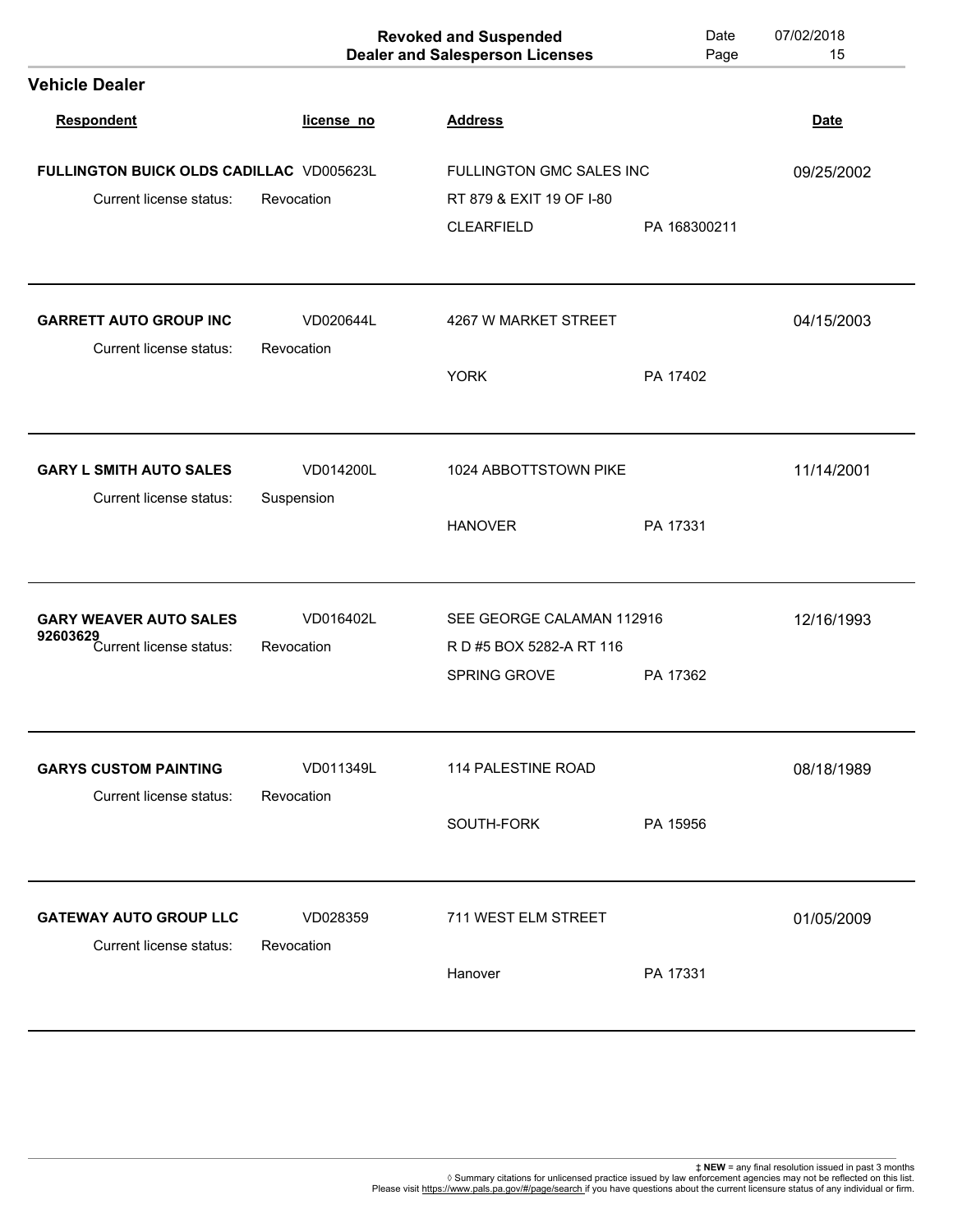|                               |            | <b>Revoked and Suspended</b><br><b>Dealer and Salesperson Licenses</b> | Date<br>Page | 07/02/2018<br>16 |
|-------------------------------|------------|------------------------------------------------------------------------|--------------|------------------|
| <b>Vehicle Dealer</b>         |            |                                                                        |              |                  |
| Respondent                    | license_no | <b>Address</b>                                                         |              | <b>Date</b>      |
| <b>GEORGE W GRUBB</b>         | VD007032L  | <b>RFD 1 BOX 479</b>                                                   |              | 10/01/1982       |
| Current license status:       | Revocation |                                                                        |              |                  |
|                               |            | <b>PALMYRA</b>                                                         | PA 17078     |                  |
| <b>GETTYSBURG MOTORS</b>      | VD015025L  | 650 YORK STREET                                                        |              | 11/14/2002       |
| Current license status:       | Revocation |                                                                        |              |                  |
|                               |            | <b>GETTYSBURG</b>                                                      | PA 17325     |                  |
|                               |            |                                                                        |              |                  |
| <b>GHRIST MOTORS INC</b>      | VD019907L  | 2606 MEMORIAL BLVD                                                     |              | 07/16/2007       |
| Current license status:       | Revocation | ROUTE 119 SOUTH                                                        |              |                  |
|                               |            | CONNELLSVILLE                                                          | PA 15425     |                  |
| <b>GREENE AUTO SALES</b>      | VD013682L  | 559 CHESTNUT ST 926000716                                              |              | 04/18/1991       |
| Current license status:       | Revocation | 90-60-01773 S&0 REVOKED                                                |              |                  |
|                               |            | <b>MAYFIELD</b>                                                        | PA 18433     |                  |
|                               |            |                                                                        |              |                  |
| <b>GREERS USED AUTO SALES</b> | VD013049L  | ROUTE 417                                                              |              | 08/13/1997       |
| Current license status:       | Revocation | R D #5 BOX 445                                                         |              |                  |
|                               |            | <b>FRANKLIN</b>                                                        | PA 16323     |                  |
| <b>H S AUTO SALES</b>         | VD016608L  | <b>SEE MV 89296L</b>                                                   |              | 01/19/1995       |
| Current license status:       | Revocation | 137 EAST CHESTNUT ST                                                   |              |                  |
|                               |            | <b>HAZLETON</b>                                                        | PA 18201     |                  |
|                               |            |                                                                        |              |                  |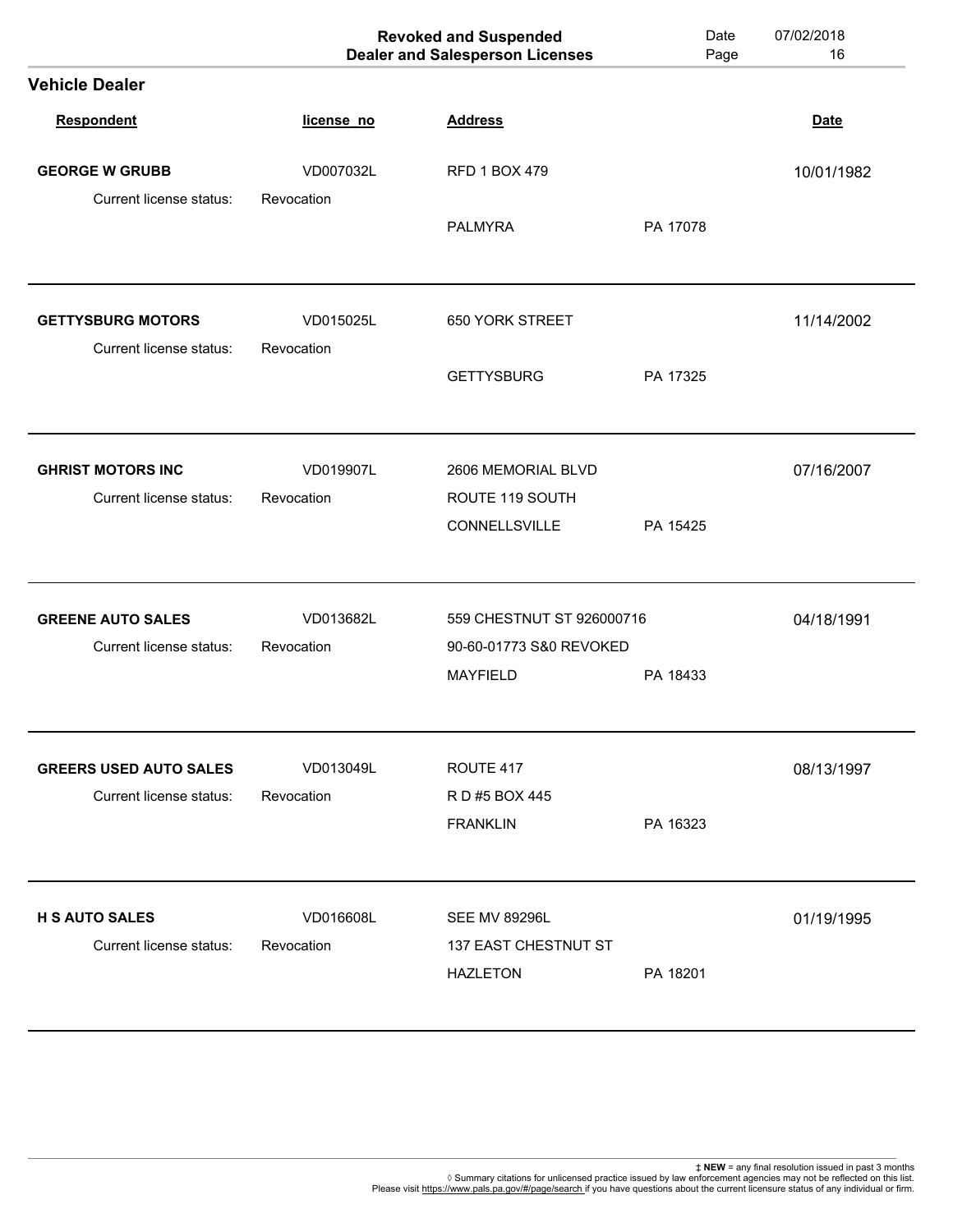|                              |            | <b>Revoked and Suspended</b><br><b>Dealer and Salesperson Licenses</b> | Date<br>Page | 07/02/2018<br>17 |
|------------------------------|------------|------------------------------------------------------------------------|--------------|------------------|
| <b>Vehicle Dealer</b>        |            |                                                                        |              |                  |
| Respondent                   | license_no | <b>Address</b>                                                         |              | <b>Date</b>      |
| <b>HAAS MOTORS</b>           | VD011431L  | 446 LEHIGH STREET                                                      |              | 08/24/1999       |
| Current license status:      | Revocation | <b>ALLENTOWN</b>                                                       | PA 18103     |                  |
| HAMLIN TRUCK AND BODY CO INC | VD016980L  | RT 590 \$2000 FINE 02536                                               |              | 02/25/1992       |
| Current license status:      | Revocation | *RETD LICENSES--O-O-B*<br><b>HAMLIN</b>                                | PA 18427     |                  |
| <b>HANKS AUTO SALES</b>      | VD011472L  | R D #1 BOX 311                                                         |              | 01/31/1997       |
| Current license status:      | Revocation | RICHLANDTOWN PIKE<br><b>COOPERSBURG</b>                                | PA 18036     |                  |
| <b>HANKS AUTO SALES</b>      | VD026723   | 645 CORN HILL RD                                                       |              | 04/18/2016       |
| Current license status:      | Revocation | <b>ETTERS</b>                                                          | PA 17319     |                  |
| <b>HARRY R RAMSEY</b>        | VD007404L  | EAST SECOND ST                                                         |              | 03/02/1994       |
| Current license status:      | Revocation | 90-60-03439 \$1000FINE RVK<br><b>EMPORIUM</b>                          | PA 15834     |                  |
| <b>HARTS RUN AUTO SALES</b>  | VD018730L  | 201 SAXONBURG BLVD                                                     |              | 07/13/2007       |
| Current license status:      | Revocation | <b>GLENSHAW</b>                                                        | PA 15116     |                  |
|                              |            |                                                                        |              |                  |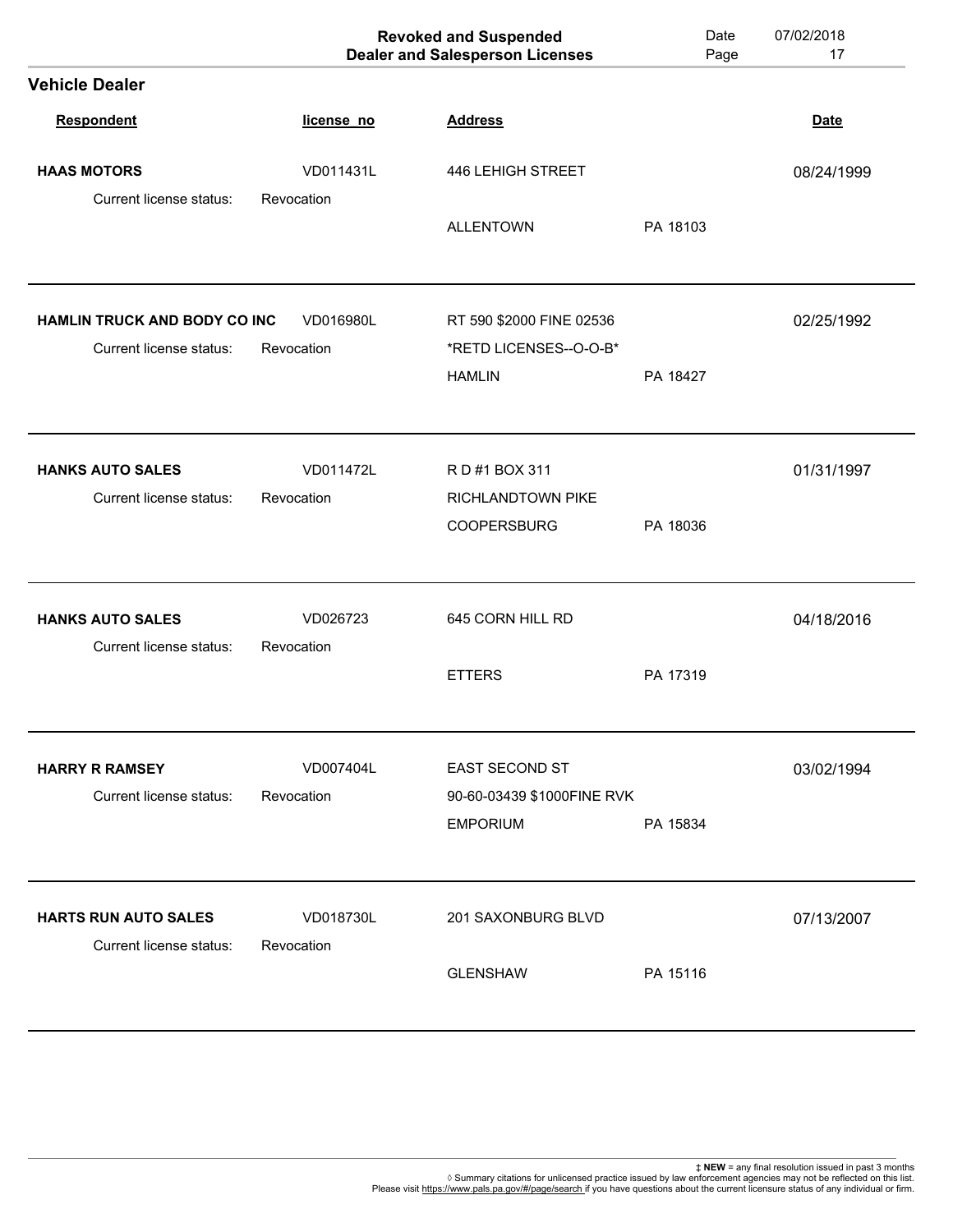|                                                      |                         | <b>Revoked and Suspended</b><br><b>Dealer and Salesperson Licenses</b> | Date<br>Page | 07/02/2018<br>18 |
|------------------------------------------------------|-------------------------|------------------------------------------------------------------------|--------------|------------------|
| <b>Vehicle Dealer</b>                                |                         |                                                                        |              |                  |
| Respondent                                           | license_no              | <b>Address</b>                                                         |              | <b>Date</b>      |
| <b>HARVEY'S AUTO SALES</b>                           | VD026174                | 3129 WAYNE STREET                                                      |              | 12/29/2009       |
| Current license status:                              | Suspension              |                                                                        |              |                  |
|                                                      |                         | <b>HARRISBURG</b>                                                      | PA 17111     |                  |
| <b>HEIDELBURG AUTO SALES</b>                         | VD021586L               | 1632 EAST RAILROAD ST                                                  |              | 12/28/2004       |
| Current license status:                              | Revocation              | <b>RT 50</b>                                                           |              |                  |
|                                                      |                         | <b>HEIDELBURG</b>                                                      | PA 15106     |                  |
|                                                      |                         |                                                                        |              |                  |
| <b>HERBIES AUTO SALES</b><br>Current license status: | VD006571L<br>Revocation | COR PRINGLE & KORN STS<br>A&O 88-60-02911                              |              | 04/22/1991       |
|                                                      |                         | <b>KINGSTON</b>                                                        | PA 18704     |                  |
| <b>HERITAGE FORD INC</b>                             | VD010072A               | 1194 CENTRE TURNPIKE                                                   |              |                  |
| Current license status:                              | Revocation              | P O BOX 125                                                            |              | 05/17/2008       |
|                                                      |                         | <b>ORWIGSBURG</b>                                                      | PA 17961     |                  |
| <b>HERMANN BORK JR USED CARS</b>                     | VD002446L               | 300 CAMP HORNE RD                                                      |              | 05/23/1991       |
| Current license status:                              | Revocation              | 88-60-00363 89-60-08005                                                |              |                  |
|                                                      |                         | <b>PITTSBURGH</b>                                                      | PA 15202     |                  |
|                                                      |                         |                                                                        |              |                  |
| <b>HI TECH AUTO SALES</b><br>Current license status: | VD014608L<br>Revocation | RD1 BX 274B TRINDLE RD                                                 |              | 12/14/1990       |
|                                                      |                         | 05056090 REVKD MV65637L<br><b>CARLISLE</b>                             | PA 17013     |                  |
|                                                      |                         |                                                                        |              |                  |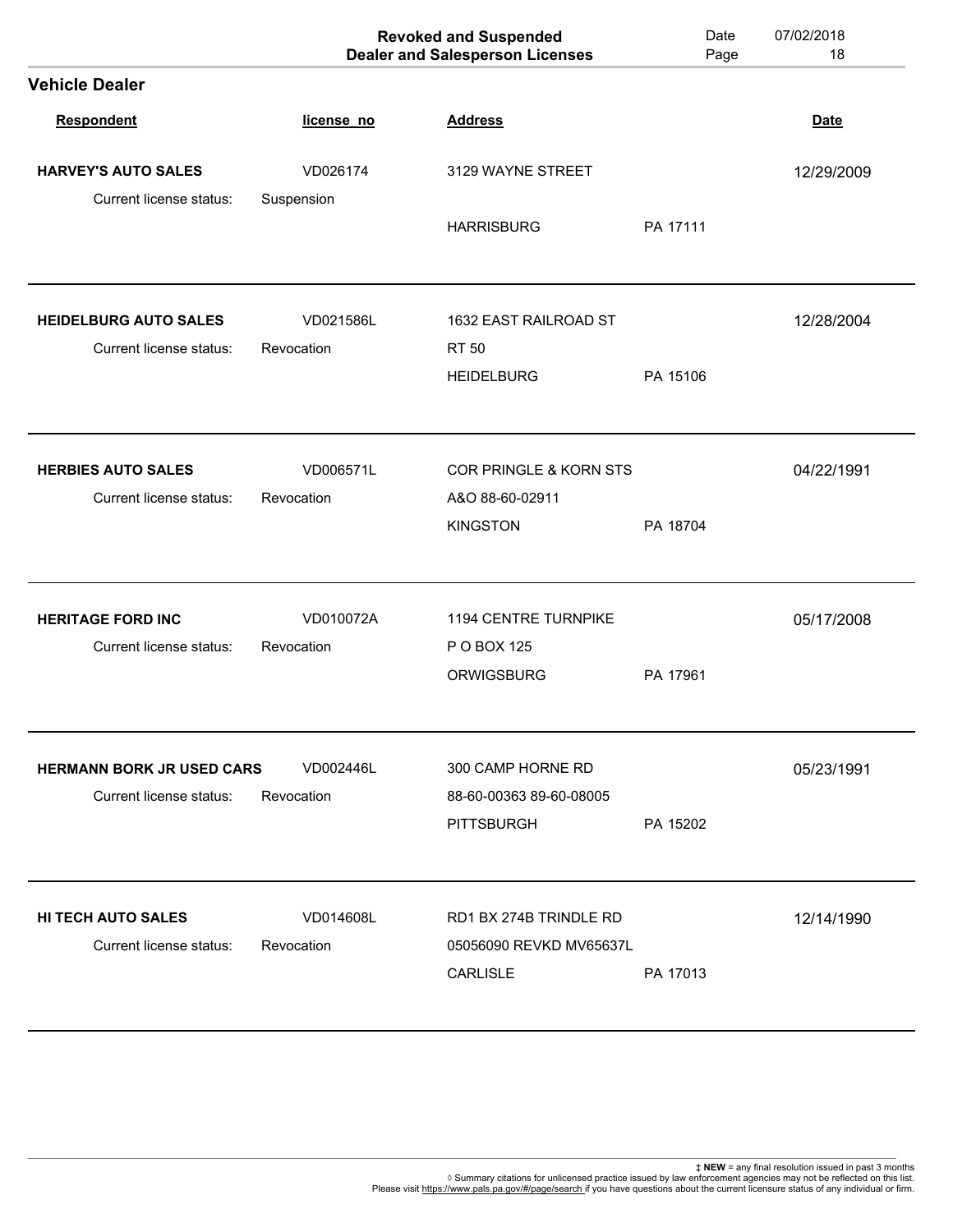|                                                                                  |                         | <b>Revoked and Suspended</b><br><b>Dealer and Salesperson Licenses</b>    | Date<br>Page | 07/02/2018<br>19 |
|----------------------------------------------------------------------------------|-------------------------|---------------------------------------------------------------------------|--------------|------------------|
| <b>Vehicle Dealer</b>                                                            |                         |                                                                           |              |                  |
| Respondent                                                                       | license_no              | <b>Address</b>                                                            |              | <b>Date</b>      |
| <b>HIGGINS MOTORS</b><br>Current license status:                                 | VD019816L<br>Revocation | <b>489 SECOND STREET PIKE</b>                                             |              | 02/15/2000       |
|                                                                                  |                         | SOUTHAMPTON                                                               | PA 18966     |                  |
| <b>HILLSIDE AUTO SALES</b><br>Current license status:                            | VD015836L<br>Revocation | 1501 EAST CENTER ST                                                       |              | 04/15/2003       |
|                                                                                  |                         | <b>MAHANOY CITY</b>                                                       | PA 17948     |                  |
| HIPPERTS CAR AND TRUCK CENTER VD021707L<br><b>INC</b><br>Current license status: | Revocation              | 1906 E RAILROAD STREET                                                    |              | 06/17/2005       |
|                                                                                  |                         | <b>HEIDELBURG</b>                                                         | PA 15106     |                  |
| <b>HOLLYWOOD MOTORS</b><br>Current license status:                               | VD014439L<br>Revocation | 2605 DURHAM RD                                                            |              | 06/08/1999       |
|                                                                                  |                         | <b>BRISTOL</b>                                                            | PA 19007     |                  |
| HOT DEALS AUTO SALES<br>Current license status:                                  | VD026966<br>Revocation  | 1237 ROUTE 119                                                            |              | 07/10/2009       |
|                                                                                  |                         | PUNXSUTAWNEY                                                              | PA 15767     |                  |
| <b>IMPERIAL MOTORS</b>                                                           | VD012189L               | 57 PARKWAY BOULEVARD                                                      |              | 09/21/1993       |
| Current license status:                                                          |                         | Revoked -- Subsequent Application for reinstatement denied<br><b>YORK</b> | PA 17404     |                  |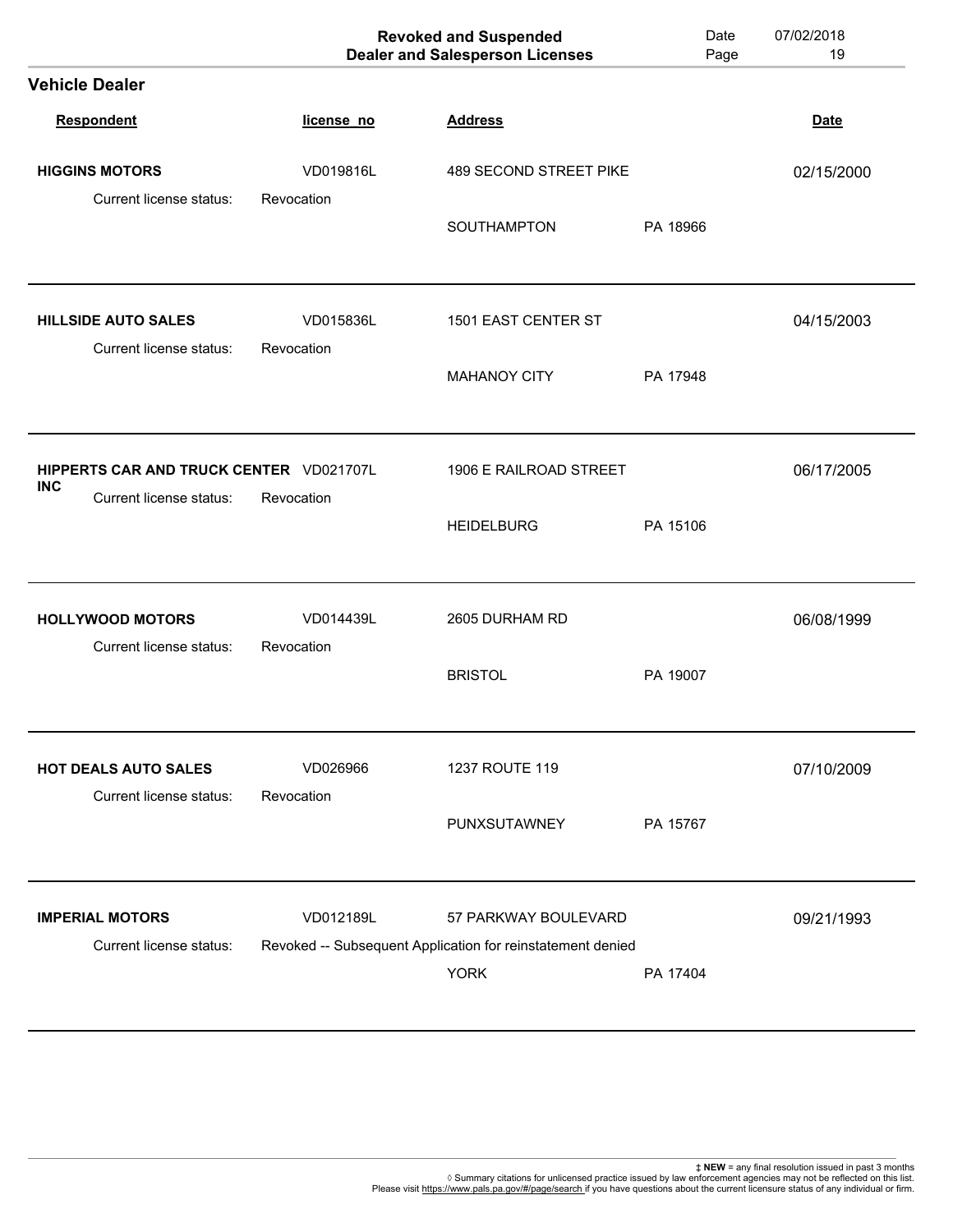|                                                     |                         | <b>Revoked and Suspended</b><br><b>Dealer and Salesperson Licenses</b> | Date<br>Page | 07/02/2018<br>20 |
|-----------------------------------------------------|-------------------------|------------------------------------------------------------------------|--------------|------------------|
| <b>Vehicle Dealer</b>                               |                         |                                                                        |              |                  |
| <b>Respondent</b>                                   | license_no              | <b>Address</b>                                                         |              | <b>Date</b>      |
| <b>IMPRESSION AUTO SALES</b>                        | VD018501L               | PORTAGE STREET                                                         |              | 02/18/1998       |
| Current license status:                             | Revocation              | P O BOX 27                                                             |              |                  |
|                                                     |                         | <b>CASSANDRA</b>                                                       | PA 15925     |                  |
| <b>INTERSTATE 76 MOTORS</b>                         | VD023447                | 2901 VARE AVE                                                          |              | 06/17/2005       |
| Current license status:                             | Revocation              |                                                                        |              |                  |
|                                                     |                         | PHILADELPHIA                                                           | PA 19145     |                  |
| <b>J A USED CARS</b>                                | VD012604L               | 1201 ROOSEVELT AVE                                                     |              | 06/08/1999       |
| Current license status:                             | Suspension              |                                                                        |              |                  |
|                                                     |                         | <b>YORK</b>                                                            | PA 17404     |                  |
| <b>JACK RUSCAVAGES GARAGE</b>                       | VD010236L               | 260 SOUTH STREET                                                       |              | 01/25/1996       |
| Current license status:                             | Suspension              |                                                                        |              |                  |
|                                                     |                         | <b>MINERSVILLE</b>                                                     | PA 17954     |                  |
| <b>JADENS AUTO WORKS</b>                            | VD025042                | JADENS AUTO WORKS INC                                                  |              | 09/14/2011       |
| Current license status:                             | Revocation              | 1461 N RIVER STREET                                                    |              |                  |
|                                                     |                         | <b>PLAINS</b>                                                          | PA 18705     |                  |
|                                                     |                         |                                                                        |              |                  |
| <b>JAMES JORDAN CARS</b><br>Current license status: | VD010255L<br>Revocation | R D #4                                                                 |              | 02/11/1982       |
|                                                     |                         | <b>CORRY</b>                                                           | PA 16407     |                  |
|                                                     |                         |                                                                        |              |                  |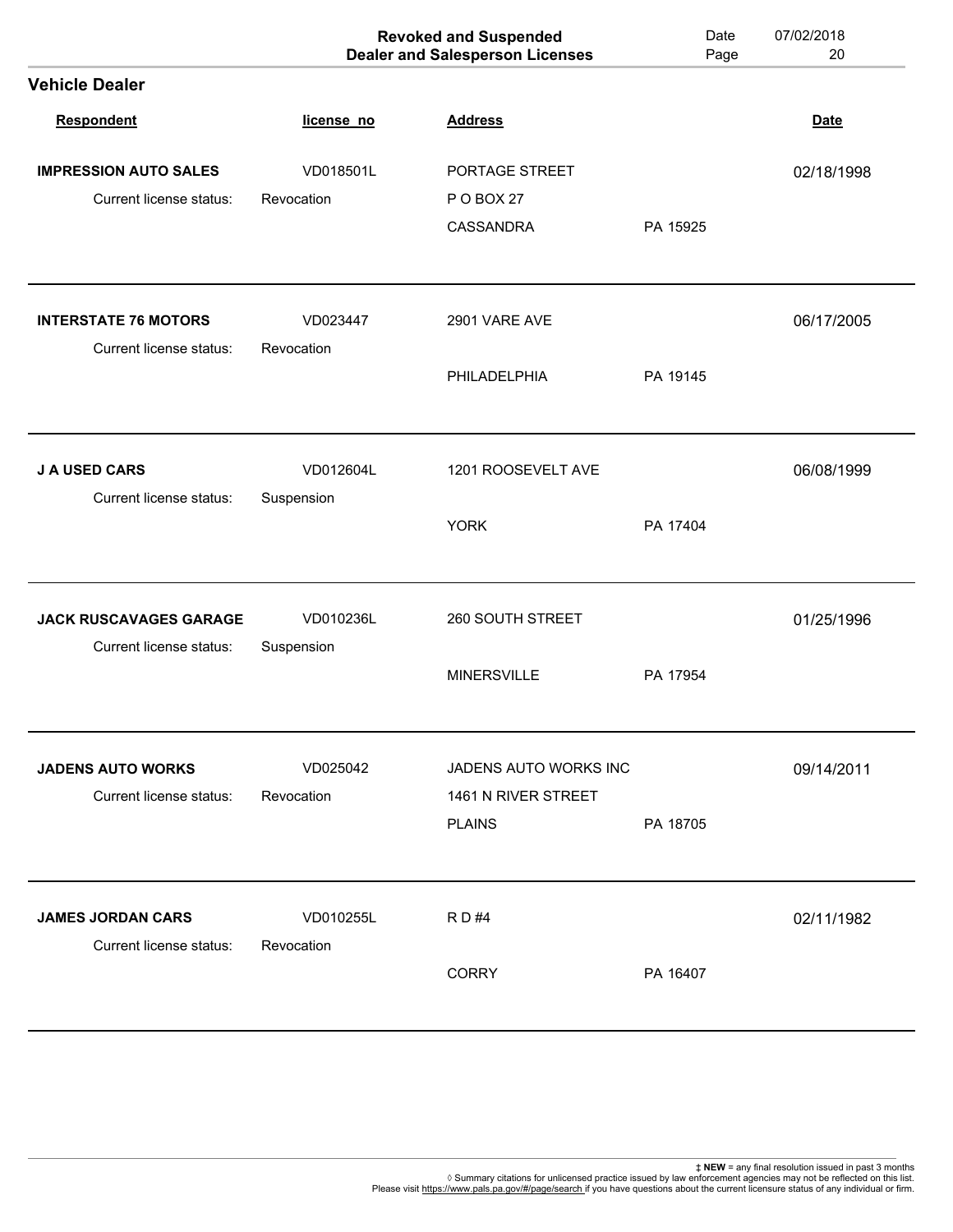|                                                          |                         | <b>Revoked and Suspended</b><br><b>Dealer and Salesperson Licenses</b> | Date<br>Page | 07/02/2018<br>21 |
|----------------------------------------------------------|-------------------------|------------------------------------------------------------------------|--------------|------------------|
| <b>Vehicle Dealer</b>                                    |                         |                                                                        |              |                  |
| <b>Respondent</b>                                        | license_no              | <b>Address</b>                                                         |              | <b>Date</b>      |
| JESSUP AUTO SALES INC                                    | VD017399A               | 1320 MOOSIC LAKE RD                                                    |              | 02/20/2003       |
| Current license status:                                  | Suspension              | <b>JESSUP</b>                                                          | PA 18434     |                  |
| <b>JIM'S AUTO MART INC</b><br>Current license status:    | VD022074L<br>Suspension | 3226 FIFTH AVE EXT                                                     |              | 06/15/2011       |
|                                                          |                         | <b>NORTH VERSAILLES</b>                                                | PA 15137     |                  |
| <b>JIMS WEST RIDGE MOTORS</b>                            | VD015789L               | 5509 WEST RIDGE RD 9/2093                                              |              | 09/20/1993       |
| Current license status:                                  | Suspension              | \$250 FINE & SUSPENSION<br><b>ERIE</b>                                 | PA 16506     |                  |
| JOHNS MOBILE HOME SERVICE INC<br>Current license status: | VD005485L<br>Revocation | 2771 LINCOLN HWY EAST                                                  |              | 04/28/1997       |
|                                                          |                         | <b>RONKS</b>                                                           | PA 17572     |                  |
| <b>JOLLEYS AUTO INC</b><br>Current license status:       | VD000147L<br>Revocation | 1856 WEST MAIN STREET<br>93-60-00907 REVOKED                           |              | 04/25/1994       |
|                                                          |                         | <b>STROUDSBURG</b>                                                     | PA 18360     |                  |
| <b>JONES MOTOR CARS LTD</b><br>Current license status:   | VD014329L<br>Revocation | 6250 CARLISLE PIKE                                                     |              | 01/26/1999       |
|                                                          |                         | <b>MECHANICSBURG</b>                                                   | PA 17055     |                  |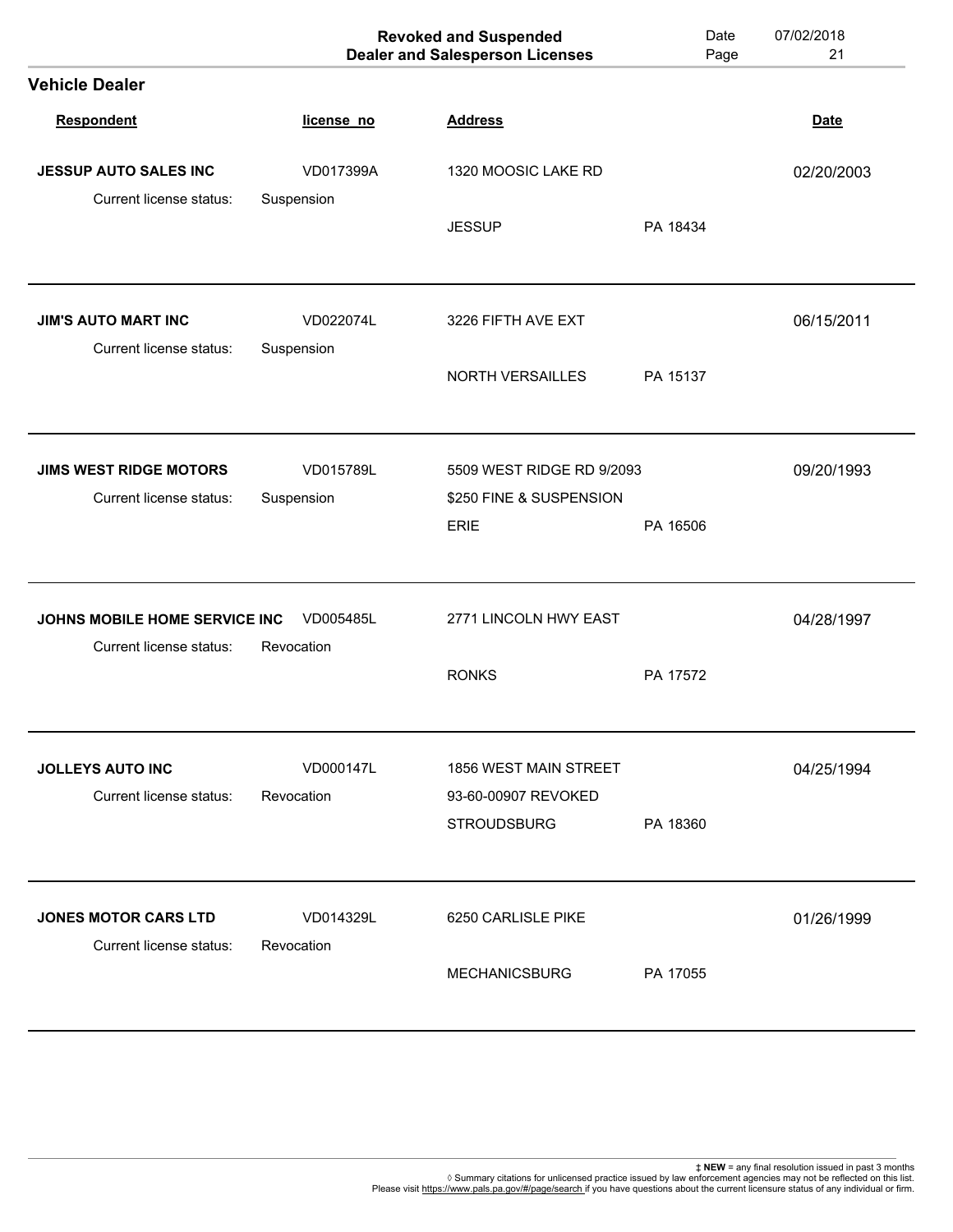|                                                              |                         | <b>Revoked and Suspended</b><br><b>Dealer and Salesperson Licenses</b> | Date<br>Page | 07/02/2018<br>22 |
|--------------------------------------------------------------|-------------------------|------------------------------------------------------------------------|--------------|------------------|
| <b>Vehicle Dealer</b>                                        |                         |                                                                        |              |                  |
| Respondent                                                   | license_no              | <b>Address</b>                                                         |              | <b>Date</b>      |
| <b>JORDAN NOREGRETZ USED CARS</b>                            | VD021463L               | 3003 EAST 5TH AVENUE                                                   |              | 02/28/2005       |
| Current license status:                                      | Revocation              | <b>MCKEESPORT</b>                                                      | PA 15132     |                  |
| <b>JOSEPH A MARZUOLI</b><br>Current license status:          | VD001781L<br>Revocation | 166 CANAL ST<br>P O BOX 1169                                           |              | 02/23/1995       |
|                                                              |                         | <b>EASTON</b>                                                          | PA 18042     |                  |
| <b>JOSEPHS AUTO CENTER</b><br>Current license status:        | VD005456L<br>Revocation | 29 GERMANTOWN PIKE                                                     |              | 08/18/2004       |
|                                                              |                         | PLYMOUTH MTG                                                           | PA 19462     |                  |
| <b>JRC AUTO SALES INC</b><br>Current license status:         | VD012607L<br>Revocation | 4101 KENSINGTON AVE RVKD<br>87-60-4974 88-60-82                        |              | 02/15/1991       |
|                                                              |                         | PHILADELPHIA                                                           | PA 19124     |                  |
| <b>KENNEDY AUTO SALES</b><br>Current license status:         | VD010593L<br>Revocation | 1733 DERRY STREET                                                      |              | 03/23/1984       |
|                                                              |                         | <b>HARRISBURG</b>                                                      | PA 17104     |                  |
| <b>KEYS RECREATIONAL VEHICLES</b><br>Current license status: | VD016156L               | 7792 ROUTE 28 N                                                        |              | 04/10/2012       |
|                                                              | Suspension              | REYNOLDSVILLE                                                          | PA 15851     |                  |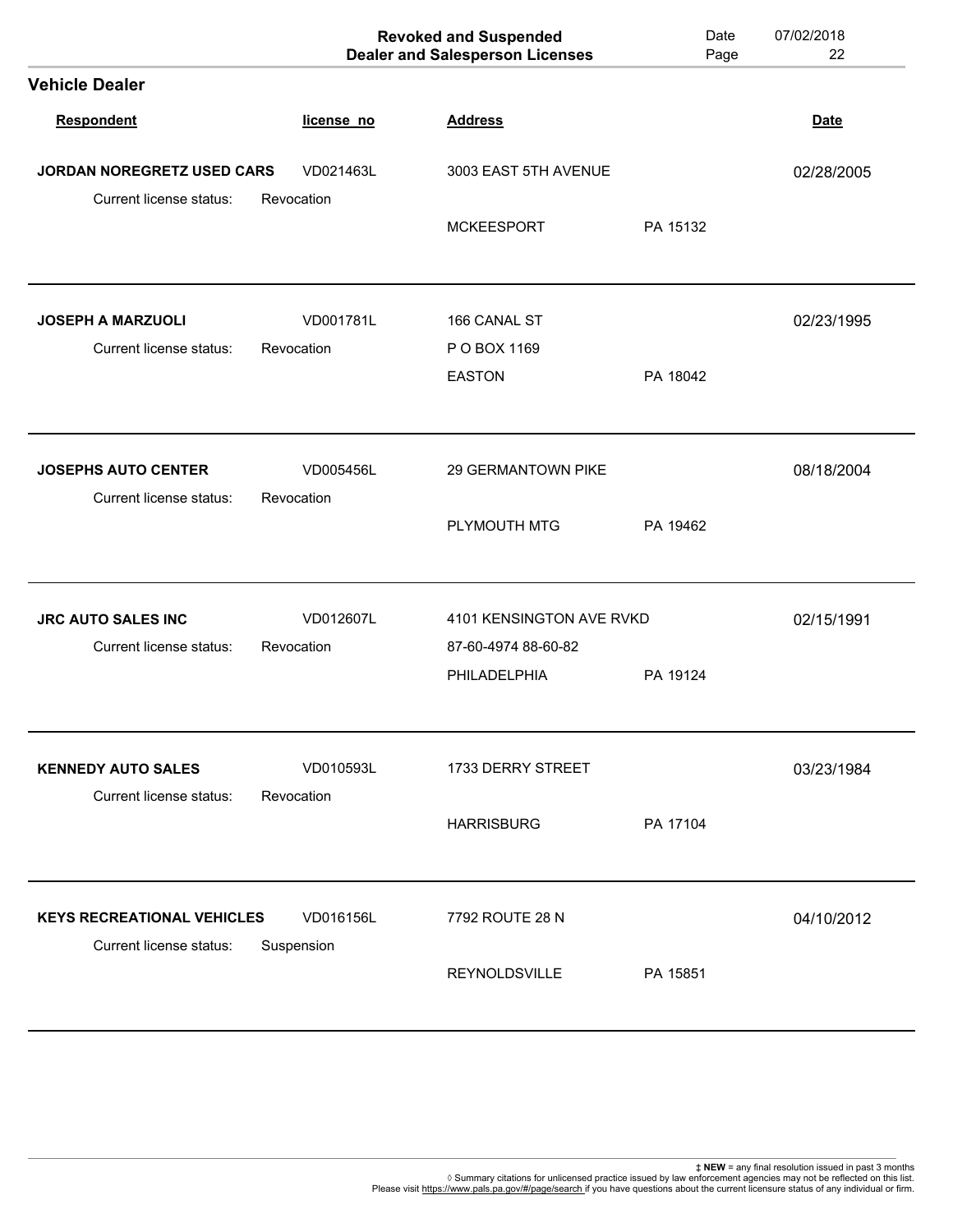| <b>Vehicle Dealer</b>                                                           |                         |                          |          | 23          |
|---------------------------------------------------------------------------------|-------------------------|--------------------------|----------|-------------|
|                                                                                 |                         |                          |          |             |
| <b>Respondent</b>                                                               | license_no              | <b>Address</b>           |          | <b>Date</b> |
| <b>KRATZER MOTORS INC</b>                                                       | VD003607L               | P O BOX 365              |          | 02/28/2005  |
| Current license status:                                                         | Revocation              | ROUTE 690                |          |             |
|                                                                                 |                         | PAXTONVILLE              | PA 17861 |             |
| <b>KRYSTAL CADILLAC OLDS GMC</b><br><b>TRUCK INC</b><br>Current license status: | VD016733L<br>Revocation | 1510 YORK ROAD           |          |             |
|                                                                                 |                         | <b>GETTYSBURG</b>        | PA 17325 |             |
| <b>KRYSTAL JEEP EAGLE INC</b>                                                   | VD018152A               | 1510 YORK RD             |          | 03/17/1998  |
| Current license status:                                                         | Revocation              | <b>GETTYSBURG</b>        | PA 17325 |             |
| <b>LEES AUTO SALES</b>                                                          | VD008595L               | 465 STATE AVENUE REVOKED |          | 10/21/1991  |
| Current license status:                                                         | Revocation              | S&O 91 60 00899 & 01973  |          |             |
|                                                                                 |                         | <b>EMMAUS</b>            | PA 18049 |             |
| <b>LIGHTHOUSE MOTORS</b><br>Current license status:                             | VD027601<br>Suspension  | 1210 W MARKET STREET     |          | 09/18/2017  |
|                                                                                 |                         | <b>YORK</b>              | PA 17404 |             |
| <b>LIGONIER VALLEY CAMPER INC</b>                                               | VD002017A               | U S ROUTE 30 BOX 57      |          | 12/18/1992  |
| Current license status:                                                         | Revocation              | *MEMO FROM PENNDOT--OOB* |          |             |
|                                                                                 |                         | <b>LATROBE</b>           | PA 15650 |             |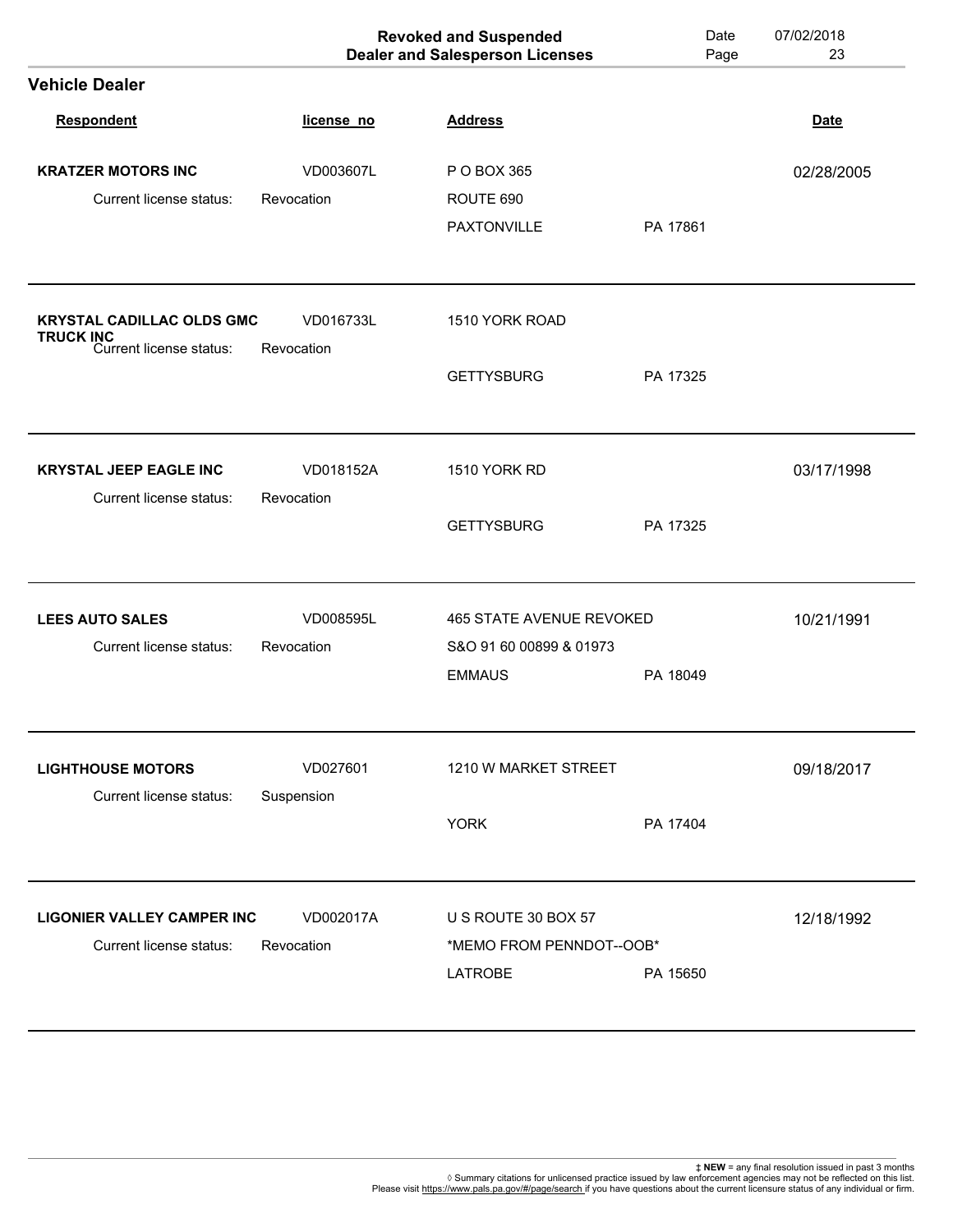|                                                                                  |                         | <b>Revoked and Suspended</b><br><b>Dealer and Salesperson Licenses</b> | Date<br>Page | 07/02/2018<br>24 |
|----------------------------------------------------------------------------------|-------------------------|------------------------------------------------------------------------|--------------|------------------|
| <b>Vehicle Dealer</b>                                                            |                         |                                                                        |              |                  |
| Respondent                                                                       | license_no              | <b>Address</b>                                                         |              | <b>Date</b>      |
| <b>LINDHEIMER ANTIQUE CARS</b>                                                   | VD006792L               | <b>BOX 120 A ROCHESTER RD</b>                                          |              | 07/15/1988       |
| Current license status:                                                          | Revocation              | <b>SEWICKLEY</b>                                                       | PA 15143     |                  |
| <b>LOWE &amp; PANARO</b><br>Current license status:                              | VD008201L<br>Revocation | POBOX 29<br><b>MAIN STREET</b>                                         |              | 05/16/2001       |
|                                                                                  |                         | <b>EMEIGH</b>                                                          | PA 15738     |                  |
| <b>MAHONING MOTOR SALES</b>                                                      | VD012271L               | 212 SOUTH GILPIN STREET                                                |              | 08/10/1984       |
| Current license status:                                                          | Revocation              | PUNXSUTAWNEY                                                           | PA 15767     |                  |
| <b>MAINLINE MOTORS</b>                                                           | VD011958L               | 126 MAIN STREET                                                        |              | 04/06/2009       |
| Current license status:                                                          | Revocation              | <b>PORTAGE</b>                                                         | PA 15946     |                  |
| <b>MARNICHS AUTO SALES</b>                                                       | VD014877L               | 70 EUCLID AVENUE                                                       |              | 03/17/1998       |
| Current license status:                                                          | Suspension              | <b>MCKEES ROCKS</b>                                                    | PA 15136     |                  |
| <b>MAURIZIO BROTHERS AUTO SALES</b><br><b>SERVICE</b><br>Current license status: | VD010790L               | 1120 WASHINGTON BOULEVRD                                               |              | 03/29/1983       |
|                                                                                  | Revocation              | <b>PITTSBURGH</b>                                                      | PA 15206     |                  |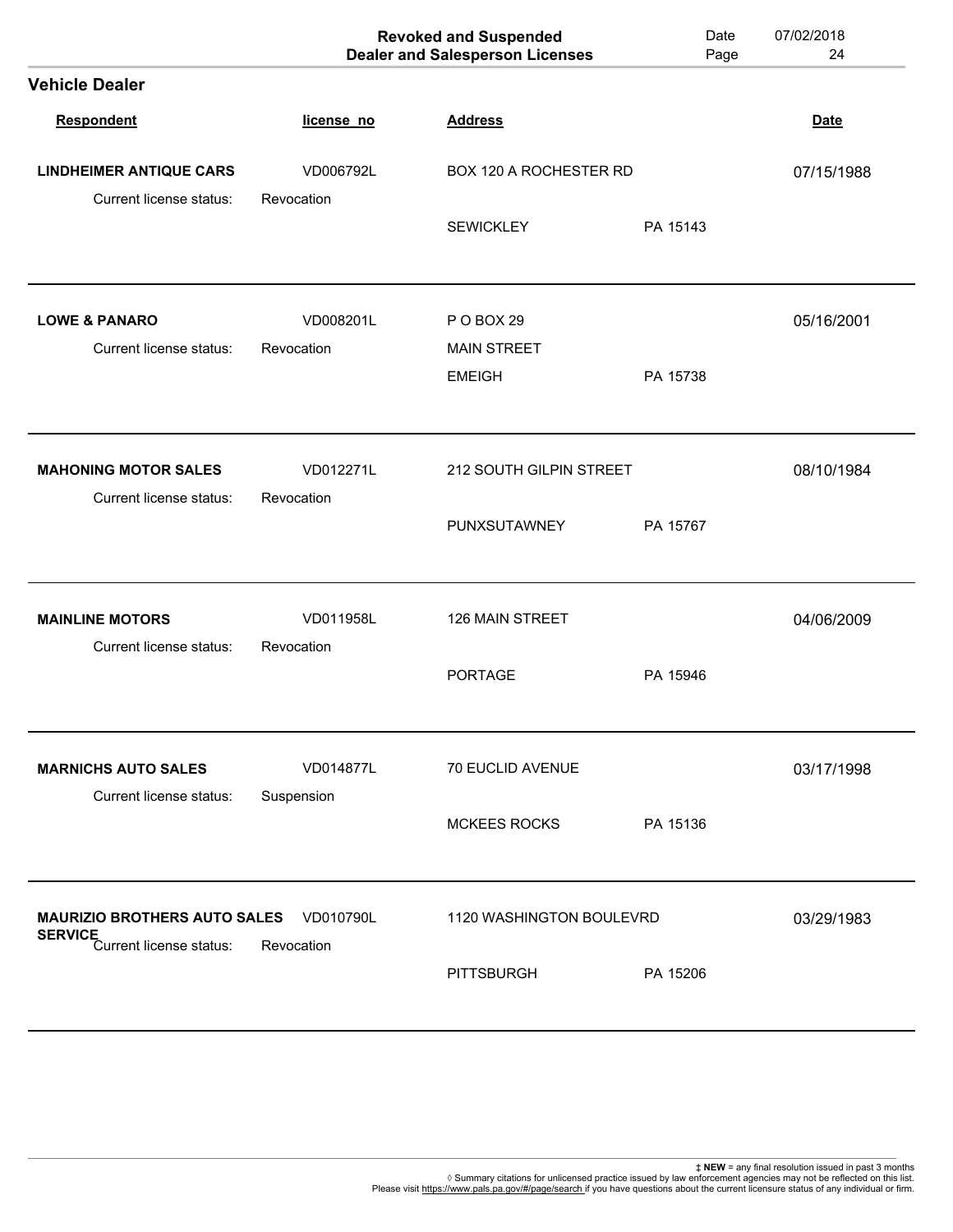|                              |            | <b>Revoked and Suspended</b><br><b>Dealer and Salesperson Licenses</b> | Date<br>Page | 07/02/2018<br>25 |
|------------------------------|------------|------------------------------------------------------------------------|--------------|------------------|
| <b>Vehicle Dealer</b>        |            |                                                                        |              |                  |
| <b>Respondent</b>            | license_no | <b>Address</b>                                                         |              | <b>Date</b>      |
| <b>MCGILL EQUIPMENT CO</b>   | VD017450L  | 321 BESSEMER ROAD                                                      |              | 07/19/2004       |
| Current license status:      | Revocation | <b>MT PLEASANT</b>                                                     | PA 15666     |                  |
|                              |            |                                                                        |              |                  |
| <b>MICKEYS AUTO</b>          | VD007878L  | R D #2 P O BOX 176                                                     |              | 06/16/1986       |
| Current license status:      | Revocation | *RETD LICENSE--O-O-B*                                                  |              |                  |
|                              |            | <b>TUNKHANNOCK</b>                                                     | PA 18657     |                  |
| <b>MIKE SMITH AUTO SALES</b> | VD002454L  | 2301 STATE STREET                                                      |              | 05/18/1990       |
| Current license status:      | Revocation |                                                                        |              |                  |
|                              |            | <b>ERIE</b>                                                            | PA 16503     |                  |
| <b>MONTIER AUTO SALES</b>    | VD011086L  | 4905 WILLIAM PENN HWY                                                  |              | 10/05/1983       |
| Current license status:      | Revocation | <b>MONROEVILLE</b>                                                     | PA 15146     |                  |
| <b>MOTOR DELUXE INC</b>      | VD012025L  | 1560 E WINGOHOCKING ST                                                 |              | 06/11/1986       |
| Current license status:      | Revocation | <b>MEMO FROM LAW ENFRCMNT</b>                                          |              |                  |
|                              |            | PHILADELPHIA                                                           | PA 19124     |                  |
| <b>MUNCY DODGE INC</b>       | VD018099L  | 319-321 SOUTH MAIN ST                                                  |              | 08/18/1994       |
| Current license status:      | Revocation | 2ND NOTICE RETURNED                                                    |              |                  |
|                              |            | <b>MUNCY</b>                                                           | PA 17756     |                  |
|                              |            |                                                                        |              |                  |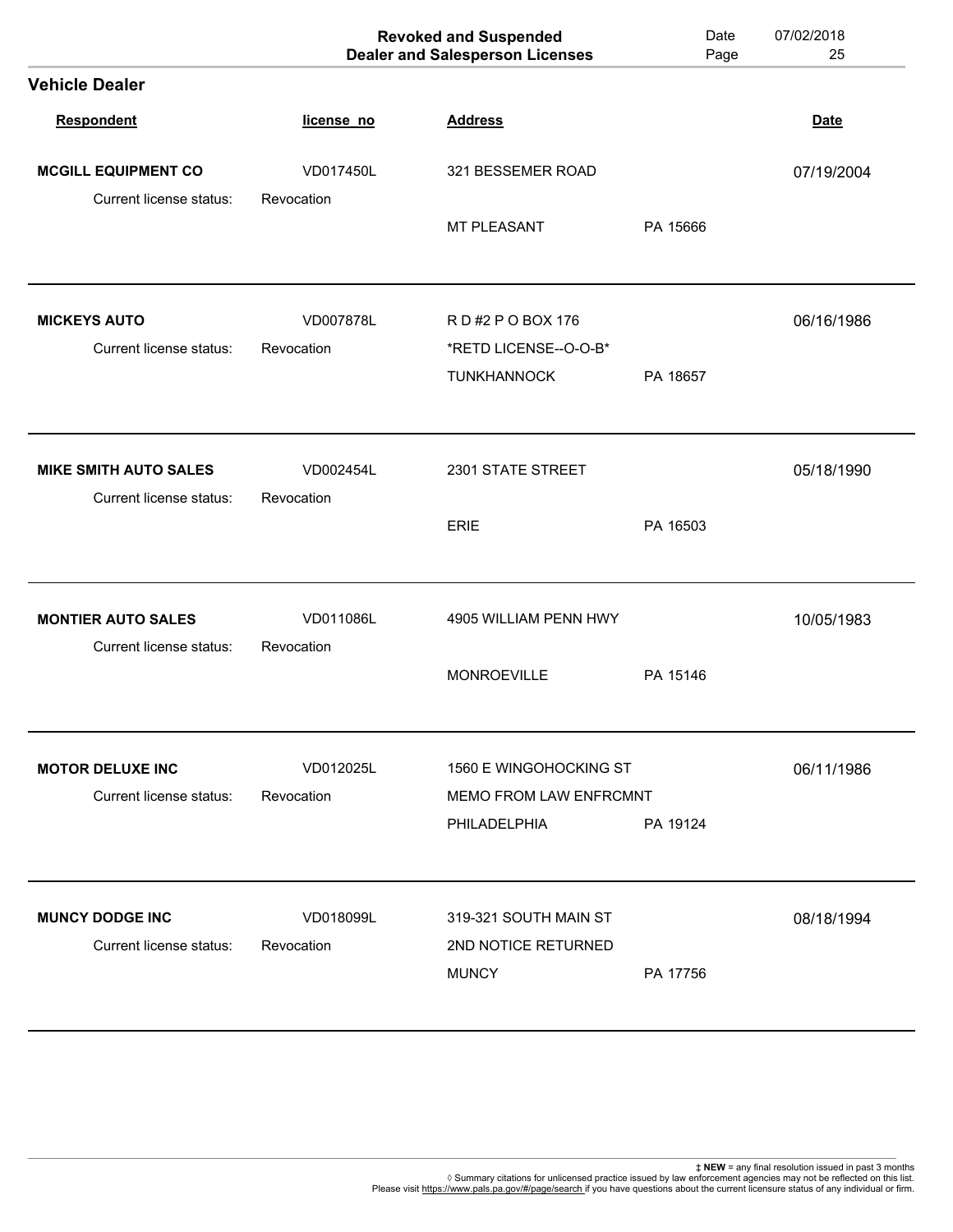|                                                                                |                         | <b>Revoked and Suspended</b><br><b>Dealer and Salesperson Licenses</b> | Date<br>Page | 07/02/2018<br>26 |
|--------------------------------------------------------------------------------|-------------------------|------------------------------------------------------------------------|--------------|------------------|
| <b>Vehicle Dealer</b>                                                          |                         |                                                                        |              |                  |
| Respondent                                                                     | license_no              | <b>Address</b>                                                         |              | <b>Date</b>      |
| <b>MY CASH AUTO INC PA</b>                                                     | VD025119                | 316 NORTH 10TH STREET                                                  |              | 04/06/2007       |
| Current license status:                                                        | Suspension              | Philadelphia                                                           | PA 19107     |                  |
| <b>NEW 2 U HOME SALES</b><br>Current license status:                           | VD025069<br>Revocation  | 10 LUCAS LANE                                                          |              | 10/26/2006       |
|                                                                                |                         | <b>MC CLURE</b>                                                        | PA 17841     |                  |
| NO 1 HEMPFIELD MOTORS INC<br>Current license status:                           | VD021153L<br>Revocation | 75 LINCOLN HIGHWAY                                                     |              | 08/17/2005       |
|                                                                                |                         | <b>JEANETTE</b>                                                        | PA 15644     |                  |
| <b>NOLLS AUTO SALES</b><br>Current license status:                             | VD012245L<br>Suspension | <b>HOSACK ROAD R D #1</b>                                              |              | 05/06/1997       |
|                                                                                |                         | JACKSON-CTR                                                            | PA 16133     |                  |
| NORTHEAST CHRYSLER PLYMOUTH VD015775L<br><b>INC</b><br>Current license status: | Revocation              | 4250 BIRNEY AVENUE                                                     |              | 10/22/1996       |
|                                                                                |                         | <b>MOOSIC</b>                                                          | PA 18507     |                  |
| <b>NORTHEASTERN MOTORS II LLC</b><br>Current license status:                   | VD029494                | 1700 EAST CANAL RD                                                     |              | 01/19/2016       |
|                                                                                | Suspension              | Dover                                                                  | PA 17315     |                  |
|                                                                                |                         |                                                                        |              |                  |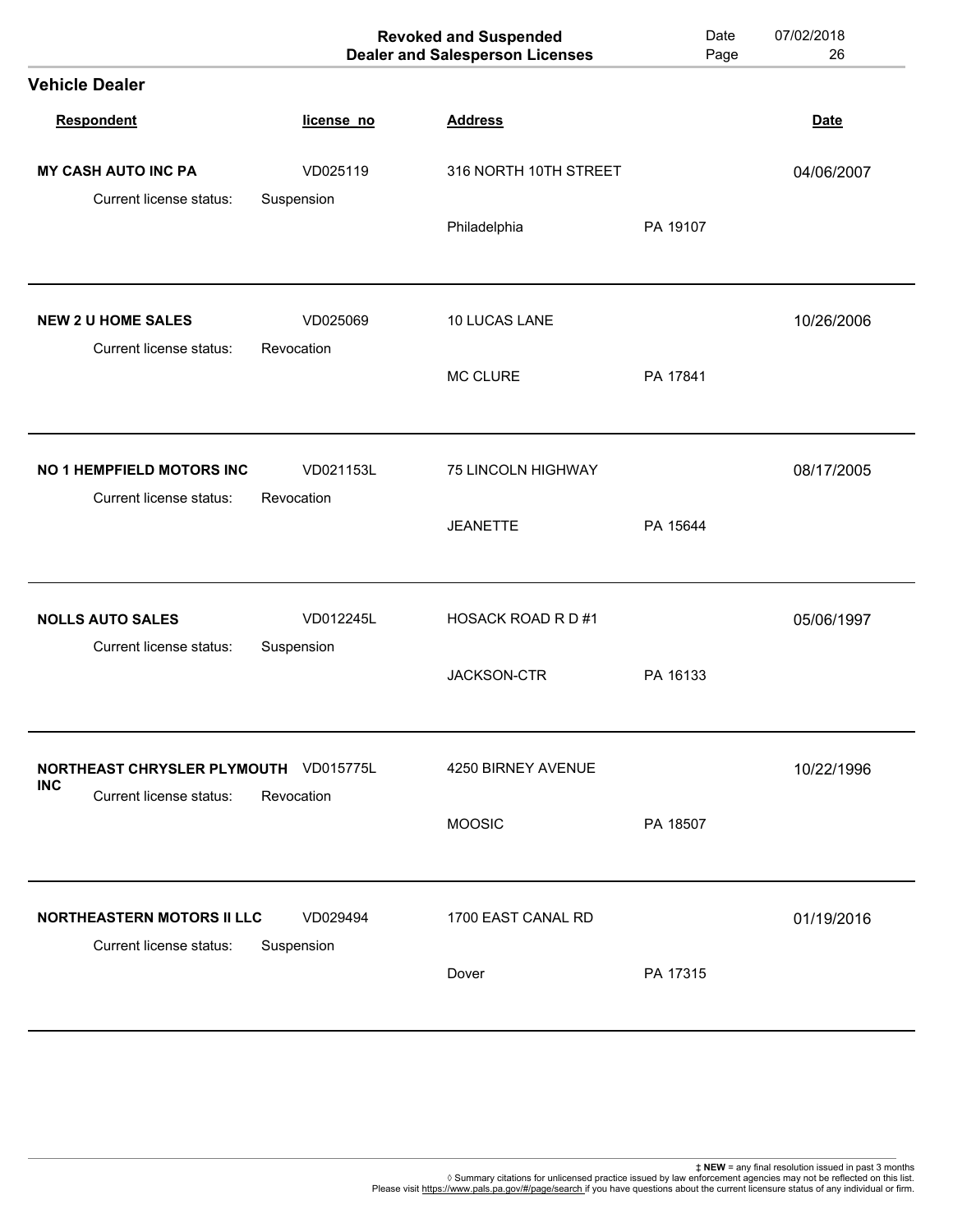|                                               |                         | <b>Revoked and Suspended</b><br><b>Dealer and Salesperson Licenses</b> | Date<br>Page | 07/02/2018<br>27 |
|-----------------------------------------------|-------------------------|------------------------------------------------------------------------|--------------|------------------|
| <b>Vehicle Dealer</b>                         |                         |                                                                        |              |                  |
| <b>Respondent</b>                             | license_no              | <b>Address</b>                                                         |              | <b>Date</b>      |
| <b>NORTHERN ASSOCIATES INC</b>                | VD002305A               | 9 SOUTH KEYSER AVENUE                                                  |              | 08/19/1987       |
| Current license status:                       |                         | Revoked -- Subsequent Application for reinstatement denied             |              |                  |
|                                               |                         | <b>TAYLOR</b>                                                          | PA 18517     |                  |
| <b>OLYMPIC USED CAR SALES</b>                 | VD015826L               | 57 MURDOCK ST S&O                                                      |              | 08/20/1990       |
| Current license status:                       | Revocation              | 886002966 8/90 REVOKED                                                 |              |                  |
|                                               |                         | CANONSBURG                                                             | PA 15317     |                  |
| P AND T MOTORS                                | VD013642L               | 5101-09 JACKSON STREET                                                 |              | 10/15/2013       |
| Current license status:                       | Suspension              |                                                                        |              |                  |
|                                               |                         | PHILADELPHIA                                                           | PA 19124     |                  |
| <b>PAUL PRESSMAN</b>                          | VD009232L               | 4039 ORCHARD ST                                                        |              | 11/19/1990       |
| Current license status:                       | Revocation              | 88603897 A&O REVOKED                                                   |              |                  |
|                                               |                         | PHILADELPHIA                                                           | PA 19124     |                  |
| <b>PAUPACK MARINA INC</b>                     | VD005632L               | STAR ROUTE 2 BOX 23                                                    |              | 03/29/1985       |
| Current license status:                       | Revocation              | <b>HAWLEY</b>                                                          | PA 18428     |                  |
|                                               |                         |                                                                        |              |                  |
| PDG AUTO SALES INC<br>Current license status: | VD016990L<br>Revocation | 705 WILLIAM PENN HWY<br>2ND NOTICE RET'D                               |              | 03/07/1997       |
|                                               |                         | <b>CRESSON</b>                                                         | PA 16630     |                  |
|                                               |                         |                                                                        |              |                  |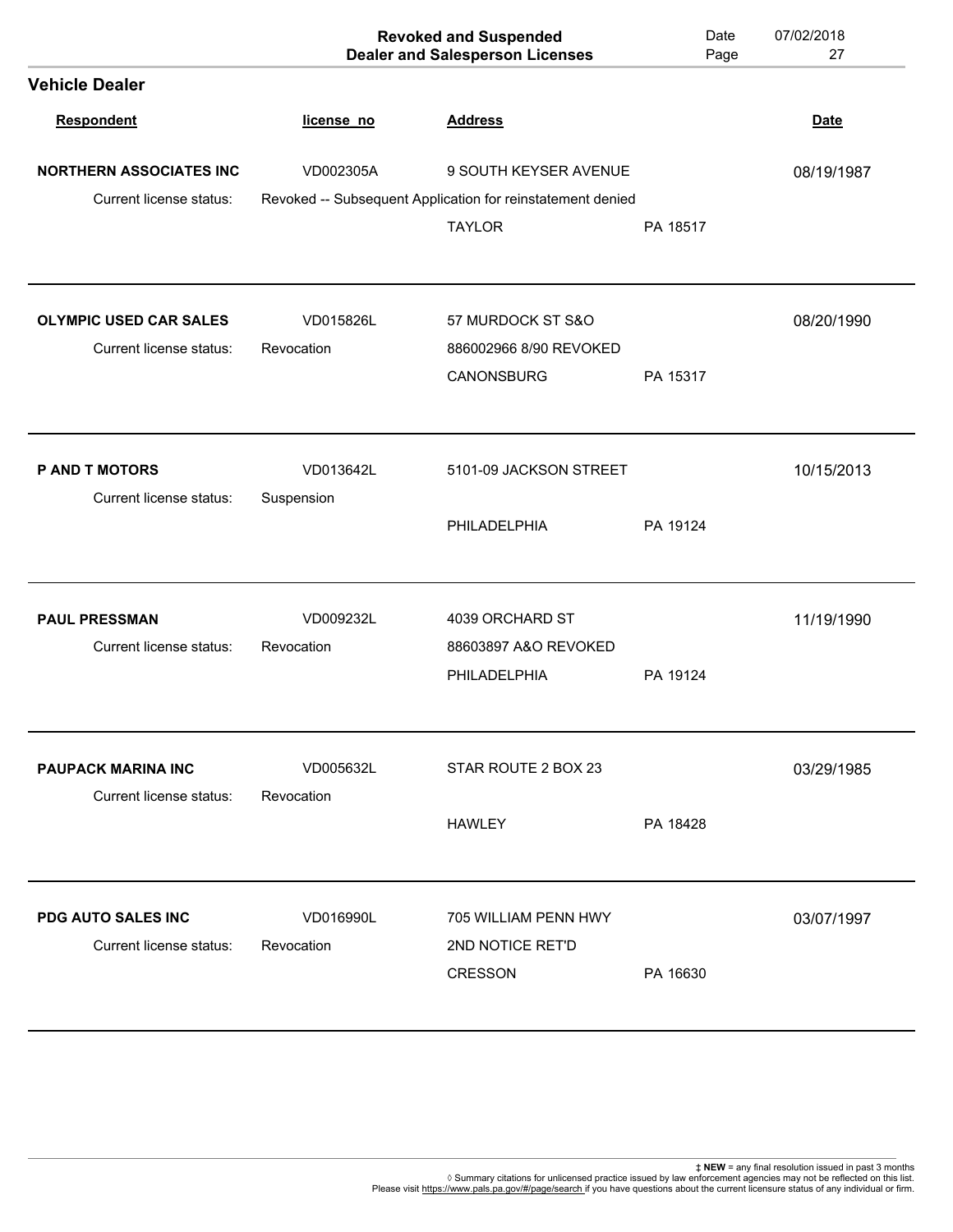|                                                     |                        | <b>Revoked and Suspended</b><br><b>Dealer and Salesperson Licenses</b> | Date<br>Page | 07/02/2018<br>28 |
|-----------------------------------------------------|------------------------|------------------------------------------------------------------------|--------------|------------------|
| <b>Vehicle Dealer</b>                               |                        |                                                                        |              |                  |
| Respondent                                          | license_no             | <b>Address</b>                                                         |              | <b>Date</b>      |
| PEARCE'S AUTO SALES & SER                           | VD005756L              | RD 1 BOX 19 OLD RT119S                                                 |              | 03/05/1997       |
| Current license status:                             | Revocation             |                                                                        |              |                  |
|                                                     |                        | <b>INDIANA</b>                                                         | PA 15701     |                  |
| PETE MILLS AUTO SALES INC                           | VD019661L              | 521-523 GREENRIDGE STREET                                              |              | 07/02/1997       |
| Current license status:                             | Revocation             |                                                                        |              |                  |
|                                                     |                        | <b>SCRANTON</b>                                                        | PA 18508     |                  |
| <b>POCONO AUTOWORKS</b>                             | VD015636L              | <b>HCR 1 BOX 22</b>                                                    |              | 08/18/1994       |
| Current license status:                             | Revocation             | TO BE REVOKED 9/29/94                                                  |              |                  |
|                                                     |                        | <b>SWIFTWATER</b>                                                      | PA 18370     |                  |
|                                                     |                        |                                                                        |              |                  |
| POCONO VOLKSWAGEN AUDI INC                          | VD004576L              | R D #7 BOX 7392                                                        |              | 09/20/1993       |
| Current license status:                             | Revocation             | ROUTE 611 REVOKED 9/20/93<br><b>STROUDSBURG</b>                        | PA 18360     |                  |
|                                                     |                        |                                                                        |              |                  |
| POES TOWING & AUTO SALES<br>Current license status: | VD028976<br>Revocation | DAVID POE<br>1500 NORTH SUSQUEHANNA TRAIL                              |              | 08/04/2011       |
|                                                     |                        | <b>Hummels Wharf</b>                                                   | PA 17831     |                  |
|                                                     |                        |                                                                        |              |                  |
| <b>PRECISION MOTOR CARS</b>                         | VD014994B              | <b>CRNR STANTON &amp; WELTY STS</b>                                    |              | 08/10/2006       |
| Current license status:                             | Revocation             | P O BOX 129                                                            |              |                  |
|                                                     |                        | <b>GREENSBURG</b>                                                      | PA 15601     |                  |
|                                                     |                        |                                                                        |              |                  |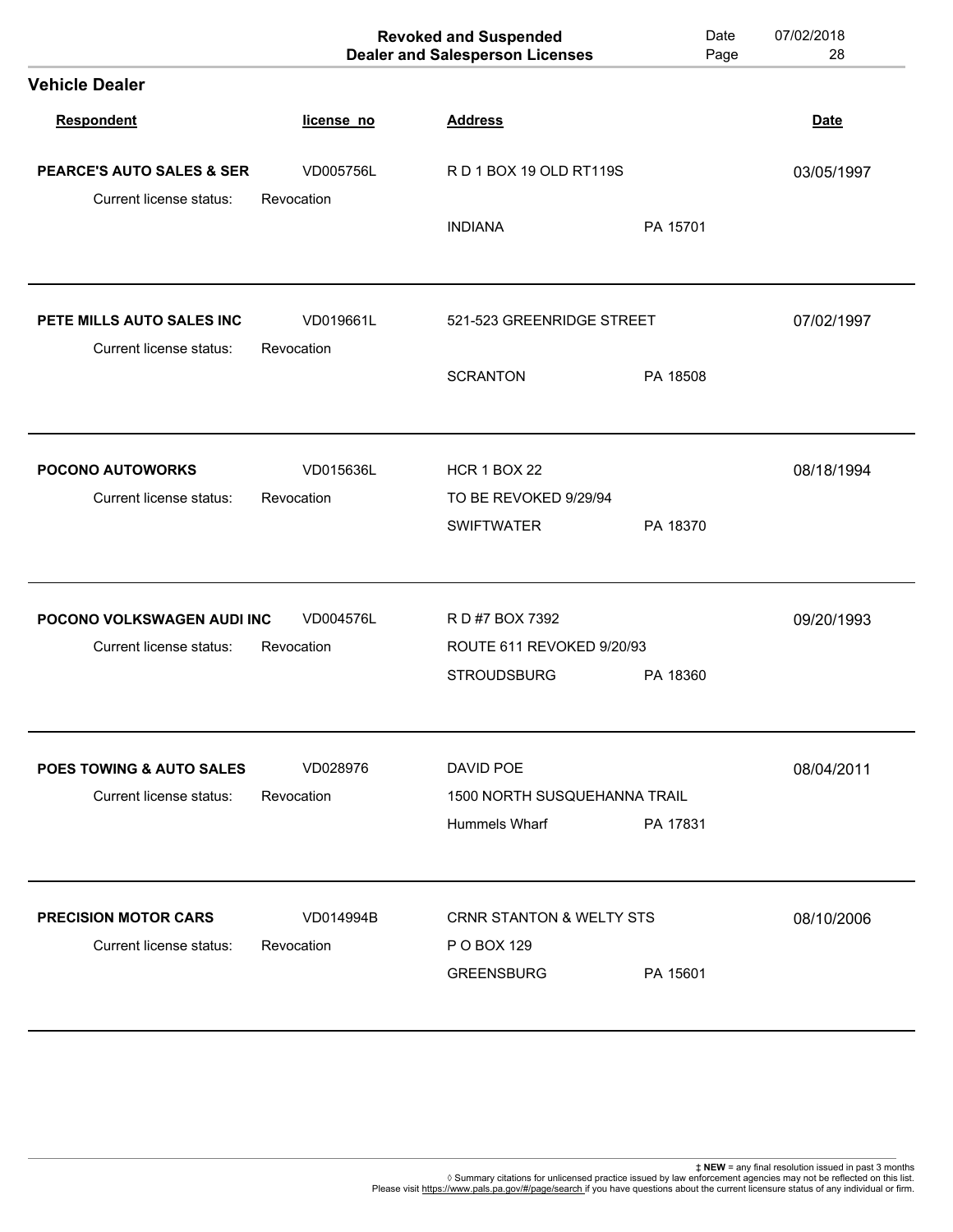|                                                        |                         | <b>Revoked and Suspended</b><br><b>Dealer and Salesperson Licenses</b> | Date<br>Page | 07/02/2018<br>29 |
|--------------------------------------------------------|-------------------------|------------------------------------------------------------------------|--------------|------------------|
| <b>Vehicle Dealer</b>                                  |                         |                                                                        |              |                  |
| <b>Respondent</b>                                      | license_no              | <b>Address</b>                                                         |              | <b>Date</b>      |
| PRESQUE ISLE MOTORS INC                                | VD011445L               | 2949 WEST 26TH STREET                                                  |              | 04/16/1982       |
| Current license status:                                | Revocation              | <b>ERIE</b>                                                            | PA 16506     |                  |
|                                                        |                         |                                                                        |              |                  |
| <b>PRIME MOTORS INC</b>                                | VD029558                | 1200 CHESTER PIKE                                                      |              | 12/15/2015       |
| Current license status:                                | Suspension              | Sharon Hill                                                            | PA 19079     |                  |
| <b>PUBLIC AUTO SALES</b>                               | VD021600L               | PUBLIC AUTO SALES INC                                                  |              | 05/01/2007       |
| Current license status:                                | Revocation              | 910 LINCOLN HIGHWAY                                                    |              |                  |
|                                                        |                         | <b>MORRISVILLE</b>                                                     | PA 19067     |                  |
| PYRAMID AUTO SALES AND TAG                             | VD011731L               | 5629-33 WOODLAND AVENUE                                                |              | 02/20/1990       |
| <b>COMPANY</b><br>Current license status:              | Revocation              | P O BOX 16633                                                          |              |                  |
|                                                        |                         | PHILADELPHIA                                                           | PA 19139     |                  |
| <b>R &amp; D AUTO SALES</b><br>Current license status: | VD022540L<br>Suspension | 430 ROUTE 519 OUT OF BUSINES BY POSTAL SVS 12/18/2001                  |              |                  |
|                                                        |                         | EIGHTY-FOUR                                                            | PA 15330     |                  |
| <b>RICHARDS CHEV OLDS INC</b>                          | VD005288L               | 7 EAST MAIN ST                                                         |              | 12/28/1995       |
| Current license status:                                | Revocation              | 92-60-04031 91-60-01815                                                |              |                  |
|                                                        |                         | <b>NEW FREEDOM</b>                                                     | PA 17349     |                  |
|                                                        |                         |                                                                        |              |                  |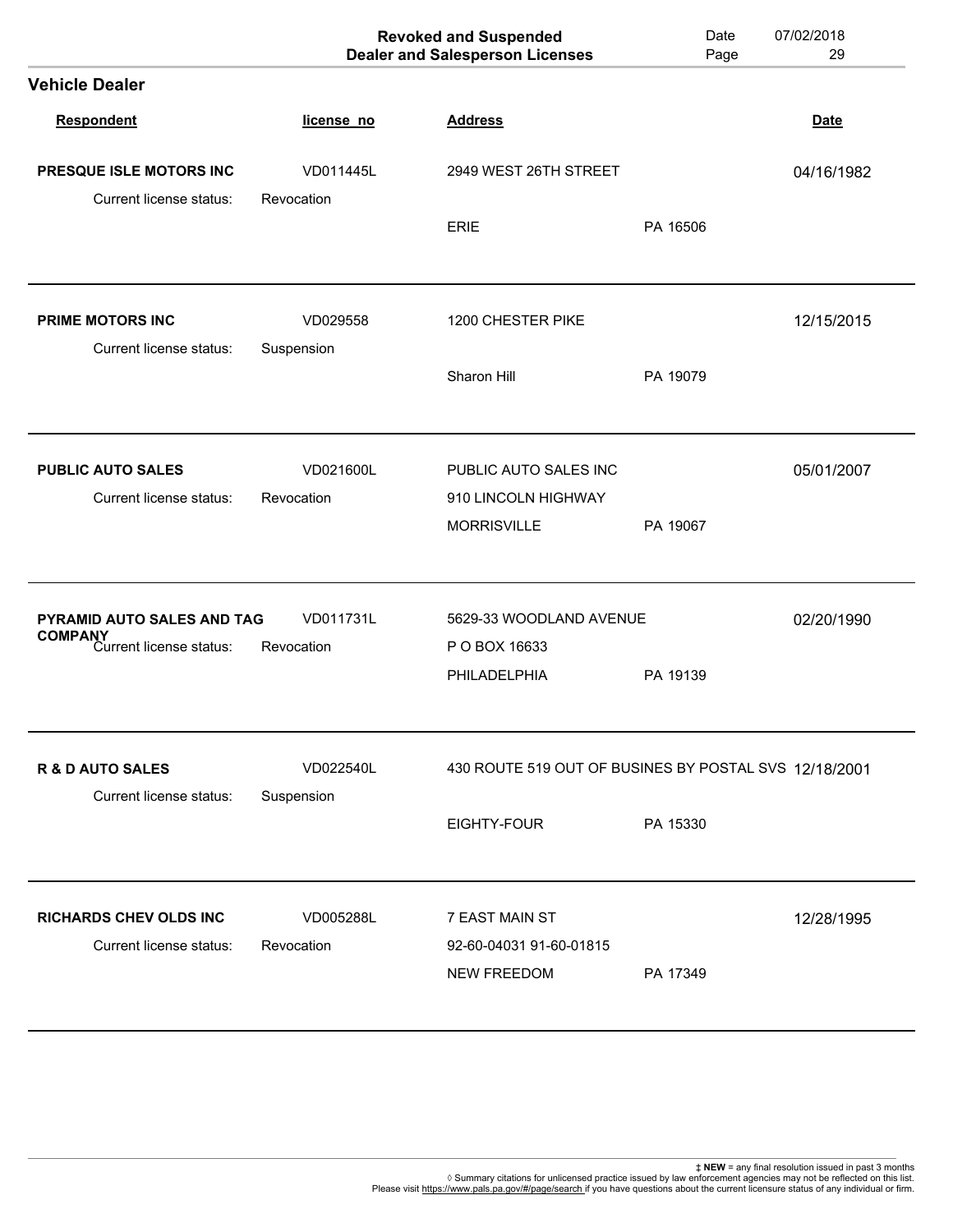|                                           |            | <b>Revoked and Suspended</b><br><b>Dealer and Salesperson Licenses</b> | Date<br>Page | 07/02/2018<br>30 |
|-------------------------------------------|------------|------------------------------------------------------------------------|--------------|------------------|
| <b>Vehicle Dealer</b>                     |            |                                                                        |              |                  |
| <b>Respondent</b>                         | license_no | <b>Address</b>                                                         |              | <b>Date</b>      |
| <b>RICHARDSON TRUCK SALES AND</b>         | VD016310L  | *RETD LIC<br>OF PA INC                                                 |              | 01/05/1990       |
| <b>SERVICE</b><br>Current license status: | Revocation | D I N 85-6808 -- O-O-B*                                                |              |                  |
|                                           |            | <b>CORAOPOLIS</b>                                                      | PA 15108     |                  |
| <b>RIVERFRONT AUTO SALES</b>              | VD015034L  | 407 STATE ST                                                           |              | 08/26/1994       |
| Current license status:                   | Suspension | 926002694                                                              |              |                  |
|                                           |            | <b>VANPORT</b>                                                         | PA 15009     |                  |
| <b>RIZZO MOTORS</b>                       | VD004610L  | RINGTOWN BLVD                                                          |              | 02/25/1983       |
| Current license status:                   | Revocation |                                                                        |              |                  |
|                                           |            | SHENANDOAH                                                             | PA 17976     |                  |
| ROADMASTERS AUTO SALES INC                | VD021992L  | 2200 WASHBURN STREET                                                   |              | 06/28/2007       |
| Current license status:                   | Suspension |                                                                        |              |                  |
|                                           |            | <b>SCRANTON</b>                                                        | PA 18504     |                  |
| <b>ROBERT DUFFY AUTO SALES</b>            | VD016605L  | DIN: 86-14230                                                          |              | 11/14/1991       |
| Current license status:                   | Suspension | 182-188 BERKS ST A                                                     |              |                  |
|                                           |            | PHILADELPHIA                                                           | PA 19122     |                  |
| <b>ROBERT MILLER AUTO SALES</b>           | VD013376L  | DIN86-11464 \$3000 FINE                                                |              | 07/20/1990       |
| Current license status:                   | Revocation | 911 LANCASTER ROAD                                                     |              |                  |
|                                           |            | <b>MANHEIM</b>                                                         | PA 17545     |                  |
|                                           |            |                                                                        |              |                  |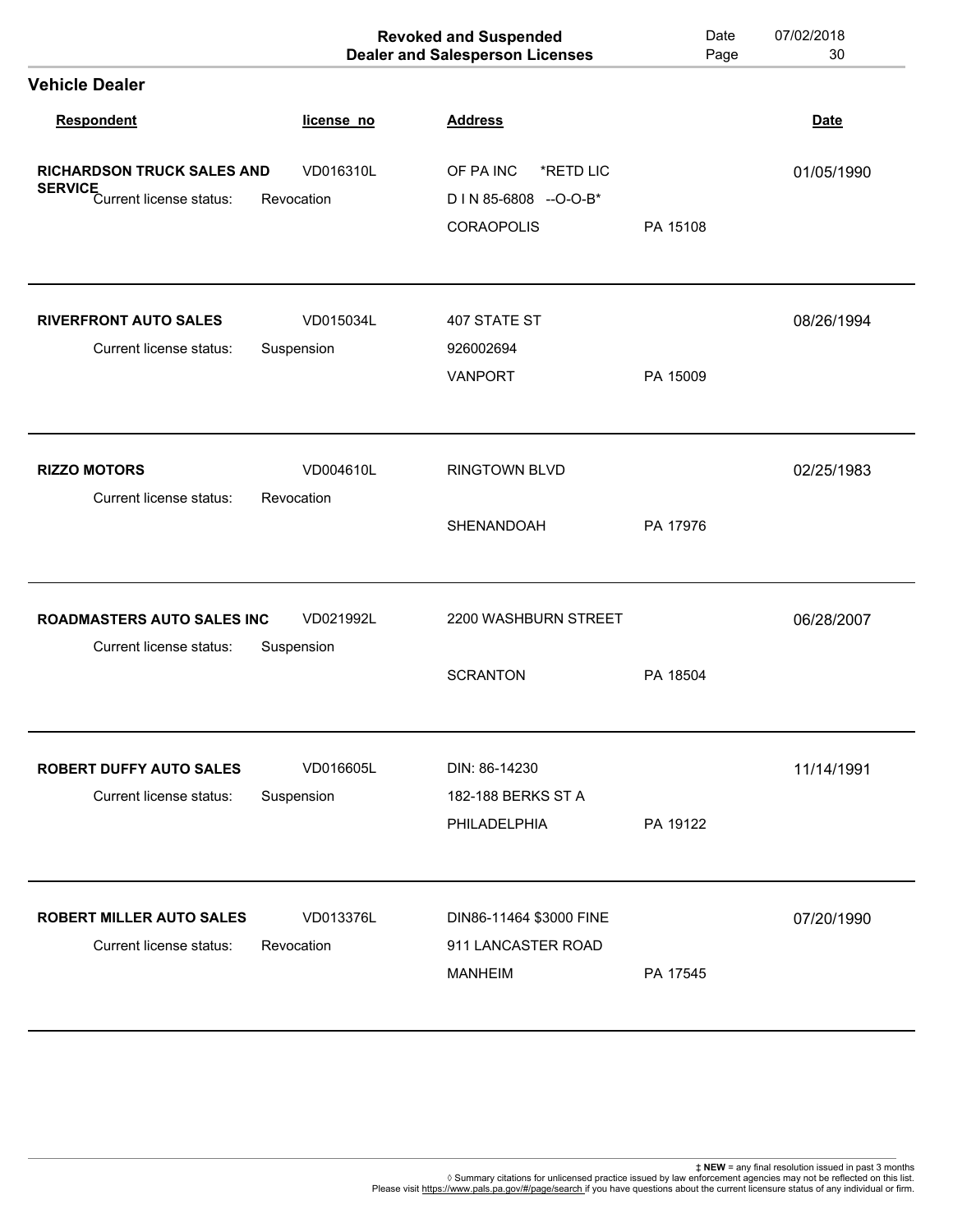|                                                                               |                         | <b>Revoked and Suspended</b><br><b>Dealer and Salesperson Licenses</b> | Date<br>Page | 07/02/2018<br>31 |
|-------------------------------------------------------------------------------|-------------------------|------------------------------------------------------------------------|--------------|------------------|
| <b>Vehicle Dealer</b>                                                         |                         |                                                                        |              |                  |
| <b>Respondent</b>                                                             | license_no              | <b>Address</b>                                                         |              | <b>Date</b>      |
| <b>ROBINSON AUTO SALES</b>                                                    | VD026667                | 55 MAIN STREET                                                         |              | 08/12/2010       |
| Current license status:                                                       | Revocation              | <b>LAWRENCEVILLE</b>                                                   | PA 16929     |                  |
| <b>ROGER WELSH AUTO SALES</b><br>Current license status:                      | VD013106A<br>Revocation | <b>WATER STREET</b><br>*RETD LICENSES--O-O-B*                          |              | 06/10/1986       |
|                                                                               |                         | <b>SAXONBURG</b>                                                       | PA 16056     |                  |
| <b>RON WELLERS AUTO SALES</b><br>Current license status:                      | VD017706L<br>Suspension | 462 E MAIN ST SUSPEND<br>UNTIL COMPLY \$1000 FINE                      |              | 09/20/1993       |
|                                                                               |                         | <b>SOMERSET</b>                                                        | PA 15501     |                  |
| <b>RONNIES SERVICE CENTER AUTO</b><br><b>SALES</b><br>Current license status: | VD008677L<br>Revocation | 1494 SANS SOUCI PARKWAY                                                |              | 07/16/2004       |
|                                                                               |                         | <b>WILKES-BARRE</b>                                                    | PA 18702     |                  |
| <b>RYAN FAMILY AUTO</b><br>Current license status:                            | VD026151<br>Revocation  | 1410 S WEST END BLVD                                                   |              | 05/18/2009       |
|                                                                               |                         | QUAKERTOWN                                                             | PA 18915     |                  |
| SAM GREEN AUTO RECONDITIONING VD010459L                                       |                         | 1345 EAST BYBERRY ROAD                                                 |              | 02/25/1983       |
| Current license status:                                                       | Revocation              | CORNWELLS-HTS                                                          | PA 19020     |                  |
|                                                                               |                         |                                                                        |              |                  |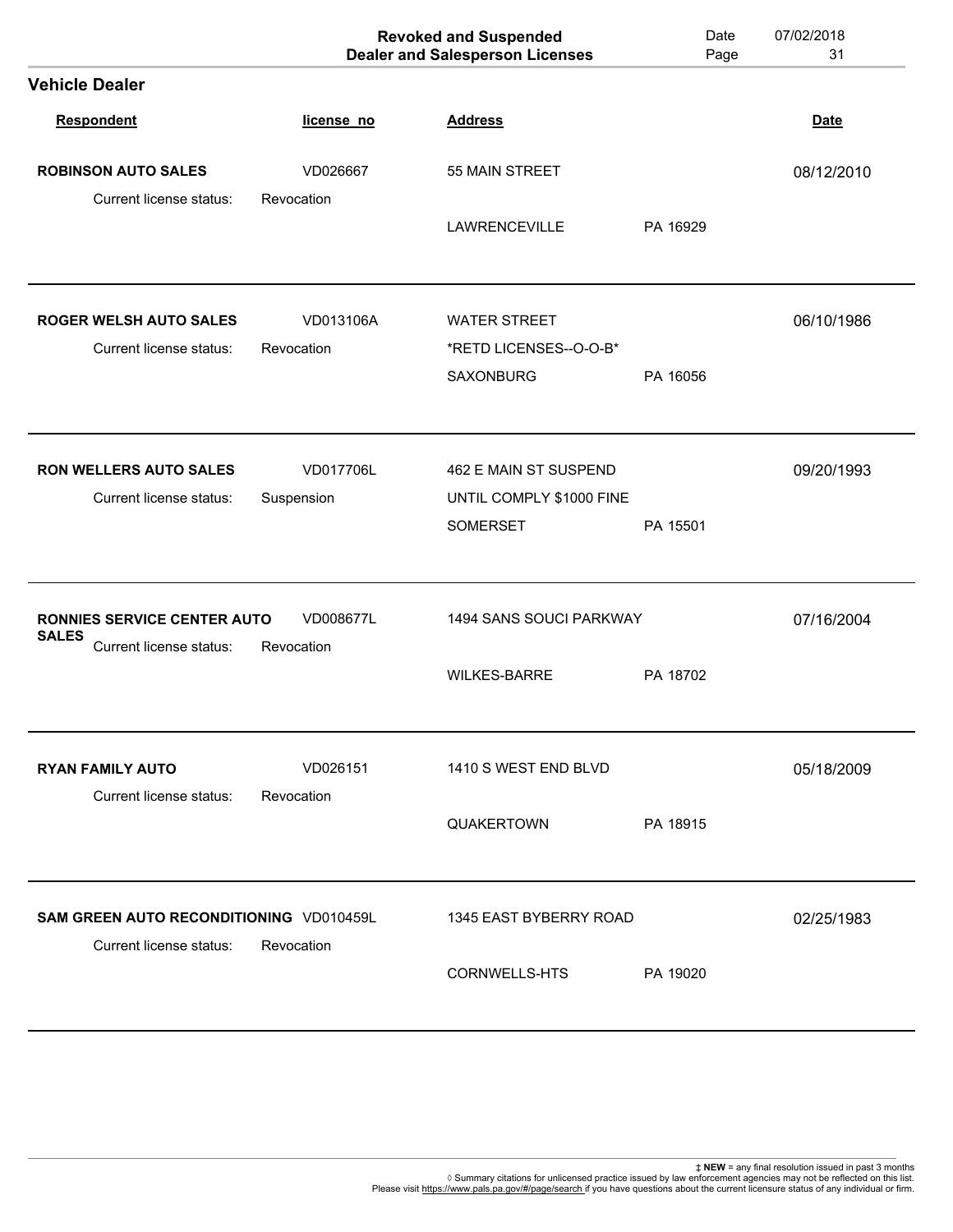|                                                                                 | <b>Revoked and Suspended</b><br><b>Dealer and Salesperson Licenses</b> |                          | Date<br>Page                         | 07/02/2018<br>32 |
|---------------------------------------------------------------------------------|------------------------------------------------------------------------|--------------------------|--------------------------------------|------------------|
| <b>Vehicle Dealer</b>                                                           |                                                                        |                          |                                      |                  |
| <b>Respondent</b>                                                               | license_no                                                             | <b>Address</b>           |                                      | <b>Date</b>      |
| <b>SELECT AUTO SALES</b>                                                        | VD008264L                                                              | 331 S KEYSER AVE         |                                      | 05/26/2010       |
| Current license status:                                                         | Suspension                                                             | Taylor                   | PA 18517                             |                  |
| SHAWN SCHEIRER AUTO SALES INC VD018538L<br>Current license status:              | Revocation                                                             | 3226 FIFTH AVENUE EXT    |                                      | 01/18/2006       |
|                                                                                 |                                                                        | N VERSAILLES             | PA 15137                             |                  |
| <b>SIGNAL AUTO SALES</b>                                                        | VD017537L                                                              | 125 PITTSBURGH STREET    |                                      | 09/03/2003       |
| Current license status:                                                         | Revocation                                                             | <b>UNIONTOWN</b>         | PA 15401                             |                  |
| <b>SOMERSET MACK SALES AND</b><br><b>SERVICE INC</b><br>Current license status: | VD009311L<br>Revocation                                                | 1055 NORTH CENTER AVENUE |                                      | 01/05/1990       |
|                                                                                 |                                                                        | <b>SOMERSET</b>          | PA 15501                             |                  |
| <b>SOUDERS AUTO</b><br>Current license status:                                  | VD019322L                                                              | RT 484 WEST RD2 BOX 1090 |                                      | 08/24/1999       |
|                                                                                 | Revocation                                                             | <b>WARFORDSBURG</b>      | PA 17267                             |                  |
| SOUTH AMERICA AUTO SALES                                                        | VD022536L                                                              |                          | 629 SECOND STREET ** OOB** SEE MICRO |                  |
| Current license status:                                                         | Suspension                                                             | <b>HIGHSPIRE</b>         | PA 17034                             |                  |
|                                                                                 |                                                                        |                          |                                      |                  |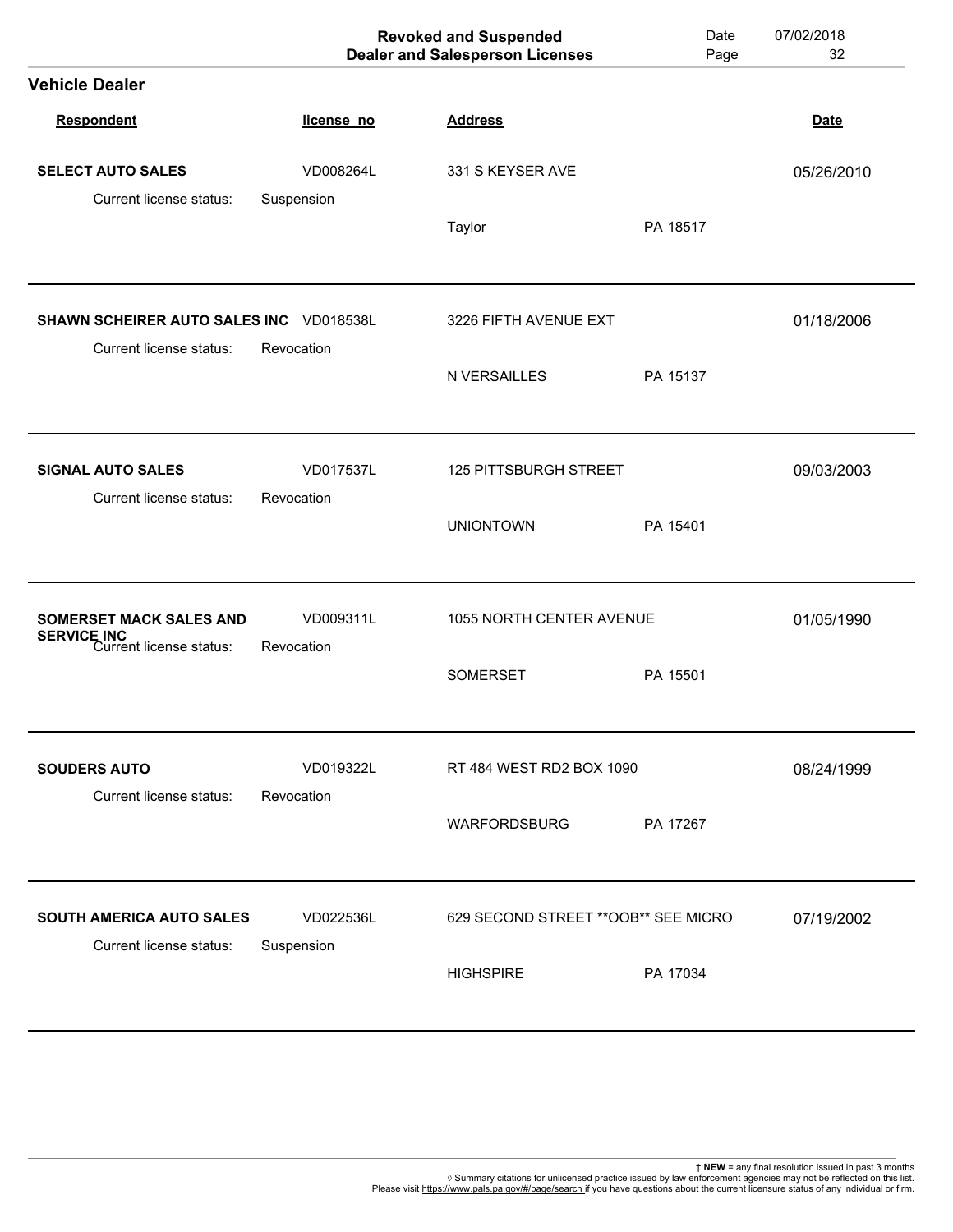| <b>Vehicle Dealer</b><br>Respondent<br><b>Address</b><br>license_no<br><b>SOUTHWEST GREENSBURG</b><br>VD025838<br><b>1825 FRANKLIN STREET</b><br><b>AUTOMOTIVE SALES INC.</b><br>Current license status:<br>Suspension<br>PA 15601<br><b>GREENSBURG</b><br><b>SQUARE DEAL MOTORS</b><br>VD005057L<br>1906 PLEASANT VLY BLVD<br>Current license status:<br>Suspension<br><b>ALTOONA</b><br>PA 16602<br><b>STAR AUTO SALES</b><br>VD018554L<br>1065 LINCOLN WAY WEST<br>Current license status:<br>Revocation<br><b>CHAMBERSBURG</b><br>PA 17201<br>STATE STREET MOTORCARS INC<br>VD027043<br>1215 EAST STATE STREET | <b>Date</b><br>02/27/2006<br>04/05/1983 |
|--------------------------------------------------------------------------------------------------------------------------------------------------------------------------------------------------------------------------------------------------------------------------------------------------------------------------------------------------------------------------------------------------------------------------------------------------------------------------------------------------------------------------------------------------------------------------------------------------------------------|-----------------------------------------|
|                                                                                                                                                                                                                                                                                                                                                                                                                                                                                                                                                                                                                    |                                         |
|                                                                                                                                                                                                                                                                                                                                                                                                                                                                                                                                                                                                                    |                                         |
|                                                                                                                                                                                                                                                                                                                                                                                                                                                                                                                                                                                                                    |                                         |
|                                                                                                                                                                                                                                                                                                                                                                                                                                                                                                                                                                                                                    |                                         |
|                                                                                                                                                                                                                                                                                                                                                                                                                                                                                                                                                                                                                    |                                         |
|                                                                                                                                                                                                                                                                                                                                                                                                                                                                                                                                                                                                                    |                                         |
|                                                                                                                                                                                                                                                                                                                                                                                                                                                                                                                                                                                                                    | 06/06/2006                              |
|                                                                                                                                                                                                                                                                                                                                                                                                                                                                                                                                                                                                                    |                                         |
| Current license status:<br>Revocation                                                                                                                                                                                                                                                                                                                                                                                                                                                                                                                                                                              | 04/12/2011                              |
| <b>SHARON</b><br>PA 16146                                                                                                                                                                                                                                                                                                                                                                                                                                                                                                                                                                                          |                                         |
| VD011746L<br><b>STEEL CITY MOTORS</b><br>3345 PENN AVENUE                                                                                                                                                                                                                                                                                                                                                                                                                                                                                                                                                          | 12/19/1997                              |
| Current license status:<br>Revocation<br><b>PITTSBURGH</b><br>PA 15201                                                                                                                                                                                                                                                                                                                                                                                                                                                                                                                                             |                                         |
| VD001735L<br>3236 WEST 26TH STREET<br><b>STERLING MOTORS</b>                                                                                                                                                                                                                                                                                                                                                                                                                                                                                                                                                       |                                         |
| Current license status:<br>Revocation<br>*MEMO FROM LAW ENFRCMNT*                                                                                                                                                                                                                                                                                                                                                                                                                                                                                                                                                  | 03/27/1990                              |
| <b>ERIE</b><br>PA 16506                                                                                                                                                                                                                                                                                                                                                                                                                                                                                                                                                                                            |                                         |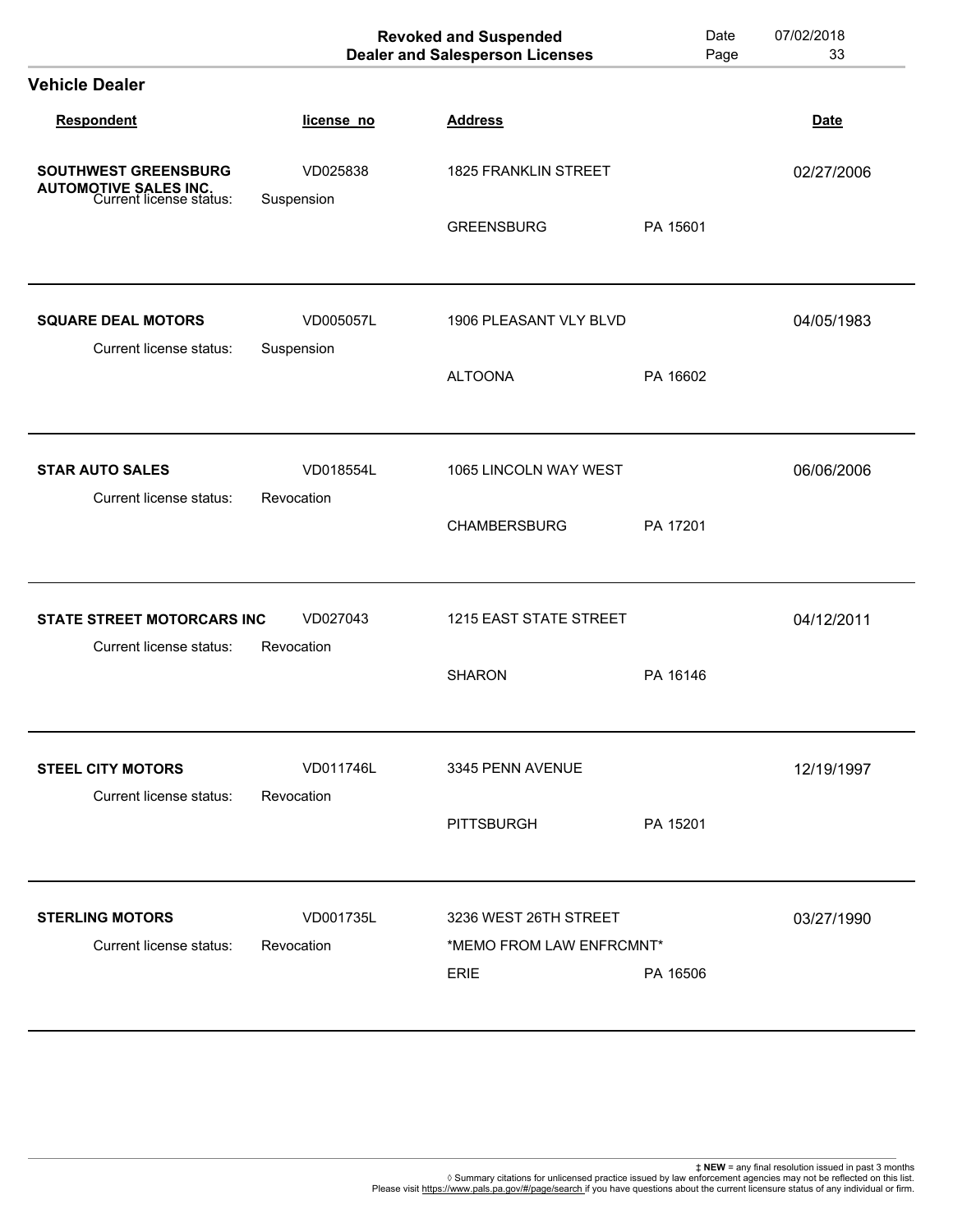|                                                                      |            | <b>Revoked and Suspended</b><br><b>Dealer and Salesperson Licenses</b> | Date<br>Page | 07/02/2018<br>34 |
|----------------------------------------------------------------------|------------|------------------------------------------------------------------------|--------------|------------------|
| <b>Vehicle Dealer</b>                                                |            |                                                                        |              |                  |
| <b>Respondent</b>                                                    | license_no | <b>Address</b>                                                         |              | <b>Date</b>      |
| <b>STONE AUTO SALES INC</b>                                          | VD016517L  | R D #2 CAPE HORN ROAD                                                  |              | 08/17/1998       |
| Current license status:                                              | Revocation | POBOX3                                                                 |              |                  |
|                                                                      |            | RED-LION                                                               | PA 17356     |                  |
| <b>STONEWALL AUTO</b>                                                | VD030368   | <b>166 CHURCH STREET</b>                                               |              | 07/31/2017       |
| Current license status:                                              | Suspension |                                                                        |              |                  |
|                                                                      |            | Prompton                                                               | PA 18456     |                  |
|                                                                      | VD019324L  |                                                                        |              |                  |
| <b>SUPERIOR AUTO SALES AND</b><br>SERVICE<br>Current license status: | Revocation | 1547 DICKSON AVE                                                       |              | 12/19/1997       |
|                                                                      |            | <b>INSPECTION REPORT</b><br><b>SCRANTON</b>                            | PA 18509     |                  |
|                                                                      |            |                                                                        |              |                  |
| <b>SUPREME AUTOMOTIVE</b>                                            | VD016854L  | 744 REBECCA AVENUE                                                     |              | 10/26/2006       |
| Current license status:                                              | Revocation | <b>PITTSBURGH</b>                                                      | PA 15221     |                  |
| <b>TAJ MOTORS</b>                                                    | VD027340   | TAJ IMPORTS & EXPORT INC                                               |              | 11/16/2012       |
| Current license status:                                              | Suspension | 3001 VARE AVE                                                          |              |                  |
|                                                                      |            | PHILADELPHIA                                                           | PA 19145     |                  |
| THE AUTO CROSSING                                                    | VD017277L  | 916003907 936003320 RVKD                                               |              | 03/17/1994       |
| Current license status:                                              | Revocation | 299 SOUTH MAIN ST POBX 97                                              |              |                  |
|                                                                      |            | <b>MANSFIELD</b>                                                       | PA 16933     |                  |
|                                                                      |            |                                                                        |              |                  |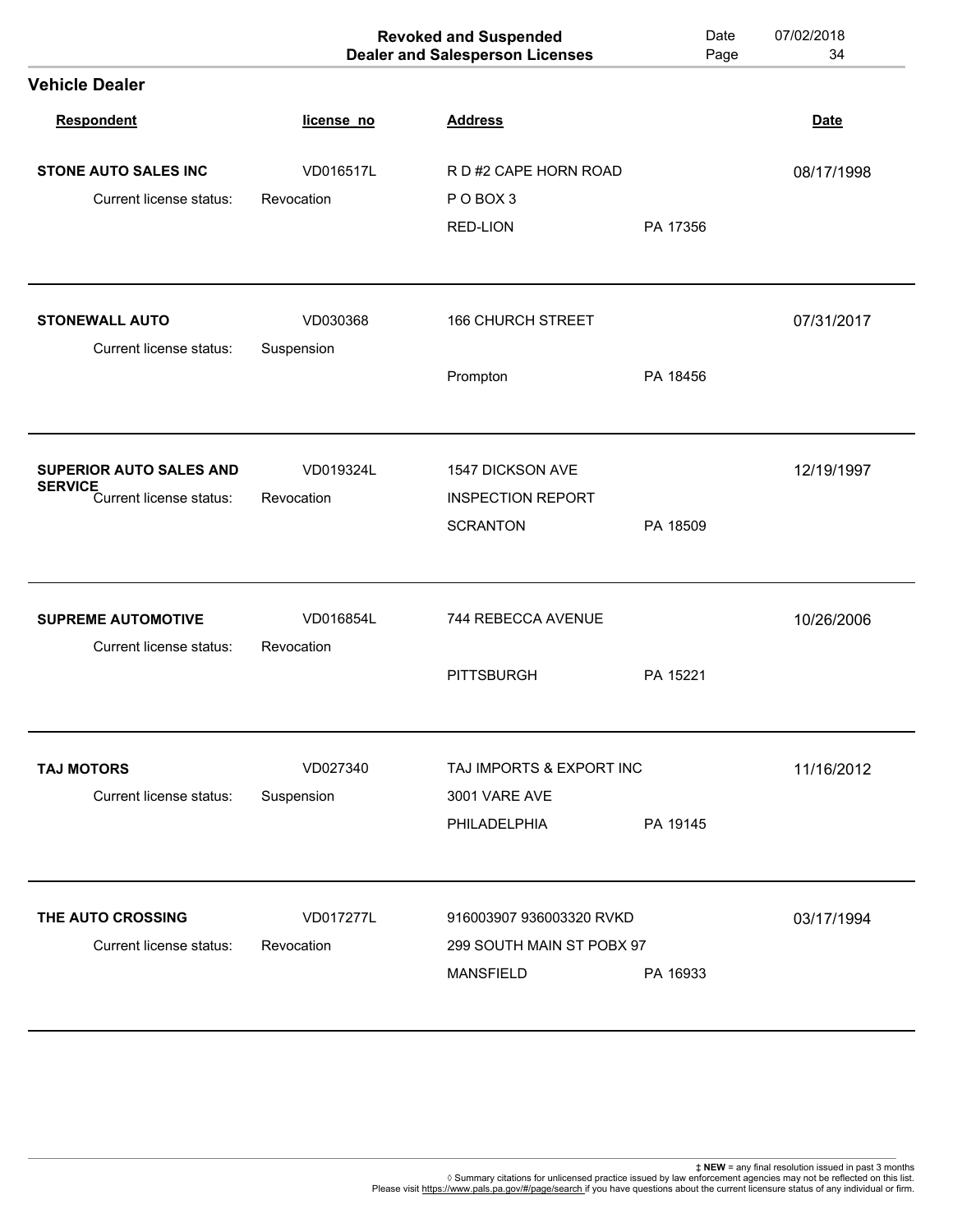|                                                                           |                         | <b>Revoked and Suspended</b><br><b>Dealer and Salesperson Licenses</b> | Date<br>Page | 07/02/2018<br>35 |
|---------------------------------------------------------------------------|-------------------------|------------------------------------------------------------------------|--------------|------------------|
| <b>Vehicle Dealer</b>                                                     |                         |                                                                        |              |                  |
| Respondent                                                                | license_no              | <b>Address</b>                                                         |              | <b>Date</b>      |
| THE AUTO KING                                                             | VD029647                | AMY B CARABELLO                                                        |              | 03/10/2014       |
| Current license status:                                                   | Revocation              | 2280 LANCASTER PIKE                                                    |              |                  |
|                                                                           |                         | Shillington                                                            | PA 19607     |                  |
| THE AUTO RANCH                                                            | VD006883L               | 4606 ROCHESTER RD                                                      |              | 12/13/1999       |
| Current license status:                                                   | Revocation              |                                                                        |              |                  |
|                                                                           |                         | <b>NEW BRIGHTON</b>                                                    | PA 15066     |                  |
| THE CAR BARN                                                              | VD016649L               | 4401 W MARKET ST                                                       |              | 12/15/1995       |
| Current license status:                                                   | Revocation              |                                                                        |              |                  |
|                                                                           |                         | <b>YORK</b>                                                            | PA 17404     |                  |
|                                                                           |                         |                                                                        |              |                  |
| THE LITTLE FOREIGN CAR SHOP<br><b>MV17419L</b><br>Current license status: | VD018287L<br>Revocation | 91-60-02533 \$1000 A&O<br>RD1 BOX 1776 1776 SOUTHST                    |              | 05/20/1992       |
|                                                                           |                         | <b>FREELAND</b>                                                        | PA 18224     |                  |
| <b>TMK AUTOMOTIVE</b>                                                     | VD029299                | <b>CAROLYN A HAINES</b>                                                |              | 08/09/2010       |
| Current license status:                                                   | Revocation              | 1001 HANOVER STREET                                                    |              |                  |
|                                                                           |                         | York                                                                   | PA 17408     |                  |
|                                                                           |                         |                                                                        |              |                  |
| <b>TODD MOTOR SALES</b><br>Current license status:                        | VD007860L<br>Revocation | ROUTE 309                                                              |              | 06/30/1992       |
|                                                                           |                         | <b>TELFORD</b>                                                         | PA 18969     |                  |
|                                                                           |                         |                                                                        |              |                  |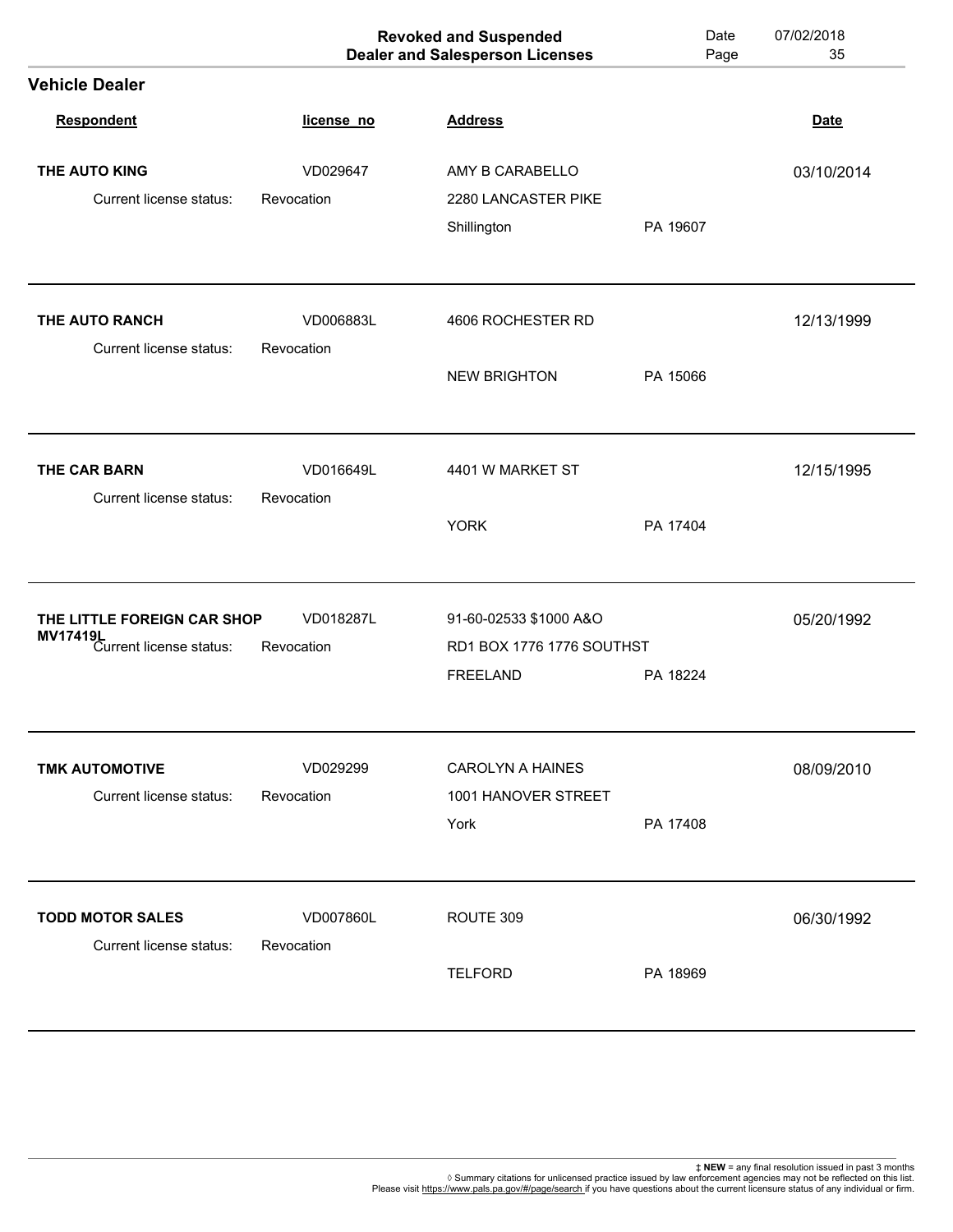|                                                    |                         | <b>Revoked and Suspended</b><br><b>Dealer and Salesperson Licenses</b> | Date<br>Page | 07/02/2018<br>36 |
|----------------------------------------------------|-------------------------|------------------------------------------------------------------------|--------------|------------------|
| <b>Vehicle Dealer</b>                              |                         |                                                                        |              |                  |
| Respondent                                         | license_no              | <b>Address</b>                                                         |              | <b>Date</b>      |
| TOM SHANNON CHEVROLET INC                          | VD017476L               | 115 TOWNHILL RD PO BOX 68                                              |              | 05/02/2006       |
| Current license status:                            | Revocation              | <b>BERLIN</b>                                                          | PA 155300068 |                  |
| <b>TOM SHANNON INC</b>                             | VD011880L               | 242 STOYSTOWN ROAD                                                     |              | 05/02/2006       |
| Current license status:                            | Revocation              | <b>SOMERSET</b>                                                        | PA 15501     |                  |
| <b>TONYS USED AUTO SALES</b>                       | VD010699L               | 3243 GERMANTOWN AVENUE                                                 |              | 11/19/1990       |
| Current license status:                            | Revocation              | 87602547 A&O RVKD \$1000<br>PHILADELPHIA                               | PA 19140     |                  |
| <b>TOWNE TOYOTA INC</b><br>Current license status: | VD005363L<br>Revocation | 1101 N ATHERTON ST                                                     |              | 09/18/1989       |
|                                                    |                         | <b>STATE COLLEGE</b>                                                   | PA 16801     |                  |
| UNIONTOWN AUTO AUCTION                             | VD002896L               | 655 PITTSBURGH ST                                                      |              | 09/18/1989       |
| Current license status:                            | Revocation              | <b>UNIONTOWN</b>                                                       | PA 15401     |                  |
| <b>VALLEY AUTO SALES</b>                           | VD018674L               | <b>VALLEY LEASING</b>                                                  |              | 07/08/2009       |
| Current license status:                            | Revocation              | 1361 E STATE STREET<br>Sharon                                          | PA 16146     |                  |
|                                                    |                         |                                                                        |              |                  |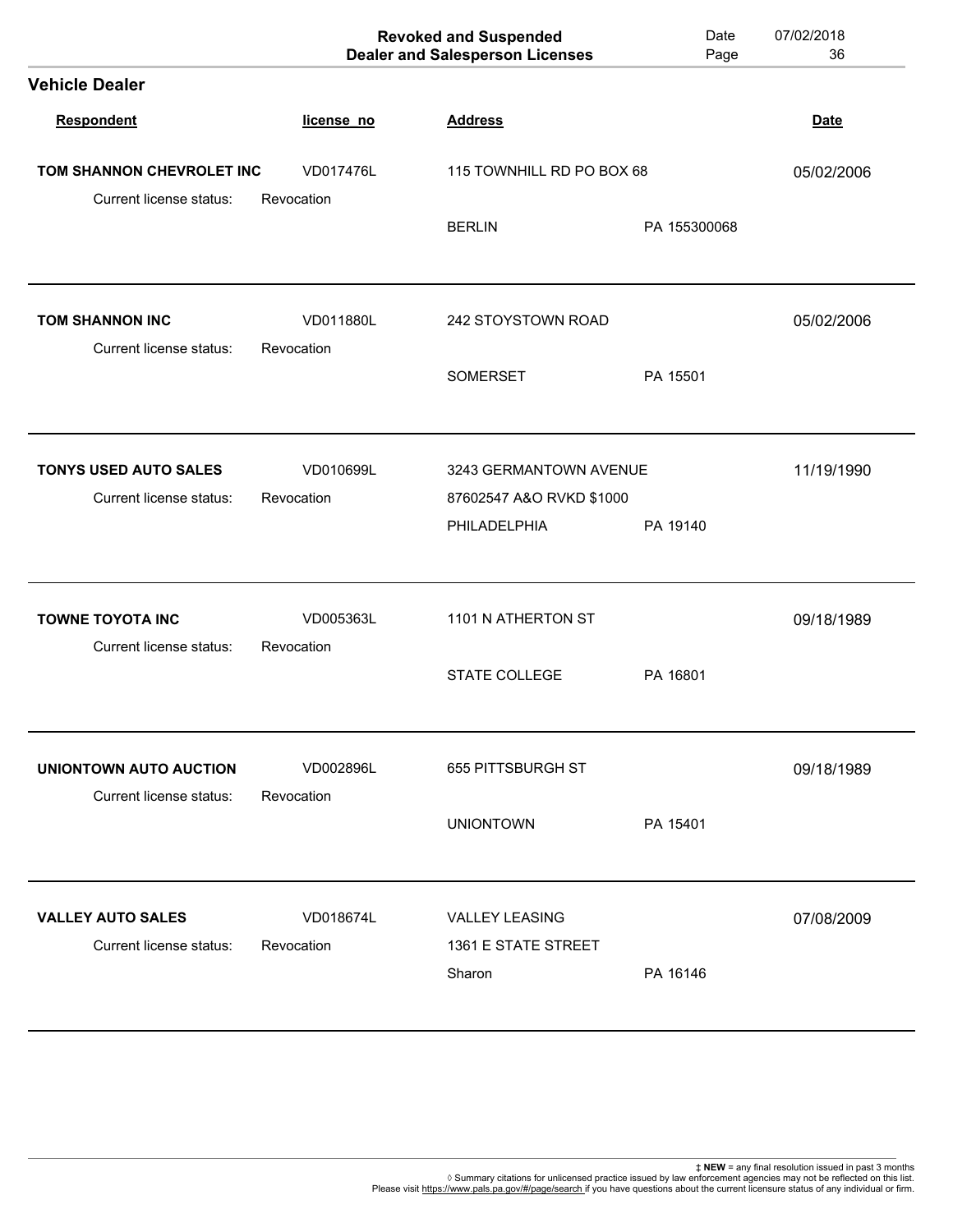|                                               |            | <b>Revoked and Suspended</b><br><b>Dealer and Salesperson Licenses</b> | Date<br>Page | 07/02/2018<br>37 |
|-----------------------------------------------|------------|------------------------------------------------------------------------|--------------|------------------|
| <b>Vehicle Dealer</b>                         |            |                                                                        |              |                  |
| Respondent                                    | license_no | <b>Address</b>                                                         |              | <b>Date</b>      |
| <b>VALLEY MOTORCAR</b>                        | VD018396L  | ROUTE 61 RR 3 BOX 3988                                                 |              | 04/03/1996       |
| Current license status:                       | Suspension | <b>POTTSVILLE</b>                                                      | PA 17901     |                  |
| <b>VANT INDUSTRIES INC</b>                    | VD007406L  | 1345 BYBERRY RD                                                        |              | 10/21/1988       |
| Current license status:                       | Suspension |                                                                        |              |                  |
|                                               |            | <b>CORNWELLS HTS</b>                                                   | PA 19020     |                  |
| <b>VICTORIA MOTORS LTD</b>                    | VD011007L  | 5557 LINCOLN HIGHWAY                                                   |              | 02/22/1996       |
| Current license status:                       | Revocation | *MEMO FROM PENNDOT*                                                    |              |                  |
|                                               |            | <b>MORRISVILLE</b>                                                     | PA 19067     |                  |
| <b>VICTORY AUDI VOLKSWAGON</b>                | VD022917L  | AUTOHAUS ACQUISITION INC.                                              |              | 03/11/2011       |
| <b>MITSUBISHI</b><br>Current license status:  | Revocation | 4150-A CHAMBERS HILL ROAD                                              |              |                  |
|                                               |            | <b>HARRISBURG</b>                                                      | PA 17111     |                  |
| <b>VILLAGE MOTOR SALES AND</b>                | VD009331L  | 653 NATIONAL PIKE EAST                                                 |              | 08/18/1989       |
| <b>SERVICE INC</b><br>Current license status: | Revocation | P O BOX 426                                                            |              |                  |
|                                               |            | <b>BROWNSVILLE</b>                                                     | PA 15417     |                  |
| <b>WR MOTORS</b>                              | VD012862L  | 107 N RIVER STREET                                                     |              | 08/10/2009       |
| Current license status:                       | Revocation | P O BOX 1603                                                           |              |                  |
|                                               |            | <b>PLAINS</b>                                                          | PA 18705     |                  |
|                                               |            |                                                                        |              |                  |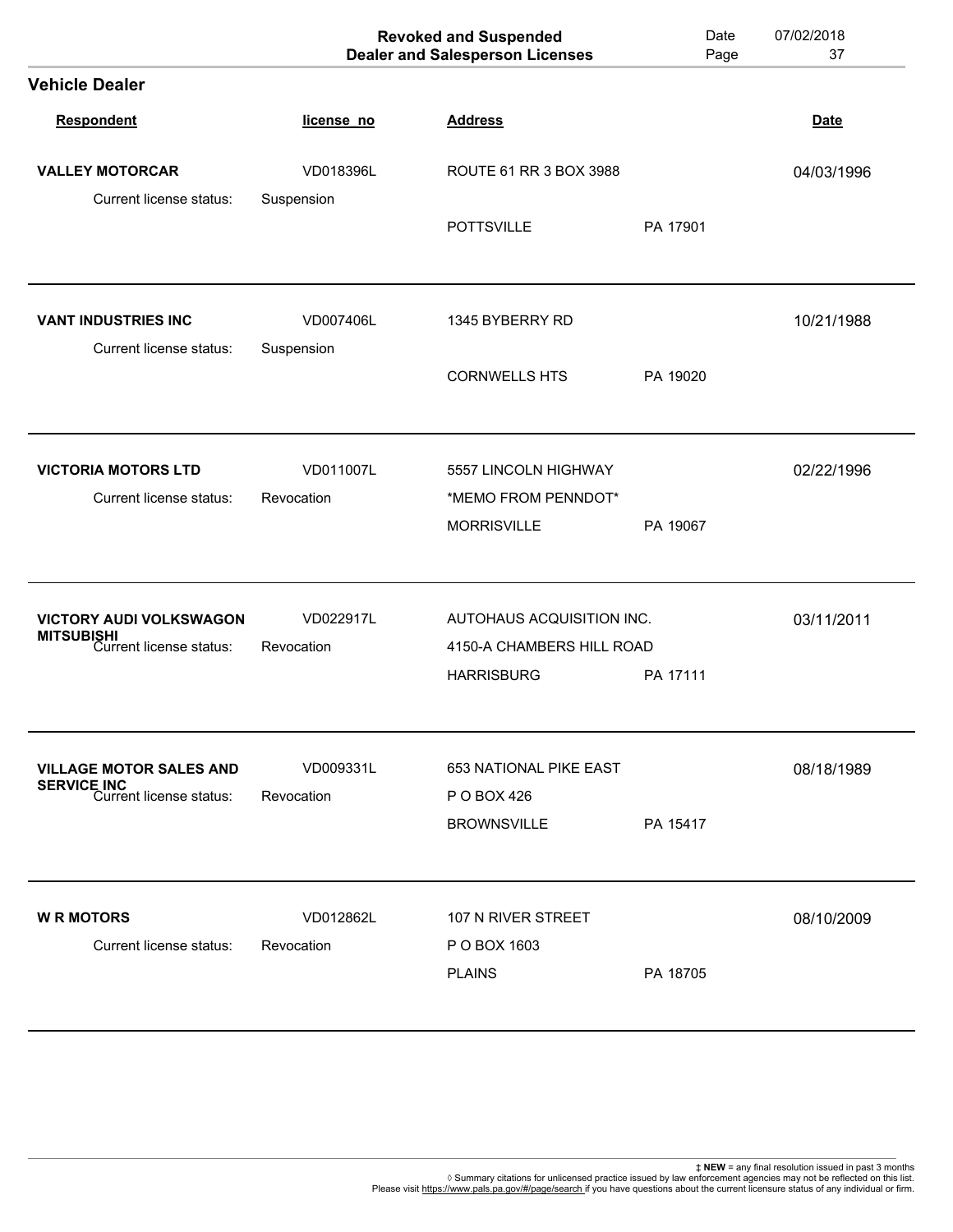|                                              |            | <b>Revoked and Suspended</b><br><b>Dealer and Salesperson Licenses</b> | Date<br>Page | 07/02/2018<br>38 |
|----------------------------------------------|------------|------------------------------------------------------------------------|--------------|------------------|
| <b>Vehicle Dealer</b>                        |            |                                                                        |              |                  |
| Respondent                                   | license_no | <b>Address</b>                                                         |              | <b>Date</b>      |
| <b>W ROTHBERG AUTOS</b>                      | VD007599L  | 29 IRVING PL 91-60-03679                                               |              | 11/29/1993       |
| Current license status:                      | Suspension | PENN DOT FACILITIES                                                    |              |                  |
|                                              |            | <b>FEASTERVILLE</b>                                                    | PA 19053     |                  |
| <b>WASKOS AUTOLAND OF</b>                    | VD021680A  | SUPER GEORGE INC                                                       |              | 10/27/2006       |
| <b>BROOKVILLE</b><br>Current license status: | Revocation | RR8 BOX 76 RT 28                                                       |              |                  |
|                                              |            | <b>BROOKVILLE</b>                                                      | PA 15825     |                  |
|                                              |            |                                                                        |              |                  |
| <b>WAYNE'S AUTO SALES</b>                    | VD025088   | 1107A CHESTER PIKE                                                     |              | 01/08/2014       |
| Current license status:                      | Revocation |                                                                        |              |                  |
|                                              |            | <b>EDDYSTONE</b>                                                       | PA 19022     |                  |
| <b>WHEELS OF TIME</b>                        | VD020744L  | 421 WEST SOUTH STREET                                                  |              | 06/22/2007       |
| Current license status:                      | Revocation |                                                                        |              |                  |
|                                              |            | <b>KENNETT SQUARE</b>                                                  | PA 19348     |                  |
|                                              |            |                                                                        |              |                  |
| <b>WORLD CLASS AUTOMOTIVE</b>                | VD016955L  | RD #2 BOX 64B-ROUTE 715                                                |              | 06/15/1998       |
| Current license status:                      | Revocation | <b>TOWNSHIP ROAD T-715</b>                                             |              |                  |
|                                              |            | <b>AUBURN</b>                                                          | PA 17922     |                  |
| <b>WORLD CLASS IMPORTS AUTO</b>              | VD025878   | WORLD CLASS IMPORTS LLC                                                |              | 11/16/2006       |
| <b>GROUP</b><br>Current license status:      | Revocation | 2023 LINCOLN HIGHWAY EAST                                              |              |                  |
|                                              |            | LANGHORNE                                                              | PA 19047     |                  |
|                                              |            |                                                                        |              |                  |

t NEW = any final resolution issued in past 3 months<br>Summary citations for unlicensed practice issued by law enforcement agencies may not be reflected on this list<br>Please visit <u>https://www.pals.pa.gov/#/page/search i</u>f y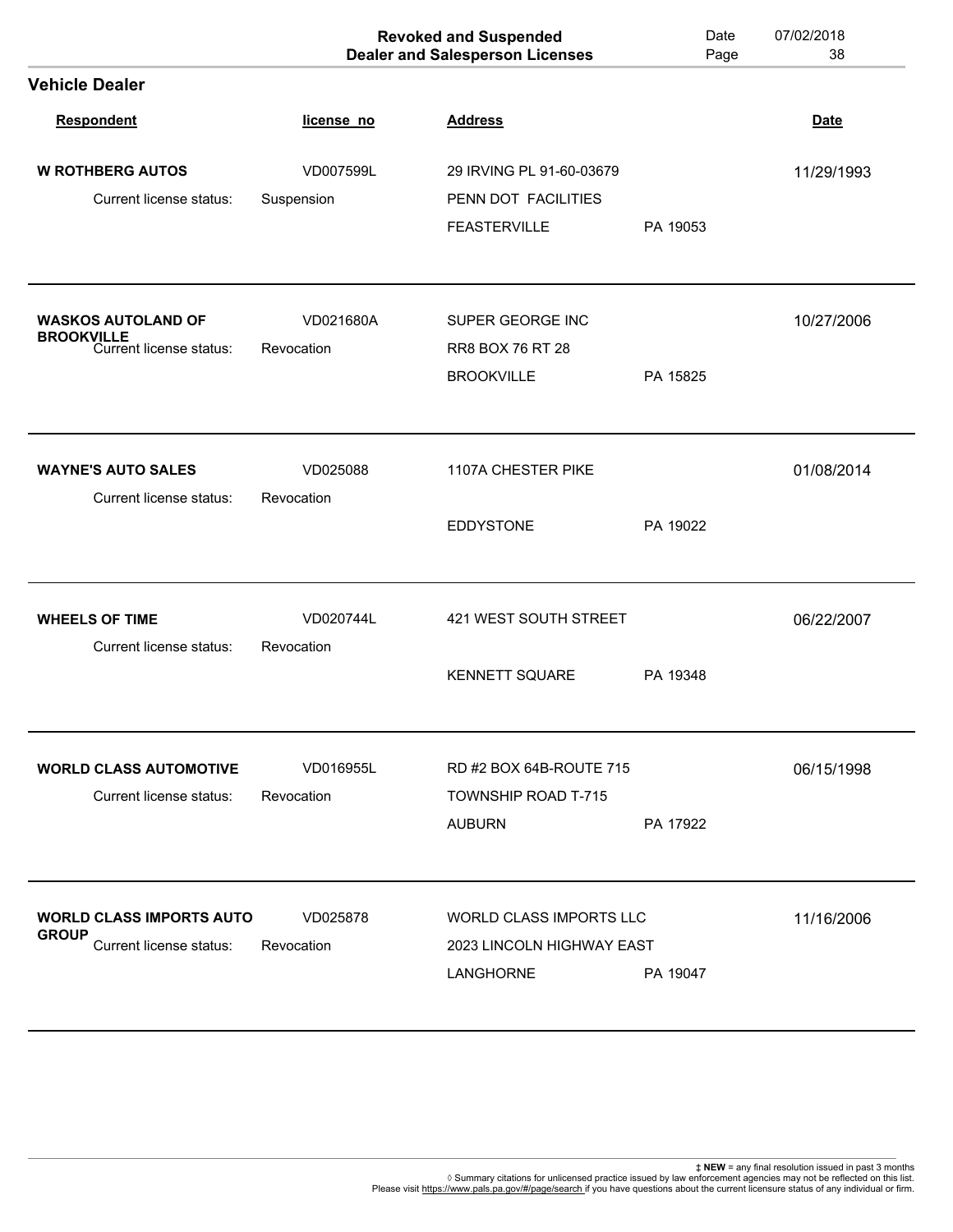|            |                  | Date<br>Page                                                           | 07/02/2018<br>39             |
|------------|------------------|------------------------------------------------------------------------|------------------------------|
|            |                  |                                                                        |                              |
| license no | <b>Address</b>   |                                                                        | <b>Date</b>                  |
| VD028626   | 1 N 3RD STREET   |                                                                        | 07/14/2009                   |
| Suspension | Youngwood        | PA 15697                                                               |                              |
| VD015330A  |                  |                                                                        | 12/28/2004                   |
|            | <b>UNIONTOWN</b> | PA 15401                                                               |                              |
|            | Suspension       | <b>Revoked and Suspended</b><br><b>Dealer and Salesperson Licenses</b> | <b>690 PITTSBURGH STREET</b> |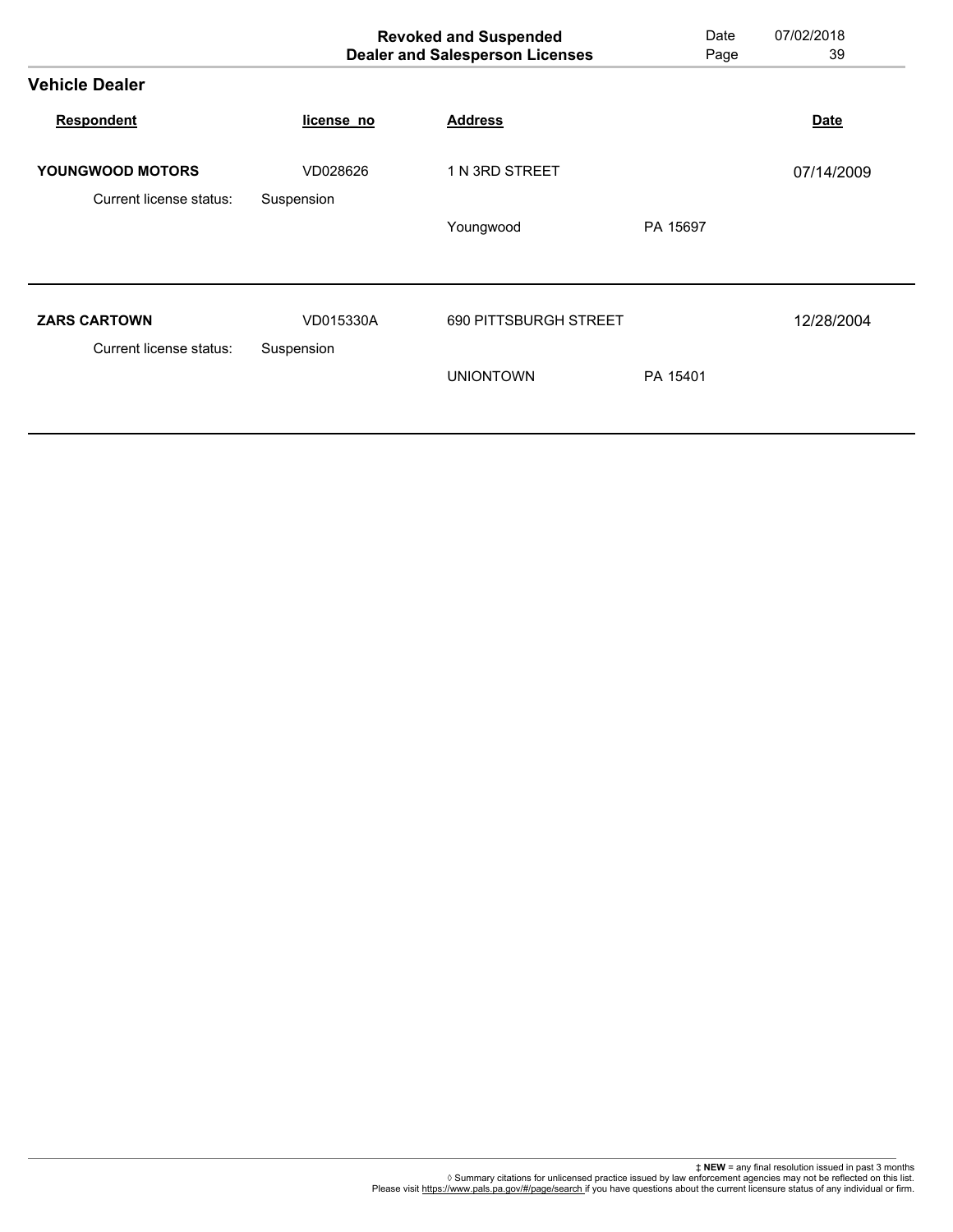|                                                       |                         | <b>Revoked and Suspended</b><br><b>Dealer and Salesperson Licenses</b> | Date<br>Page | 07/02/2018<br>40 |
|-------------------------------------------------------|-------------------------|------------------------------------------------------------------------|--------------|------------------|
| <b>Vehicle Salesperson</b>                            |                         |                                                                        |              |                  |
| <b>Respondent</b>                                     | license_no              | <b>Address</b>                                                         |              | <b>Date</b>      |
| <b>ABAJIAN, TIMOTHY M</b>                             | MV115791L               |                                                                        |              | 08/11/1997       |
| Current license status:                               | Revocation              | <b>BATH</b>                                                            | PA 18014     |                  |
| <b>ACEVEDO, DANIEL LEE</b><br>Current license status: | MV100336L<br>Revocation |                                                                        |              | 04/06/2009       |
|                                                       |                         | <b>MORRISVILLE</b>                                                     | PA 19067     |                  |
| ADAMS, VINCENT J, JR                                  | MV068663L               |                                                                        |              | 02/21/2006       |
| Current license status:                               | Suspension              | <b>ALTOONA</b>                                                         | PA 16601     |                  |
| ADDA, SAAD                                            | MV193600                |                                                                        |              | 09/18/2017       |
| Current license status:                               | Revocation              | Red Lion                                                               | PA 17356     |                  |
| AL-IBRAHIMI, MOHAMMED H                               | MV158094L               |                                                                        |              | 07/26/2006       |
| Current license status:                               | Revocation              | <b>PITTSBURGH</b>                                                      | PA 15210     |                  |
| AL-UBEIDY, ALI J                                      | MV158095L               |                                                                        |              | 11/08/2005       |
| Current license status:                               | Revocation              | <b>PITTSBURGH</b>                                                      | PA 15224     |                  |
|                                                       |                         |                                                                        |              |                  |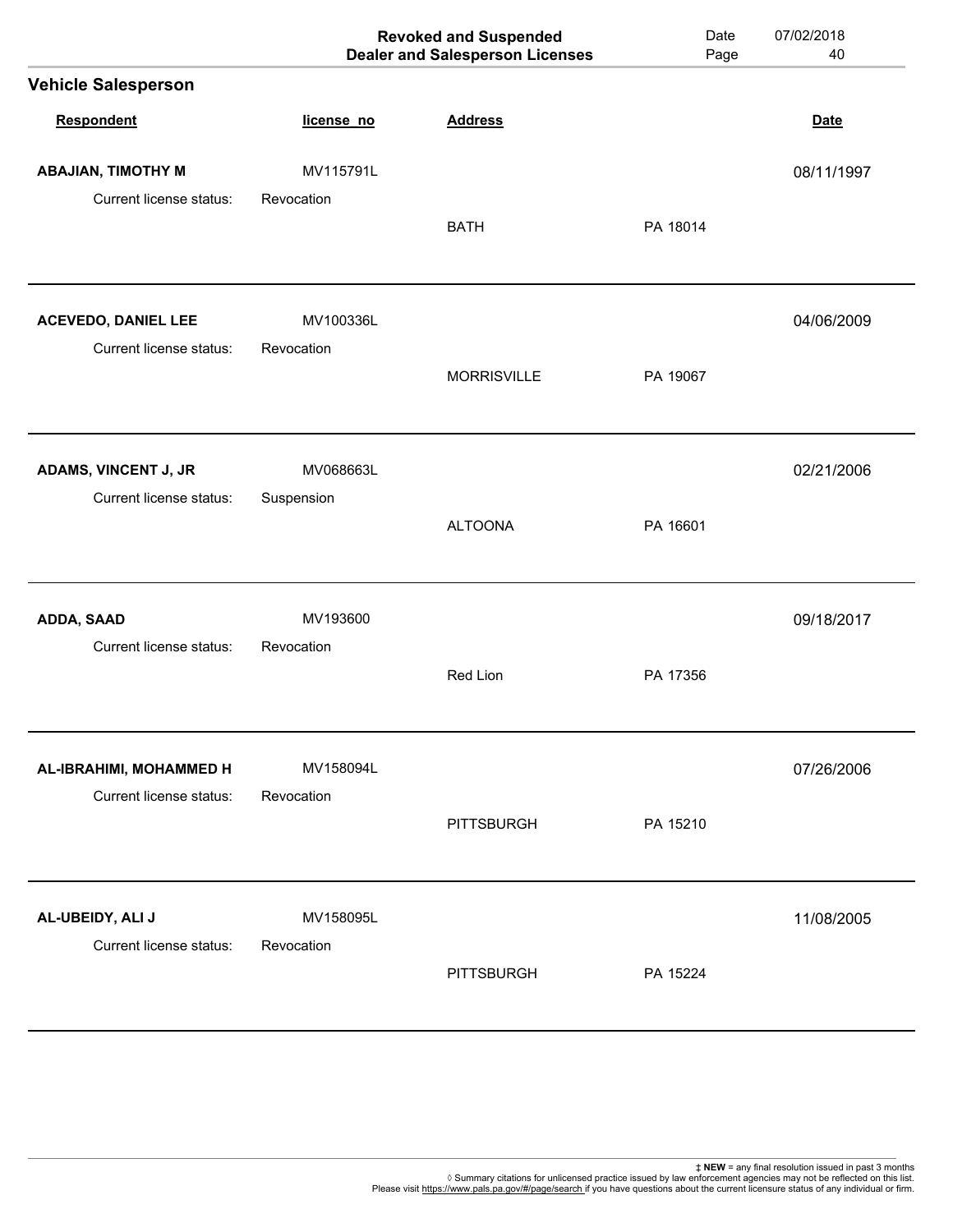|            | <b>Dealer and Salesperson Licenses</b> | Page     | 41          |
|------------|----------------------------------------|----------|-------------|
|            |                                        |          |             |
| license_no | <b>Address</b>                         |          | <b>Date</b> |
| MV054295L  |                                        |          | 03/24/2005  |
| Revocation | PEN ARGYL                              | PA 18072 |             |
| MV039113L  |                                        |          | 11/17/1986  |
|            | <b>PITTSBURGH</b>                      | PA 15210 |             |
| MV161082L  |                                        |          | 04/20/2016  |
|            | old forge                              | PA 18518 |             |
| MV107148L  |                                        |          | 05/25/2005  |
| Revocation | <b>EASTON</b>                          | PA 18042 |             |
| MV074219L  |                                        |          | 02/27/1995  |
| Revocation | WESCOSVILLE                            | PA 18106 |             |
| MV198592   |                                        |          | 04/03/2007  |
| Suspension | Easton                                 | PA 18042 |             |
|            | Revocation<br>Suspension               |          |             |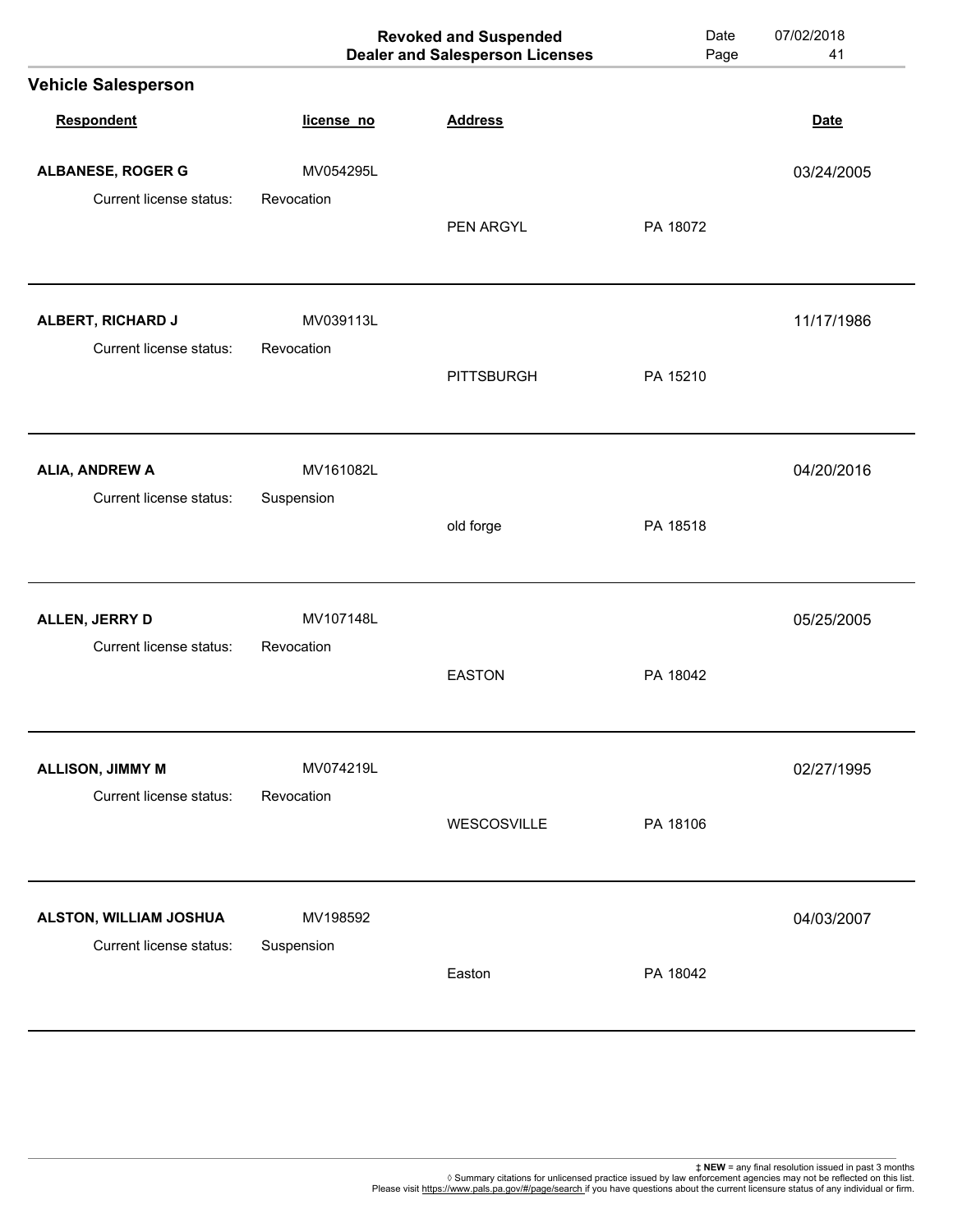|                                                |                        | <b>Revoked and Suspended</b><br><b>Dealer and Salesperson Licenses</b> | Date<br>Page | 07/02/2018<br>42 |
|------------------------------------------------|------------------------|------------------------------------------------------------------------|--------------|------------------|
| <b>Vehicle Salesperson</b>                     |                        |                                                                        |              |                  |
| Respondent                                     | license_no             | <b>Address</b>                                                         |              | <b>Date</b>      |
| AMBROSE, LINDA M                               | MV146397L              |                                                                        |              | 02/22/2006       |
| Current license status:                        | Revocation             | <b>ALLENTOWN</b>                                                       | PA 18104     |                  |
| AMENT, ROBERT C, JR<br>Current license status: | MV196412<br>Revocation |                                                                        |              | 02/04/2011       |
|                                                |                        | Punxsutawney                                                           | PA 15767     |                  |
| AMSLEY, ROBERT W                               | MV022937L              |                                                                        |              | 03/02/1994       |
| Current license status:                        | Revocation             | <b>CARLISLE</b>                                                        | PA 17013     |                  |
| ANDERSON, KYLE L                               | MV214443               |                                                                        |              | 10/13/2010       |
| <b>Current license status:</b>                 | Revocation             | Columbia                                                               | PA 17512     |                  |
| ANGSTADT, KEITH DAVID                          | MV137707L              |                                                                        |              | 02/18/1998       |
| Current license status:                        | Suspension             | <b>JERSEY SHORE</b>                                                    | PA 17740     |                  |
| <b>ARMIENTA, MIGUEL</b>                        | MV117492L              |                                                                        |              | 10/16/2013       |
| Current license status:                        | Suspension             | <b>PITTSBURGH</b>                                                      | PA 15226     |                  |
|                                                |                        |                                                                        |              |                  |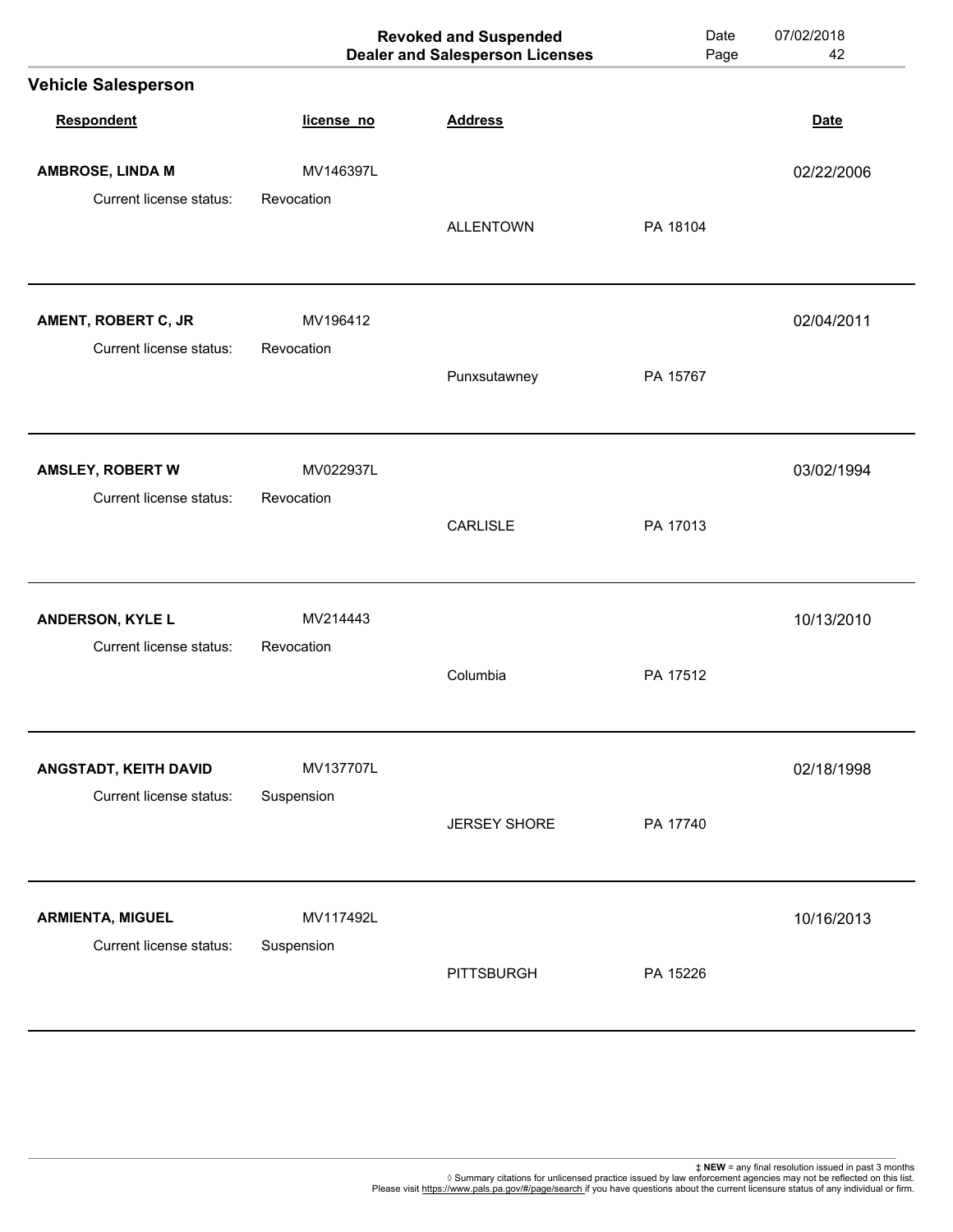|                                            |                         | <b>Revoked and Suspended</b><br><b>Dealer and Salesperson Licenses</b> | Date<br>Page | 07/02/2018<br>43 |
|--------------------------------------------|-------------------------|------------------------------------------------------------------------|--------------|------------------|
| <b>Vehicle Salesperson</b>                 |                         |                                                                        |              |                  |
| <b>Respondent</b>                          | license_no              | <b>Address</b>                                                         |              | <b>Date</b>      |
| ARRIAGA, FELIX                             | MV212356                |                                                                        |              | 04/19/2016       |
| Current license status:                    | Revocation              | <b>Ridley Park</b>                                                     | PA 19078     |                  |
| ATWELL, JACOB C<br>Current license status: | MV137031L<br>Revocation |                                                                        |              | 11/17/2008       |
|                                            |                         | <b>RENFREW</b>                                                         | PA 16053     |                  |
| <b>AVILES, EDUARDO</b>                     | MV183740                |                                                                        |              | 01/05/2015       |
| Current license status:                    | Revocation              | Allentown                                                              | PA 18109     |                  |
| <b>AYALA, HECTOR</b>                       | MV155740L               |                                                                        |              | 06/08/2016       |
| Current license status:                    | Revocation              | <b>READING</b>                                                         | PA 19601     |                  |
| <b>BAKER, CHAD ALLAN</b>                   | MV121316L               |                                                                        |              | 09/10/2007       |
| Current license status:                    | Revocation              | <b>YORK</b>                                                            | PA 17402     |                  |
| <b>BAKER, LANNY JAMES</b>                  | MV190948                |                                                                        |              | 03/20/2007       |
| Current license status:                    | Suspension              | New Castle                                                             | PA 16101     |                  |
|                                            |                         |                                                                        |              |                  |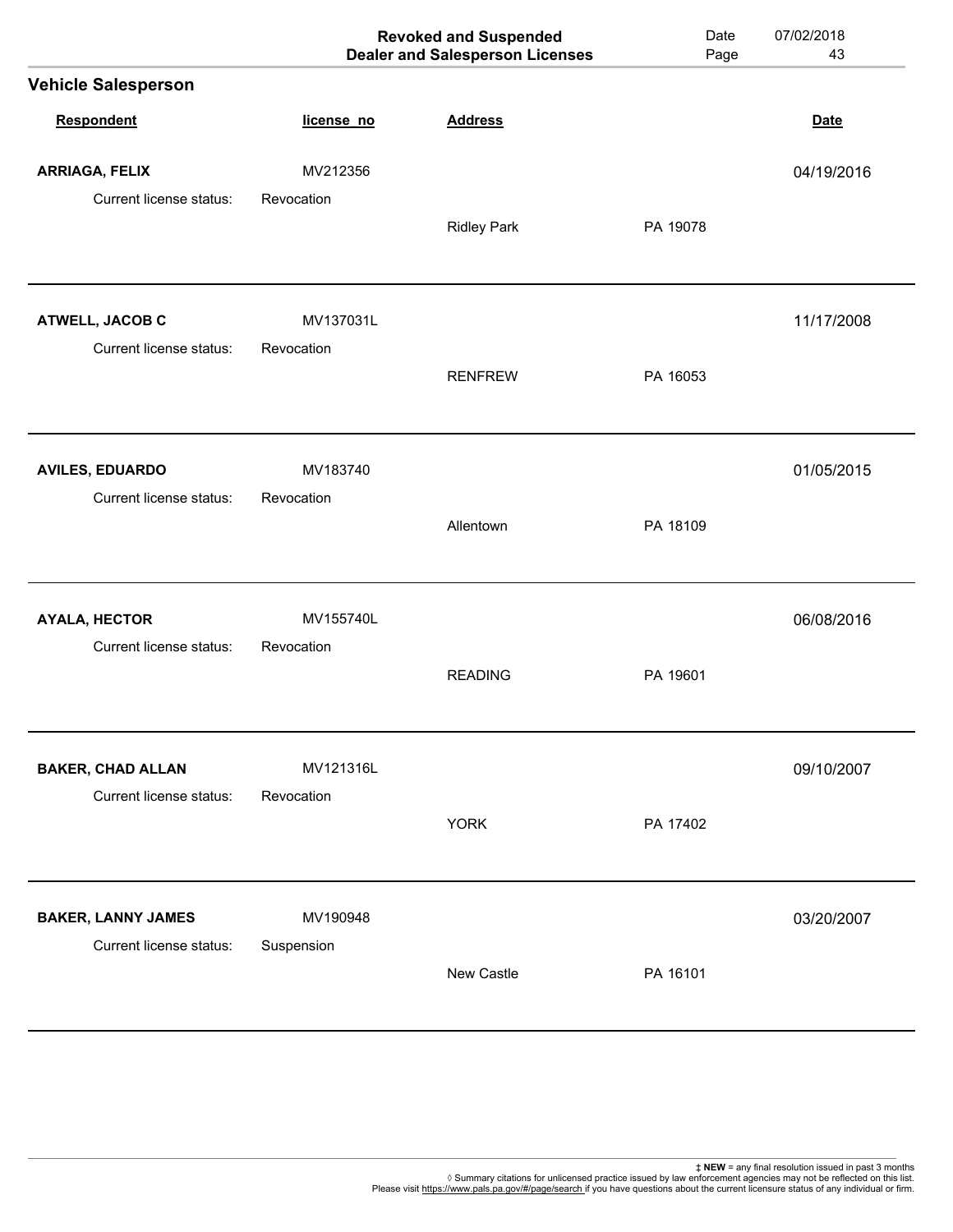|                                                  |                         | <b>Revoked and Suspended</b><br><b>Dealer and Salesperson Licenses</b> | Date<br>Page | 07/02/2018<br>44 |
|--------------------------------------------------|-------------------------|------------------------------------------------------------------------|--------------|------------------|
| <b>Vehicle Salesperson</b>                       |                         |                                                                        |              |                  |
| Respondent                                       | license_no              | <b>Address</b>                                                         |              | <b>Date</b>      |
| <b>BAKER, WILLIAM ARTHUR, III</b>                | MV073448L               |                                                                        |              | 12/29/2006       |
| Current license status:                          | Revocation              | Homestead                                                              | PA 15120     |                  |
| <b>BALIS, ALVIN B</b><br>Current license status: | MV012381L<br>Revocation |                                                                        |              | 06/30/1992       |
|                                                  |                         | <b>TELFORD PA</b>                                                      | PA 18969     |                  |
| <b>BALSON, CLIFFORD A</b>                        | MV037839L               |                                                                        |              | 03/18/2010       |
| Current license status:                          | Revocation              | Reading                                                                | PA 19601     |                  |
| <b>BANIK, JEFFREY P</b>                          | MV189198                |                                                                        |              | 02/10/2014       |
| Current license status:                          | Revocation              | Forty Fort                                                             | PA 18704     |                  |
| <b>BARLOW, RICHARD R</b>                         | MV107094L               |                                                                        |              | 01/15/1997       |
| Current license status:                          | Suspension              | COLUMBIA CR RD                                                         | PA 16914     |                  |
| <b>BARNA, DENNIS S</b>                           | MV118183L               |                                                                        |              | 09/12/2011       |
| Current license status:                          | Revocation              | <b>LEWISBURG</b>                                                       | PA 17837     |                  |
|                                                  |                         |                                                                        |              |                  |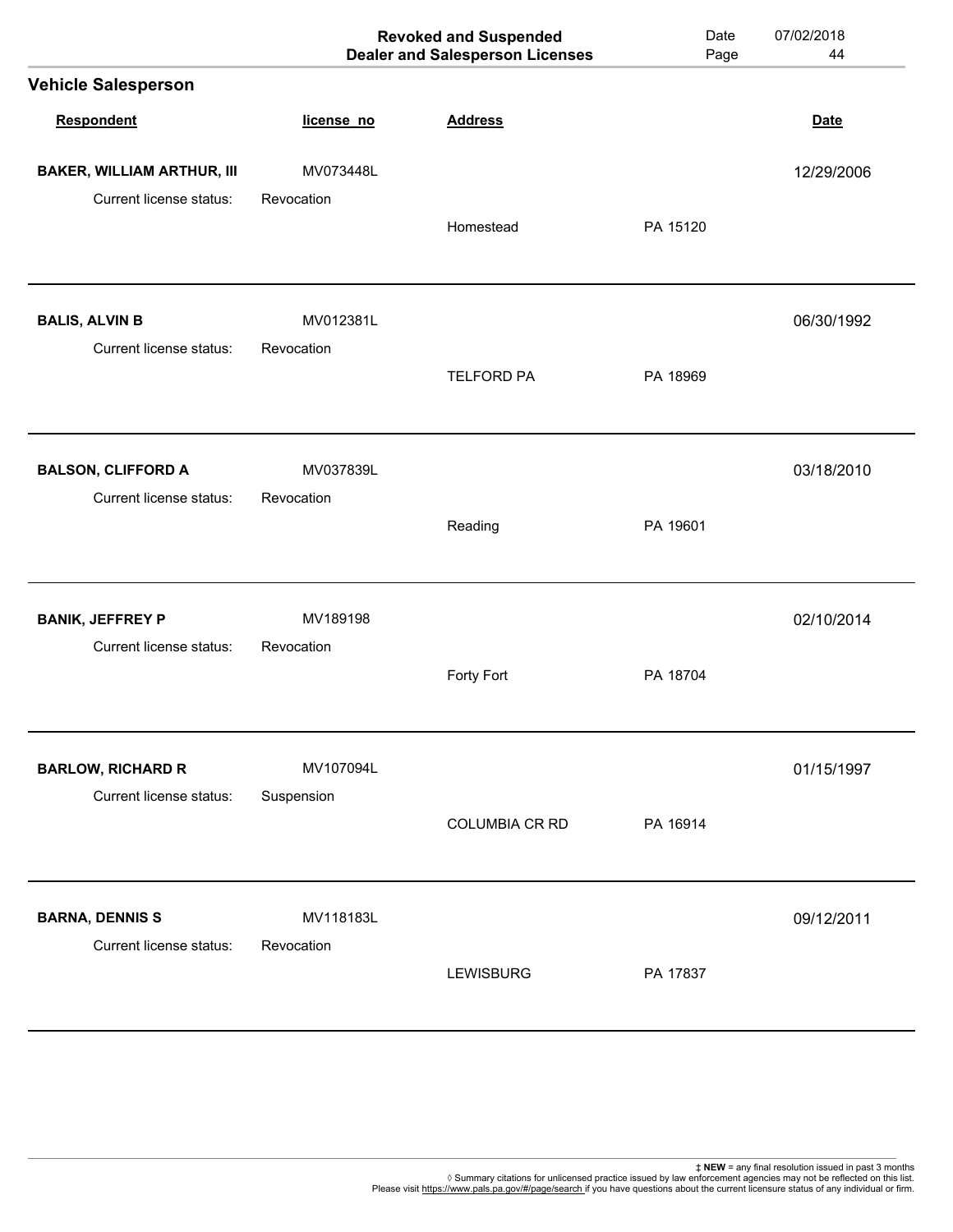|                                                      |                        | <b>Revoked and Suspended</b><br><b>Dealer and Salesperson Licenses</b> | Date<br>Page | 07/02/2018<br>45 |
|------------------------------------------------------|------------------------|------------------------------------------------------------------------|--------------|------------------|
| <b>Vehicle Salesperson</b>                           |                        |                                                                        |              |                  |
| <b>Respondent</b>                                    | license_no             | <b>Address</b>                                                         |              | <b>Date</b>      |
| <b>BARNER, STANLEY C, II</b>                         | MV022513L              |                                                                        |              | 12/10/1997       |
| Current license status:                              | Suspension             | <b>MIFFLINTOWN</b>                                                     | PA 17059     |                  |
| <b>BARNETT, CHARLES F</b><br>Current license status: | MV177883<br>Revocation |                                                                        |              | 12/27/2006       |
|                                                      |                        | Cherry Hill                                                            | NJ 08003     |                  |
| <b>BARNETT, WILLIAM A</b>                            | MV051901L              |                                                                        |              | 10/16/1987       |
| Current license status:                              | Revocation             | <b>MANHEIM</b>                                                         | PA 17545     |                  |
| <b>BARRON, JOHN A</b>                                | MV020043L              |                                                                        |              | 12/18/1992       |
| Current license status:                              | Revocation             | <b>LATROBE PA</b>                                                      | PA 15650     |                  |
| <b>BARTO, GREGORY ALLEN</b>                          | MV112515L              |                                                                        |              | 01/08/2014       |
| Current license status:                              | Revocation             | Muncy                                                                  | PA 17756     |                  |
| <b>BASKIN, HERBERT A</b>                             | MV006254L              |                                                                        |              | 11/16/1995       |
| Current license status:                              | Revocation             | PHILADELPHIA                                                           | PA 19128     |                  |
|                                                      |                        |                                                                        |              |                  |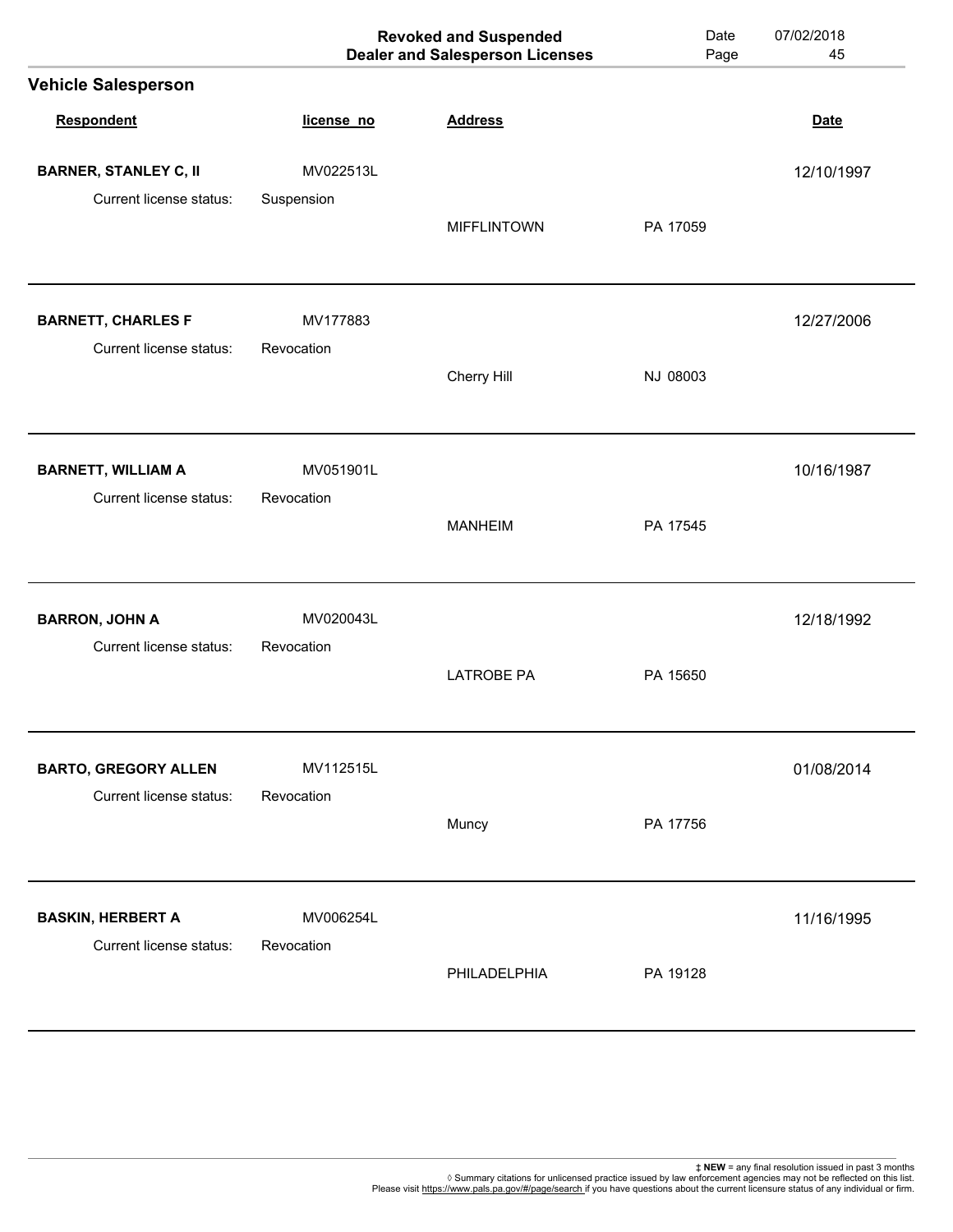|                                                     |                         | <b>Revoked and Suspended</b><br><b>Dealer and Salesperson Licenses</b> | Date<br>Page | 07/02/2018<br>46 |
|-----------------------------------------------------|-------------------------|------------------------------------------------------------------------|--------------|------------------|
| <b>Vehicle Salesperson</b>                          |                         |                                                                        |              |                  |
| <b>Respondent</b>                                   | license_no              | <b>Address</b>                                                         |              | <b>Date</b>      |
| <b>BASSLER, MICHAEL BRADLEY</b>                     | MV074490L               |                                                                        |              | 07/24/1992       |
| Current license status:                             | Revocation              | <b>HARRISBURG</b>                                                      | PA 17112     |                  |
| <b>BASTIANY, JOHN A</b><br>Current license status:  | MV137008L<br>Revocation |                                                                        |              | 01/18/2006       |
|                                                     |                         | Harrisburg                                                             | PA 17101     |                  |
| <b>BAXTER, ROBERT L</b>                             | MV035372L               |                                                                        |              | 02/21/1992       |
| Current license status:                             | Revocation              | <b>HATBORO</b>                                                         | PA 19040     |                  |
| <b>BECKER, RAYMOND E</b>                            | MV051332L               |                                                                        |              | 09/26/1989       |
| Current license status:                             | Revocation              | <b>MANHEIM</b>                                                         | PA 17545     |                  |
| <b>BEDNAR, KAREN M</b>                              | MV074710L               |                                                                        |              | 07/19/1991       |
| Current license status:                             | Revocation              | WHITEHALL                                                              | PA 18052     |                  |
| <b>BELLIDO, RAFAEL B</b><br>Current license status: | MV135133L               |                                                                        |              | 01/22/2003       |
|                                                     | Suspension              | <b>HIGHSPIRE</b>                                                       | PA 17034     |                  |
|                                                     |                         |                                                                        |              |                  |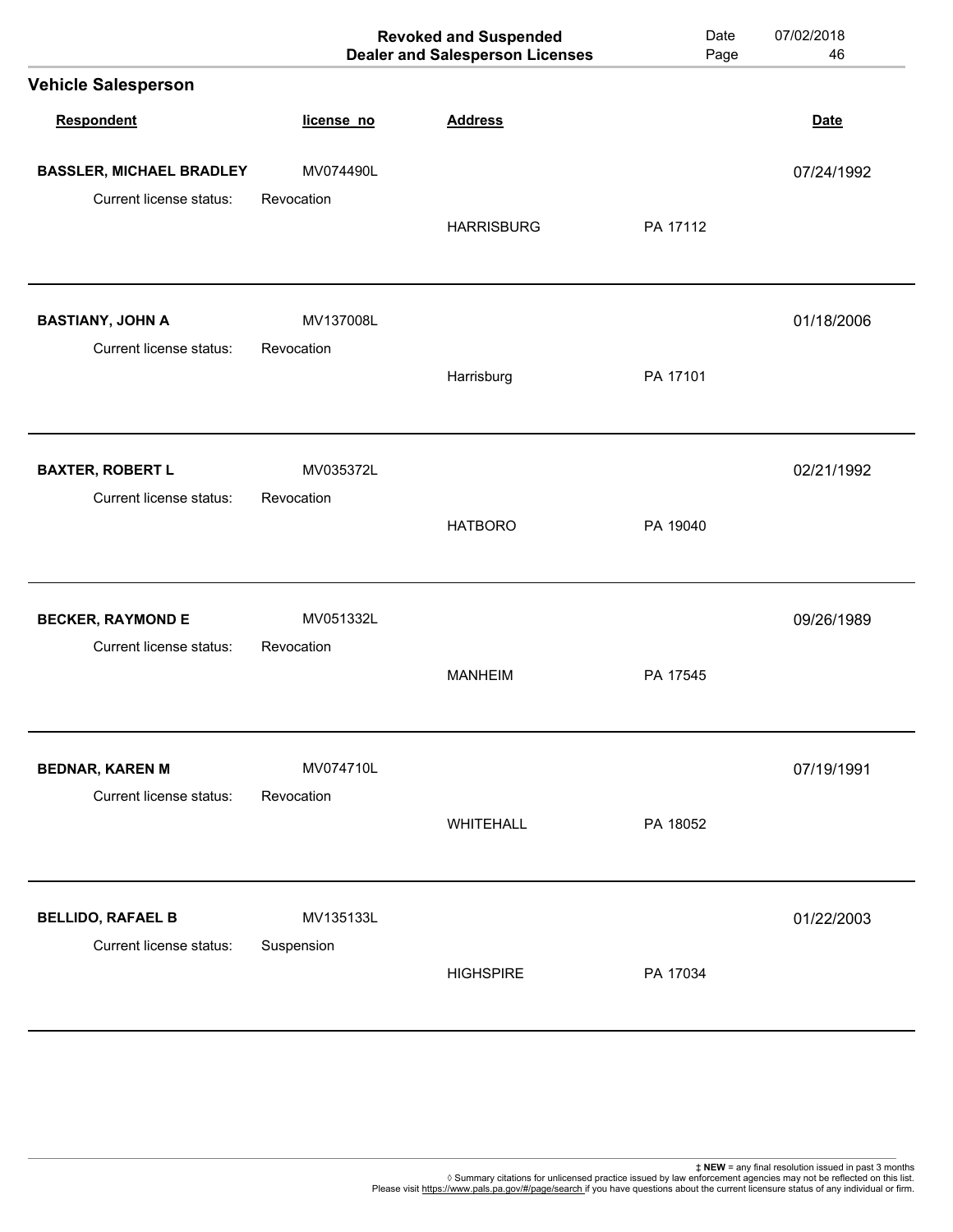|                               |            | <b>Revoked and Suspended</b><br><b>Dealer and Salesperson Licenses</b> | Date<br>Page | 07/02/2018<br>47 |
|-------------------------------|------------|------------------------------------------------------------------------|--------------|------------------|
| <b>Vehicle Salesperson</b>    |            |                                                                        |              |                  |
| Respondent                    | license_no | <b>Address</b>                                                         |              | <b>Date</b>      |
| <b>BENEDEK, THOMAS JOSEPH</b> | MV121134L  |                                                                        |              | 03/13/2001       |
| Current license status:       | Suspension | Jamestown                                                              | PA 16134     |                  |
| <b>BENSON, MICHAEL A</b>      | MV160753L  |                                                                        |              | 10/09/2013       |
| Current license status:       | Revocation | Williamsport                                                           | PA 17701     |                  |
| <b>BERGMAN, PATRICIA L</b>    | MV066376L  |                                                                        |              | 09/23/1996       |
| Current license status:       | Revocation | <b>JOHNSTOWN</b>                                                       | PA 15902     |                  |
| <b>BERGMAN, PAUL D</b>        | MV000121L  |                                                                        |              | 05/19/1995       |
| Current license status:       | Revocation | <b>JOHNSTOWN</b>                                                       | PA 15904     |                  |
| <b>BERGMAN, PAUL G</b>        | MV065249L  |                                                                        |              | 05/19/1995       |
| Current license status:       | Revocation | <b>JOHNSTOWN</b>                                                       | PA 15904     |                  |
| <b>BERNEY, JOSHUA B</b>       | MV202638   |                                                                        |              | 10/09/2015       |
| Current license status:       | Revocation | Lancaster                                                              | PA 17601     |                  |
|                               |            |                                                                        |              |                  |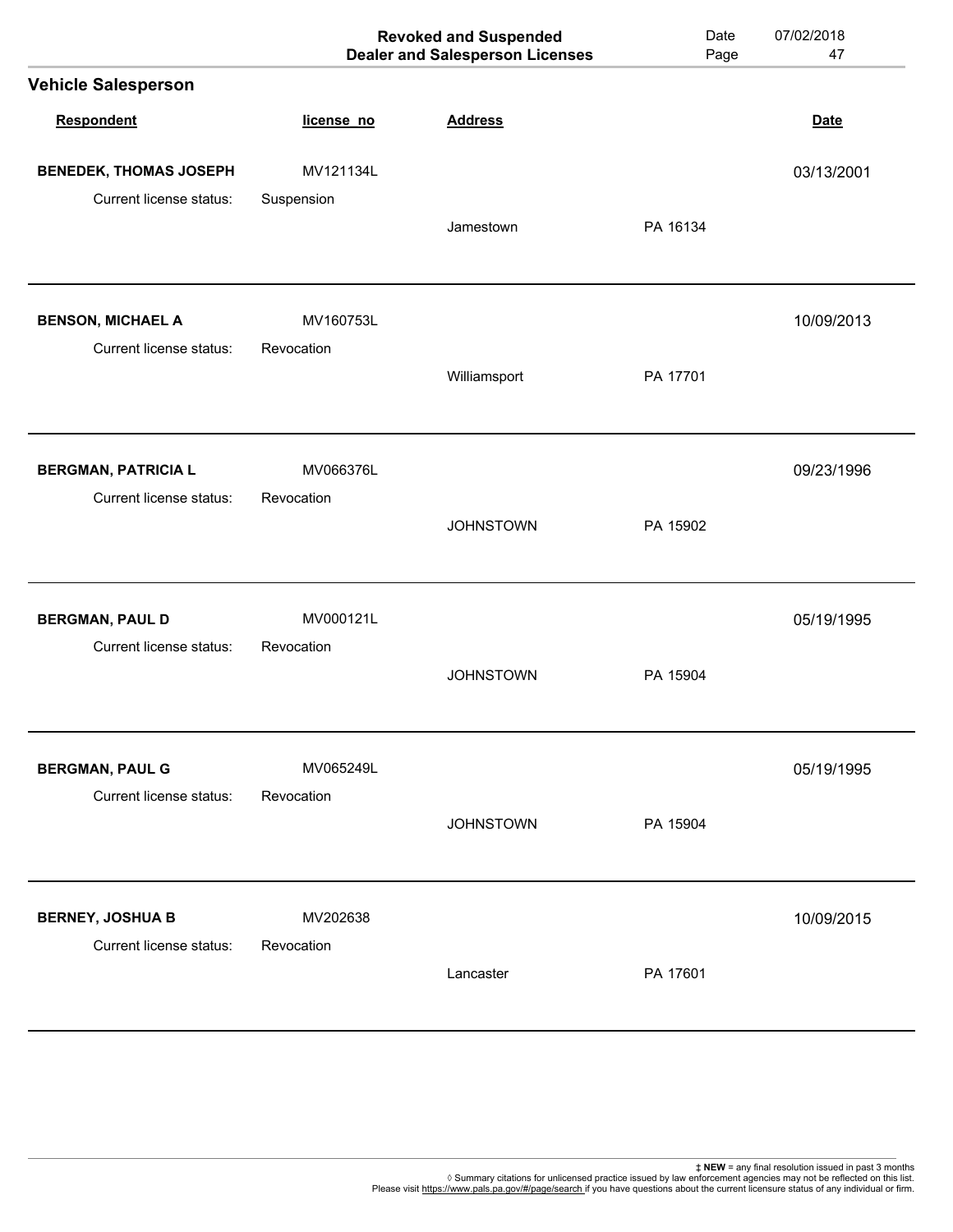|                            |            | <b>Revoked and Suspended</b><br><b>Dealer and Salesperson Licenses</b> | Date<br>Page | 07/02/2018<br>48 |
|----------------------------|------------|------------------------------------------------------------------------|--------------|------------------|
| <b>Vehicle Salesperson</b> |            |                                                                        |              |                  |
| Respondent                 | license_no | <b>Address</b>                                                         |              | <b>Date</b>      |
| <b>BETTERIDGE, KARL F</b>  | MV074610L  |                                                                        |              | 05/17/2002       |
| Current license status:    | Suspension | PHILADELPHIA                                                           | PA 19148     |                  |
| <b>BIANCHI, FRANCIS J</b>  | MV052245L  |                                                                        |              | 02/20/2003       |
| Current license status:    | Revocation | <b>ERIE</b>                                                            | PA 16509     |                  |
| <b>BIDWELL, JAMES M</b>    | MV100179L  |                                                                        |              | 04/28/1997       |
| Current license status:    | Revocation | <b>LEVITTOWN</b>                                                       | PA 19050     |                  |
| <b>BIEHLE, PAUL M</b>      | MV155773L  |                                                                        |              | 05/18/2004       |
| Current license status:    | Suspension | Manheim                                                                | PA 17545     |                  |
| <b>BILOTTI, RICHARD J</b>  | MV109085L  |                                                                        |              | 03/24/2005       |
| Current license status:    | Revocation | <b>GREENSBURG</b>                                                      | PA 15601     |                  |
| <b>BISSELL, MICHAEL P</b>  | MV141585L  |                                                                        |              | 03/18/2004       |
| Current license status:    | Revocation | QUAKERTOWN                                                             | PA 18951     |                  |
|                            |            |                                                                        |              |                  |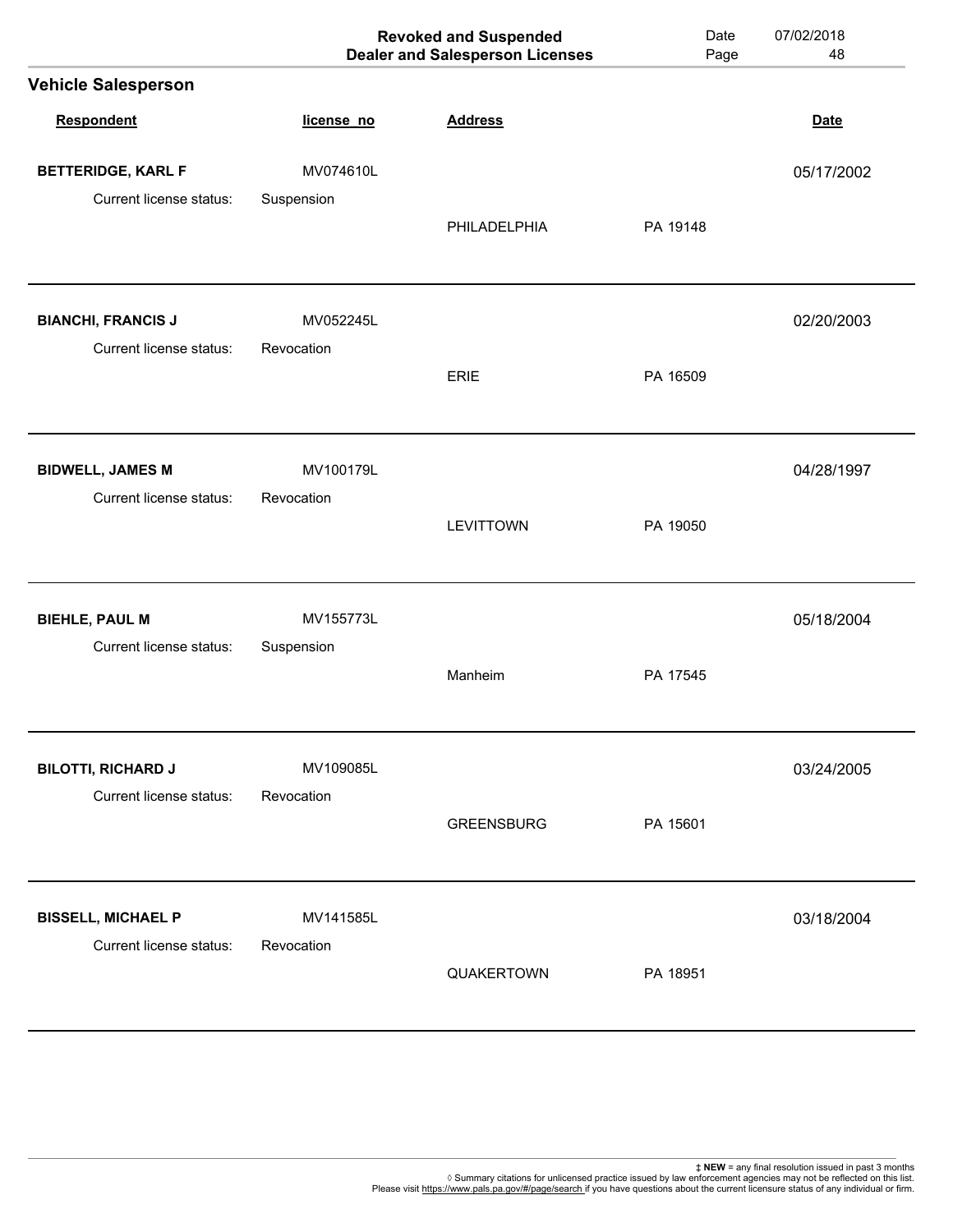|            |                          | Date<br>Page                                                           | 07/02/2018<br>49 |
|------------|--------------------------|------------------------------------------------------------------------|------------------|
|            |                          |                                                                        |                  |
| license_no | <b>Address</b>           |                                                                        | <b>Date</b>      |
| MV070397L  |                          |                                                                        | 02/16/1990       |
| Revocation | <b>HARRISBURG</b>        | PA 17110                                                               |                  |
| MV188690   |                          |                                                                        | 03/08/2010       |
|            | <b>MIDDLETOWN</b>        | PA 17057                                                               |                  |
| MV025496L  |                          |                                                                        | 08/21/1992       |
|            | <b>BALA CYNWYD</b>       | PA 19004                                                               |                  |
| MV198377   |                          |                                                                        | 02/12/2009       |
| Suspension | Monroeville              | PA 15146                                                               |                  |
| MV188689   |                          |                                                                        | 02/08/2010       |
| Revocation | <b>ROYALTON</b>          | PA 17057                                                               |                  |
| MV139716L  |                          |                                                                        | 02/08/2010       |
| Revocation | <b>ROYALTON</b>          | PA 17057                                                               |                  |
|            | Revocation<br>Revocation | <b>Revoked and Suspended</b><br><b>Dealer and Salesperson Licenses</b> |                  |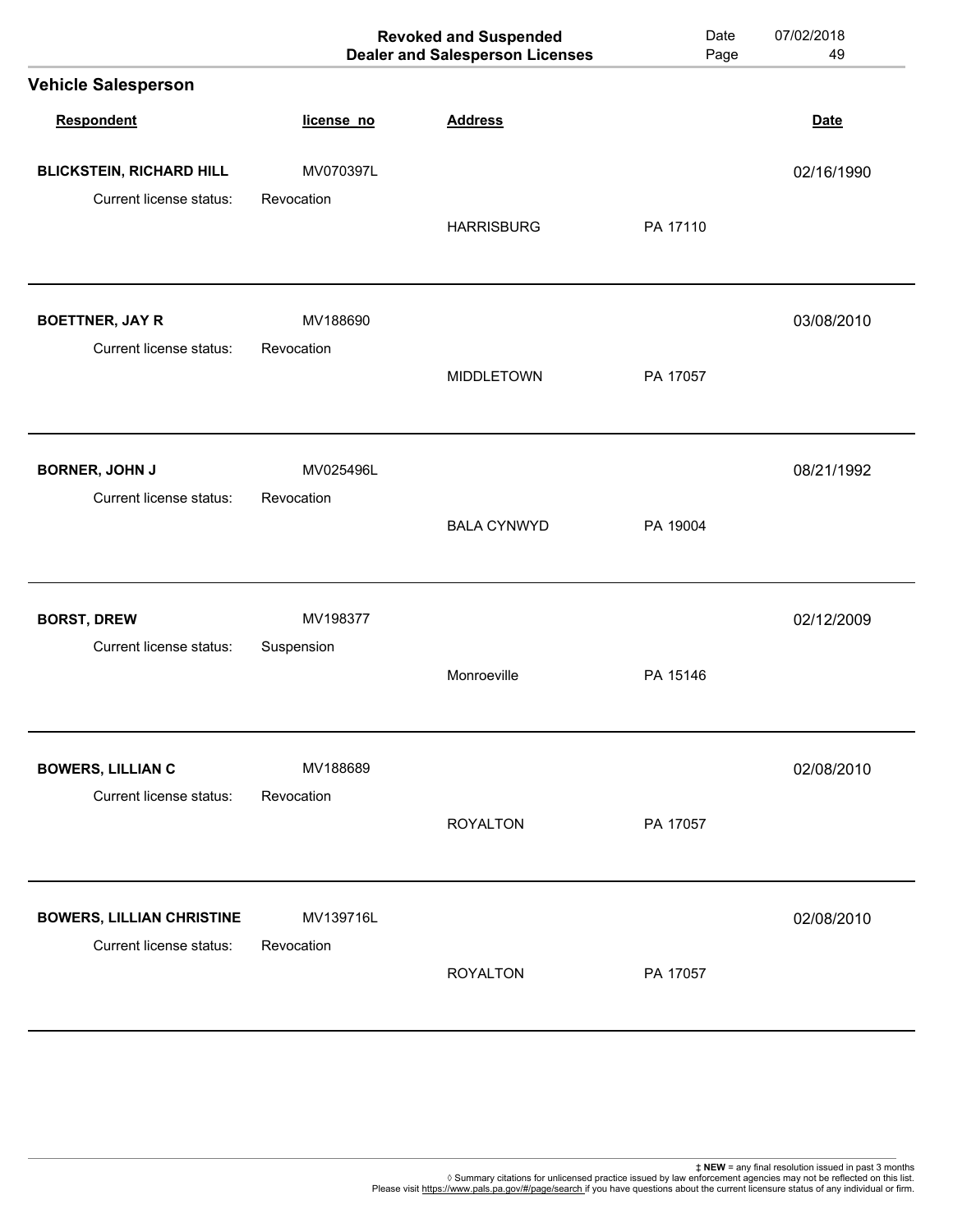|                                                     |            | <b>Revoked and Suspended</b><br><b>Dealer and Salesperson Licenses</b> | Date<br>Page | 07/02/2018<br>50 |
|-----------------------------------------------------|------------|------------------------------------------------------------------------|--------------|------------------|
| <b>Vehicle Salesperson</b>                          |            |                                                                        |              |                  |
| Respondent                                          | license_no | <b>Address</b>                                                         |              | <b>Date</b>      |
| <b>BOWIE, ZACH M</b>                                | MV209200   |                                                                        |              | 10/13/2010       |
| Current license status:                             | Suspension | Scotland                                                               | PA 17254     |                  |
| <b>BOYD, EDDIE L</b>                                | MV097616L  |                                                                        |              | 01/11/2013       |
| Current license status:                             | Revocation | Latrobe                                                                | PA 15650     |                  |
| <b>BRANDENBURG, CHARLES L</b>                       | MV060271L  |                                                                        |              | 02/20/1990       |
| Current license status:                             | Revocation | <b>INDIANA</b>                                                         | PA 15701     |                  |
| <b>BRAVO, FREDDY</b>                                |            |                                                                        |              | 08/01/2017       |
| Current license status:                             |            | PENALIZED FOR UNLICENSED PRACTICE IN PRIOR YEAR 0<br><b>Bryn Mawr</b>  | PA 19010     |                  |
| <b>BREJCHA, ROBERT J</b><br>Current license status: | MV165937L  |                                                                        |              | 09/08/2016       |
|                                                     | Suspension | Pennsauken                                                             | NJ 08109     |                  |
| <b>BREWER, CLARENCE A</b>                           | MV017168L  |                                                                        |              | 12/13/1999       |
| Current license status:                             | Revocation | <b>NEW BRIGHTON</b>                                                    | PA 15066     |                  |
|                                                     |            |                                                                        |              |                  |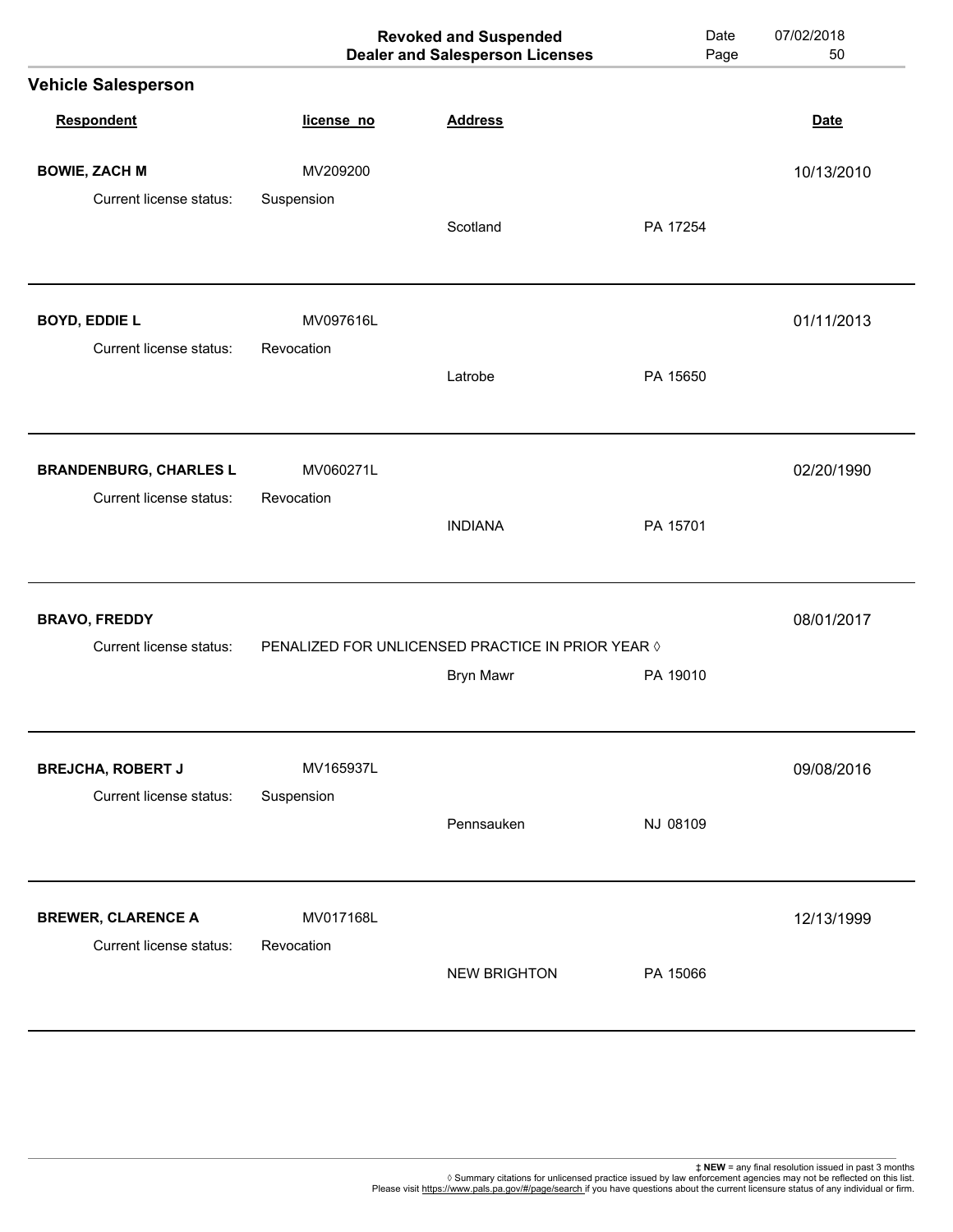|                              |            | <b>Revoked and Suspended</b><br><b>Dealer and Salesperson Licenses</b> | Date<br>Page | 07/02/2018<br>51 |
|------------------------------|------------|------------------------------------------------------------------------|--------------|------------------|
| <b>Vehicle Salesperson</b>   |            |                                                                        |              |                  |
| Respondent                   | license_no | <b>Address</b>                                                         |              | <b>Date</b>      |
| <b>BRICKLEMYER, JILL ANN</b> | MV098001L  |                                                                        |              | 06/25/2007       |
| Current license status:      | Suspension | <b>HICKORY</b>                                                         | PA 15340     |                  |
| <b>BRINKER, MICHAEL DEAN</b> | MV158594L  |                                                                        |              | 09/10/2012       |
| Current license status:      | Revocation | <b>TARENTUM</b>                                                        | PA 15084     |                  |
| <b>BROOKS, HOWARD T</b>      | MV122900L  |                                                                        |              | 06/08/2015       |
| Current license status:      | Suspension | <b>WILKINSBURG</b>                                                     | PA 15221     |                  |
| <b>BROWN, JEFFREY N</b>      | MV043400L  |                                                                        |              | 07/16/2008       |
| Current license status:      | Revocation | Reading                                                                | PA 19604     |                  |
| <b>BRUDER, MARVIN</b>        | MV013794L  |                                                                        |              | 09/23/1996       |
| Current license status:      | Revocation | PHILADEPHIA                                                            | PA 19136     |                  |
| <b>BUCCI, JOSEPH A</b>       | MV072649L  |                                                                        |              | 03/04/2009       |
| Current license status:      | Revocation | <b>NORRISTOWN</b>                                                      | PA 19403     |                  |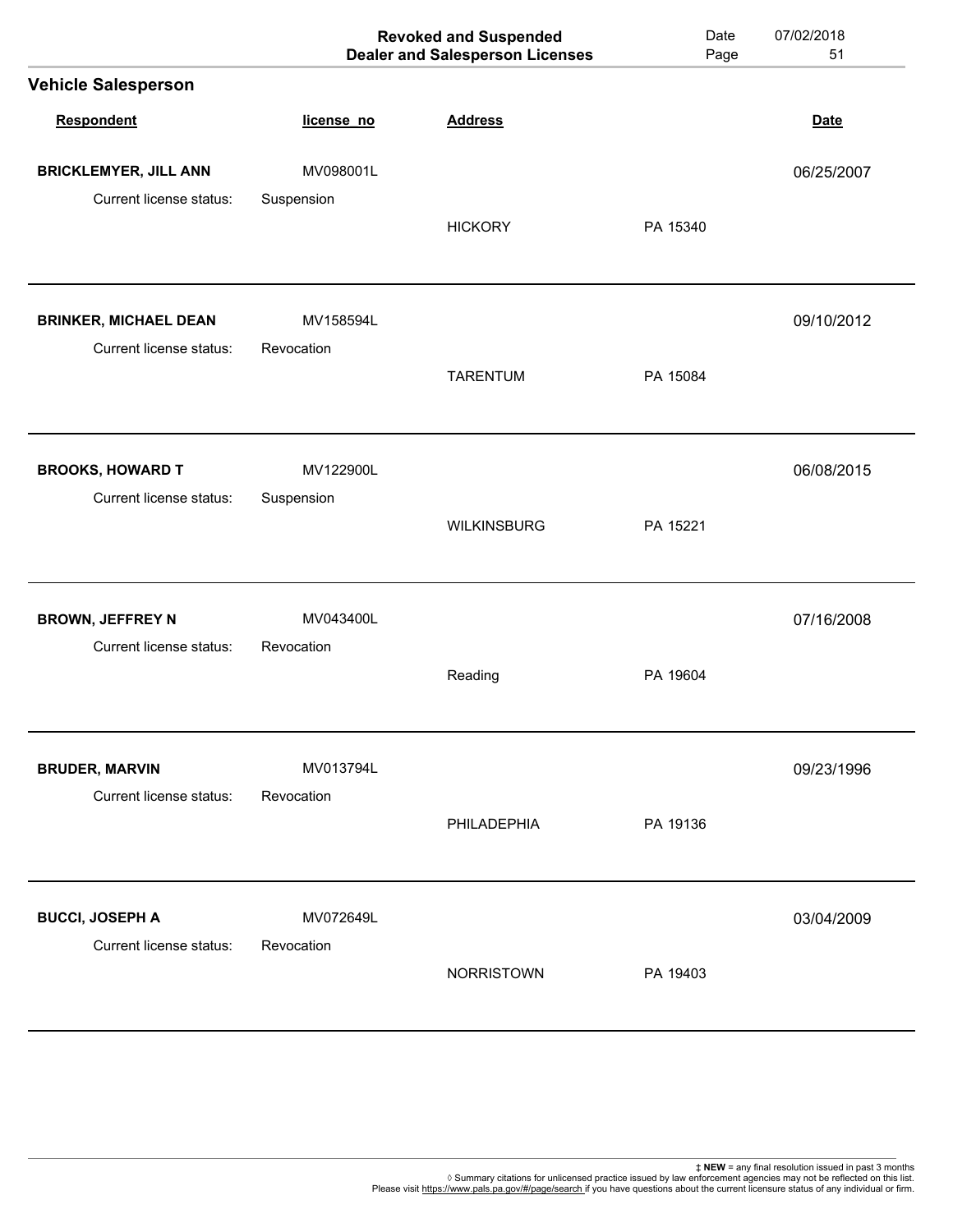|                                               |                         | <b>Revoked and Suspended</b><br><b>Dealer and Salesperson Licenses</b> | Date<br>Page | 07/02/2018<br>52 |
|-----------------------------------------------|-------------------------|------------------------------------------------------------------------|--------------|------------------|
| <b>Vehicle Salesperson</b>                    |                         |                                                                        |              |                  |
| Respondent                                    | license_no              | <b>Address</b>                                                         |              | <b>Date</b>      |
| <b>BURGOS, MIGUEL A</b>                       | MV197072                |                                                                        |              | 03/22/2012       |
| Current license status:                       | Revocation              | Erie                                                                   | PA 16505     |                  |
| <b>BURK, DAVID</b><br>Current license status: | MV152449L<br>Revocation |                                                                        |              | 11/06/2014       |
|                                               |                         | <b>CHAMBERSBURG</b>                                                    | PA 17201     |                  |
| <b>BURNLEY, RICHARD JAY</b>                   | MV051633L               |                                                                        |              | 02/15/1991       |
| Current license status:                       | Revocation              | E-STROUDSBURG                                                          | PA 18301     |                  |
| <b>BURNS, RICHARD ANTHONY</b>                 | MV065551L               |                                                                        |              | 03/16/1987       |
| Current license status:                       | Revocation              | <b>WILKES BARRE</b>                                                    | PA 18702     |                  |
| <b>CAMPBELL, COLIN D</b>                      | MV130279L               |                                                                        |              | 09/14/2011       |
| Current license status:                       | Revocation              | Manheim                                                                | PA 17545     |                  |
| <b>CAMPBELL, FRANK L, JR</b>                  | MV130272L               |                                                                        |              | 09/12/2016       |
| Current license status:                       | Suspension              | <b>Mount Holly</b>                                                     | NJ 08060     |                  |
|                                               |                         |                                                                        |              |                  |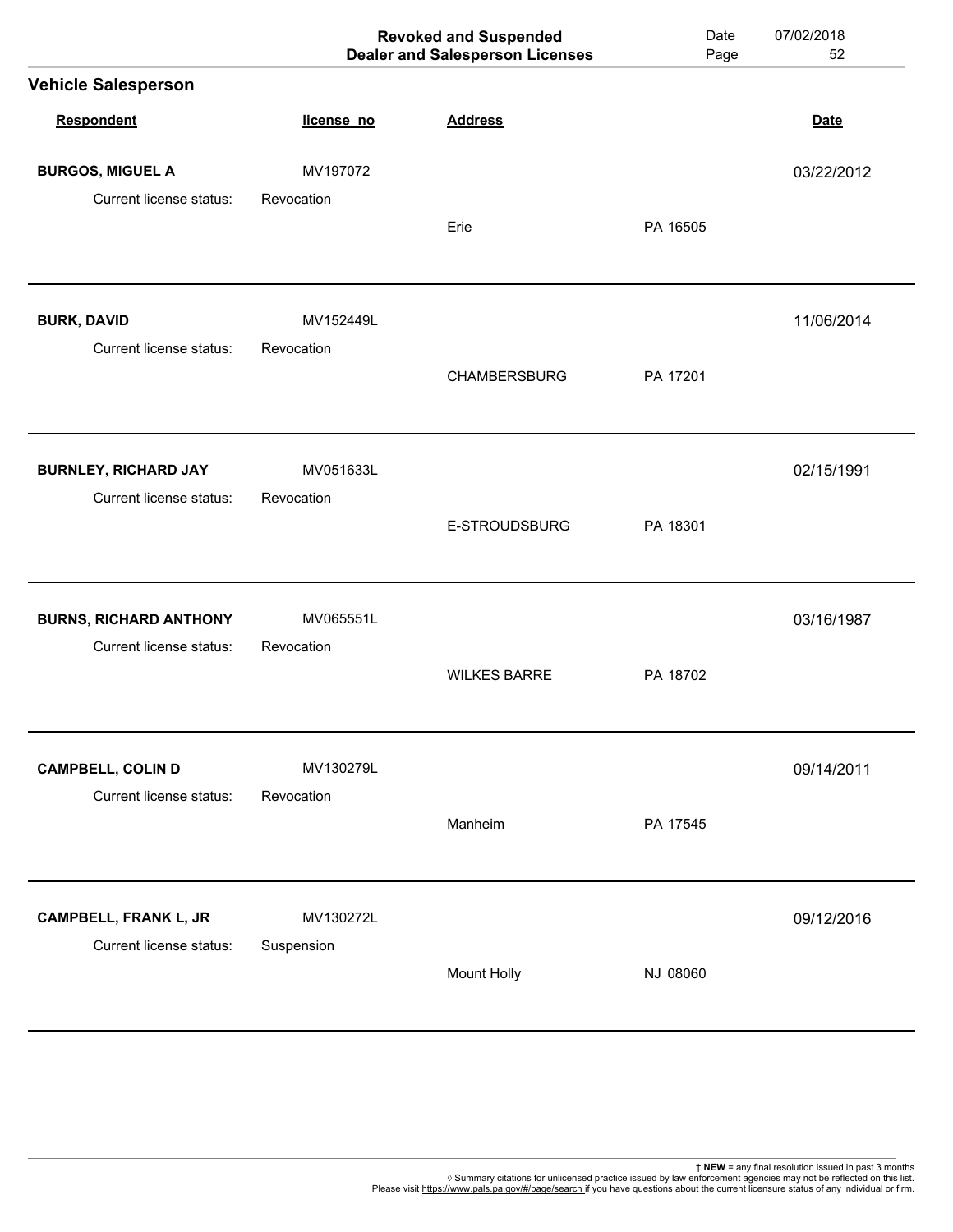|                                                          |                        | <b>Revoked and Suspended</b><br><b>Dealer and Salesperson Licenses</b> | Date<br>Page | 07/02/2018<br>53 |
|----------------------------------------------------------|------------------------|------------------------------------------------------------------------|--------------|------------------|
| <b>Vehicle Salesperson</b>                               |                        |                                                                        |              |                  |
| Respondent                                               | license_no             | <b>Address</b>                                                         |              | <b>Date</b>      |
| <b>CAMPBELL, WILLIAM M</b>                               | MV049448L              |                                                                        |              | 11/30/1984       |
| Current license status:                                  | Revocation             | <b>HARRISBURG</b>                                                      | PA 17102     |                  |
| <b>CAROPRESE, SALVATORE J</b><br>Current license status: | MV251269<br>Revocation |                                                                        |              | 03/19/2018       |
|                                                          |                        | Easton                                                                 | PA 18040     |                  |
| <b>CARROTHERS, JOHN M</b>                                | MV166539L              |                                                                        |              | 11/09/2017       |
| Current license status:                                  | Suspension             | Bensalem                                                               | PA 19020     |                  |
| <b>CASTOR, CHRISTOPHER M</b>                             | MV215517               |                                                                        |              | 12/08/2016       |
| Current license status:                                  | Revocation             | <b>Glen Mills</b>                                                      | PA 19342     |                  |
| <b>CATALDI, JOHN A</b>                                   | MV029508L              |                                                                        |              | 12/09/2002       |
| Current license status:                                  | Suspension             | <b>MOUNT LAUREL</b>                                                    | NJ 08054     |                  |
| <b>CATANESE, WILLIAM A</b>                               | MV057584L              |                                                                        |              | 12/12/1984       |
| Current license status:                                  | Revocation             | PLYMOUTH-MTG                                                           | PA 19462     |                  |
|                                                          |                        |                                                                        |              |                  |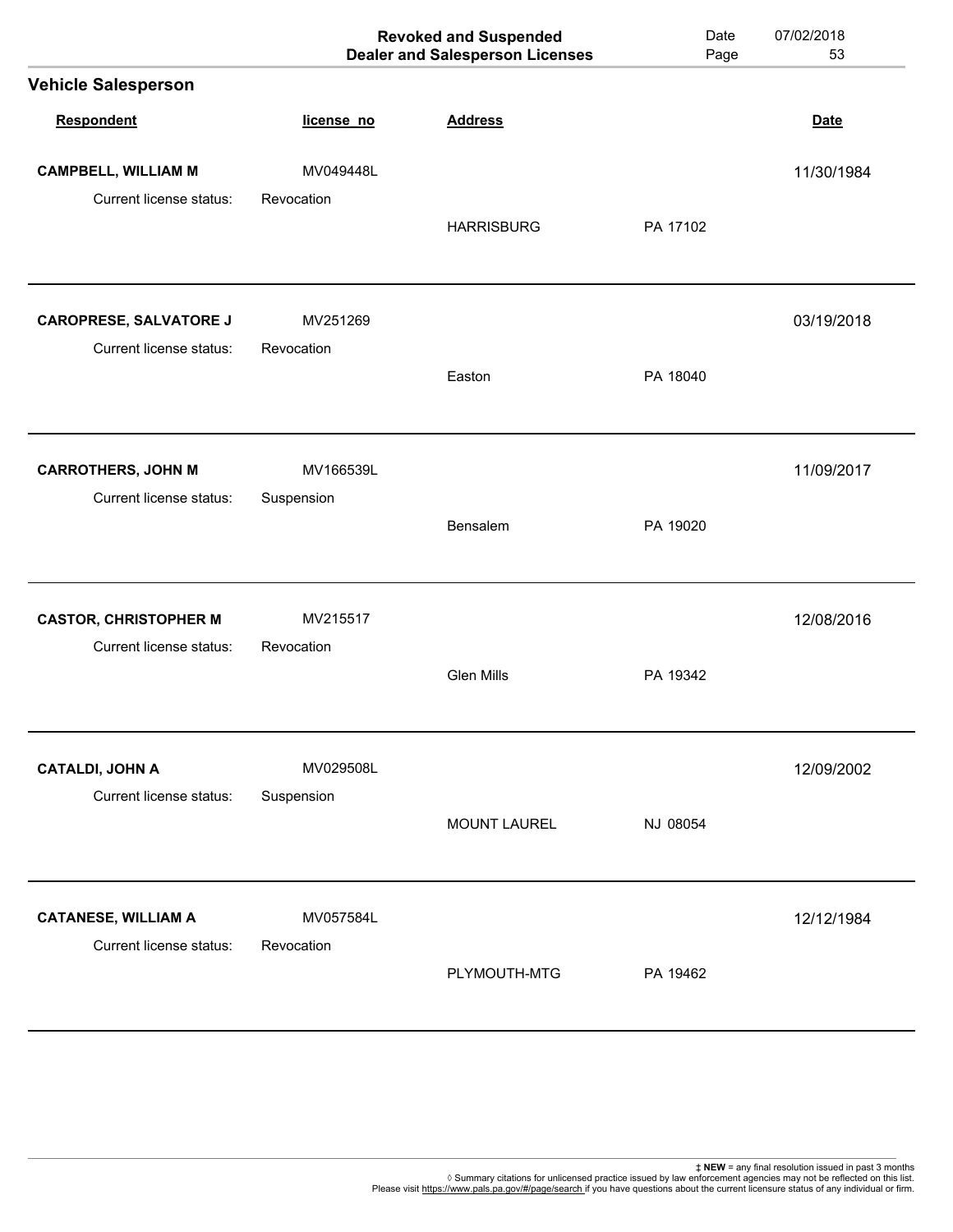|                                                    |                         | <b>Revoked and Suspended</b><br><b>Dealer and Salesperson Licenses</b> | Date<br>Page | 07/02/2018<br>54 |
|----------------------------------------------------|-------------------------|------------------------------------------------------------------------|--------------|------------------|
| <b>Vehicle Salesperson</b>                         |                         |                                                                        |              |                  |
| <b>Respondent</b>                                  | license_no              | <b>Address</b>                                                         |              | <b>Date</b>      |
| <b>CAVALLINI, JAMES JOSEPH</b>                     | MV067331L               |                                                                        |              | 05/21/1991       |
| Current license status:                            | Revocation              | <b>BETHLEHEM</b>                                                       | PA 18017     |                  |
| <b>CESARE, DONALD D</b><br>Current license status: | MV038303L<br>Revocation |                                                                        |              | 10/05/2009       |
|                                                    |                         | <b>ERIE</b>                                                            | PA 16506     |                  |
| <b>CHICKILLY, ANTHONY A</b>                        | MV188417                |                                                                        |              | 12/29/2009       |
| Current license status:                            | Suspension              | Catasauqua                                                             | PA 18032     |                  |
| <b>CINGOLANI, ENRICO L</b>                         | MV056104L               |                                                                        |              | 08/22/1988       |
| Current license status:                            | Revocation              | <b>PLAINS</b>                                                          | PA 18705     |                  |
| <b>CIPOLONE, MICHAEL A, JR</b>                     | MV028976L               |                                                                        |              | 04/17/1989       |
| Current license status:                            | Revocation              | PITTSBURGH PA                                                          | PA 15210     |                  |
| <b>CLEMMER, DAVID N</b>                            | MV128936L               |                                                                        |              | 01/24/2005       |
| Current license status:                            | Revocation              | Allentown                                                              | PA 18102     |                  |
|                                                    |                         |                                                                        |              |                  |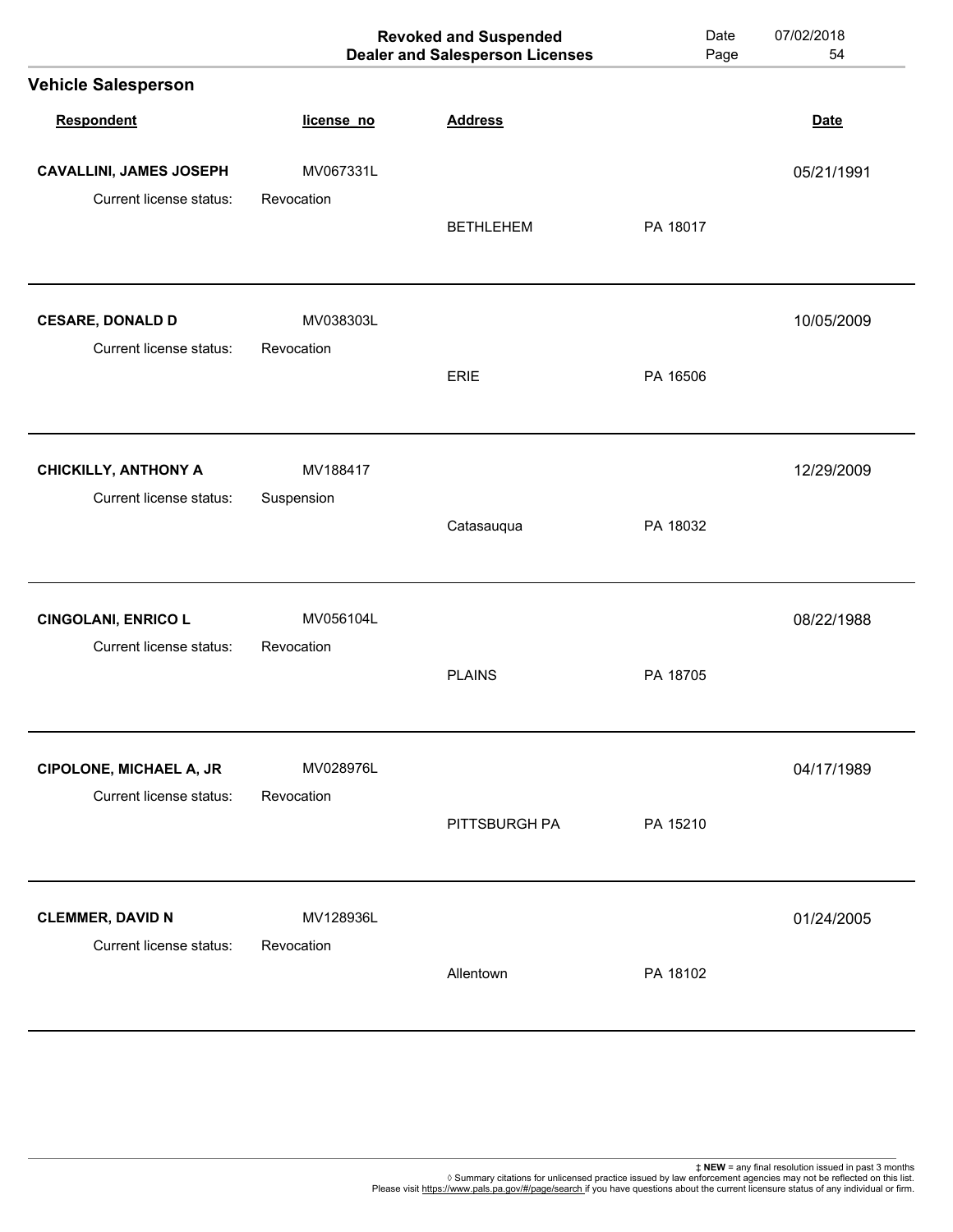|                                                      |                         | <b>Revoked and Suspended</b><br><b>Dealer and Salesperson Licenses</b> | Date<br>Page | 07/02/2018<br>55 |
|------------------------------------------------------|-------------------------|------------------------------------------------------------------------|--------------|------------------|
| <b>Vehicle Salesperson</b>                           |                         |                                                                        |              |                  |
| Respondent                                           | license_no              | <b>Address</b>                                                         |              | <b>Date</b>      |
| <b>CLOUSE, DIANE M</b>                               | MV206766                |                                                                        |              | 08/09/2012       |
| Current license status:                              | Suspension              | <b>Mont Alto</b>                                                       | PA 17237     |                  |
| <b>CLOUSER, GREGORY T</b><br>Current license status: | MV074029L<br>Suspension |                                                                        |              | 04/15/2003       |
|                                                      |                         | <b>MECHANICSBURG</b>                                                   | PA 17050     |                  |
| <b>COBLER, ROBERT W</b>                              | MV183752                |                                                                        |              | 07/11/2013       |
| Current license status:                              | Suspension              | <b>HOLLIDAYSBURG</b>                                                   | PA 16648     |                  |
| <b>COLLINS, JAMES N</b>                              | MV095431L               |                                                                        |              | 12/09/1999       |
| Current license status:                              | Revocation              | <b>INDIAN LAKE</b>                                                     | PA 15926     |                  |
| <b>CONDON, CHAD E</b>                                | MV146713L               |                                                                        |              | 08/09/2010       |
| Current license status:                              | Revocation              | <b>Clifton Heights</b>                                                 | PA 19018     |                  |
| <b>COOKE, EVELYN A</b>                               | MV067514L               |                                                                        |              | 05/23/1995       |
| Current license status:                              | Revocation              | <b>MIDDLETOWN</b>                                                      | PA 17057     |                  |
|                                                      |                         |                                                                        |              |                  |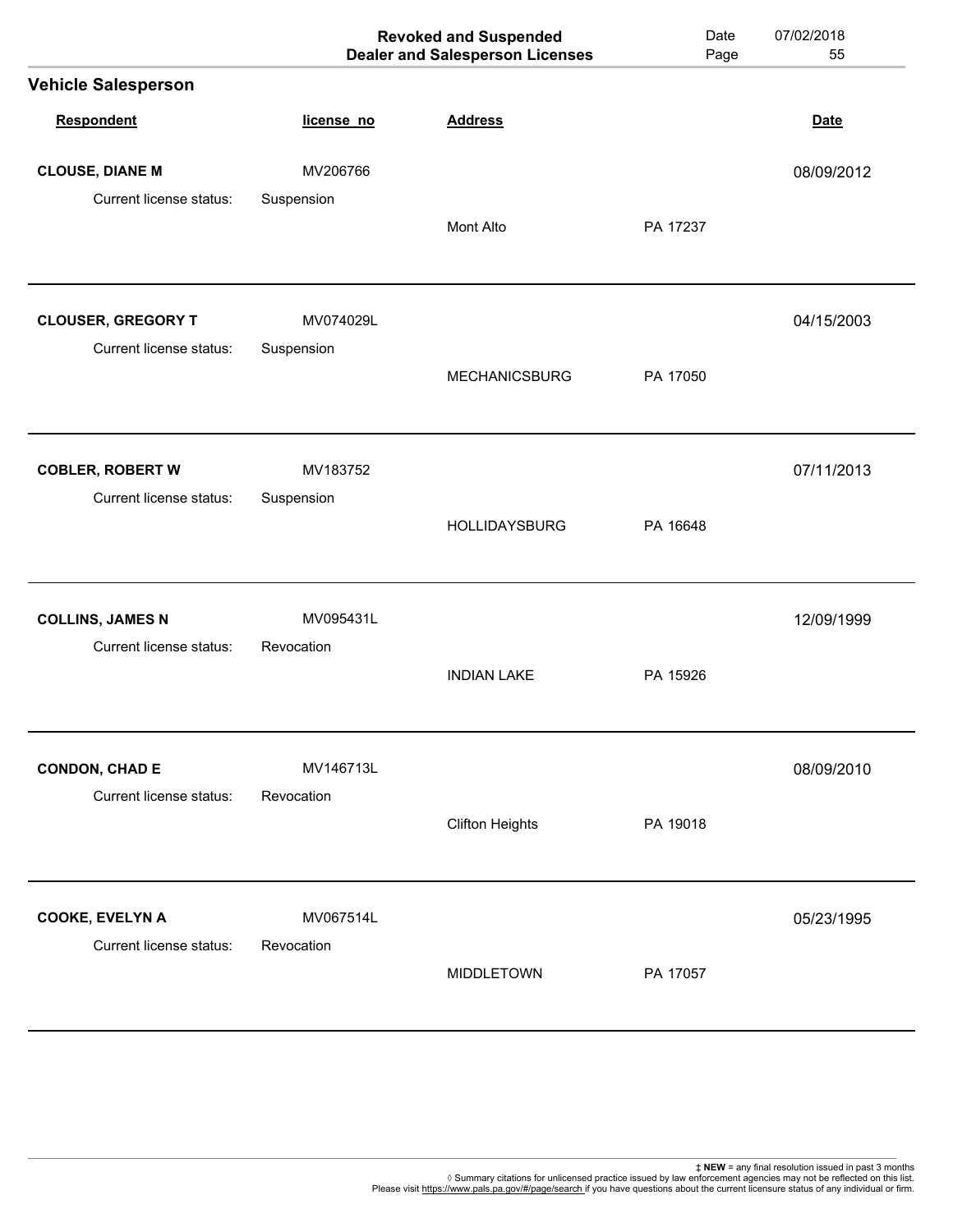|                                                       |                         | <b>Revoked and Suspended</b><br><b>Dealer and Salesperson Licenses</b> | Date<br>Page | 07/02/2018<br>56 |
|-------------------------------------------------------|-------------------------|------------------------------------------------------------------------|--------------|------------------|
| <b>Vehicle Salesperson</b>                            |                         |                                                                        |              |                  |
| <b>Respondent</b>                                     | license_no              | <b>Address</b>                                                         |              | <b>Date</b>      |
| <b>COOKE, THOMAS D</b>                                | MV067513L               |                                                                        |              | 10/20/1994       |
| Current license status:                               | Revocation              | <b>MIDDLETOWN</b>                                                      | PA 17057     |                  |
| <b>COPELIN, PAUL J, SR</b><br>Current license status: | MV112037L<br>Revocation |                                                                        |              | 07/13/2007       |
|                                                       |                         | <b>GIBSONIA</b>                                                        | PA 15044     |                  |
| <b>CORNETT, ROBERT LEN</b>                            | MV134461L               |                                                                        |              | 06/22/2007       |
| Current license status:                               | Revocation              | <b>KENNETT SQ</b>                                                      | PA 19348     |                  |
| COUPE, JAMES J, JR                                    | MV031491L               |                                                                        |              | 07/19/1990       |
| Current license status:                               | Revocation              | <b>HORSHAM</b>                                                         | PA 19044     |                  |
| <b>CRAIGHEAD, MARK THOMAS</b>                         | MV183054                |                                                                        |              | 09/10/2012       |
| Current license status:                               | Revocation              | Pittsburgh                                                             | PA 15204     |                  |
| <b>CRIVELLI, GARY GEORGE</b>                          | MV051784L               |                                                                        |              | 01/11/2007       |
| Current license status:                               | Suspension              | New Castle                                                             | PA 16101     |                  |
|                                                       |                         |                                                                        |              |                  |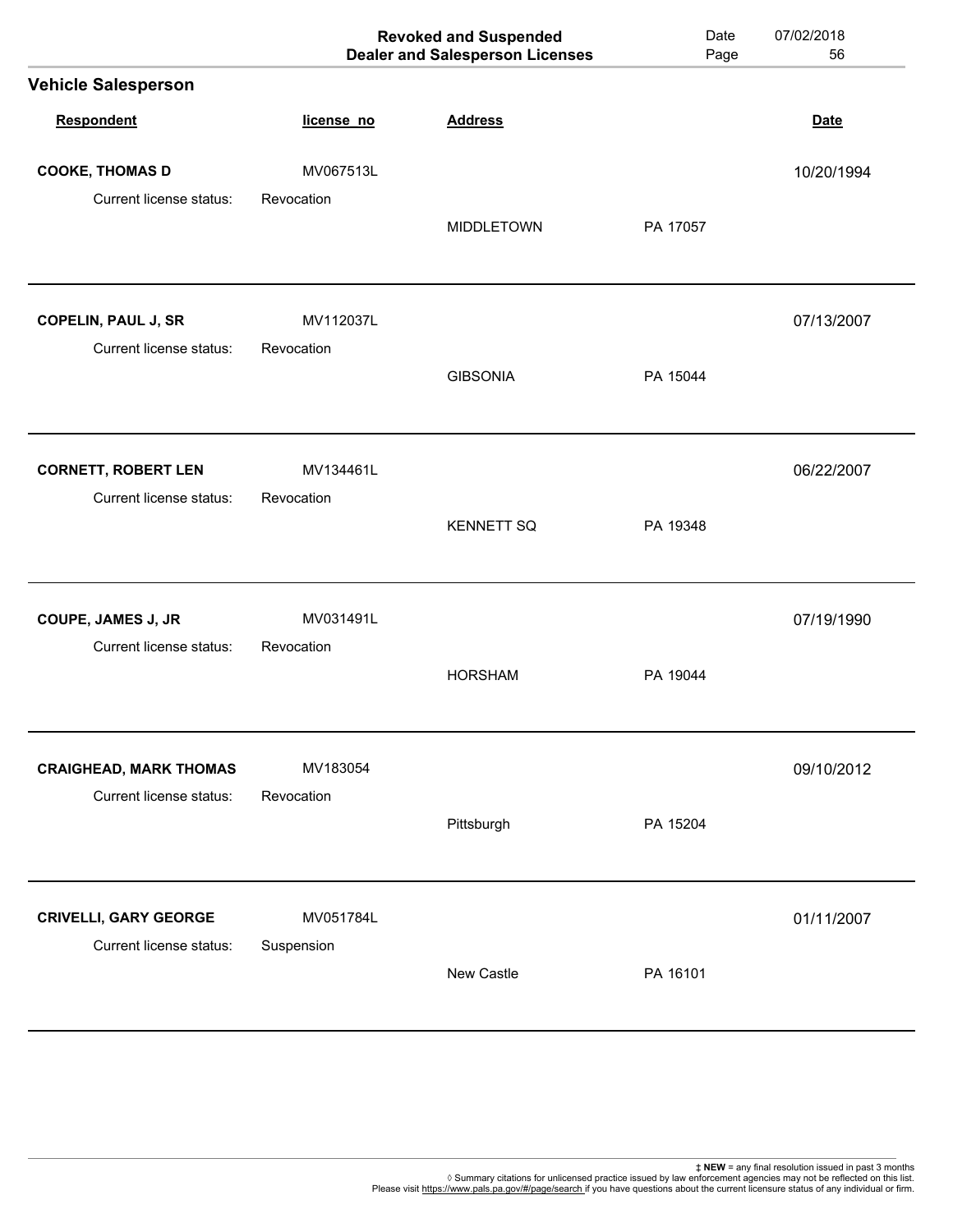|                                           |                         | <b>Revoked and Suspended</b><br><b>Dealer and Salesperson Licenses</b> | Date<br>Page | 07/02/2018<br>57 |
|-------------------------------------------|-------------------------|------------------------------------------------------------------------|--------------|------------------|
| <b>Vehicle Salesperson</b>                |                         |                                                                        |              |                  |
| Respondent                                | license_no              | <b>Address</b>                                                         |              | <b>Date</b>      |
| CRUZ, JORGE L                             | MV168885                |                                                                        |              | 06/17/2005       |
| Current license status:                   | Suspension              | Philadelphia                                                           | PA 19120     |                  |
| <b>CUMMINGS, DESMOND T</b>                | MV239369                |                                                                        |              | 04/05/2018       |
| Current license status:                   | Revocation              | Streetsboro                                                            | OH 44241     |                  |
| *********<br>NEW<br>********              |                         |                                                                        |              |                  |
| <b>CURRY, JANET MARIE</b>                 | MV062815L               |                                                                        |              | 06/15/1998       |
| Current license status:                   | Revocation              | <b>MATAMORAS</b>                                                       | PA 18336     |                  |
| <b>CZIMBACK, ALEXANDER J</b>              | MV043198L               |                                                                        |              | 06/14/1990       |
| Current license status:                   | Revocation              | <b>DOWNINGTOWN</b>                                                     | PA 19335     |                  |
| DAMORE, JOSEPH<br>Current license status: | MV154471L<br>Suspension |                                                                        |              | 08/09/2001       |
|                                           |                         | <b>EASTON</b>                                                          | PA 18045     |                  |
| <b>DARLING, HOBART</b>                    | MV068306L               |                                                                        |              | 02/15/1991       |
| Current license status:                   | Revocation              | <b>MCKEESPORT</b>                                                      | PA 15131     |                  |
|                                           |                         |                                                                        |              |                  |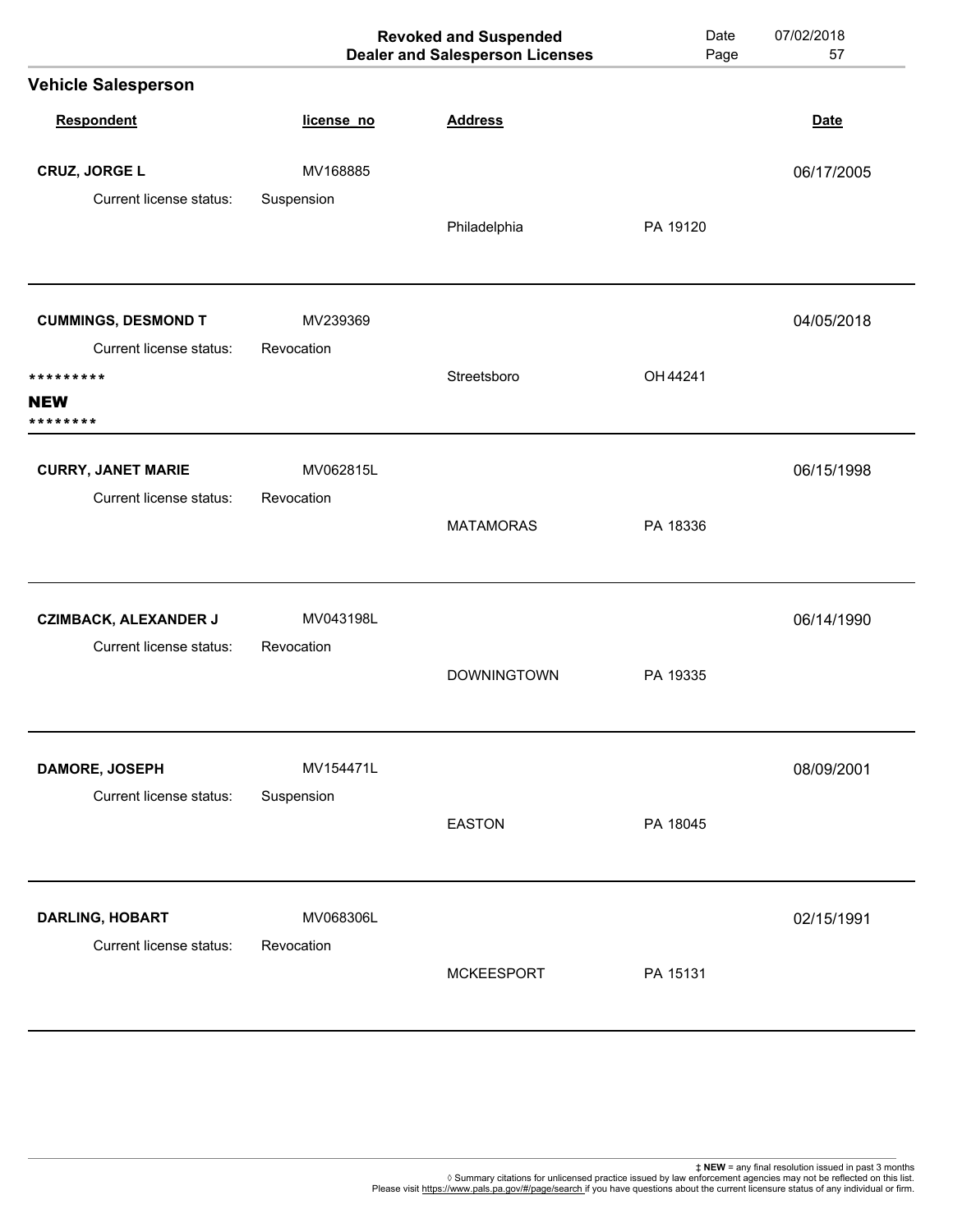|                                           |                         | <b>Revoked and Suspended</b><br><b>Dealer and Salesperson Licenses</b> | Date<br>Page | 07/02/2018<br>58 |
|-------------------------------------------|-------------------------|------------------------------------------------------------------------|--------------|------------------|
| <b>Vehicle Salesperson</b>                |                         |                                                                        |              |                  |
| <b>Respondent</b>                         | license_no              | <b>Address</b>                                                         |              | <b>Date</b>      |
| DAVIS, ALVIN C                            | MV065758L               |                                                                        |              | 06/20/1990       |
| Current license status:                   | Revocation              | <b>COLUMBIA MD</b>                                                     | MD21044      |                  |
| DAWSON, ROBERT<br>Current license status: | MV095971L<br>Revocation |                                                                        |              | 10/13/2015       |
|                                           |                         | Harrisburg                                                             | PA 17102     |                  |
| DEBERRY, DANA G                           | MV079785L               |                                                                        |              | 12/28/2004       |
| Current license status:                   | Suspension              | Uniontown                                                              | PA 15401     |                  |
| <b>DECECCO, ANTONIO A</b>                 | MV246818                |                                                                        |              | 10/07/2016       |
| Current license status:                   | Suspension              | Pittsburgh                                                             | PA 15226     |                  |
| DEFILIPPO, JOHN F                         | MV060857L               |                                                                        |              | 10/21/1994       |
| Current license status:                   | Revocation              | WOODLYN                                                                | PA 19094     |                  |
| DEHART, ROBERT E, JR                      | MV086902L               |                                                                        |              | 03/18/2004       |
| Current license status:                   | Revocation              | <b>CHAMBERSBURG</b>                                                    | PA 17201     |                  |
|                                           |                         |                                                                        |              |                  |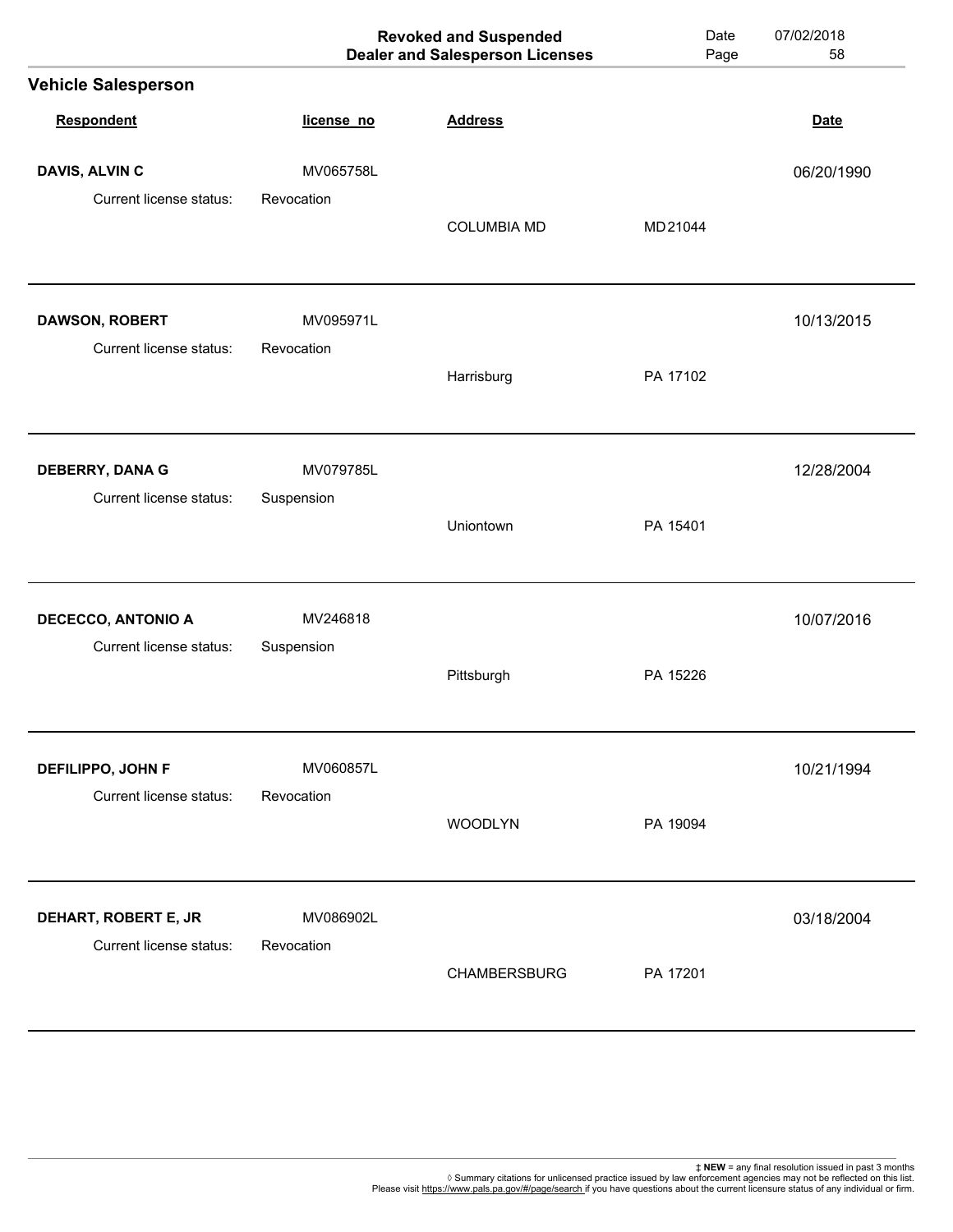|                                                    |                         | <b>Revoked and Suspended</b><br><b>Dealer and Salesperson Licenses</b> | Date<br>Page | 07/02/2018<br>59 |
|----------------------------------------------------|-------------------------|------------------------------------------------------------------------|--------------|------------------|
| <b>Vehicle Salesperson</b>                         |                         |                                                                        |              |                  |
| Respondent                                         | license_no              | <b>Address</b>                                                         |              | <b>Date</b>      |
| DEJESUS, LUIS A                                    | MV129825L               |                                                                        |              | 09/24/1997       |
| Current license status:                            | Revocation              | <b>WEST HAZLETON</b>                                                   | PA 18201     |                  |
| <b>DEJOICE, JAMES E</b><br>Current license status: | MV035737L<br>Suspension |                                                                        |              | 10/21/1994       |
|                                                    |                         | <b>SWIFTWATER</b>                                                      | PA 18370     |                  |
| DEJOSEPH, DONALD M                                 | MV004376L               |                                                                        |              | 07/11/1997       |
| Current license status:                            | Revocation              | <b>WILLINGBORO</b>                                                     | NJ 08046     |                  |
| <b>DELAY, RICCARD D</b>                            | MV116623L               |                                                                        |              | 10/18/2001       |
| <b>Current license status:</b>                     | Revocation              | <b>JOHNSTOWN</b>                                                       | PA 15901     |                  |
| <b>DELEON, SILVIA M</b>                            | MV152803L               |                                                                        |              | 02/22/2012       |
| Current license status:                            | Revocation              | <b>WARRINGTON</b>                                                      | PA 18976     |                  |
| <b>DEMAS, ROBERT P</b>                             | MV104895L               |                                                                        |              | 06/15/1998       |
| Current license status:                            | Revocation              | NEWTOWN SQUARE                                                         | PA 19073     |                  |
|                                                    |                         |                                                                        |              |                  |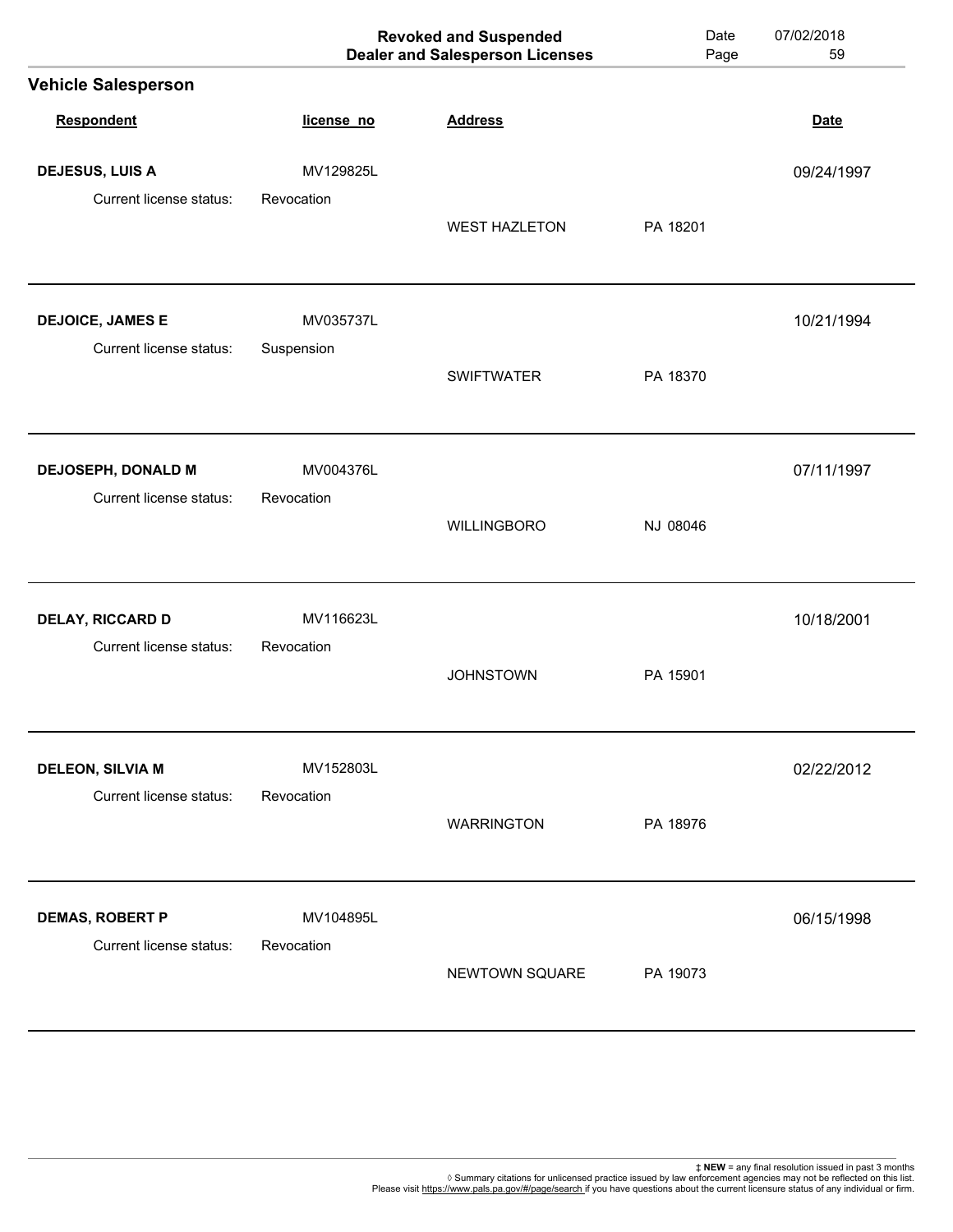| license_no<br>MV011506L<br>MV151148L | <b>Address</b><br><b>WARMINSTER PA</b><br>Mechanicsburg | PA 18974<br>PA 17055 | <b>Date</b><br>10/22/1990<br>08/13/2007 |
|--------------------------------------|---------------------------------------------------------|----------------------|-----------------------------------------|
|                                      |                                                         |                      |                                         |
|                                      |                                                         |                      |                                         |
|                                      |                                                         |                      |                                         |
|                                      |                                                         |                      |                                         |
|                                      |                                                         |                      |                                         |
|                                      |                                                         |                      |                                         |
| MV197886                             |                                                         |                      | 08/11/2008                              |
|                                      | Harrisburg                                              | PA 17112             |                                         |
| MV060021L                            |                                                         |                      | 06/03/1999                              |
|                                      | <b>BUTLER</b>                                           | PA 16001             |                                         |
| MV052802L                            |                                                         |                      | 02/18/1994                              |
|                                      | <b>PITTSBURGH</b>                                       | PA 15232             |                                         |
|                                      |                                                         |                      | 03/24/2005                              |
|                                      | <b>HELLERTOWN</b>                                       | PA 18055             |                                         |
|                                      | MV149290L                                               |                      |                                         |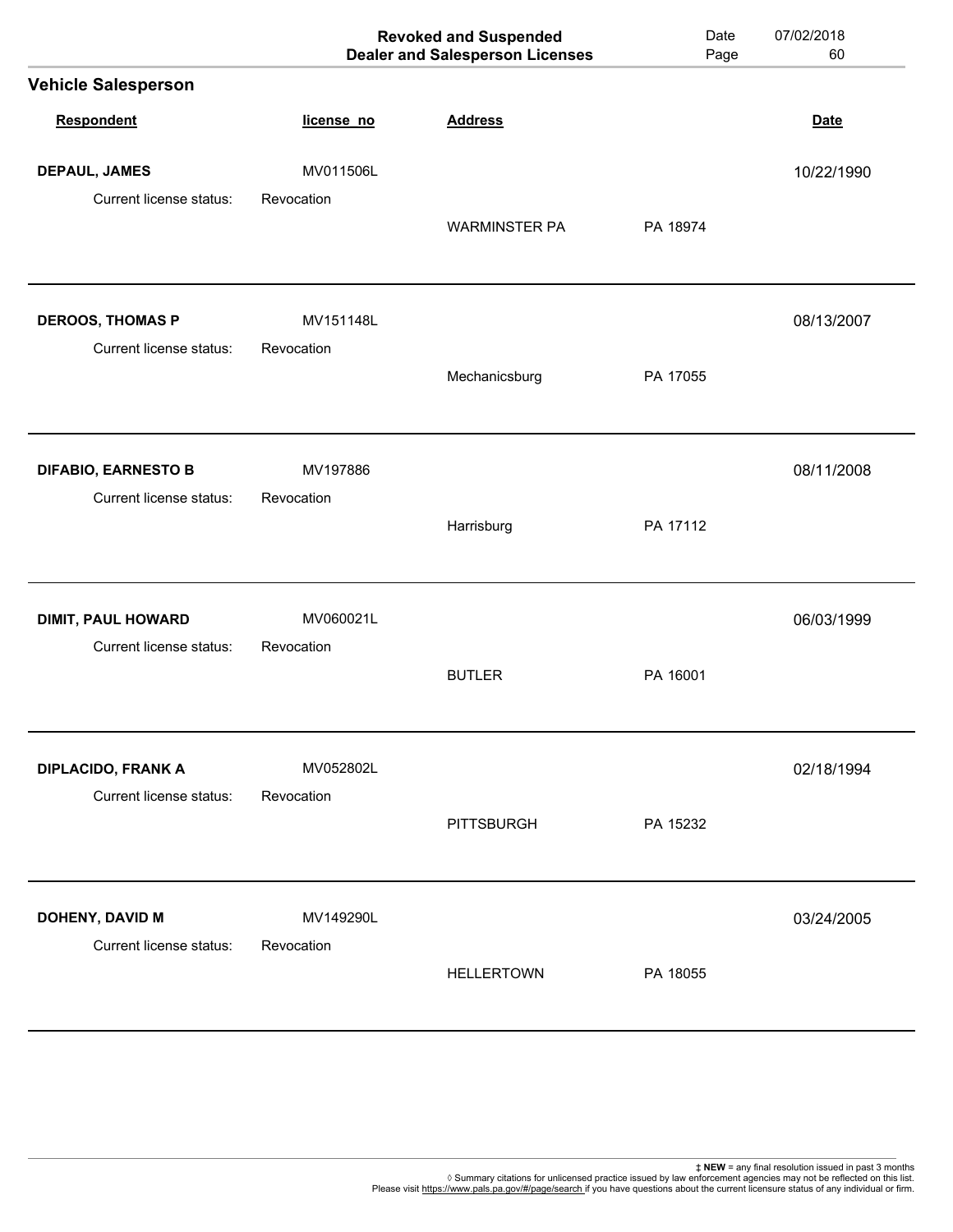|                            |            | <b>Revoked and Suspended</b><br><b>Dealer and Salesperson Licenses</b>        | Date<br>Page | 07/02/2018<br>61 |
|----------------------------|------------|-------------------------------------------------------------------------------|--------------|------------------|
| <b>Vehicle Salesperson</b> |            |                                                                               |              |                  |
| Respondent                 | license_no | <b>Address</b>                                                                |              | <b>Date</b>      |
| <b>DOLLAR, JOHN K</b>      | MV085430L  |                                                                               |              | 02/12/2009       |
| Current license status:    | Revocation | Newtown                                                                       | PA 18940     |                  |
| <b>DOMIANO, LOUIS J</b>    | MV027292L  |                                                                               |              | 08/19/1987       |
| Current license status:    |            | Revoked -- Subsequent Application for reinstatement denied<br><b>SCRANTON</b> | PA 18517     |                  |
| DORAN, EDWARD L            | MV005235L  |                                                                               |              | 01/20/1989       |
| Current license status:    | Revocation | <b>WHITEHALL PA</b>                                                           | PA 18052     |                  |
| DRAKE, KEVIN W             | MV055073L  |                                                                               |              | 02/25/1992       |
| Current license status:    | Revocation | Macungie                                                                      | PA 18062     |                  |
| DRUSKO, BENJAMIN J         | MV182623   |                                                                               |              | 12/14/2017       |
| Current license status:    | Revocation | seneca                                                                        | PA 16346     |                  |
| DUBINA, EDWARD J           | MV115307L  |                                                                               |              | 10/28/1998       |
| Current license status:    | Revocation | <b>PITTSBURGH</b>                                                             | PA 15236     |                  |
|                            |            |                                                                               |              |                  |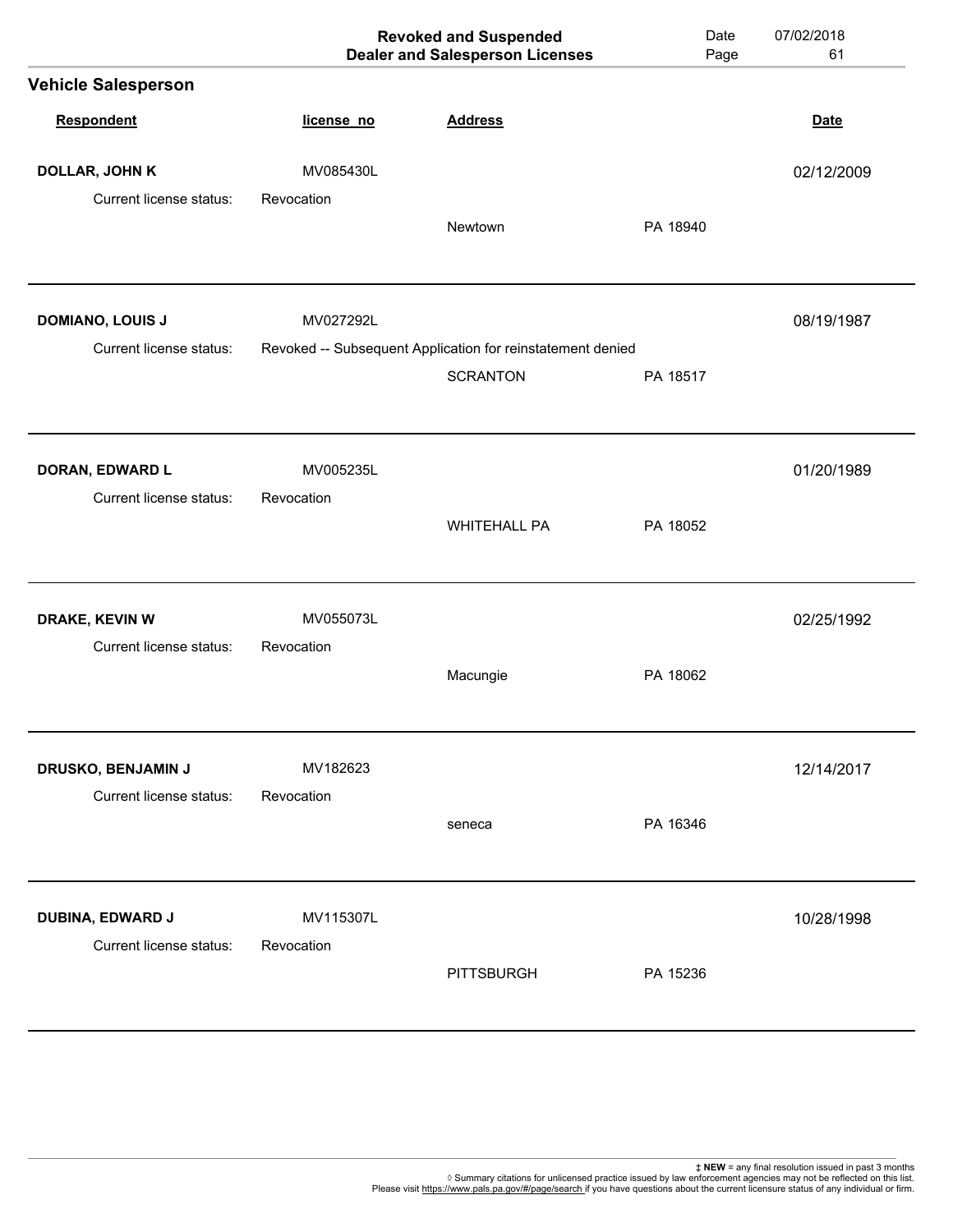|                                    |            | <b>Revoked and Suspended</b><br><b>Dealer and Salesperson Licenses</b> | Date<br>Page | 07/02/2018<br>62 |
|------------------------------------|------------|------------------------------------------------------------------------|--------------|------------------|
| <b>Vehicle Salesperson</b>         |            |                                                                        |              |                  |
| Respondent                         | license_no | <b>Address</b>                                                         |              | <b>Date</b>      |
| DYER, LARI A                       | MV099528L  |                                                                        |              | 03/18/1994       |
| Current license status:            | Revocation | <b>LEBANON</b>                                                         | PA 17042     |                  |
| <b>EDWARDS, CHRISTINA MICHELLE</b> | MV225613   |                                                                        |              | 10/07/2013       |
| Current license status:            | Revocation | PORT DEPOSIT                                                           | MD 21904     |                  |
| <b>EGER, MICHAEL S</b>             | MV064997L  |                                                                        |              | 09/15/1989       |
| Current license status:            | Revocation | Jefferson Hills                                                        | PA 15025     |                  |
| EIKE, JOHN A                       | MV030899L  |                                                                        |              | 06/16/1988       |
| Current license status:            | Revocation | <b>NEW FOUNDLAND</b>                                                   | PA 18445     |                  |
| <b>EISENHAUER, RAPHAEL W</b>       | MV217767   |                                                                        |              | 05/10/2012       |
| Current license status:            | Revocation | Scranton                                                               | PA 18504     |                  |
| <b>EISENHOUR, JASON RAY</b>        | MV150164L  |                                                                        |              | 04/15/2015       |
| Current license status:            | Suspension | <b>YORK</b>                                                            | PA 17404     |                  |
|                                    |            |                                                                        |              |                  |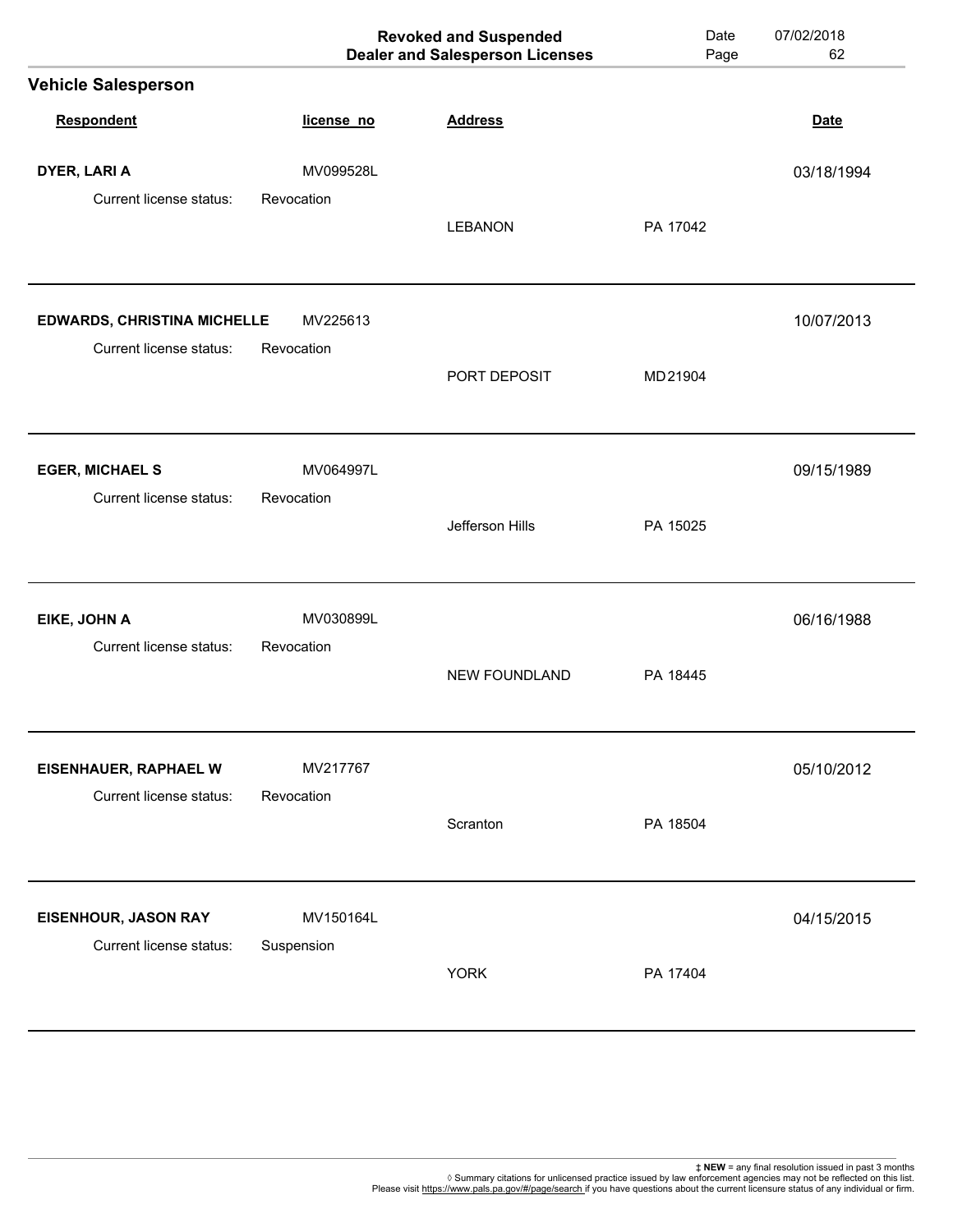|                                         |                         | <b>Revoked and Suspended</b><br><b>Dealer and Salesperson Licenses</b> | Date<br>Page | 07/02/2018<br>63 |
|-----------------------------------------|-------------------------|------------------------------------------------------------------------|--------------|------------------|
| <b>Vehicle Salesperson</b>              |                         |                                                                        |              |                  |
| <b>Respondent</b>                       | license_no              | <b>Address</b>                                                         |              | <b>Date</b>      |
| ELHAJJ, TYLER W                         | MV190217                |                                                                        |              | 03/22/2007       |
| Current license status:                 | Suspension              | Newport                                                                | PA 17074     |                  |
| ERIE, TODD T<br>Current license status: | MV146437L<br>Revocation |                                                                        |              | 07/26/2006       |
|                                         |                         | Cherryville                                                            | PA 18035     |                  |
| <b>EVANS, ALTER R</b>                   | MV191969                |                                                                        |              | 12/14/2011       |
| Current license status:                 | Revocation              | Philadelphia                                                           | PA 19138     |                  |
| <b>EXLEY, WILLIAM T</b>                 | MV010929L               |                                                                        |              | 01/30/1990       |
| Current license status:                 | Revocation              | LANGHORNE                                                              | PA 19047     |                  |
| <b>EYLES, EDWIN W</b>                   | MV197116                |                                                                        |              | 07/16/2012       |
| Current license status:                 | Revocation              | Mars                                                                   | PA 16046     |                  |
| <b>FACTOR, GLENN F</b>                  | MV139729L               |                                                                        |              | 11/09/2009       |
| Current license status:                 | Revocation              | Philadelphia                                                           | PA 19149     |                  |
|                                         |                         |                                                                        |              |                  |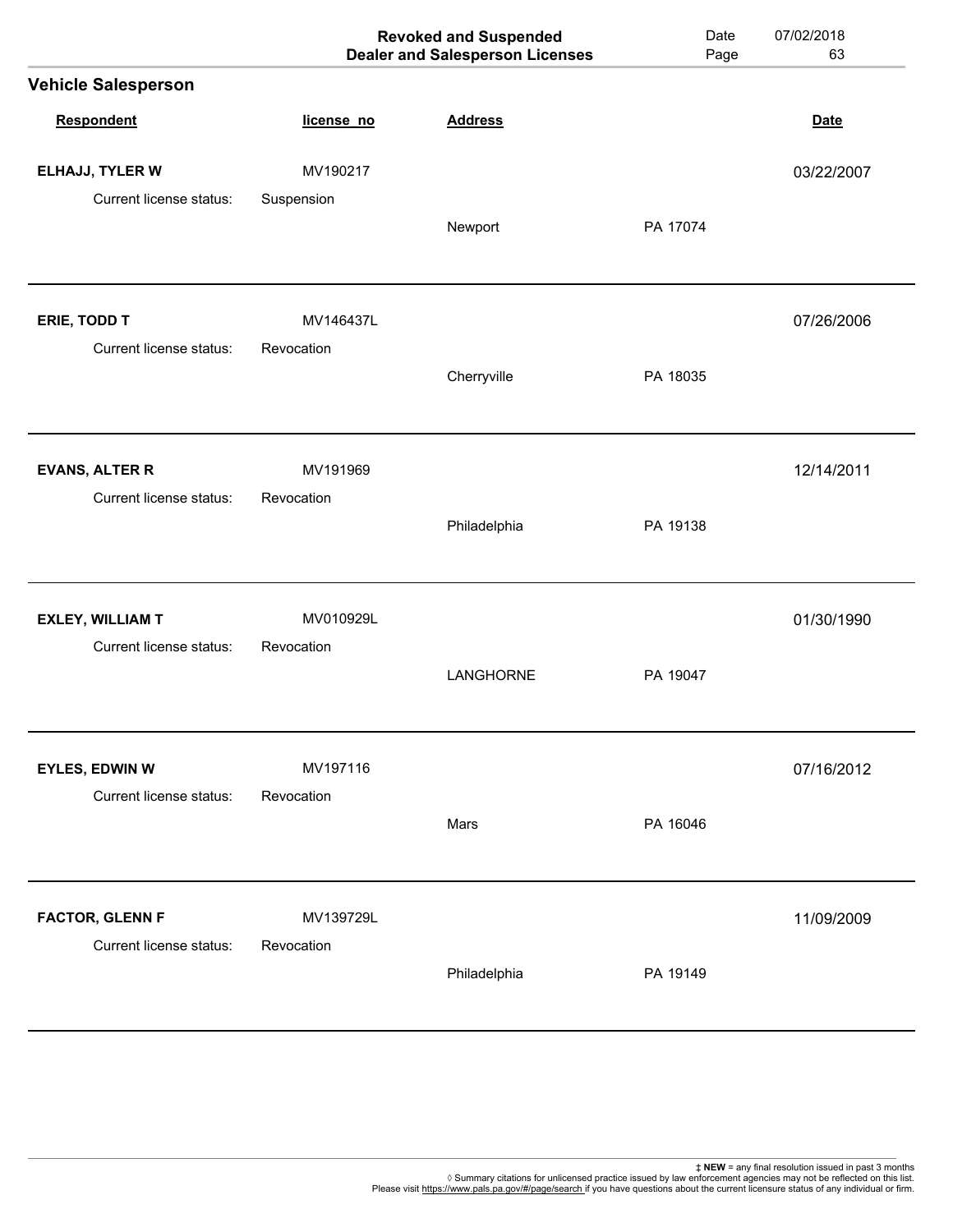|                            |            | <b>Revoked and Suspended</b><br><b>Dealer and Salesperson Licenses</b> | Date<br>Page | 07/02/2018<br>64 |
|----------------------------|------------|------------------------------------------------------------------------|--------------|------------------|
| <b>Vehicle Salesperson</b> |            |                                                                        |              |                  |
| Respondent                 | license_no | <b>Address</b>                                                         |              | <b>Date</b>      |
| <b>FEBBO, CHRISTOPHER</b>  | MV138807L  |                                                                        |              | 03/10/2000       |
| Current license status:    | Suspension | <b>OLD FORGE</b>                                                       | PA 18512     |                  |
| FEDELE, GEORGE, JR         | MV128417L  |                                                                        |              | 08/14/2001       |
| Current license status:    | Revocation | <b>PITTSBURGH</b>                                                      | PA 15221     |                  |
| <b>FEGGINS, BRYANT C</b>   | MV147290L  |                                                                        |              | 04/24/2007       |
| Current license status:    | Suspension | Philadelphia                                                           | PA 19143     |                  |
| FETZER, TINA L             | MV151960L  |                                                                        |              | 01/17/2001       |
| Current license status:    | Revocation | <b>TALKING ROCK</b>                                                    | GA 30175     |                  |
| FLOYD, RALPH GENE          | MV074065L  |                                                                        |              | 11/12/2010       |
| Current license status:    | Revocation | Millersburg                                                            | PA 17061     |                  |
| FORD, DAVID M              | MV138544L  |                                                                        |              | 11/30/2007       |
| Current license status:    | Revocation | THOMASVILLE                                                            | PA 17364     |                  |
|                            |            |                                                                        |              |                  |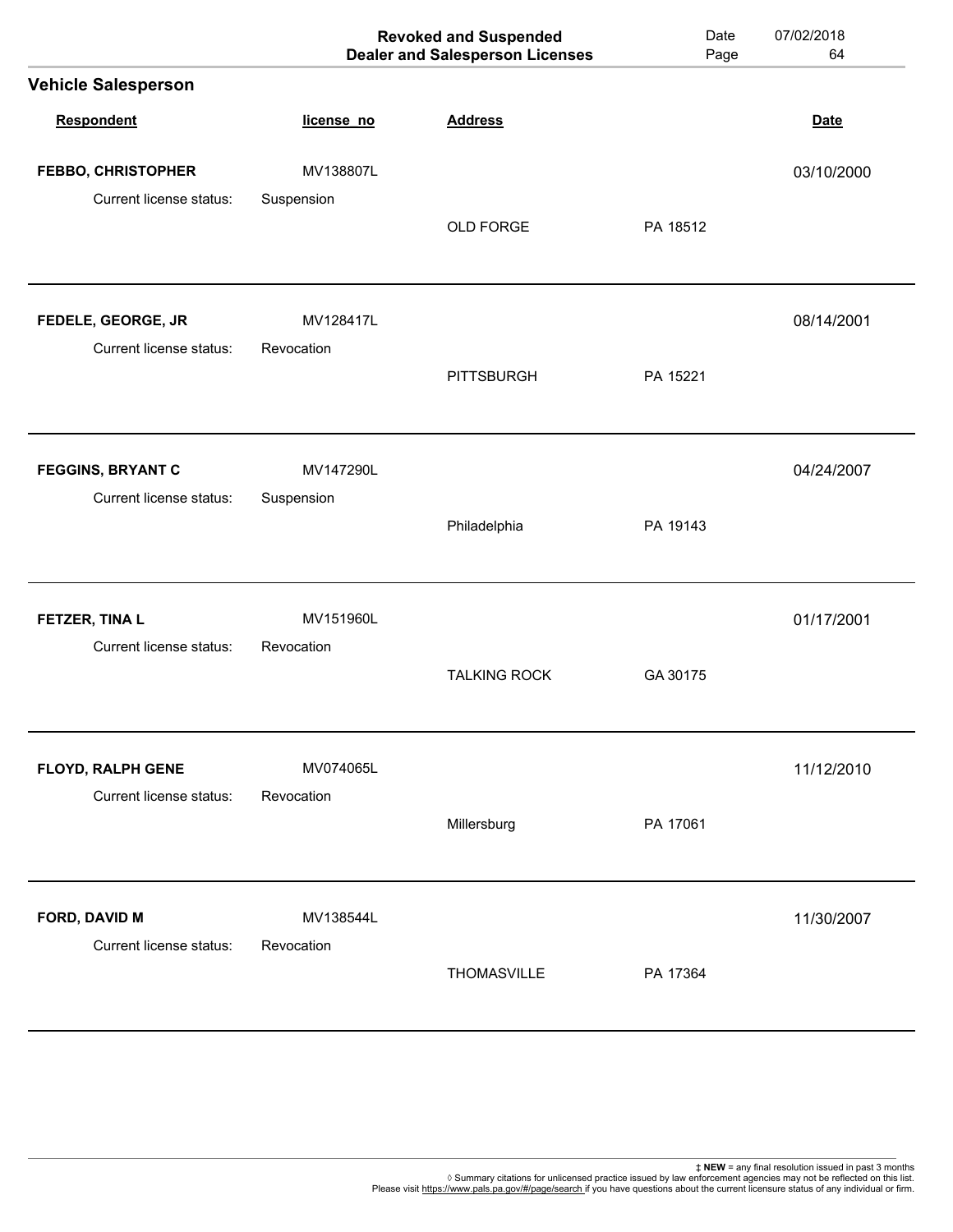|                                                   |                         | <b>Revoked and Suspended</b><br><b>Dealer and Salesperson Licenses</b> | Date<br>Page | 07/02/2018<br>65 |
|---------------------------------------------------|-------------------------|------------------------------------------------------------------------|--------------|------------------|
| <b>Vehicle Salesperson</b>                        |                         |                                                                        |              |                  |
| Respondent                                        | license_no              | <b>Address</b>                                                         |              | <b>Date</b>      |
| FORD, RANDOLPH JAMES                              | MV085941L               |                                                                        |              | 12/29/2006       |
| Current license status:                           | Revocation              | Philadelphia                                                           | PA 19139     |                  |
| <b>FRIEND, MICHAEL</b><br>Current license status: | MV060089L<br>Revocation |                                                                        |              | 06/19/1987       |
|                                                   |                         | PHILADELPHIA                                                           | PA 19115     |                  |
| FRISCH, FURNLEY H                                 | MV015395L               |                                                                        |              | 11/09/2009       |
| Current license status:                           | Revocation              | <b>DUNCANNON</b>                                                       | PA 17020     |                  |
| FRISHMAN, MICHAEL A                               | MV039111L               |                                                                        |              | 01/19/1990       |
| Current license status:                           | Revocation              | PHILADELPOHIA                                                          | PA 19115     |                  |
| <b>FROST, MICHAEL</b>                             | MV065569L               |                                                                        |              | 01/11/2013       |
| Current license status:                           | Revocation              | Philadelphia                                                           | PA 19135     |                  |
| FULLINGTON, JOHN R, JR                            | MV044537L               |                                                                        |              | 09/25/2002       |
| Current license status:                           | Suspension              | <b>CLEARFIELD</b>                                                      | PA 16830     |                  |
|                                                   |                         |                                                                        |              |                  |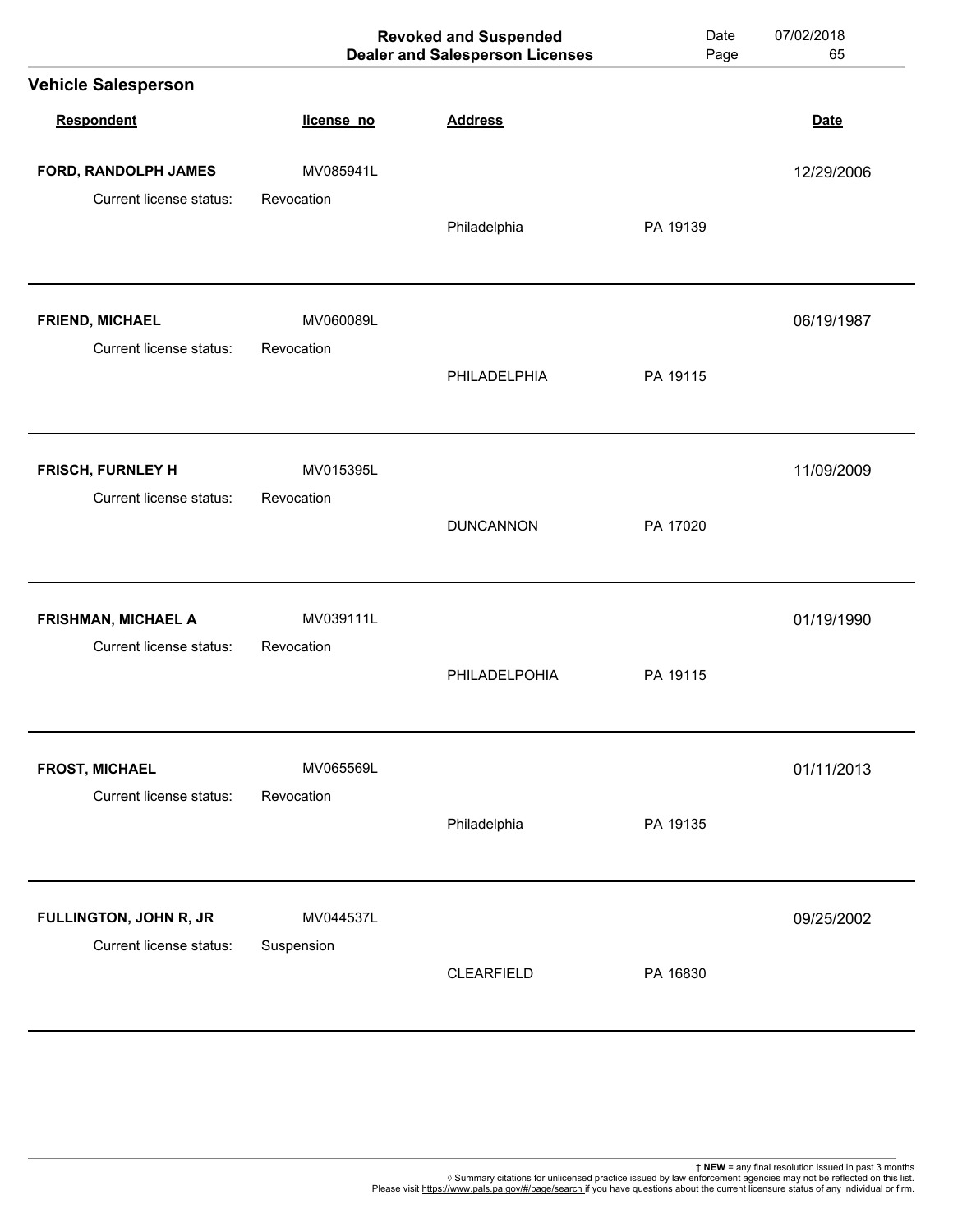|                                                   |                         | <b>Revoked and Suspended</b><br><b>Dealer and Salesperson Licenses</b> | Date<br>Page | 07/02/2018<br>66 |
|---------------------------------------------------|-------------------------|------------------------------------------------------------------------|--------------|------------------|
| <b>Vehicle Salesperson</b>                        |                         |                                                                        |              |                  |
| Respondent                                        | license_no              | <b>Address</b>                                                         |              | <b>Date</b>      |
| <b>FUMANTI, DENNIS P</b>                          | MV118706L               |                                                                        |              | 12/28/2004       |
| Current license status:                           | Revocation              | <b>KINGSTON</b>                                                        | PA 18704     |                  |
| <b>GAILEY, STEVE T</b><br>Current license status: | MV147416L<br>Revocation |                                                                        |              | 11/16/2012       |
|                                                   |                         | Altoona                                                                | PA 16602     |                  |
| <b>GALLAGHER, JAMES S</b>                         | MV046341L               |                                                                        |              | 07/20/1990       |
| Current license status:                           | Revocation              | <b>DUNMORE</b>                                                         | PA 18512     |                  |
| <b>GARCIA, NELSON E</b>                           | MV113520L               |                                                                        |              | 08/08/2014       |
| Current license status:                           | Revocation              | Reading                                                                | PA 19602     |                  |
| <b>GARCIA, ROLF</b>                               | MV213575                |                                                                        |              | 03/26/2013       |
| Current license status:                           | Suspension              | Waynesboro                                                             | PA 17268     |                  |
| <b>GARLAND, PHILIP RICHARD</b>                    | MV156732L               |                                                                        |              |                  |
| Current license status:                           | Revocation              | LANCASTER                                                              | PA 17603     |                  |
|                                                   |                         |                                                                        |              |                  |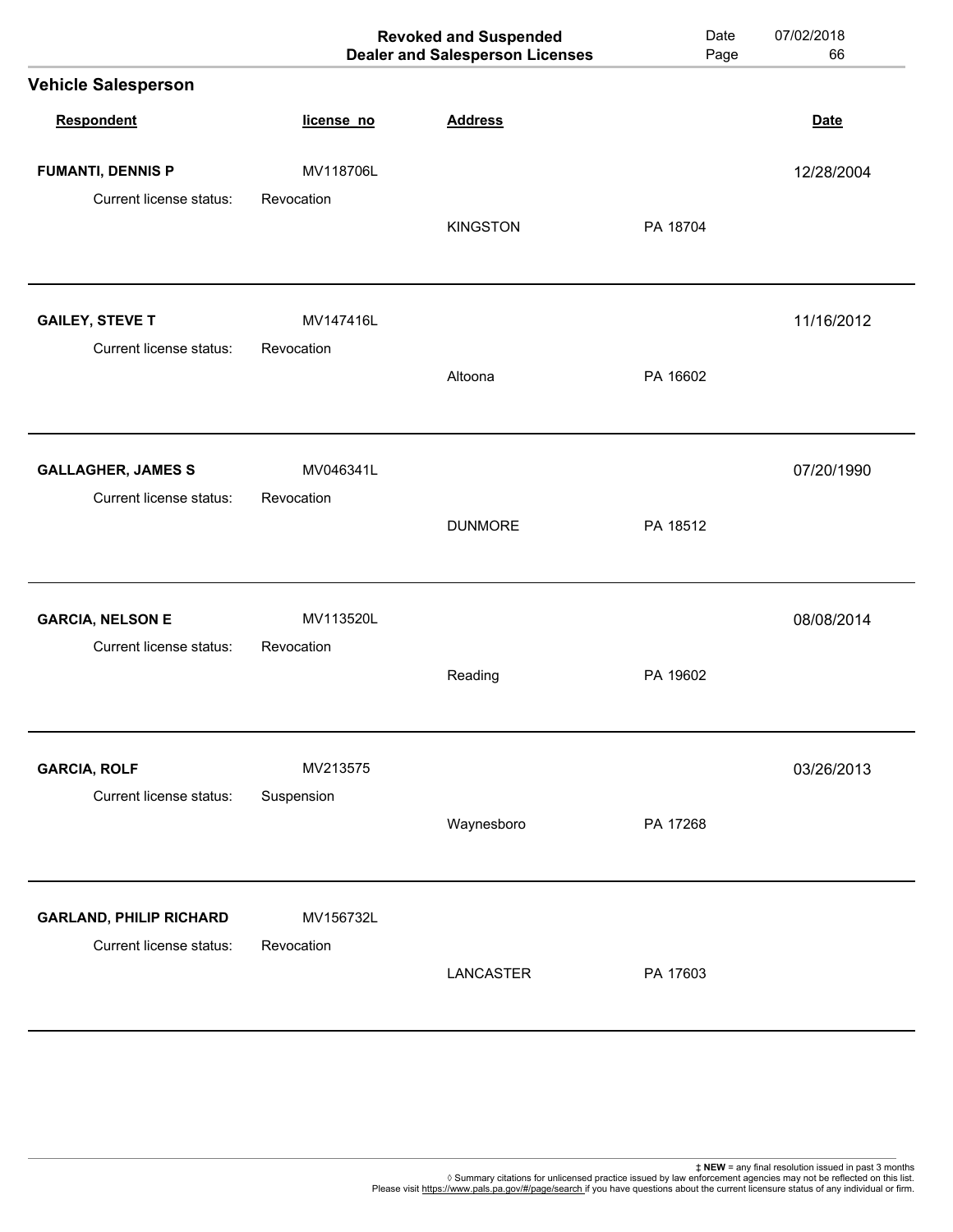|                                  |            | <b>Revoked and Suspended</b><br><b>Dealer and Salesperson Licenses</b> | Date<br>Page | 07/02/2018<br>67 |
|----------------------------------|------------|------------------------------------------------------------------------|--------------|------------------|
| <b>Vehicle Salesperson</b>       |            |                                                                        |              |                  |
| Respondent                       | license_no | <b>Address</b>                                                         |              | <b>Date</b>      |
| <b>GARRISON, GEORGE DAVID</b>    | MV070894L  |                                                                        |              | 06/10/2014       |
| Current license status:          | Suspension | <b>BERWICK</b>                                                         | PA 18603     |                  |
| <b>GAYDOS, DAVID A</b>           | MV109995L  |                                                                        |              | 03/08/2010       |
| Current license status:          | Revocation | Houston                                                                | PA 15342     |                  |
| <b>GAZDICK, LAWRENCE R, JR</b>   | MV080403L  |                                                                        |              | 09/13/1991       |
| Current license status:          | Revocation | NESQUEHONING                                                           | PA 18240     |                  |
| <b>GEE, DENA A</b>               | MV095545L  |                                                                        |              | 03/17/1994       |
| Current license status:          | Revocation | Covington                                                              | PA 16917     |                  |
| <b>GEESAMAN, MICHAEL JAY</b>     | MV152033L  |                                                                        |              | 03/09/2015       |
| Current license status:          | Revocation | Jonestown                                                              | PA 17038     |                  |
| <b>GEMBERLING, MERRIL EDWARD</b> | MV103609L  |                                                                        |              | 11/16/1995       |
| Current license status:          | Revocation | <b>MIFFLINBURG</b>                                                     | PA 17842     |                  |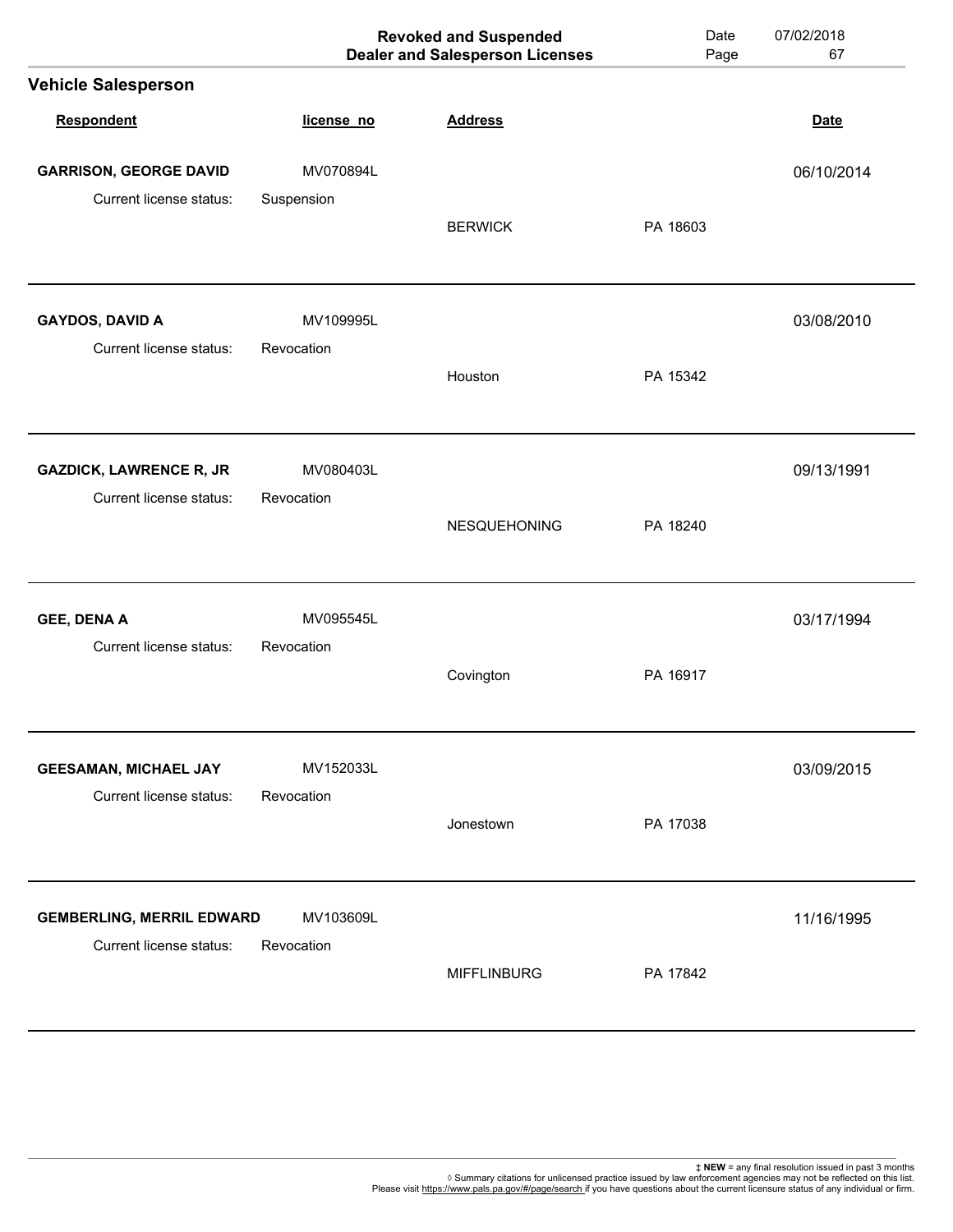|                                                       |                         | <b>Revoked and Suspended</b><br><b>Dealer and Salesperson Licenses</b> | Date<br>Page | 07/02/2018<br>68 |
|-------------------------------------------------------|-------------------------|------------------------------------------------------------------------|--------------|------------------|
| <b>Vehicle Salesperson</b>                            |                         |                                                                        |              |                  |
| <b>Respondent</b>                                     | license_no              | <b>Address</b>                                                         |              | <b>Date</b>      |
| <b>GHRIST, MARK A</b>                                 | MV088241L               |                                                                        |              | 07/16/2007       |
| Current license status:                               | Revocation              | Greensburg                                                             | PA 15601     |                  |
| GLODZIK, LEO A, III<br>Current license status:        | MV120604L<br>Revocation |                                                                        |              | 03/01/2017       |
|                                                       |                         | <b>DURYEA</b>                                                          | PA 18642     |                  |
| <b>GOLAB, RICHARD D</b><br>Current license status:    | MV134376L<br>Suspension |                                                                        |              | 12/28/2004       |
|                                                       |                         | <b>AUBURN</b>                                                          | PA 17922     |                  |
| <b>GOLDBERG, JEFFREY S</b><br>Current license status: | MV193948<br>Suspension  |                                                                        |              | 02/22/2006       |
|                                                       |                         | Washington                                                             | PA 15301     |                  |
| <b>GOLDEN, THERON J</b><br>Current license status:    | MV085908L<br>Revocation |                                                                        |              | 09/13/2016       |
|                                                       |                         | <b>MECHANICSBURG</b>                                                   | PA 17050     |                  |
| <b>GONZALEZ, JUNIOR H</b><br>Current license status:  | MV235152<br>Suspension  |                                                                        |              | 04/09/2018       |
|                                                       |                         | York                                                                   | PA 17401     |                  |
|                                                       |                         |                                                                        |              |                  |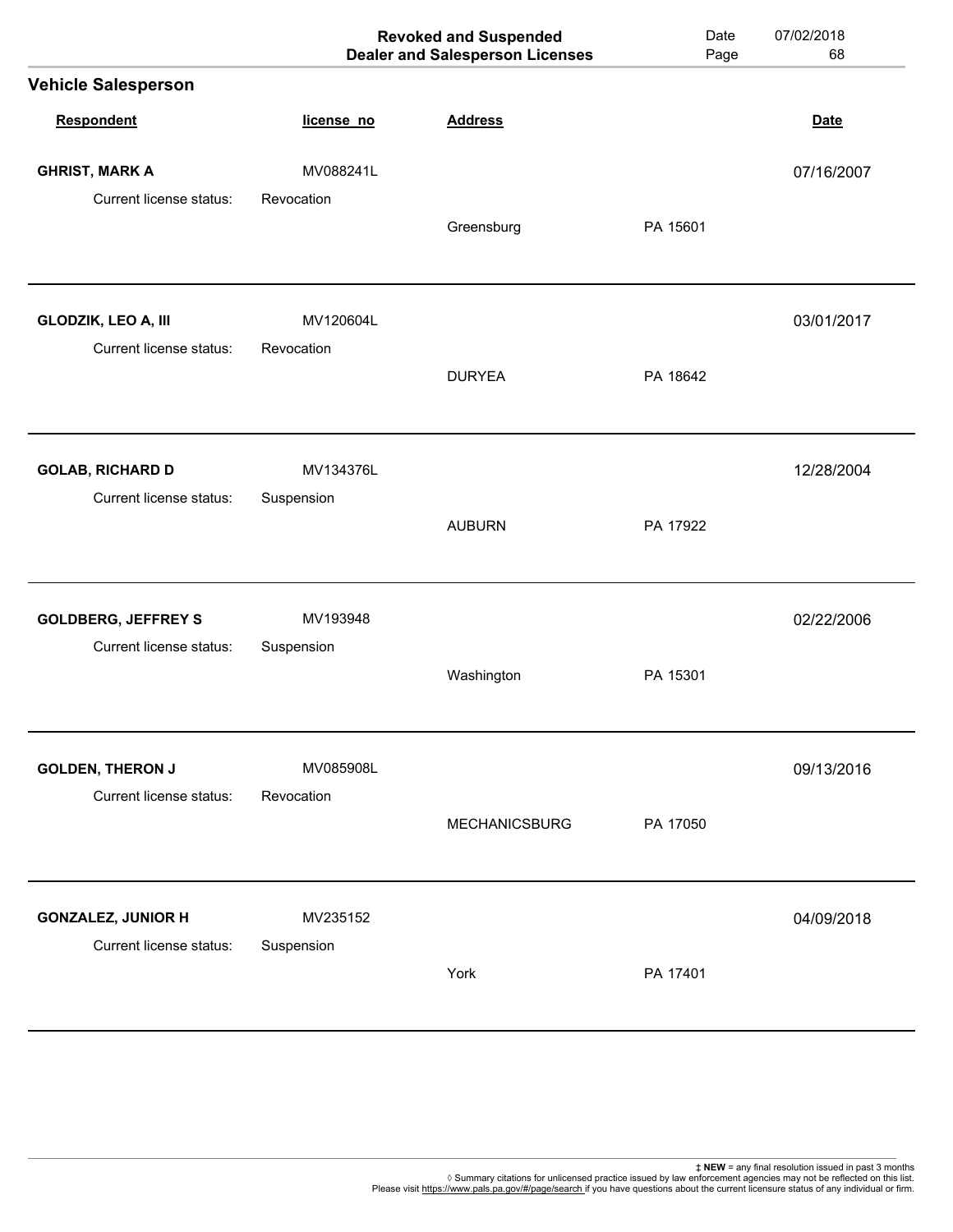|                              |            | <b>Revoked and Suspended</b><br><b>Dealer and Salesperson Licenses</b> | Date<br>Page | 07/02/2018<br>69 |
|------------------------------|------------|------------------------------------------------------------------------|--------------|------------------|
| <b>Vehicle Salesperson</b>   |            |                                                                        |              |                  |
| Respondent                   | license_no | <b>Address</b>                                                         |              | <b>Date</b>      |
| <b>GOODE, MALLORY H</b>      | MV177698   |                                                                        |              | 04/18/2016       |
| Current license status:      | Revocation | Philadelphia                                                           | PA 19138     |                  |
| <b>GORSKEY, RICHARD P</b>    | MV032155L  |                                                                        |              | 09/14/1990       |
| Current license status:      | Revocation | <b>STROUDSBURG</b>                                                     | PA 18360     |                  |
| <b>GOTTFRIED, RICHARD</b>    | MV124644L  |                                                                        |              | 05/22/1997       |
| Current license status:      | Revocation | WYNNEWOOD                                                              | PA 19096     |                  |
| <b>GRAY, STEPHEN PAUL</b>    | MV059101L  |                                                                        |              | 07/20/2005       |
| Current license status:      | Revocation | <b>WEST-CHESTER</b>                                                    | PA 19380     |                  |
| <b>GREENE, MARK</b>          | MV066724L  |                                                                        |              | 04/18/1991       |
| Current license status:      | Revocation | <b>MAYFIELD</b>                                                        | PA 18433     |                  |
| <b>GREER, THOMAS WILLIAM</b> | MV062534L  |                                                                        |              | 08/13/1997       |
| Current license status:      | Revocation | <b>FRANKLIN</b>                                                        | PA 16323     |                  |
|                              |            |                                                                        |              |                  |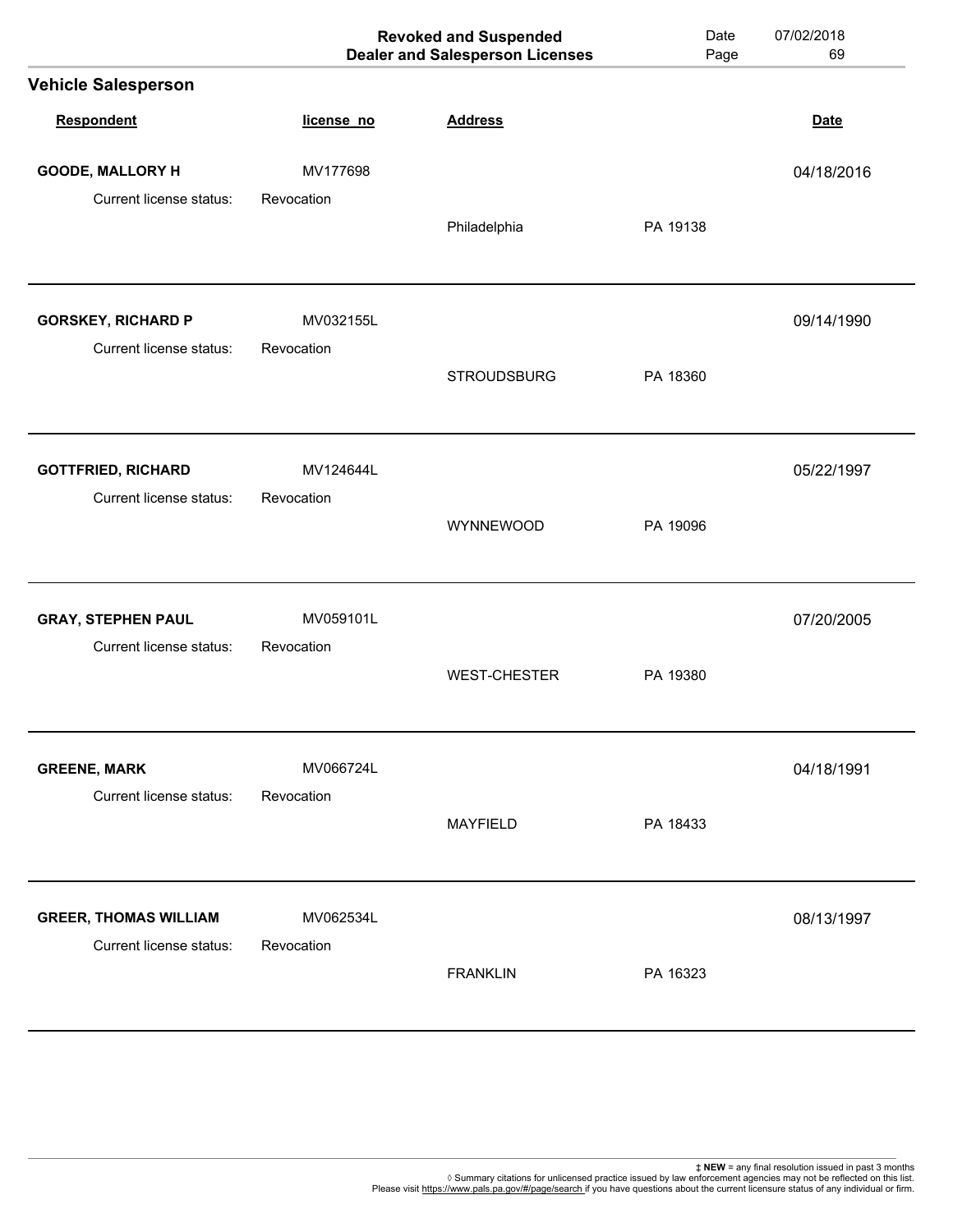|                                                        |                         | <b>Revoked and Suspended</b><br><b>Dealer and Salesperson Licenses</b> | Date<br>Page | 07/02/2018<br>70 |
|--------------------------------------------------------|-------------------------|------------------------------------------------------------------------|--------------|------------------|
| <b>Vehicle Salesperson</b>                             |                         |                                                                        |              |                  |
| Respondent                                             | license_no              | <b>Address</b>                                                         |              | <b>Date</b>      |
| <b>GRETZ, WILLIAM K</b>                                | MV070099L               |                                                                        |              | 02/28/2005       |
| Current license status:                                | Revocation              | <b>MCKEESPORT</b>                                                      | PA 15132     |                  |
| <b>GRIESBAUM, MICHAEL L</b><br>Current license status: | MV106037L<br>Revocation |                                                                        |              | 03/24/2005       |
|                                                        |                         | PHILADELPHIA                                                           | PA 19130     |                  |
| <b>GROFF, CONSTANCE LUCIA</b>                          | MV064300L               |                                                                        |              | 11/20/1996       |
| Current license status:                                | Revocation              | <b>MCKEESPORT</b>                                                      | PA 15133     |                  |
| <b>GROOMS, DOUGLAS A</b>                               | MV115011L               |                                                                        |              | 10/27/2017       |
| Current license status:                                | Revocation              | Edinboro                                                               | PA 16412     |                  |
| <b>GSCHEIDLE, RICHARD J</b>                            | MV137978L               |                                                                        |              | 01/19/2007       |
| Current license status:                                | Revocation              | <b>SCRANTON</b>                                                        | PA 18508     |                  |
| <b>GUARIGLIA, CHRISTOPHER JOSEPH</b>                   | MV104488L               |                                                                        |              | 06/03/2003       |
| Current license status:                                | Revocation              | <b>SCRANTON</b>                                                        | PA 18510     |                  |
|                                                        |                         |                                                                        |              |                  |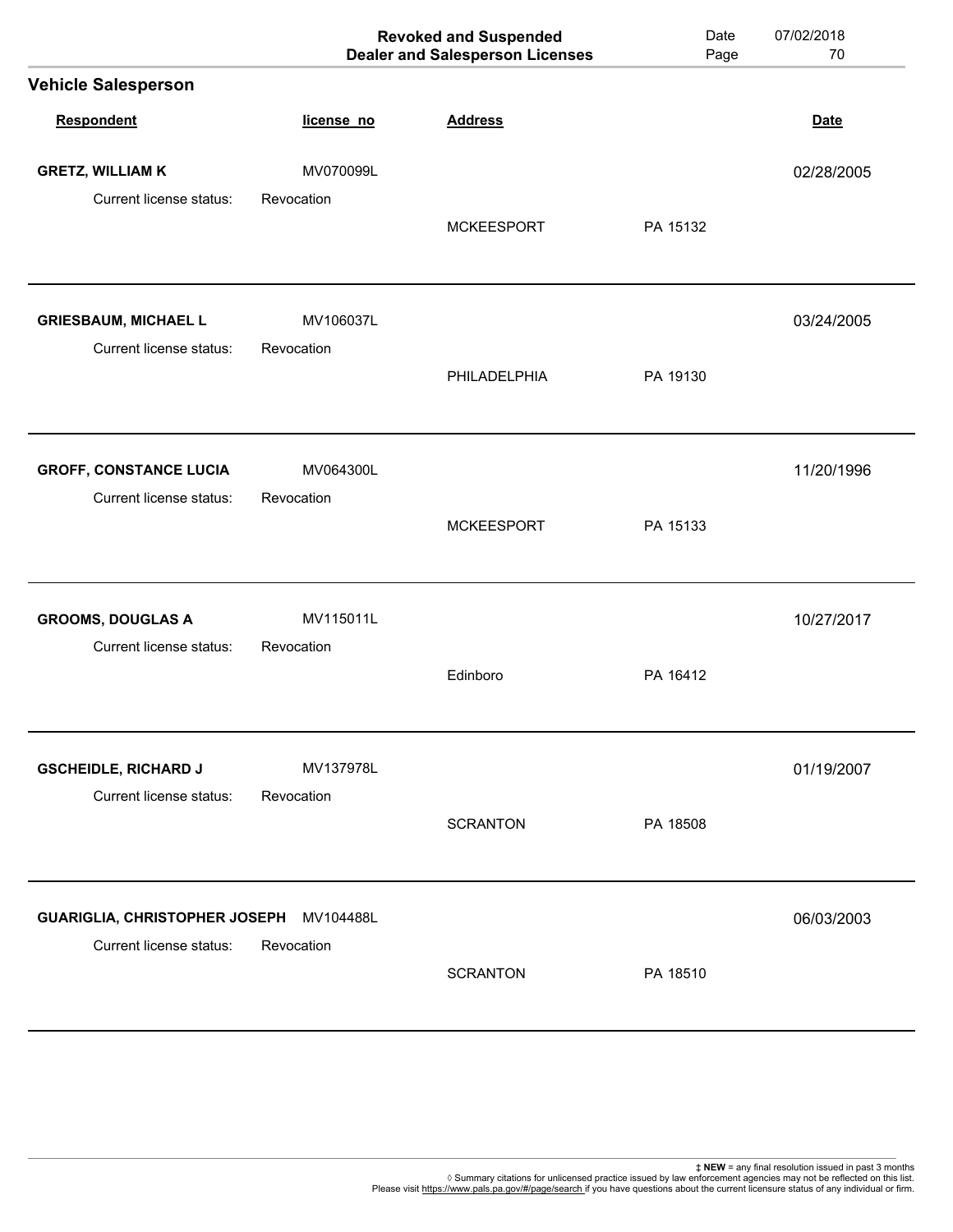| license_no             | <b>Address</b>      |          | <b>Date</b> |
|------------------------|---------------------|----------|-------------|
| MV196918               |                     |          | 09/11/2008  |
| Revocation             | Erie                | PA 16502 |             |
| MV213877<br>Revocation |                     |          | 03/10/2014  |
|                        | Horsham             | PA 19044 |             |
| MV068293L              |                     |          | 01/23/1995  |
| Revocation             | <b>CAMP HILL</b>    | PA 17011 |             |
| MV050417L              |                     |          | 08/24/1999  |
|                        | OREFIELD            | PA 18069 |             |
| MV065575L              |                     |          | 09/18/1997  |
| Revocation             | <b>EDWARDSVILLE</b> | PA 18704 |             |
| MV130819L              |                     |          | 08/14/2001  |
| Revocation             | <b>POTTSVILLE</b>   | PA 17901 |             |
|                        | Revocation          |          |             |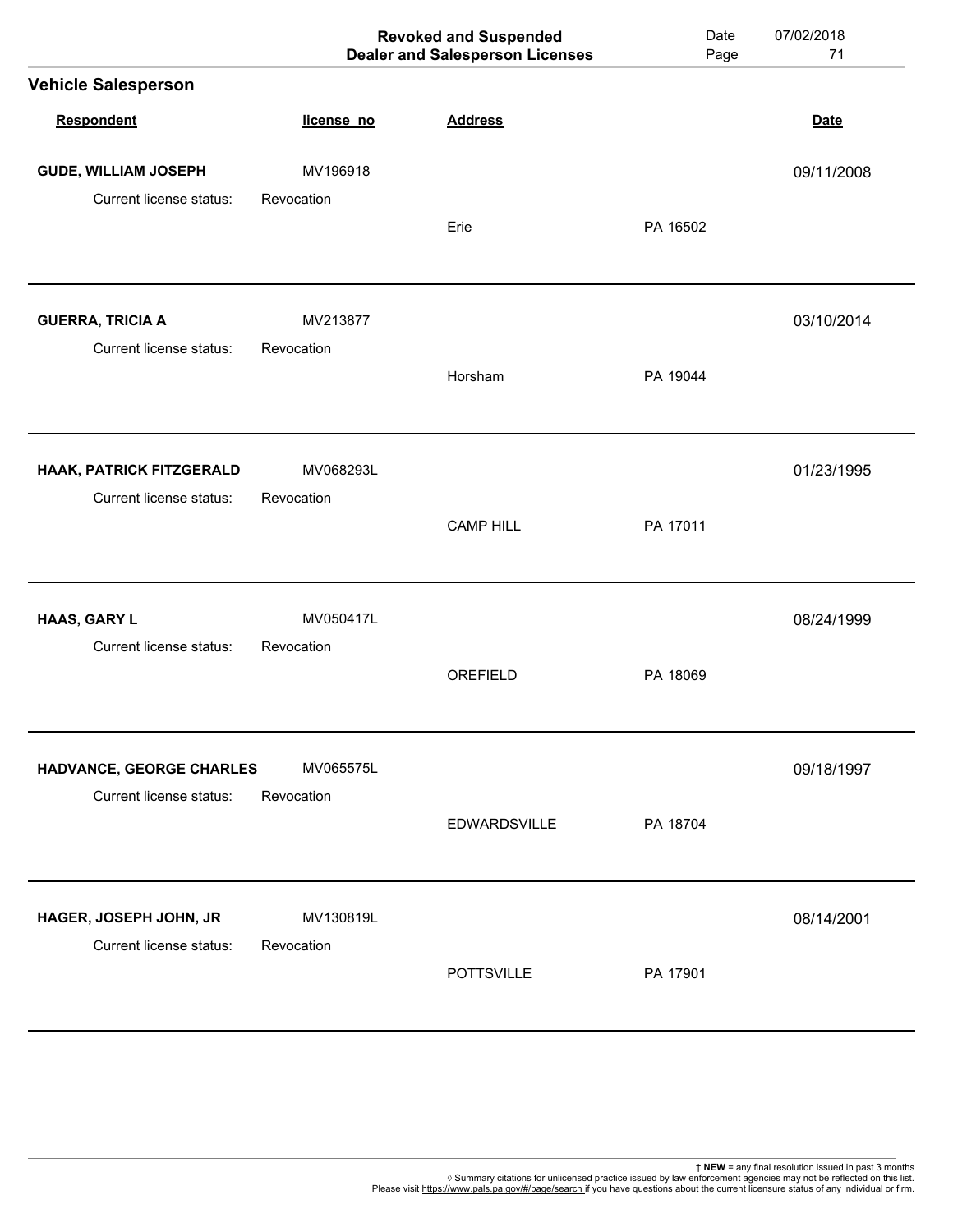|            | <b>Revoked and Suspended</b>                         | Date<br>Page                           | 07/02/2018<br>72 |
|------------|------------------------------------------------------|----------------------------------------|------------------|
|            |                                                      |                                        |                  |
| license_no | <b>Address</b>                                       |                                        | <b>Date</b>      |
| MV177334   |                                                      |                                        | 03/09/2015       |
| Revocation | Verona                                               | PA 15147                               |                  |
| MV218752   |                                                      |                                        | 08/09/2010       |
|            | Hanover                                              | PA 17331                               |                  |
| MV111322L  |                                                      |                                        | 11/27/2006       |
|            | <b>LANCASTER</b>                                     | PA 17602                               |                  |
| MV181068   |                                                      |                                        | 05/13/2015       |
|            | Lancaster                                            | PA 17602                               |                  |
| MV087340L  |                                                      |                                        | 10/26/2006       |
|            | McClure                                              | PA 17841                               |                  |
| MV072936L  |                                                      |                                        | 02/04/2011       |
| Revocation | <b>JOHNSTOWN</b>                                     | PA 15905                               |                  |
|            | Revocation<br>Revocation<br>Revocation<br>Revocation | <b>Dealer and Salesperson Licenses</b> |                  |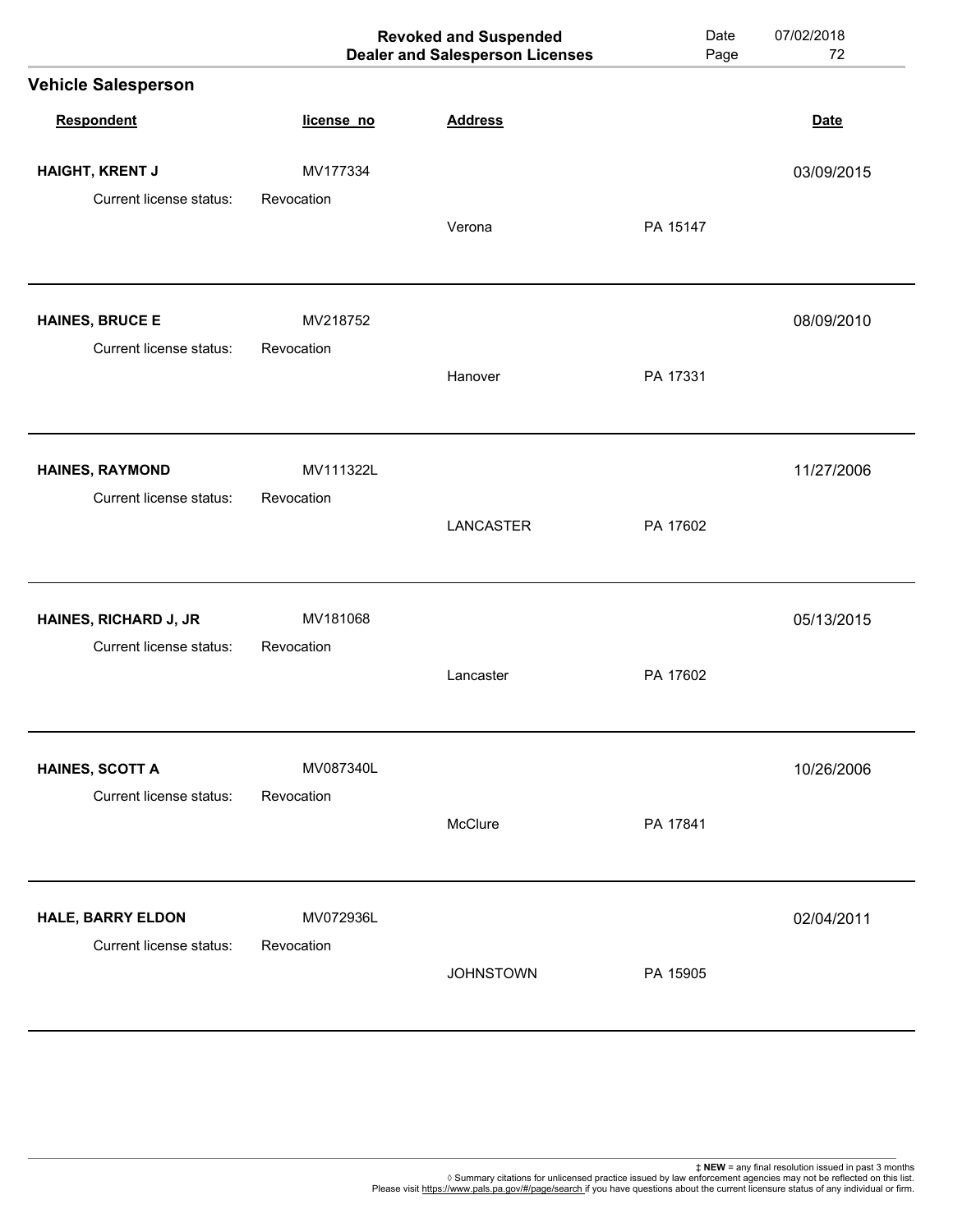|                                              |                         | <b>Revoked and Suspended</b><br><b>Dealer and Salesperson Licenses</b> | Date<br>Page | 07/02/2018<br>73 |
|----------------------------------------------|-------------------------|------------------------------------------------------------------------|--------------|------------------|
| <b>Vehicle Salesperson</b>                   |                         |                                                                        |              |                  |
| Respondent                                   | license_no              | <b>Address</b>                                                         |              | <b>Date</b>      |
| HALL, BARRETT L                              | MV146144L               |                                                                        |              | 10/13/2010       |
| Current license status:                      | Revocation              | Mechanicsburg                                                          | PA 17050     |                  |
| HALLECK, RONALD V<br>Current license status: | MV053975L<br>Revocation |                                                                        |              | 09/20/1983       |
|                                              |                         | <b>ROCHESTER</b>                                                       | PA 15074     |                  |
| <b>HAMILTON, DEAN R</b>                      | MV184297                |                                                                        |              | 05/11/2012       |
| Current license status:                      | Revocation              | Milford                                                                | PA 18337     |                  |
| HANK, RANDY H                                | MV096072L               |                                                                        |              | 04/18/2016       |
| <b>Current license status:</b>               | Revocation              | <b>ETTERS</b>                                                          | PA 17319     |                  |
| HANN, STEPHEN D                              | MV210787                |                                                                        |              | 06/08/2016       |
| Current license status:                      | Suspension              | CARNEGIE                                                               | PA 15106     |                  |
| HANNA, RONNIE LEE                            | MV076103L               |                                                                        |              | 03/27/1990       |
| Current license status:                      | Revocation              | <b>MANHEIM</b>                                                         | PA 17545     |                  |
|                                              |                         |                                                                        |              |                  |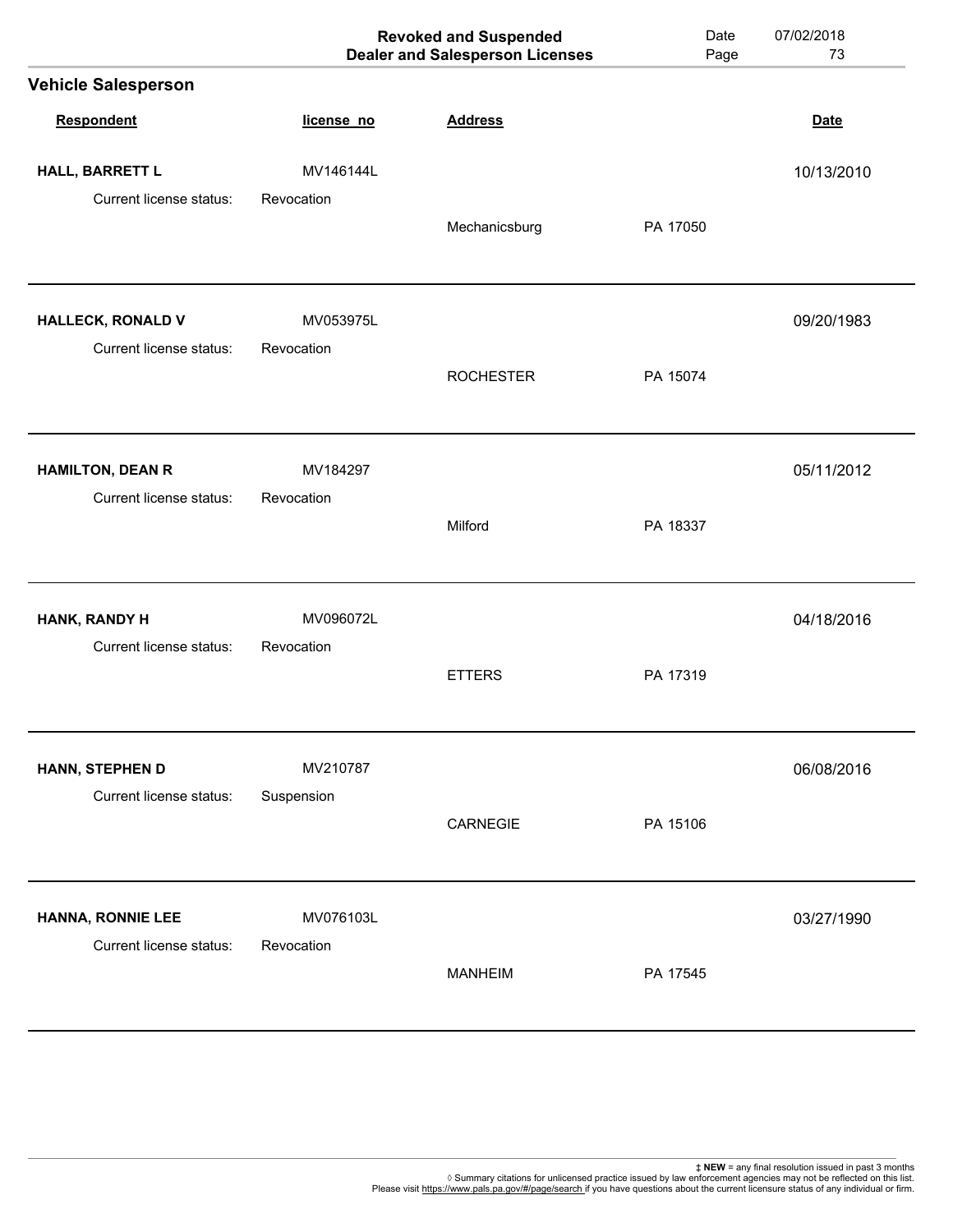|            | <b>Dealer and Salesperson Licenses</b> | Page     | 74          |
|------------|----------------------------------------|----------|-------------|
|            |                                        |          |             |
| license_no | <b>Address</b>                         |          | <b>Date</b> |
| MV149214L  |                                        |          | 08/11/2008  |
| Revocation | SIGEL                                  | PA 15860 |             |
| MV078879L  |                                        |          | 08/18/1994  |
|            | <b>TOBYHANNA</b>                       | PA 18466 |             |
| MV046003L  |                                        |          | 10/25/2002  |
| Suspension | <b>THROOP</b>                          | PA 18512 |             |
| MV031615L  |                                        |          | 07/23/1996  |
| Revocation | <b>MECHANICSBURG</b>                   | PA 17055 |             |
| MV154340L  |                                        |          | 05/10/2012  |
| Revocation | Pottstown                              | PA 19464 |             |
| MV059077L  |                                        |          | 02/28/2005  |
| Revocation | CORAL                                  | PA 15731 |             |
|            | Revocation                             |          |             |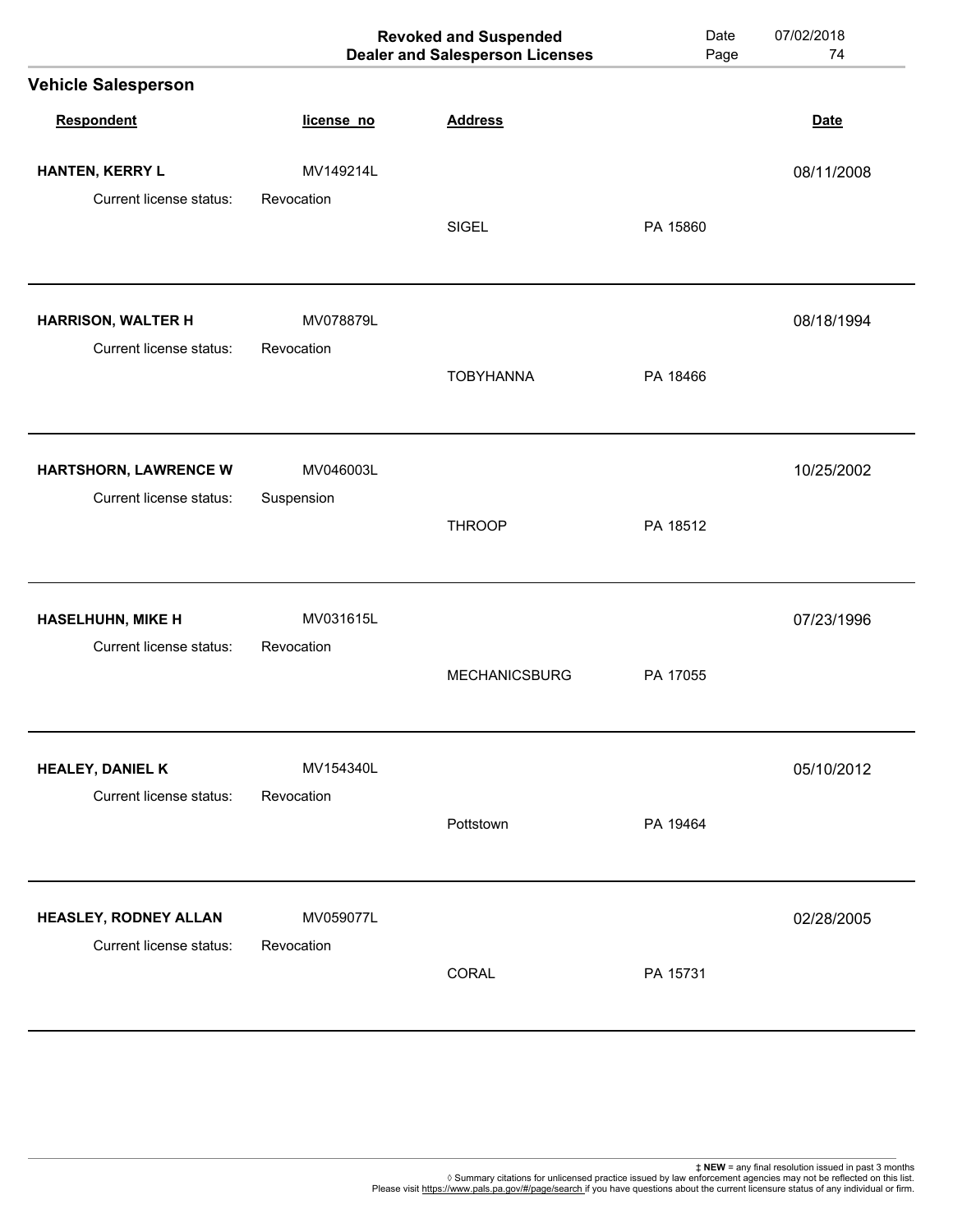|                                                          |                         | <b>Revoked and Suspended</b><br><b>Dealer and Salesperson Licenses</b>    | Date<br>Page | 07/02/2018<br>75 |
|----------------------------------------------------------|-------------------------|---------------------------------------------------------------------------|--------------|------------------|
| <b>Vehicle Salesperson</b>                               |                         |                                                                           |              |                  |
| Respondent                                               | license_no              | <b>Address</b>                                                            |              | <b>Date</b>      |
| HECK, GODWIN CARL, JR<br>Current license status:         | MV066720L<br>Revocation | <b>SAINT THOMAS</b>                                                       | PA 17252     | 10/26/2006       |
| <b>HEENEY, JOHN G</b><br>Current license status:         | MV095294L<br>Revocation | Wilmington                                                                | DE 19810     | 01/17/2008       |
| <b>HEFFRON, THOMAS JOSEPH</b><br>Current license status: | MV061096L<br>Suspension | <b>DICKSON</b>                                                            | PA 18519     | 02/04/1986       |
| <b>HIGGINS, THOMAS C, JR</b><br>Current license status:  | MV064658L<br>Revocation | <b>WARMINSTER</b>                                                         | PA 18974     | 02/15/2000       |
| HILL, BRADY L, SR<br>Current license status:             | MV122893L<br>Revocation | Pittsburgh                                                                | PA 15235     | 09/10/2012       |
| HILL, KELSEY J<br>Current license status:                |                         | PENALIZED FOR UNLICENSED PRACTICE IN PRIOR YEAR ()<br><b>Turtle Creek</b> | PA 15145     | 10/16/2017       |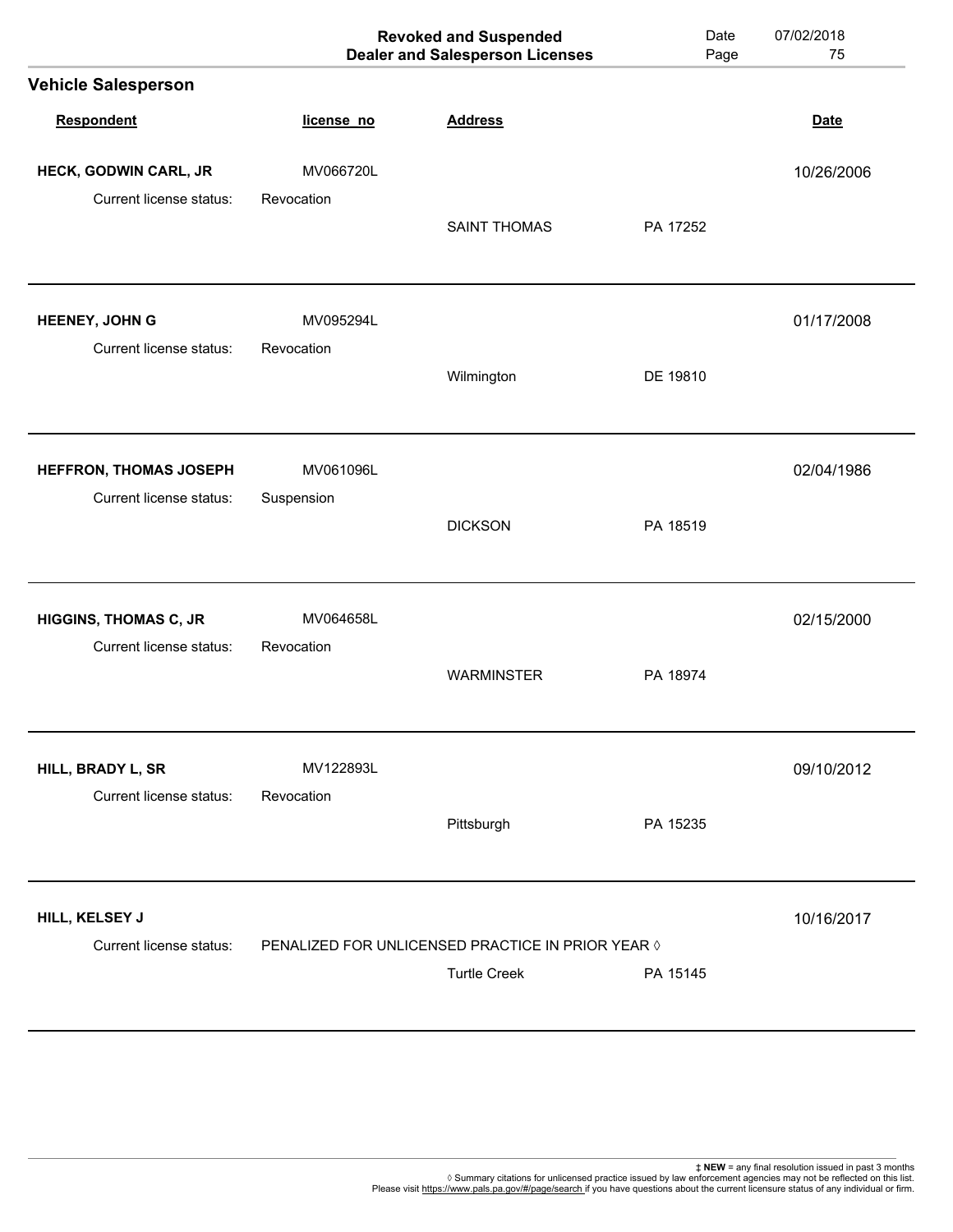|                                                      |                         | <b>Revoked and Suspended</b><br><b>Dealer and Salesperson Licenses</b> | Date<br>Page | 07/02/2018<br>76 |
|------------------------------------------------------|-------------------------|------------------------------------------------------------------------|--------------|------------------|
| <b>Vehicle Salesperson</b>                           |                         |                                                                        |              |                  |
| <b>Respondent</b>                                    | license_no              | <b>Address</b>                                                         |              | <b>Date</b>      |
| HILLIKER, ROBERT W                                   | MV213973                |                                                                        |              | 03/10/2014       |
| Current license status:                              | Revocation              | Lancaster                                                              | PA 17602     |                  |
| HOERR, JOHN D<br>Current license status:             | MV086473L<br>Revocation |                                                                        |              | 06/17/2005       |
|                                                      |                         | SEVEN VALLEYS                                                          | PA 17360     |                  |
| HOFFMEIER, KEITH JOHN<br>Current license status:     | MV100025L<br>Suspension |                                                                        |              | 02/18/2004       |
|                                                      |                         | Fombell                                                                | PA 16123     |                  |
| <b>HOGGARD, WILLIAM M</b><br>Current license status: | MV099532L<br>Revocation |                                                                        |              | 09/18/2006       |
|                                                      |                         | PHILADELPHIA                                                           | PA 19121     |                  |
| <b>HOISINGTON, BRIAN</b><br>Current license status:  | MV089920L<br>Revocation |                                                                        |              | 11/18/2003       |
|                                                      |                         | KING OF PRUSSIA                                                        | PA 19406     |                  |
| HOLTZAPPLE, ROBERT E<br>Current license status:      | MV167406<br>Suspension  |                                                                        |              | 01/24/2005       |
|                                                      |                         | Lock Haven                                                             | PA 17745     |                  |
|                                                      |                         |                                                                        |              |                  |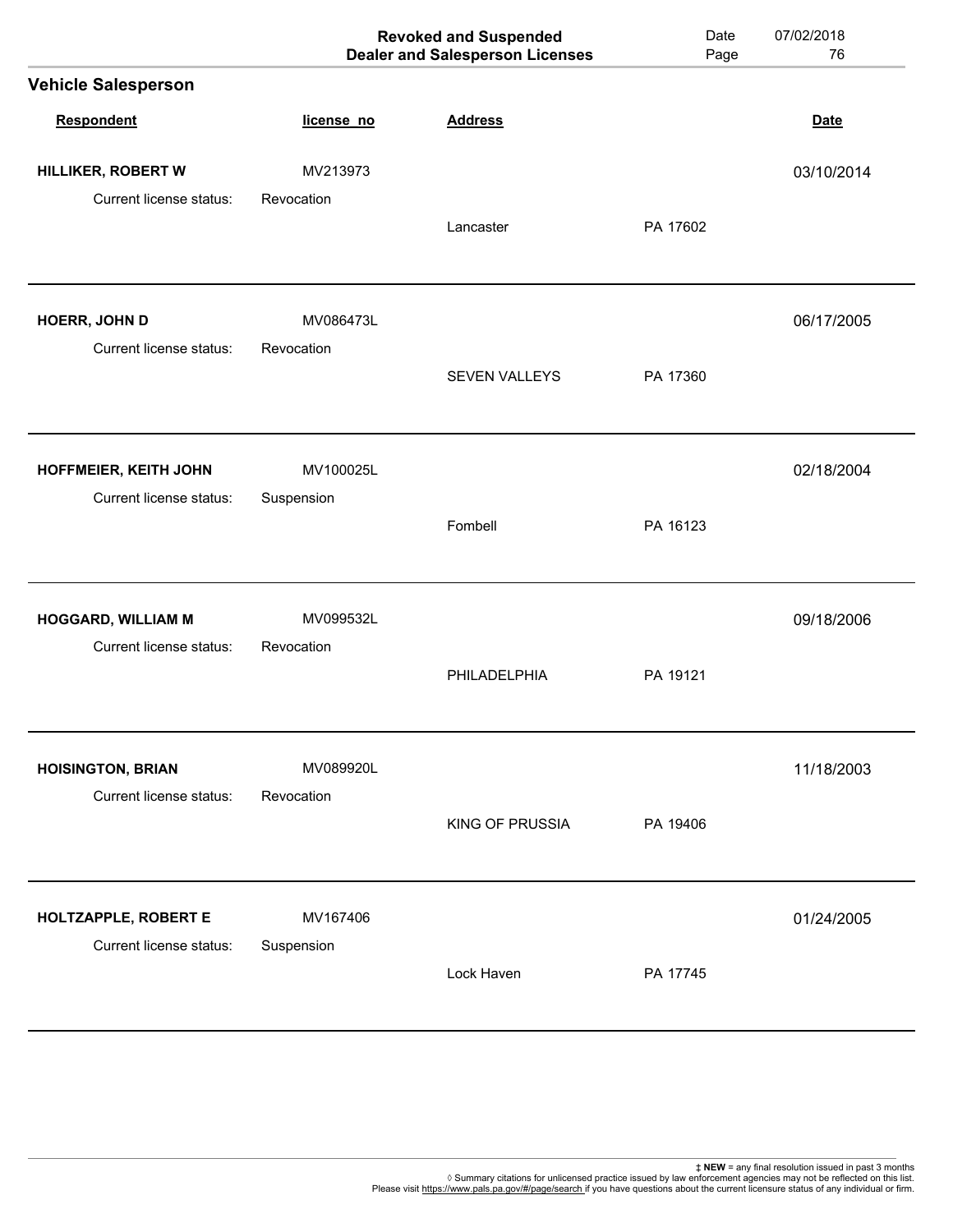|                            |            | <b>Revoked and Suspended</b><br><b>Dealer and Salesperson Licenses</b> | Date<br>Page | 07/02/2018<br>77 |
|----------------------------|------------|------------------------------------------------------------------------|--------------|------------------|
| <b>Vehicle Salesperson</b> |            |                                                                        |              |                  |
| Respondent                 | license_no | <b>Address</b>                                                         |              | <b>Date</b>      |
| <b>HOOVER, THOMAS M</b>    | MV140592L  |                                                                        |              | 12/08/2010       |
| Current license status:    | Suspension | <b>TYRONE</b>                                                          | PA 16686     |                  |
|                            |            |                                                                        |              |                  |
| HOWARD, GARY T             | MV038456L  |                                                                        |              | 02/29/2008       |
| Current license status:    | Revocation | Waynesburg                                                             | PA 15370     |                  |
|                            |            |                                                                        |              |                  |
| HUBER, JOHN L              | MV107390L  |                                                                        |              | 11/09/2009       |
| Current license status:    | Revocation |                                                                        |              |                  |
|                            |            | <b>BELLE VERNON</b>                                                    | PA 15012     |                  |
| <b>HUBMASTER, JAMES W</b>  | MV164448L  |                                                                        |              | 11/16/2006       |
| Current license status:    | Revocation |                                                                        |              |                  |
|                            |            | <b>HOLLAND</b>                                                         | PA 18966     |                  |
| <b>HUDSON, EDEN</b>        | MV194537   |                                                                        |              | 11/30/2007       |
| Current license status:    | Suspension |                                                                        |              |                  |
|                            |            | York                                                                   | PA 17404     |                  |
| HUMBERT, DAVID L, JR       | MV090412L  |                                                                        |              | 06/08/2016       |
| Current license status:    | Revocation |                                                                        |              |                  |
|                            |            | Jeannette                                                              | PA 15644     |                  |
|                            |            |                                                                        |              |                  |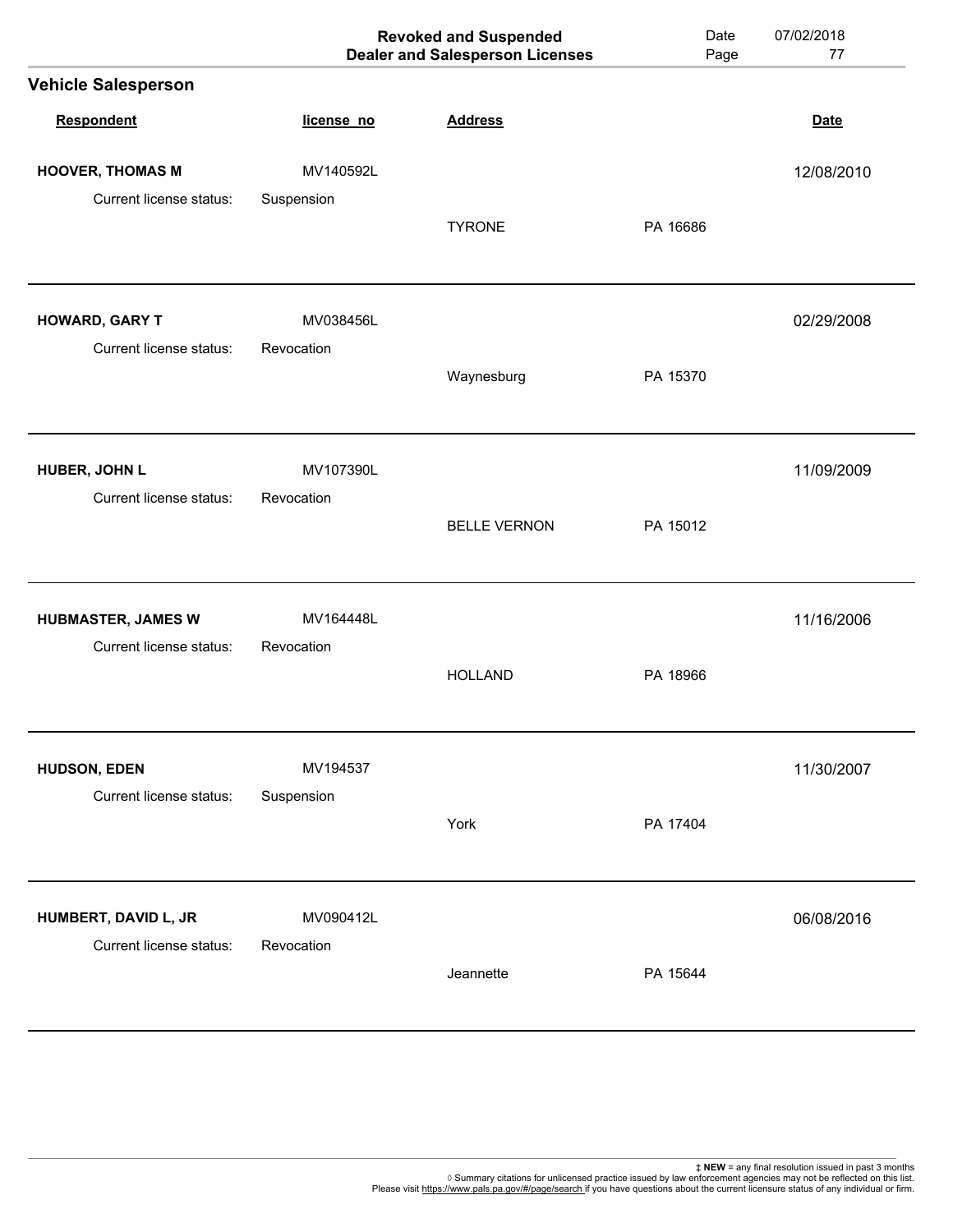| license_no<br>MV148571L | <b>Address</b>    |          |             |
|-------------------------|-------------------|----------|-------------|
|                         |                   |          |             |
|                         |                   |          | <b>Date</b> |
|                         |                   |          | 01/08/2014  |
| Revocation              | <b>Brookhaven</b> | PA 19015 |             |
| MV195743                |                   |          | 08/09/2012  |
| Revocation              | Harrisburg        | PA 17102 |             |
| MV079725L               |                   |          | 05/07/2018  |
| Suspension              |                   |          |             |
|                         | Luzerne           | PA 18709 |             |
| MV166803L               |                   |          | 05/17/2005  |
| Revocation              | <b>BENSALEM</b>   | PA 19020 |             |
| MV090622L               |                   |          | 10/28/1998  |
| Suspension              | SELINSGROVE       | PA 17870 |             |
| MV164142L               |                   |          | 07/20/2005  |
| Revocation              | <b>BOALSBURG</b>  | PA 16827 |             |
|                         |                   |          |             |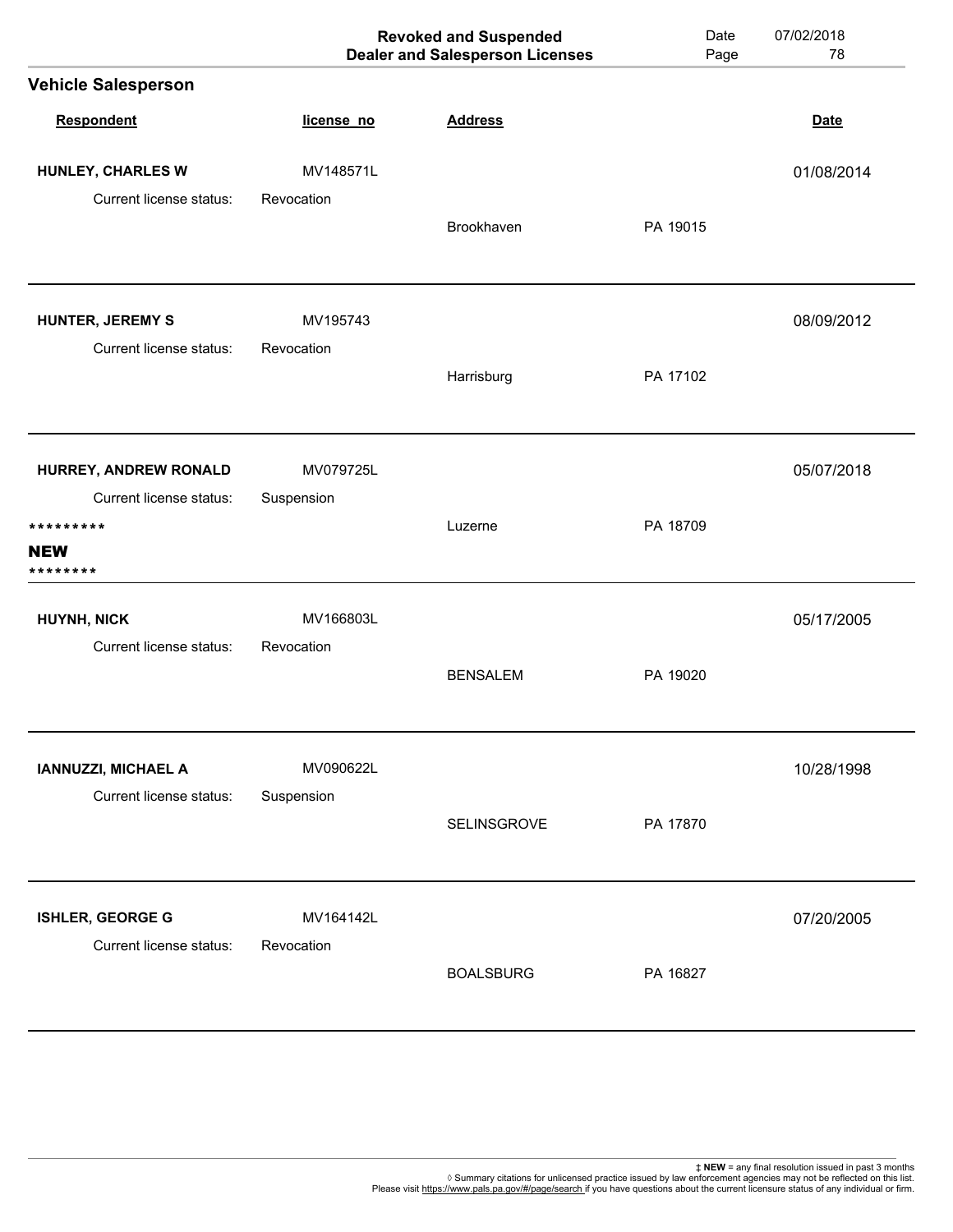|            |                    | Date<br>Page                                                           | 07/02/2018<br>79 |
|------------|--------------------|------------------------------------------------------------------------|------------------|
|            |                    |                                                                        |                  |
| license_no | <b>Address</b>     |                                                                        | <b>Date</b>      |
| MV124641L  |                    |                                                                        | 05/26/2010       |
| Suspension | Coplay             | PA 18037                                                               |                  |
| MV190729   |                    |                                                                        | 07/03/2017       |
|            | <b>Elkins Park</b> | PA 19027                                                               |                  |
| MV061134L  |                    |                                                                        | 08/10/1984       |
| Suspension | LOYSBURG           | PA 16659                                                               |                  |
| MV192973   |                    |                                                                        | 11/01/2006       |
| Suspension | Philadelphia       | PA 19130                                                               |                  |
| MV027425L  |                    |                                                                        | 06/12/2000       |
| Revocation | OLD FORGE PA       | PA 18518                                                               |                  |
| MV145638L  |                    |                                                                        | 01/19/2007       |
| Revocation | PHILADELPHIA       | PA 19119                                                               |                  |
|            | Suspension         | <b>Revoked and Suspended</b><br><b>Dealer and Salesperson Licenses</b> |                  |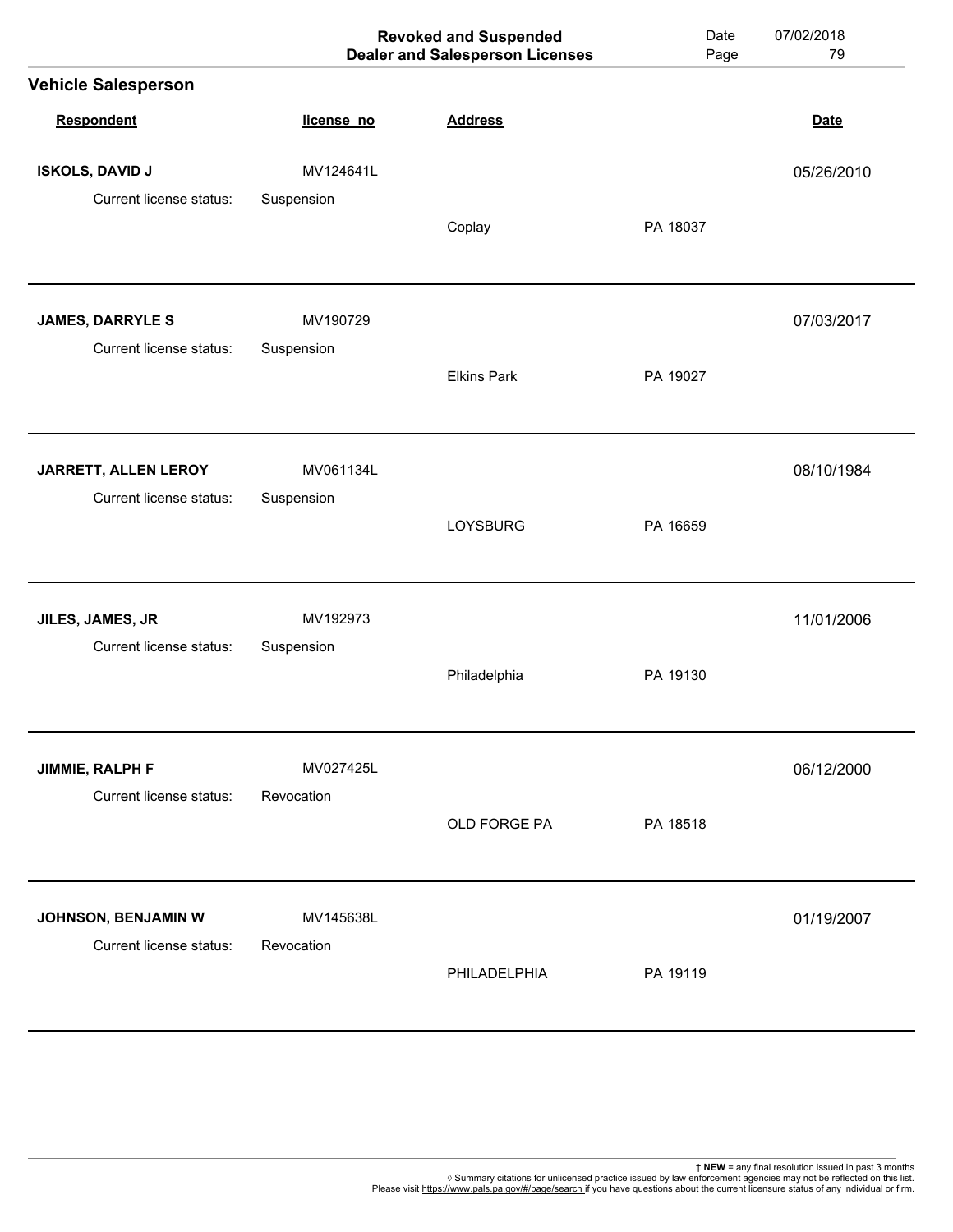|          | 80          |
|----------|-------------|
|          |             |
|          | <b>Date</b> |
|          | 02/08/2012  |
| PA 19082 |             |
|          | 05/14/2009  |
| PA 17404 |             |
|          | 10/26/2006  |
| PA 15668 |             |
|          | 01/30/2018  |
| PA 17701 |             |
|          | 04/06/2009  |
| PA 19128 |             |
|          | 03/23/2005  |
| PA 15825 |             |
|          |             |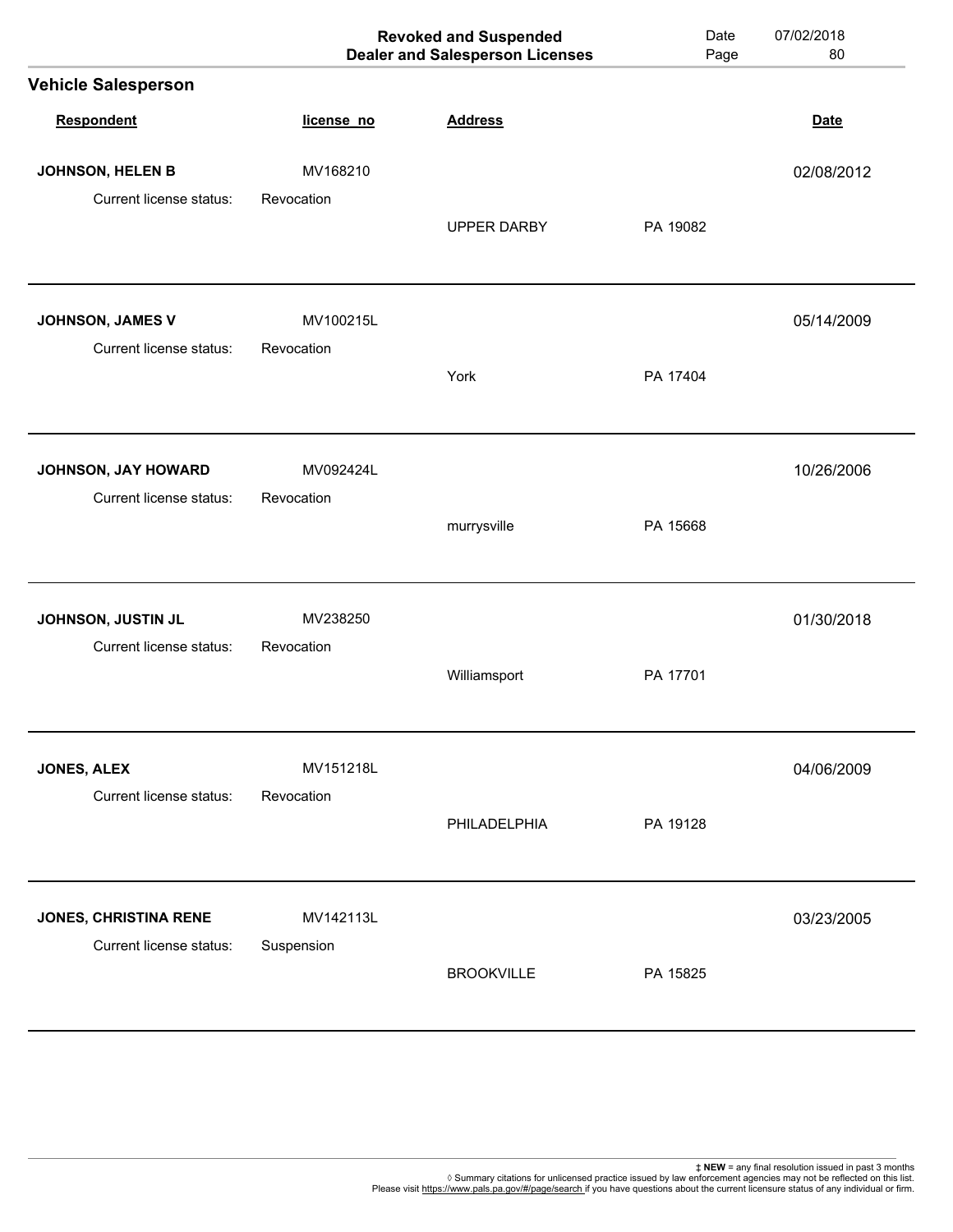|                                           |                         | <b>Revoked and Suspended</b><br><b>Dealer and Salesperson Licenses</b> | Date<br>Page | 07/02/2018<br>81 |
|-------------------------------------------|-------------------------|------------------------------------------------------------------------|--------------|------------------|
| <b>Vehicle Salesperson</b>                |                         |                                                                        |              |                  |
| Respondent                                | license_no              | <b>Address</b>                                                         |              | <b>Date</b>      |
| JONES, NEIL HELM                          | MV064058L               |                                                                        |              | 11/17/1988       |
| Current license status:                   | Revocation              | <b>HOLTWOOD</b>                                                        | PA 17532     |                  |
| JORDAN, MARK L<br>Current license status: | MV034469L<br>Revocation |                                                                        |              | 05/18/2004       |
|                                           |                         | N HUNTINGDON                                                           | PA 15642     |                  |
| JUST, JOSEPH MICHAEL                      | MV063436L               |                                                                        |              | 07/28/1997       |
| Current license status:                   | Revocation              | <b>ALTOONA</b>                                                         | PA 16602     |                  |
| KAISER, COREY J                           | MV195360                |                                                                        |              | 01/24/2018       |
| Current license status:                   | Revocation              | Quincy                                                                 | PA 17247     |                  |
| <b>KAISER, RICHARD E</b>                  | MV047328L               |                                                                        |              | 05/16/2001       |
| Current license status:                   | Revocation              | <b>MUNCY</b>                                                           | PA 17756     |                  |
| <b>KALKOWSKI, THOMAS P</b>                | MV109710L               |                                                                        |              | 06/06/2006       |
| Current license status:                   | Suspension              | <b>BALTIMORE</b>                                                       | MD 21222     |                  |
|                                           |                         |                                                                        |              |                  |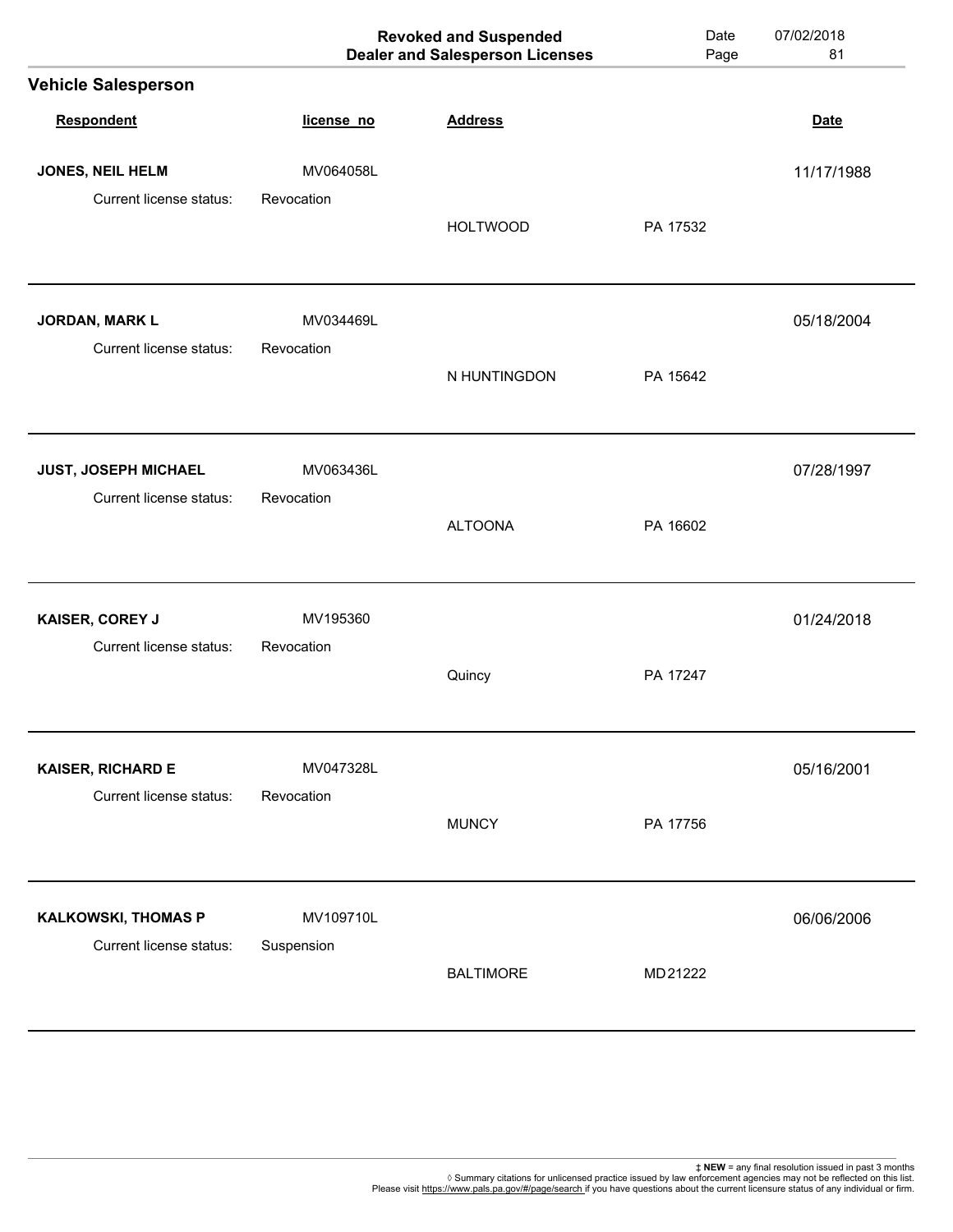|                                                   |                         | <b>Revoked and Suspended</b><br><b>Dealer and Salesperson Licenses</b> | Date<br>Page | 07/02/2018<br>82 |
|---------------------------------------------------|-------------------------|------------------------------------------------------------------------|--------------|------------------|
| <b>Vehicle Salesperson</b>                        |                         |                                                                        |              |                  |
| Respondent                                        | license_no              | <b>Address</b>                                                         |              | <b>Date</b>      |
| <b>KAMARAS, PETER D</b>                           | MV128134L               |                                                                        |              | 01/19/2016       |
| Current license status:                           | Revocation              | <b>PITTSBURGH</b>                                                      | PA 15206     |                  |
| <b>KAPUTA, GARRY P</b><br>Current license status: | MV035700L<br>Revocation |                                                                        |              | 01/19/2007       |
|                                                   |                         | <b>WEST HICKORY</b>                                                    | PA 16370     |                  |
| <b>KARDON, EDWARD D</b>                           | MV107253L               |                                                                        |              | 04/28/1999       |
| Current license status:                           | Revocation              | <b>TABERNACLE</b>                                                      | NJ 08088     |                  |
| KARP, JOSEPH F, JR                                | MV140004L               |                                                                        |              | 07/19/2004       |
| Current license status:                           | Revocation              | Bethlehem                                                              | PA 18017     |                  |
| <b>KATIC, DANIEL R</b>                            | MV120556L               |                                                                        |              | 07/20/2005       |
| Current license status:                           | Suspension              | Ligonier                                                               | PA 15658     |                  |
| <b>KEESE, EDWARD</b>                              | MV040700L               |                                                                        |              | 10/21/1991       |
| Current license status:                           | Revocation              | <b>POTTSVILLE</b>                                                      | PA 17901     |                  |
|                                                   |                         |                                                                        |              |                  |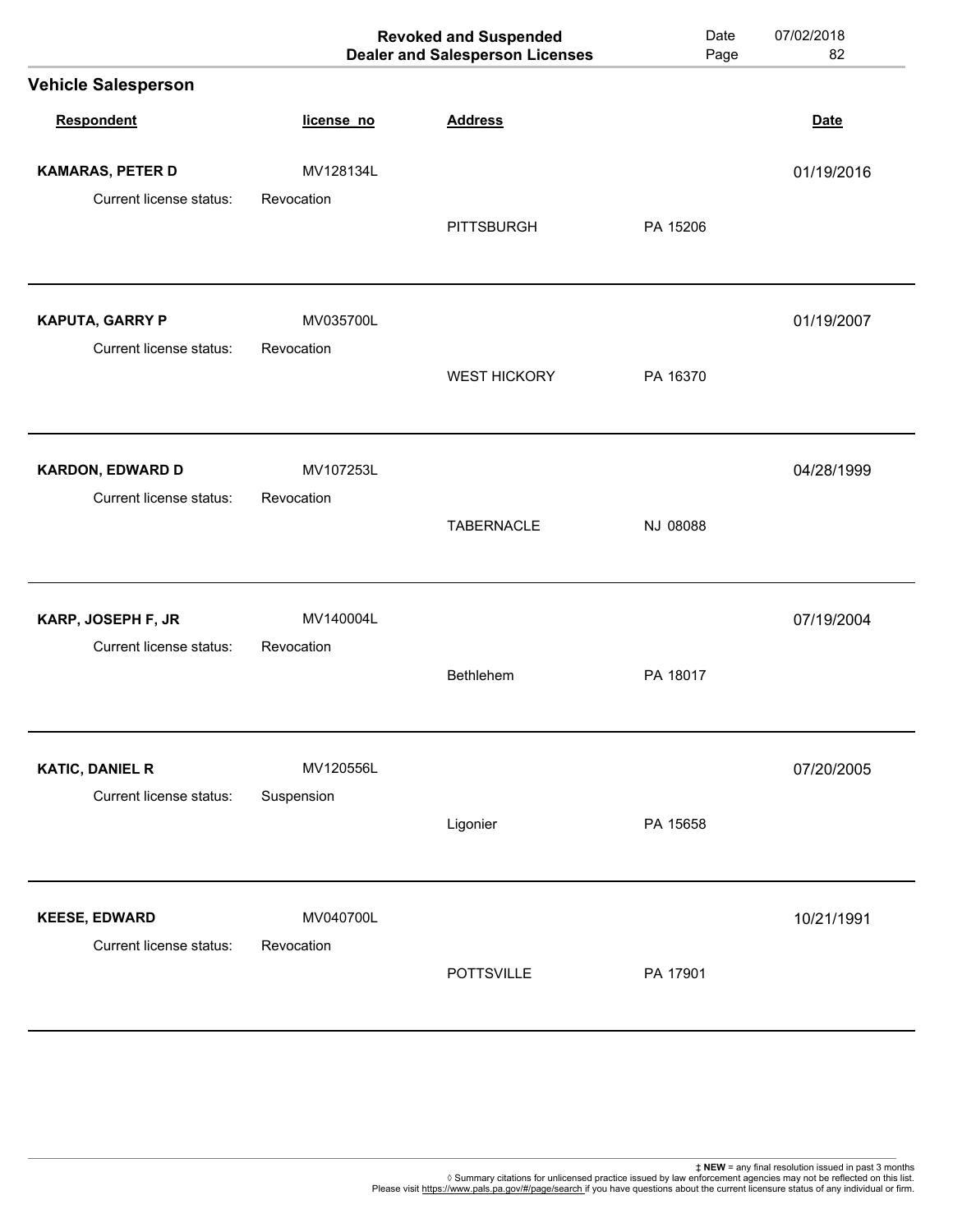|                               |            | <b>Revoked and Suspended</b><br><b>Dealer and Salesperson Licenses</b> | Date<br>Page | 07/02/2018<br>83 |
|-------------------------------|------------|------------------------------------------------------------------------|--------------|------------------|
| <b>Vehicle Salesperson</b>    |            |                                                                        |              |                  |
| Respondent                    | license_no | <b>Address</b>                                                         |              | <b>Date</b>      |
| <b>KELCHAK, DAVID J</b>       | MV062047L  |                                                                        |              | 04/22/1991       |
| Current license status:       | Suspension | <b>HAZLETON</b>                                                        | PA 18201     |                  |
| <b>KENNEDY, DAVID STEPHAN</b> | MV076717L  |                                                                        |              | 10/20/1988       |
| Current license status:       | Revocation | <b>WEST CHESTER</b>                                                    | PA 19382     |                  |
| <b>KESSLER, STEPHEN F</b>     | MV181892   |                                                                        |              | 01/19/2016       |
| Current license status:       | Revocation | Harrisburg                                                             | PA 17111     |                  |
| KHAN, HABIBULLAH A            | MV220774   |                                                                        |              | 09/11/2017       |
| Current license status:       | Revocation | Elkridge                                                               | MD 21075     |                  |
| KING, ROBERT L                | MV081269L  |                                                                        |              | 02/27/1995       |
| Current license status:       | Revocation | LANCASTER                                                              | PA 17602     |                  |
| KLINE, JAMES ELMER, JR        | MV067031L  |                                                                        |              | 11/13/2009       |
| Current license status:       | Revocation | SELINSGROVE                                                            | PA 17870     |                  |
|                               |            |                                                                        |              |                  |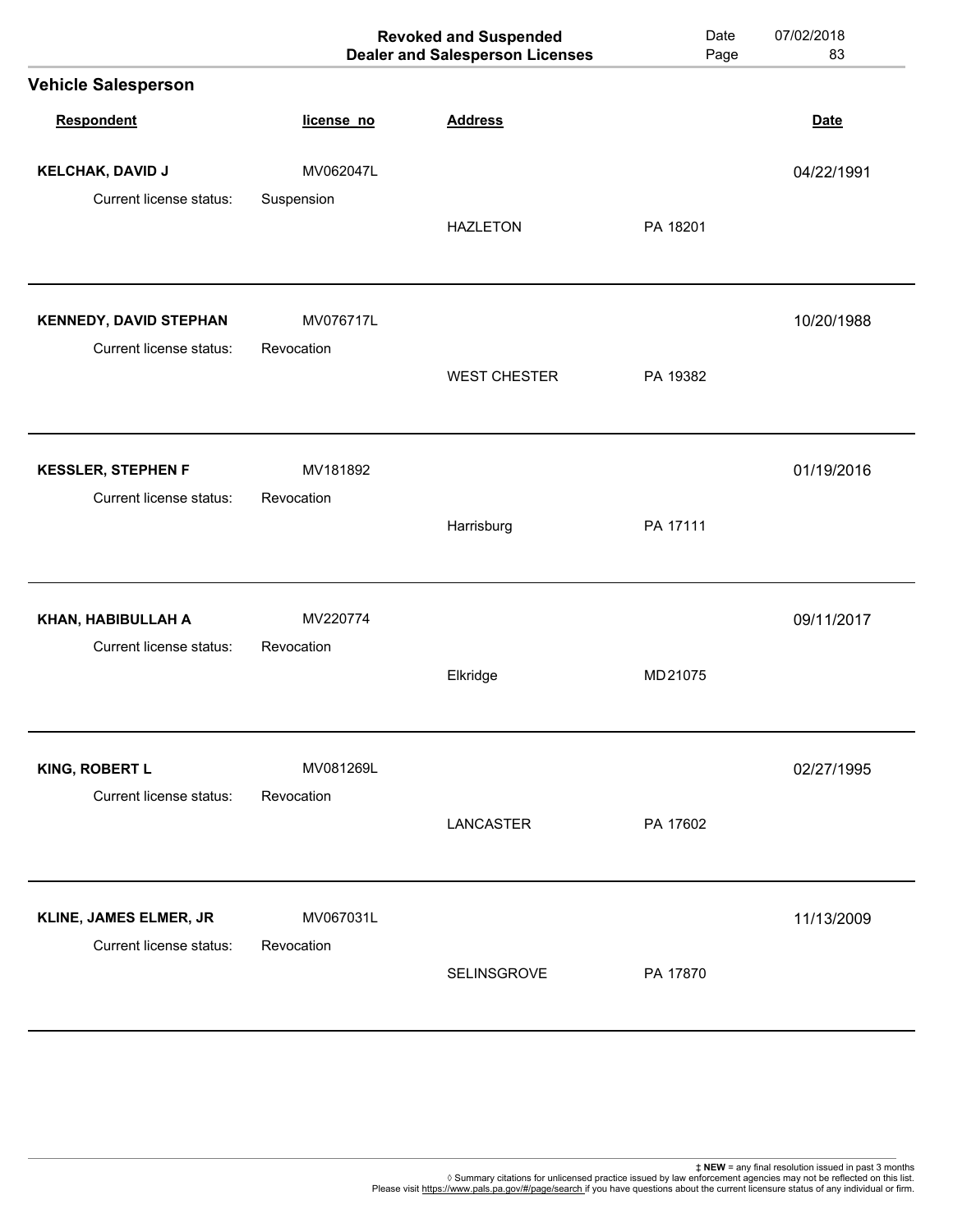|                                                 |                         | <b>Revoked and Suspended</b><br><b>Dealer and Salesperson Licenses</b> | Date<br>Page | 07/02/2018<br>84 |
|-------------------------------------------------|-------------------------|------------------------------------------------------------------------|--------------|------------------|
| <b>Vehicle Salesperson</b>                      |                         |                                                                        |              |                  |
| Respondent                                      | license_no              | <b>Address</b>                                                         |              | <b>Date</b>      |
| KOCH, STEVEN A                                  | MV145216L               |                                                                        |              | 01/05/2009       |
| Current license status:                         | Revocation              | <b>ALTOONA</b>                                                         | PA 16602     |                  |
| KOHNFELDER, ALBERT L<br>Current license status: | MV141114L<br>Revocation |                                                                        |              | 12/28/2004       |
|                                                 |                         | Pittsburgh                                                             | PA 15205     |                  |
| KOLLER, BROCK D                                 | MV165712L               |                                                                        |              | 02/27/2006       |
| Current license status:                         | Revocation              | <b>YORK</b>                                                            | PA 17404     |                  |
| KOWALSKI, ROY JOSEPH, JR                        | MV118132L               |                                                                        |              | 08/16/2002       |
| Current license status:                         | Suspension              | <b>HERMINIE</b>                                                        | PA 15637     |                  |
| <b>KREMER, STEVEN M, JR</b>                     | MV180593                |                                                                        |              | 03/27/2017       |
| Current license status:                         | Revocation              | sunbury                                                                | PA 17801     |                  |
| <b>KRUM, JONATHAN R</b>                         | MV148055L               |                                                                        |              | 06/17/2005       |
| Current license status:                         | Revocation              | Catawissa                                                              | PA 17820     |                  |
|                                                 |                         |                                                                        |              |                  |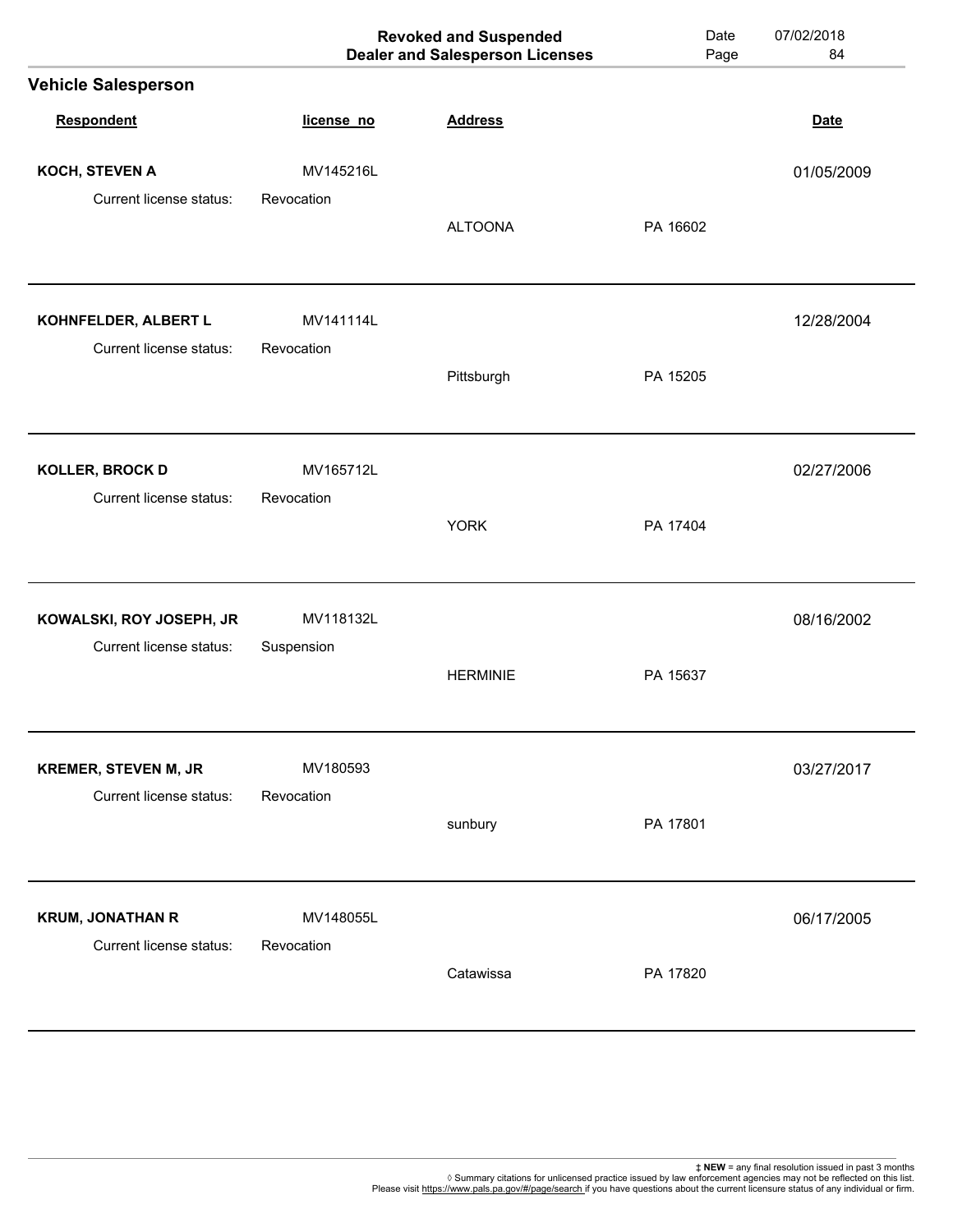|                                             |                         | <b>Revoked and Suspended</b><br><b>Dealer and Salesperson Licenses</b> | Date<br>Page | 07/02/2018<br>85 |
|---------------------------------------------|-------------------------|------------------------------------------------------------------------|--------------|------------------|
| <b>Vehicle Salesperson</b>                  |                         |                                                                        |              |                  |
| Respondent                                  | license_no              | <b>Address</b>                                                         |              | <b>Date</b>      |
| <b>KRUPA, GENE S</b>                        | MV026392L               |                                                                        |              | 10/30/1995       |
| Current license status:                     | Revocation              | <b>LEVITTOWN</b>                                                       | PA 19058     |                  |
| KULICK, ROBERT J<br>Current license status: | MV029684L<br>Revocation |                                                                        |              | 11/04/1991       |
|                                             |                         | <b>DURYEA</b>                                                          | PA 18642     |                  |
| <b>KULP, TIMOTHY B</b>                      | MV092658L               |                                                                        |              | 12/17/2007       |
| Current license status:                     | Revocation              | Quakertown                                                             | PA 18951     |                  |
| <b>LAKE, MICHAEL LAWONE</b>                 | MV087833L               |                                                                        |              | 07/12/2010       |
| Current license status:                     | Revocation              | <b>BROGUE</b>                                                          | PA 17309     |                  |
| <b>LAKEN, LAWRENCE B</b>                    | MV144424L               |                                                                        |              | 09/08/2008       |
| Current license status:                     | Revocation              | Morrisville                                                            | PA 19067     |                  |
| <b>LAMB, DAVID D</b>                        | MV027952L               |                                                                        |              | 06/17/2005       |
| Current license status:                     | Revocation              | <b>BLOOMSBURG</b>                                                      | PA 17815     |                  |
|                                             |                         |                                                                        |              |                  |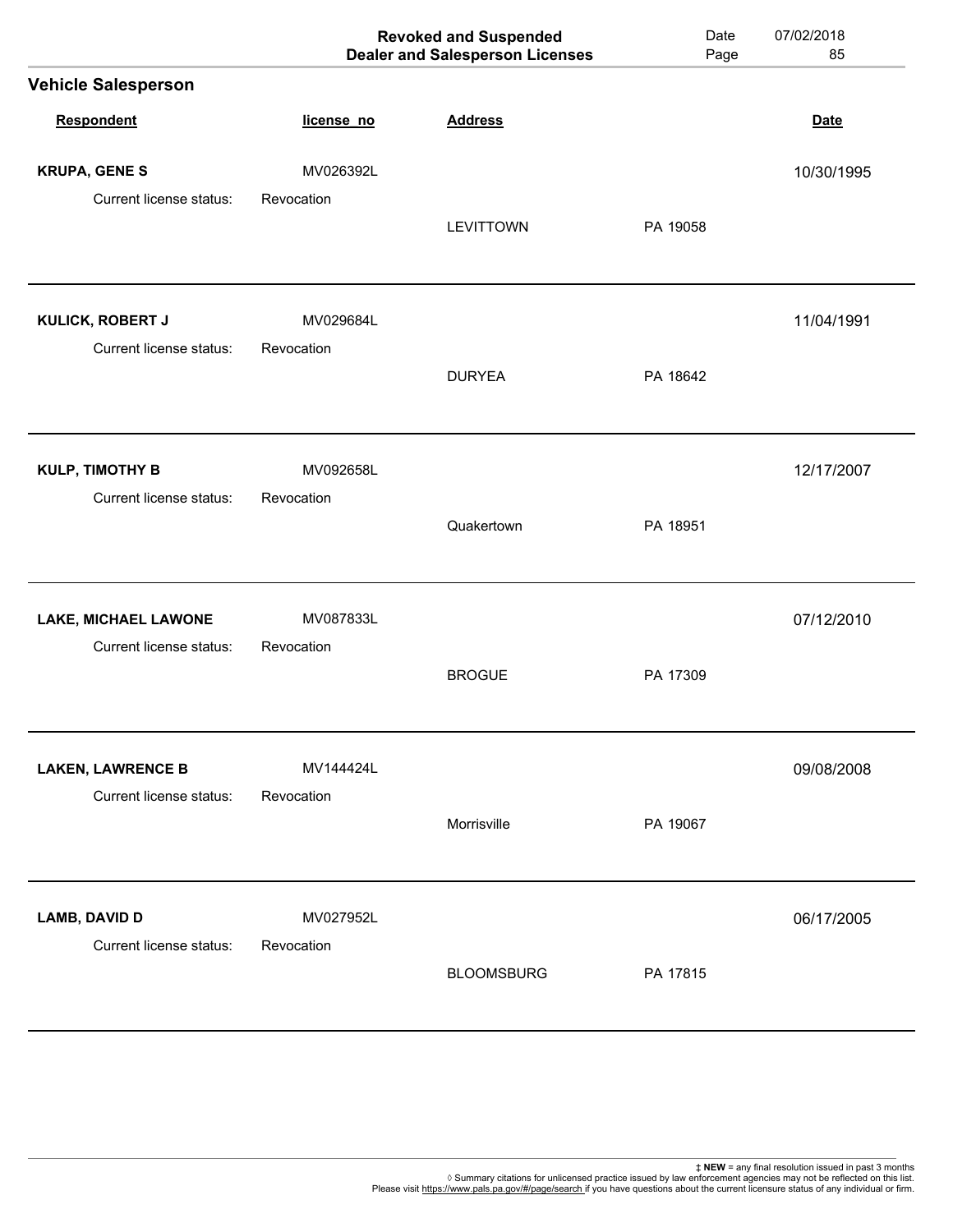|                                                     |                         | <b>Revoked and Suspended</b><br><b>Dealer and Salesperson Licenses</b> | Date<br>Page | 07/02/2018<br>86 |
|-----------------------------------------------------|-------------------------|------------------------------------------------------------------------|--------------|------------------|
| <b>Vehicle Salesperson</b>                          |                         |                                                                        |              |                  |
| Respondent                                          | license_no              | <b>Address</b>                                                         |              | <b>Date</b>      |
| <b>LAUGHLIN, JAMES J</b>                            | MV020821L               |                                                                        |              | 08/18/1988       |
| Current license status:                             | Suspension              | <b>ERIE PA</b>                                                         | PA 16509     |                  |
| <b>LAUGHMAN, LARRY E</b><br>Current license status: | MV032647L<br>Revocation |                                                                        |              | 11/14/2002       |
|                                                     |                         | <b>GETTYSBURG</b>                                                      | PA 17325     |                  |
| <b>LAUVER, CHARLES EDWARD</b>                       | MV189330                |                                                                        |              | 01/10/2011       |
| Current license status:                             | Revocation              | <b>COLUMBIA</b>                                                        | PA 17512     |                  |
| LEH, MARC E                                         | MV128546L               |                                                                        |              | 07/26/2006       |
| Current license status:                             | Revocation              | <b>HAVERTOWN</b>                                                       | PA 19083     |                  |
| <b>LENNARTZ, MANFRED</b>                            | MV168258                |                                                                        |              | 05/15/2009       |
| Current license status:                             | Suspension              | Jermyn                                                                 | PA 18433     |                  |
| <b>LEONARD, LANCE CARL</b>                          | MV081803L               |                                                                        |              | 07/20/1990       |
| Current license status:                             | Suspension              | <b>LEBANON</b>                                                         | PA 17042     |                  |
|                                                     |                         |                                                                        |              |                  |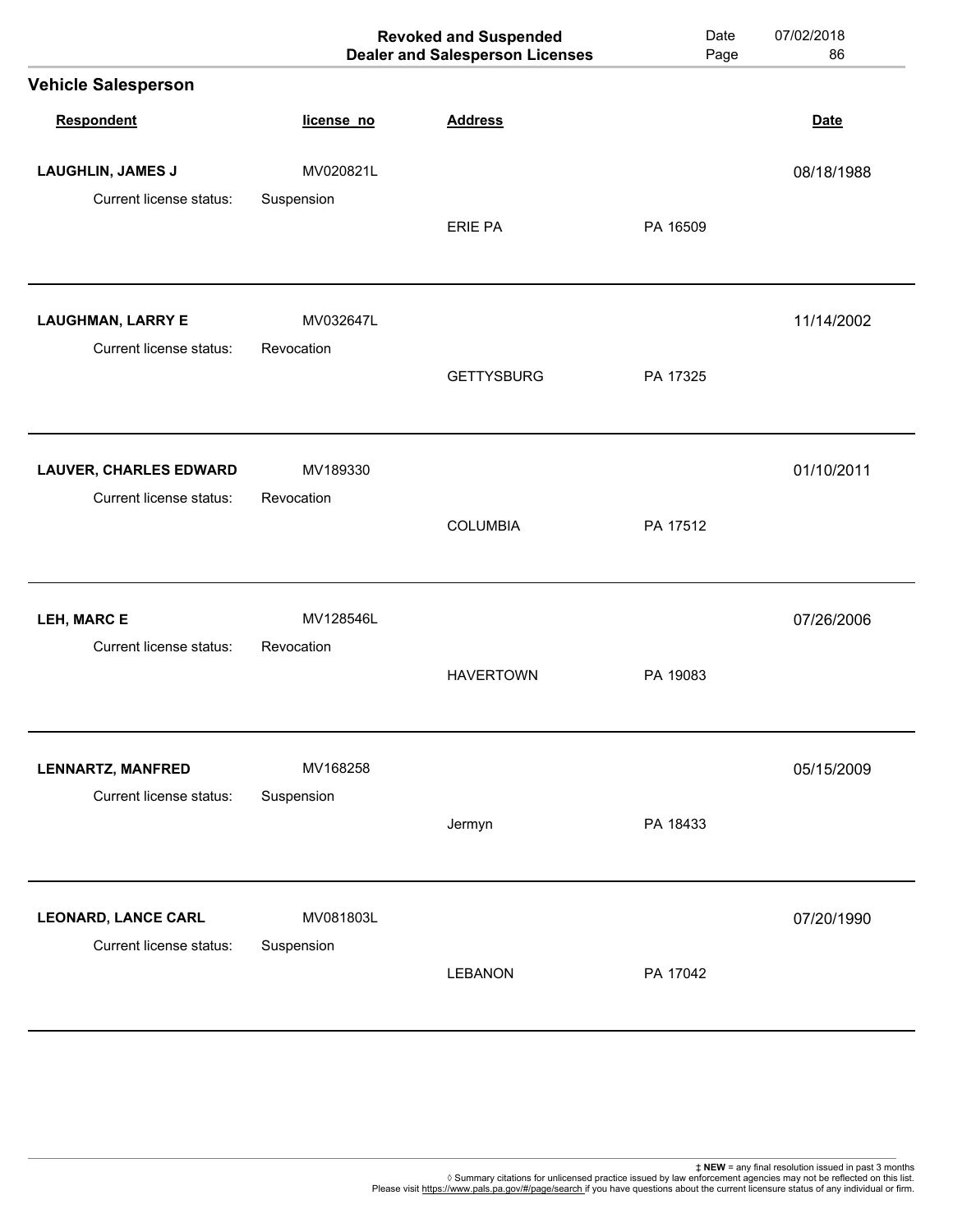|                                |            | <b>Revoked and Suspended</b><br><b>Dealer and Salesperson Licenses</b> | Date<br>Page | 07/02/2018<br>87 |
|--------------------------------|------------|------------------------------------------------------------------------|--------------|------------------|
| <b>Vehicle Salesperson</b>     |            |                                                                        |              |                  |
| Respondent                     | license_no | <b>Address</b>                                                         |              | <b>Date</b>      |
| <b>LEVIN, DANA A</b>           | MV193884   |                                                                        |              | 02/11/2008       |
| Current license status:        | Revocation | Schuylkill Haven                                                       | PA 17972     |                  |
| <b>LEVINE, SHELDON</b>         | MV005598L  |                                                                        |              | 02/24/1999       |
| Current license status:        | Suspension | <b>PITTSBURGH</b>                                                      | PA 15201     |                  |
| <b>LEWIS, JERMAINE MAURICE</b> | MV218163   |                                                                        |              | 06/25/2012       |
| Current license status:        | Suspension | Philadelphia                                                           | PA 19122     |                  |
| <b>LIGHT, RONALD E</b>         | MV009354L  |                                                                        |              | 08/18/1989       |
| Current license status:        | Revocation | <b>LEBANON</b>                                                         | PA 17042     |                  |
| <b>LINDENMUTH, KATHLEEN R</b>  | MV081195L  |                                                                        |              | 04/15/2003       |
| Current license status:        | Revocation | <b>MAHANOY CITY</b>                                                    | PA 17948     |                  |
| LINDNER, KEVIN A               | MV131714L  |                                                                        |              | 05/13/2010       |
| Current license status:        | Revocation | Pittsburgh                                                             | PA 15228     |                  |
|                                |            |                                                                        |              |                  |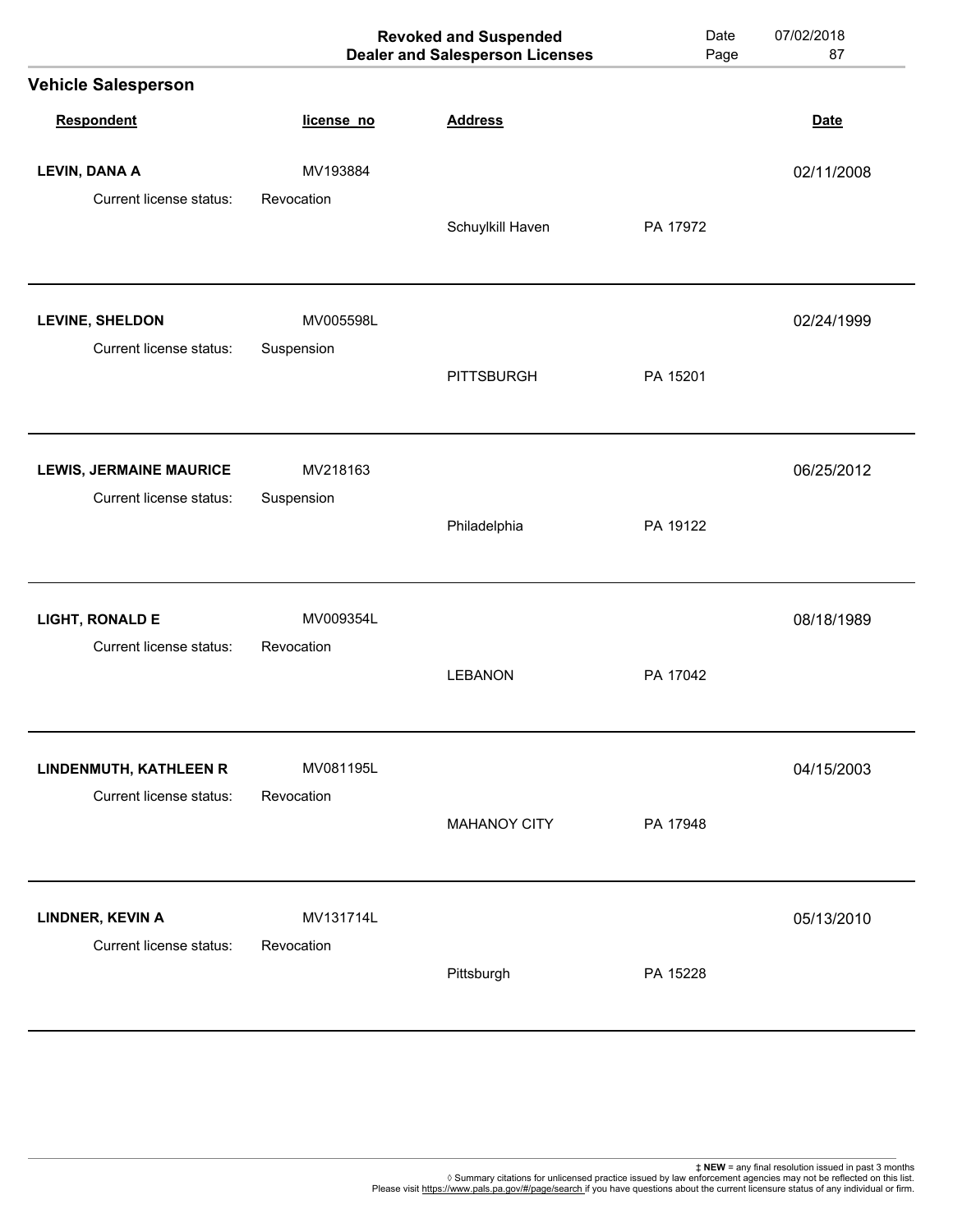|                            |            | <b>Revoked and Suspended</b><br><b>Dealer and Salesperson Licenses</b> | Date<br>Page | 07/02/2018<br>88 |
|----------------------------|------------|------------------------------------------------------------------------|--------------|------------------|
| <b>Vehicle Salesperson</b> |            |                                                                        |              |                  |
| Respondent                 | license_no | <b>Address</b>                                                         |              | <b>Date</b>      |
| <b>LINDSAY, KAREN M</b>    | MV166060L  |                                                                        |              | 04/27/2006       |
| Current license status:    | Revocation | <b>HARRISBURG</b>                                                      | PA 17103     |                  |
| <b>LIPKA, CORINNE ANN</b>  | MV125444L  |                                                                        |              | 03/12/2018       |
| Current license status:    | Suspension | Moon Township                                                          | PA 15108     |                  |
| LISPI, EUGENE F            | MV011512L  |                                                                        |              | 05/07/1997       |
| Current license status:    | Revocation | <b>LAFLIN</b>                                                          | PA 18702     |                  |
| <b>LOCASTRO, VINCENT A</b> | MV089587L  |                                                                        |              | 09/08/2011       |
| Current license status:    | Revocation | <b>BETHEL PARK</b>                                                     | PA 15102     |                  |
| LOJAK, TROY LEE            | MV114796L  |                                                                        |              | 01/24/2007       |
| Current license status:    | Revocation | <b>HARRISBURG</b>                                                      | PA 17111     |                  |
| LONG, JOSEPH LEE, JR       | MV052751L  |                                                                        |              | 02/21/1992       |
| Current license status:    | Revocation | Erie                                                                   | PA 16505     |                  |
|                            |            |                                                                        |              |                  |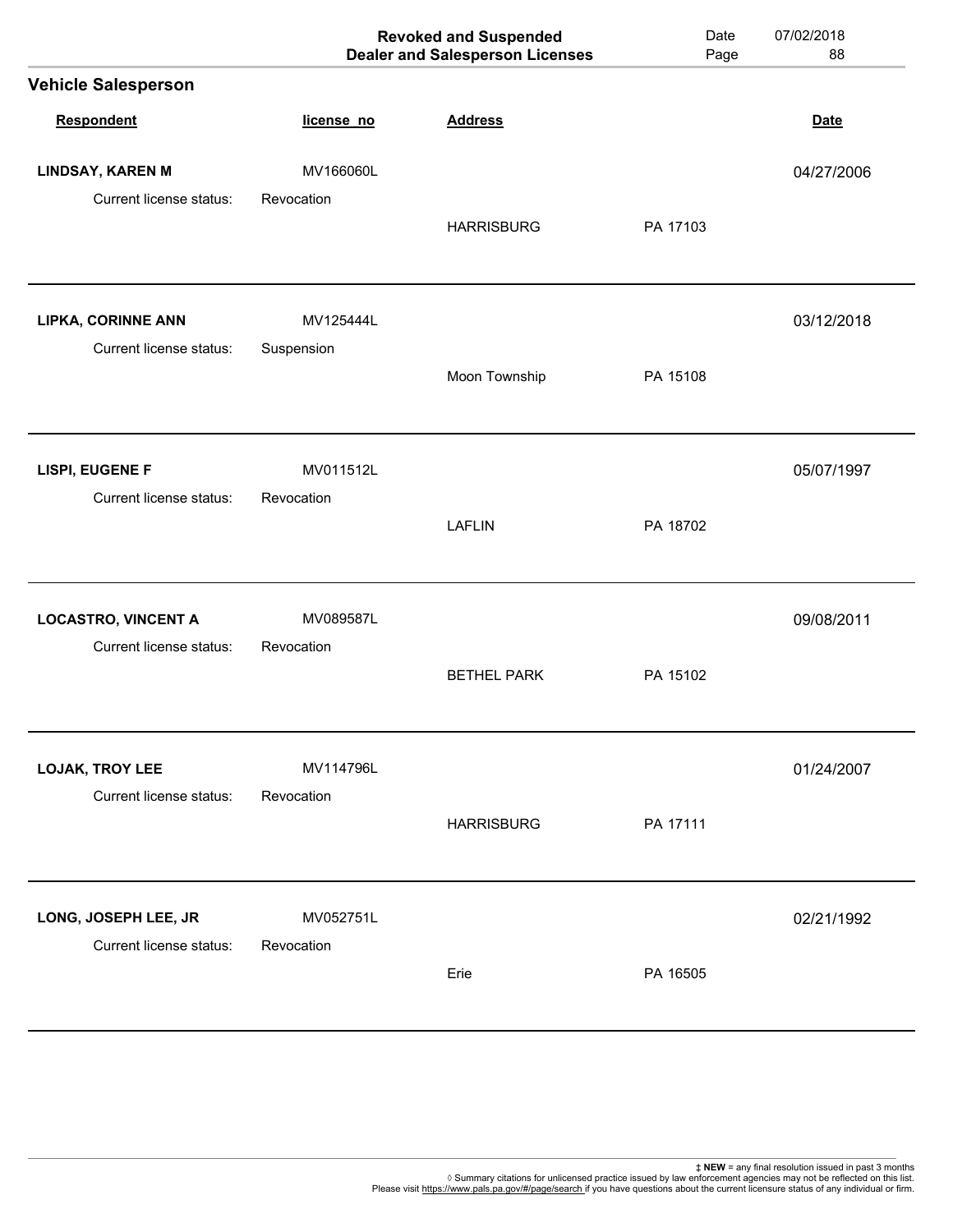|                                                      |                         | <b>Revoked and Suspended</b><br><b>Dealer and Salesperson Licenses</b> | Date<br>Page | 07/02/2018<br>89 |
|------------------------------------------------------|-------------------------|------------------------------------------------------------------------|--------------|------------------|
| <b>Vehicle Salesperson</b>                           |                         |                                                                        |              |                  |
| Respondent                                           | license_no              | <b>Address</b>                                                         |              | <b>Date</b>      |
| LONG, PAUL E                                         | MV024630L               |                                                                        |              | 09/13/2002       |
| Current license status:                              | Revocation              | <b>ERIE</b>                                                            | PA 16503     |                  |
| LOPSONZSKI, THEODORE JOHN<br>Current license status: | MV081023L<br>Revocation |                                                                        |              | 07/16/1998       |
|                                                      |                         | <b>ALLENTOWN</b>                                                       | PA 18104     |                  |
| LOWRY, RICHARD E, JR                                 | MV035420L               |                                                                        |              | 02/16/1990       |
| Current license status:                              | Revocation              | <b>FRANKLIN PA</b>                                                     | PA 16323     |                  |
| <b>LUCAS, RAYMOND R</b>                              | MV187104                |                                                                        |              | 10/07/2013       |
| Current license status:                              | Suspension              | Duquesne                                                               | PA 15110     |                  |
| LUSHINSKI, EDWARD J                                  | MV038907L               |                                                                        |              | 06/17/1988       |
| Current license status:                              | Revocation              | <b>SHAMOKIN</b>                                                        | PA 17872     |                  |
| <b>LUTZ, ADAM G</b>                                  | MV194394                |                                                                        |              | 11/17/2008       |
| Current license status:                              | Revocation              | Gilbertsville                                                          | PA 19525     |                  |
|                                                      |                         |                                                                        |              |                  |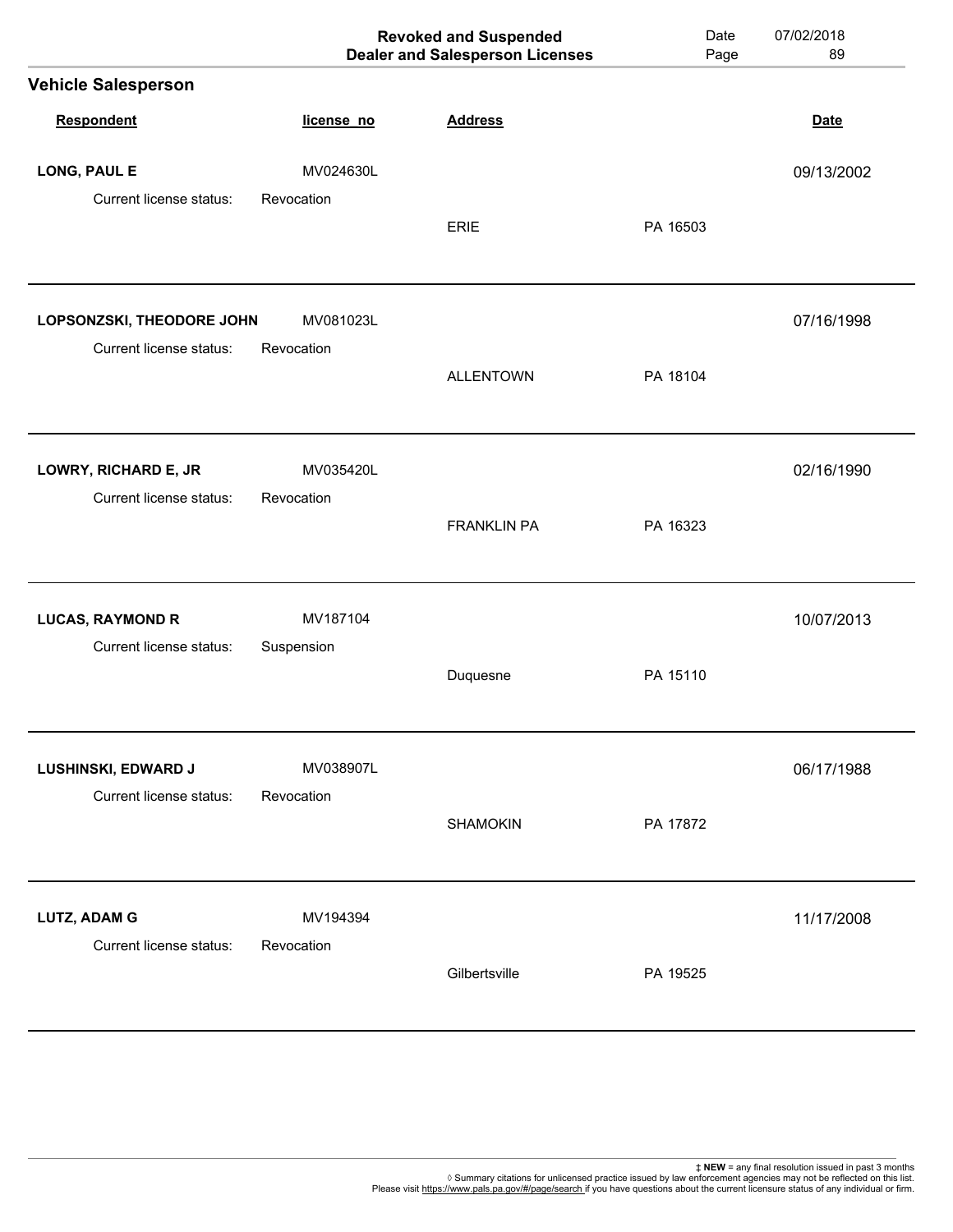|                                                      |                        | <b>Revoked and Suspended</b><br><b>Dealer and Salesperson Licenses</b> | Date<br>Page | 07/02/2018<br>90 |
|------------------------------------------------------|------------------------|------------------------------------------------------------------------|--------------|------------------|
| <b>Vehicle Salesperson</b>                           |                        |                                                                        |              |                  |
| Respondent                                           | license_no             | <b>Address</b>                                                         |              | <b>Date</b>      |
| LY, BE VAN                                           | MV096361L              |                                                                        |              | 01/22/1993       |
| Current license status:                              | Revocation             | <b>PITTSBURGH</b>                                                      | PA 15210     |                  |
| <b>LYONS, CHRISTOPHER</b><br>Current license status: | MV177580<br>Revocation |                                                                        |              | 12/28/2004       |
|                                                      |                        | <b>PITTSBURGH</b>                                                      | PA 15210     |                  |
| <b>MACNICHOL, JOSEPH A</b>                           | MV217207               |                                                                        |              | 09/18/2017       |
| Current license status:                              | Suspension             | Warrington                                                             | PA 18976     |                  |
| <b>MANTALIS, CONSTANTINE M</b>                       | MV087535L              |                                                                        |              | 08/20/1990       |
| Current license status:                              | Revocation             | <b>CANONSBURG</b>                                                      | PA 15317     |                  |
| <b>MANTALIS, GUS M</b>                               | MV082024L              |                                                                        |              | 08/20/1990       |
| Current license status:                              | Revocation             | CANONSBURG                                                             | PA 15317     |                  |
| <b>MARAFIOTI, FREDERICK F</b>                        | MV169061               |                                                                        |              | 10/09/2015       |
| Current license status:                              | Revocation             | Ephrata                                                                | PA 17522     |                  |
|                                                      |                        |                                                                        |              |                  |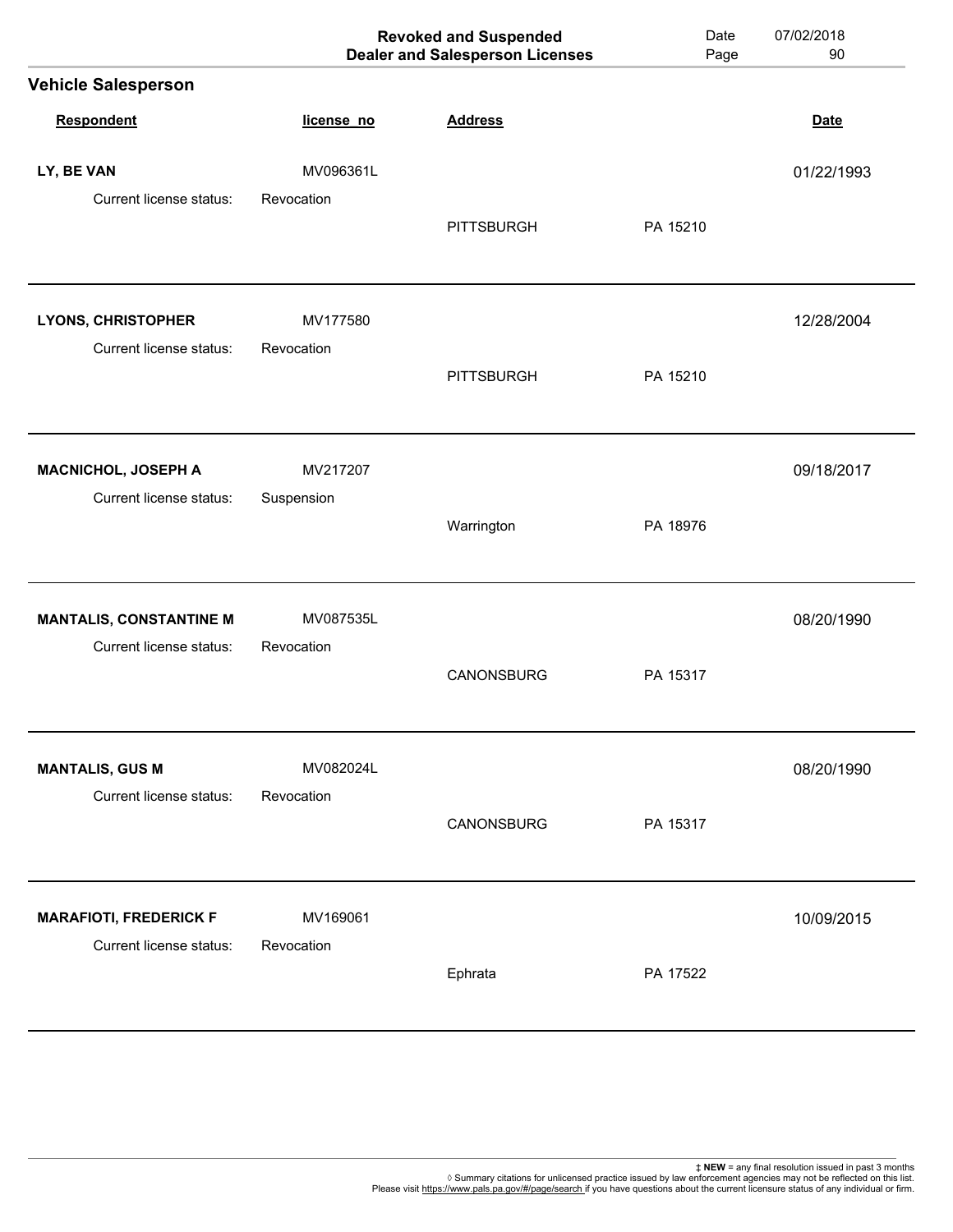|                                                        |                         | <b>Revoked and Suspended</b><br><b>Dealer and Salesperson Licenses</b> | Date<br>Page | 07/02/2018<br>91 |
|--------------------------------------------------------|-------------------------|------------------------------------------------------------------------|--------------|------------------|
| <b>Vehicle Salesperson</b>                             |                         |                                                                        |              |                  |
| Respondent                                             | license_no              | <b>Address</b>                                                         |              | <b>Date</b>      |
| <b>MARCHANDO, DENNIS W</b>                             | MV020839L               |                                                                        |              | 10/19/1990       |
| Current license status:                                | Revocation              | Canonsburg                                                             | PA 15317     |                  |
| MARCHESE, BENJAMIN J<br><b>Current license status:</b> | MV123061L<br>Revocation |                                                                        |              | 02/22/2006       |
|                                                        |                         | PLYMOUTH MTG                                                           | PA 19462     |                  |
| <b>MARCINKO, RICHARD</b>                               | MV097659L               |                                                                        |              | 02/20/2003       |
| Current license status:                                | Suspension              | <b>JESSUP</b>                                                          | PA 18434     |                  |
| <b>MARKEL, ERNIE F</b>                                 | MV100732L               |                                                                        |              | 10/07/2013       |
| Current license status:                                | Revocation              | <b>HARRISBURG</b>                                                      | PA 17111     |                  |
| <b>MARKS, BRAD A</b>                                   | MV178339                |                                                                        |              | 03/08/2018       |
| Current license status:                                | Suspension              | Furlong                                                                | PA 18925     |                  |
| <b>MARTIN, RONALD J</b>                                | MV184620                |                                                                        |              | 03/09/2015       |
| Current license status:                                | Revocation              | wampum                                                                 | PA 16157     |                  |
|                                                        |                         |                                                                        |              |                  |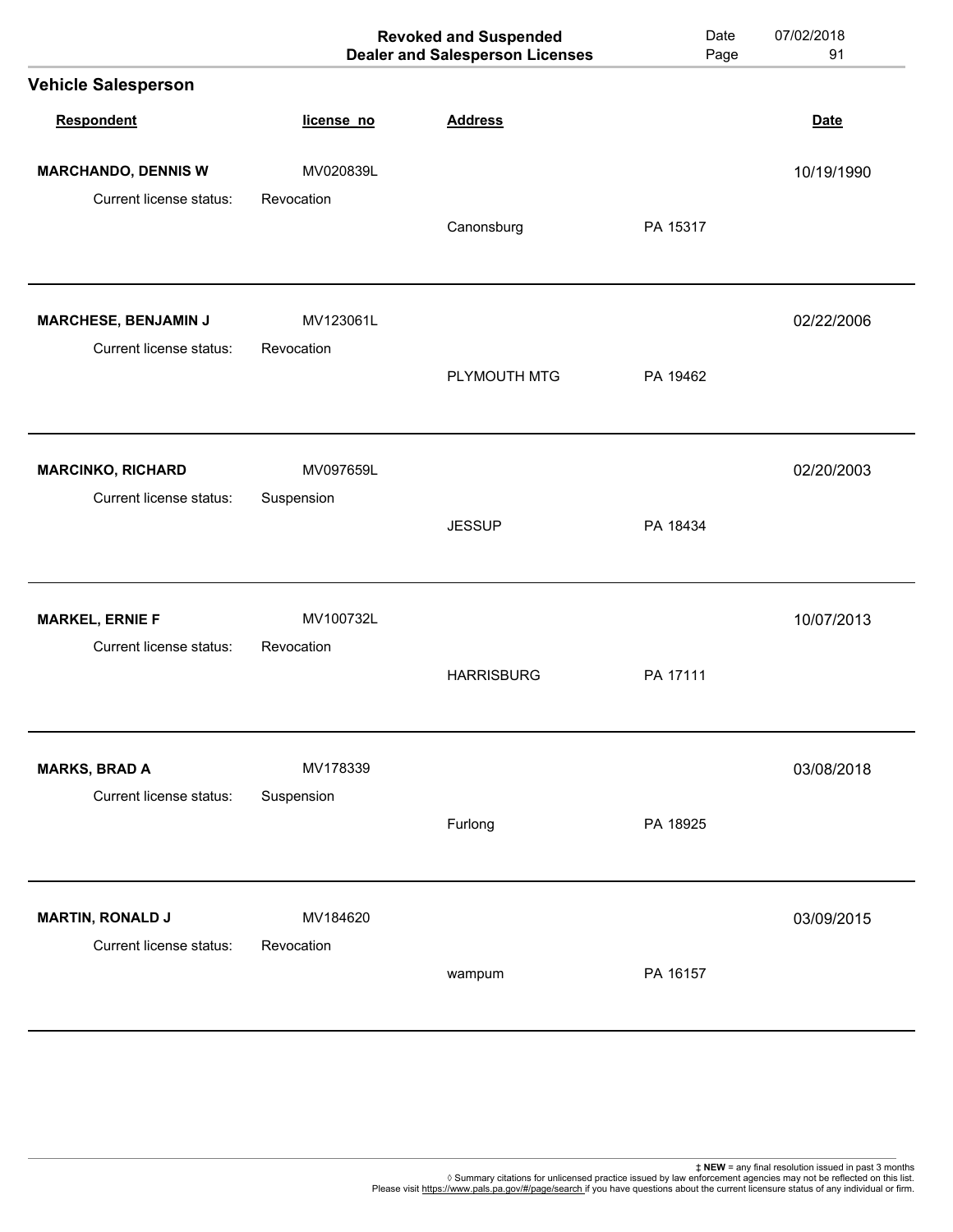|            |                       | Date<br>Page                                                           | 07/02/2018<br>92 |
|------------|-----------------------|------------------------------------------------------------------------|------------------|
|            |                       |                                                                        |                  |
| license_no | <b>Address</b>        |                                                                        | <b>Date</b>      |
| MV150962L  |                       |                                                                        | 02/20/2003       |
| Revocation | Waterford             | PA 16441                                                               |                  |
| MV122298L  |                       |                                                                        | 05/17/2002       |
|            | <b>NEWARK</b>         | DE 19711                                                               |                  |
| MV039132L  |                       |                                                                        | 08/18/1989       |
| Revocation | <b>MERRITTSTOWN</b>   | PA 15463                                                               |                  |
| MV109441L  |                       |                                                                        | 09/08/2016       |
| Suspension | Levittown             | PA 19054                                                               |                  |
| MV192617   |                       |                                                                        | 03/12/2008       |
| Revocation | <b>McKees Rocks</b>   | PA 15136                                                               |                  |
| MV198845   |                       |                                                                        | 12/09/2013       |
| Suspension | <b>Mount Pleasant</b> | PA 15666                                                               |                  |
|            | Suspension            | <b>Revoked and Suspended</b><br><b>Dealer and Salesperson Licenses</b> |                  |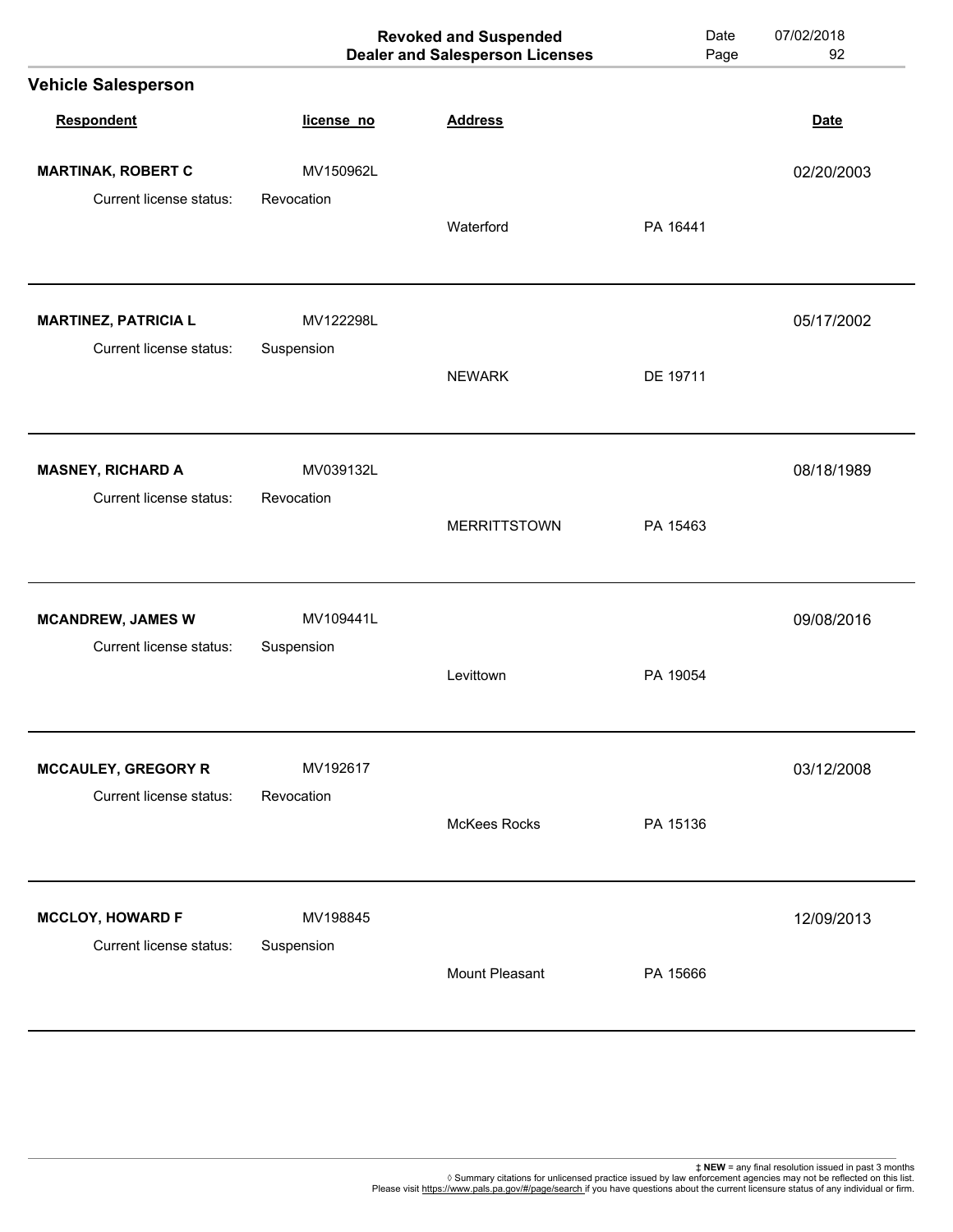|                                                    |                         | <b>Revoked and Suspended</b><br><b>Dealer and Salesperson Licenses</b> | Date<br>Page | 07/02/2018<br>93 |
|----------------------------------------------------|-------------------------|------------------------------------------------------------------------|--------------|------------------|
| <b>Vehicle Salesperson</b>                         |                         |                                                                        |              |                  |
| Respondent                                         | license_no              | <b>Address</b>                                                         |              | <b>Date</b>      |
| <b>MCCUSKER, EDWARD G</b>                          | MV066381L               |                                                                        |              | 04/18/2016       |
| Current license status:                            | Revocation              | <b>HOLLAND</b>                                                         | PA 18966     |                  |
| MCDEAVITT, ARTHUR L, JR<br>Current license status: | MV095081L<br>Suspension |                                                                        |              | 02/18/2004       |
|                                                    |                         | Monroeville                                                            | PA 15146     |                  |
| <b>MCDONALD, KELLY A</b>                           | MV180133                |                                                                        |              | 07/21/2008       |
| Current license status:                            | Revocation              | Lake Ariel                                                             | PA 18436     |                  |
| MCGILL, JOHN C                                     | MV098125L               |                                                                        |              | 03/19/2003       |
| Current license status:                            | Revocation              | MT PLEASANT                                                            | PA 15666     |                  |
| <b>MCKINNEY, RANDY R</b>                           | MV167066L               |                                                                        |              | 11/30/2006       |
| Current license status:                            | Revocation              | ZIONSVILLE                                                             | PA 18092     |                  |
| <b>MELNICK, CHRISTOPHER ALAN</b>                   | MV137081L               |                                                                        |              | 09/08/2009       |
| Current license status:                            | Revocation              | <b>NORRISTOWN</b>                                                      | PA 19404     |                  |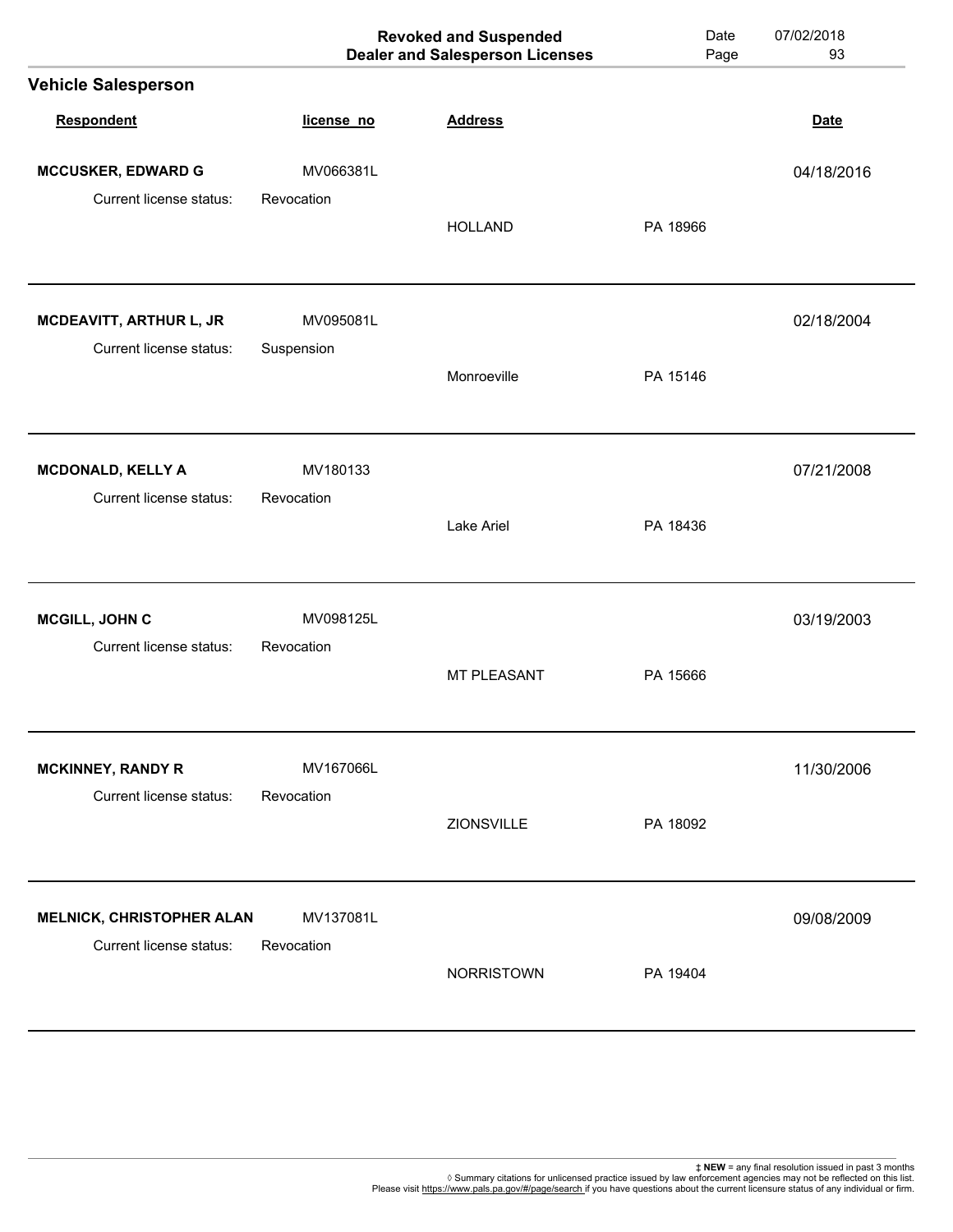|                                 |            | <b>Revoked and Suspended</b><br><b>Dealer and Salesperson Licenses</b> | Date<br>Page | 07/02/2018<br>94 |
|---------------------------------|------------|------------------------------------------------------------------------|--------------|------------------|
| <b>Vehicle Salesperson</b>      |            |                                                                        |              |                  |
| <b>Respondent</b>               | license_no | <b>Address</b>                                                         |              | <b>Date</b>      |
| <b>MESSINA, JAMES J</b>         | MV035780L  |                                                                        |              | 10/22/1996       |
| Current license status:         | Revocation | <b>FLEMINGTON NJ</b>                                                   | NJ 08822     |                  |
| <b>MESSINA, ROBERT LAWRENCE</b> | MV080689L  |                                                                        |              | 08/15/1996       |
| Current license status:         | Revocation | <b>ALLENTOWN</b>                                                       | PA 18103     |                  |
| <b>MIDKIFF, JOHN E</b>          | MV142134L  |                                                                        |              | 08/17/2015       |
| Current license status:         | Revocation | Indiana                                                                | PA 15701     |                  |
| MILLER, DWIGHT D                | MV096982L  |                                                                        |              | 06/25/1996       |
| Current license status:         | Revocation | <b>SCHUYKILL HN</b>                                                    | PA 17972     |                  |
| <b>MILLER, RUSSELL S</b>        | MV141785L  |                                                                        |              | 03/27/2017       |
| Current license status:         | Suspension | Pittsburgh                                                             | PA 15235     |                  |
| <b>MILLER, STEPHEN R</b>        | MV146487L  |                                                                        |              | 11/08/2005       |
| Current license status:         | Revocation | <b>GERMANSVILLE</b>                                                    | PA 18053     |                  |
|                                 |            |                                                                        |              |                  |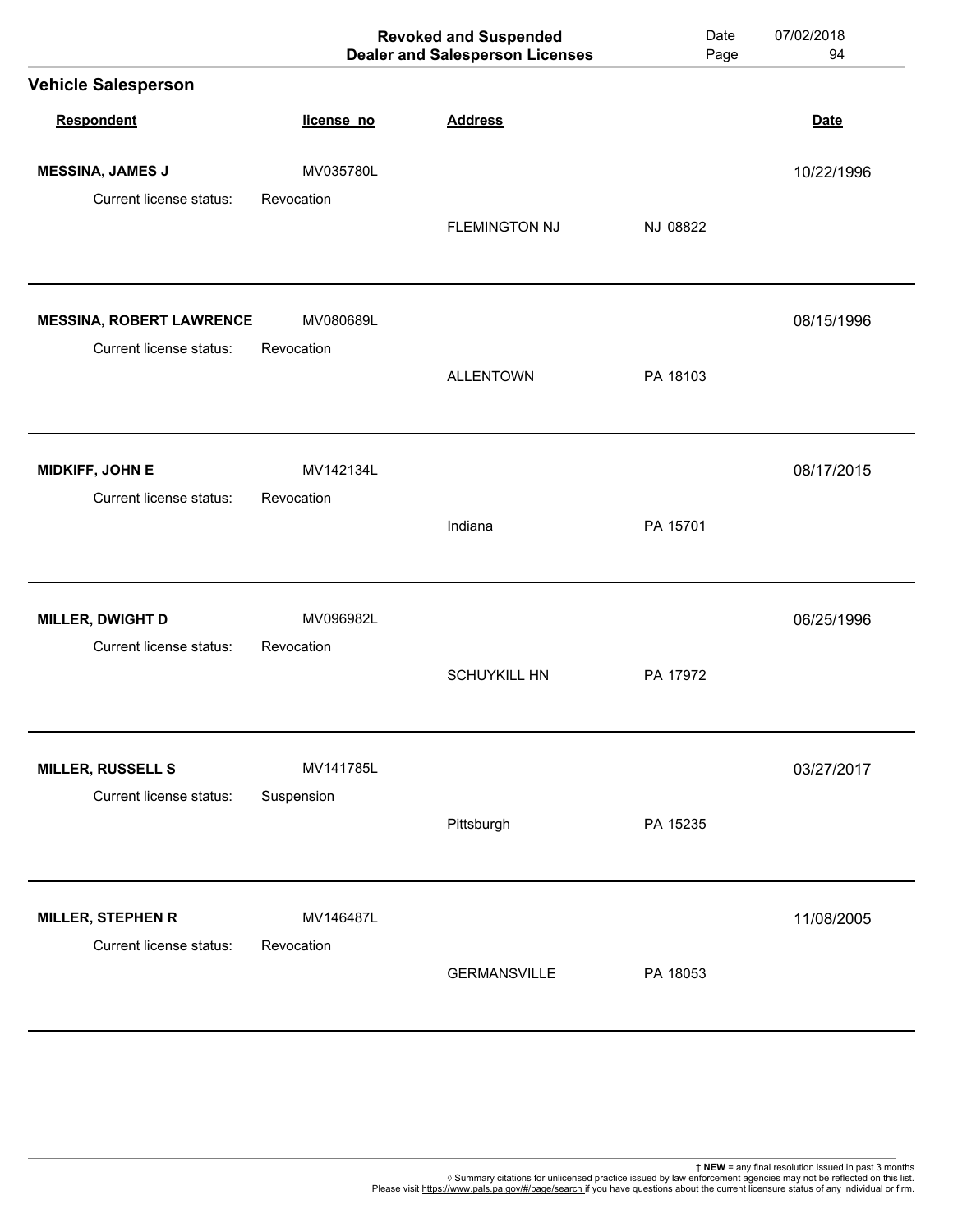|            | <b>Dealer and Salesperson Licenses</b> | Page     | 95          |
|------------|----------------------------------------|----------|-------------|
|            |                                        |          |             |
| license_no | <b>Address</b>                         |          | <b>Date</b> |
| MV048811L  |                                        |          | 09/14/2001  |
| Revocation | <b>SCRANTON</b>                        | PA 18504 |             |
| MV201753   |                                        |          | 08/08/2008  |
| Revocation | Allentown                              | PA 18104 |             |
| MV112580L  |                                        |          | 07/02/1997  |
| Revocation | <b>DUNMORE</b>                         | PA 18512 |             |
| MV099389L  |                                        |          | 10/08/2004  |
| Suspension | <b>ARDMORE</b>                         | PA 19003 |             |
| MV071407L  |                                        |          | 05/23/2003  |
| Suspension | PHILADELPHIA                           | PA 19103 |             |
| MV150819L  |                                        |          | 05/17/2002  |
| Suspension | Philadelphia                           | PA 19131 |             |
|            | MILLS, RAYMOND STANFORD, III           |          |             |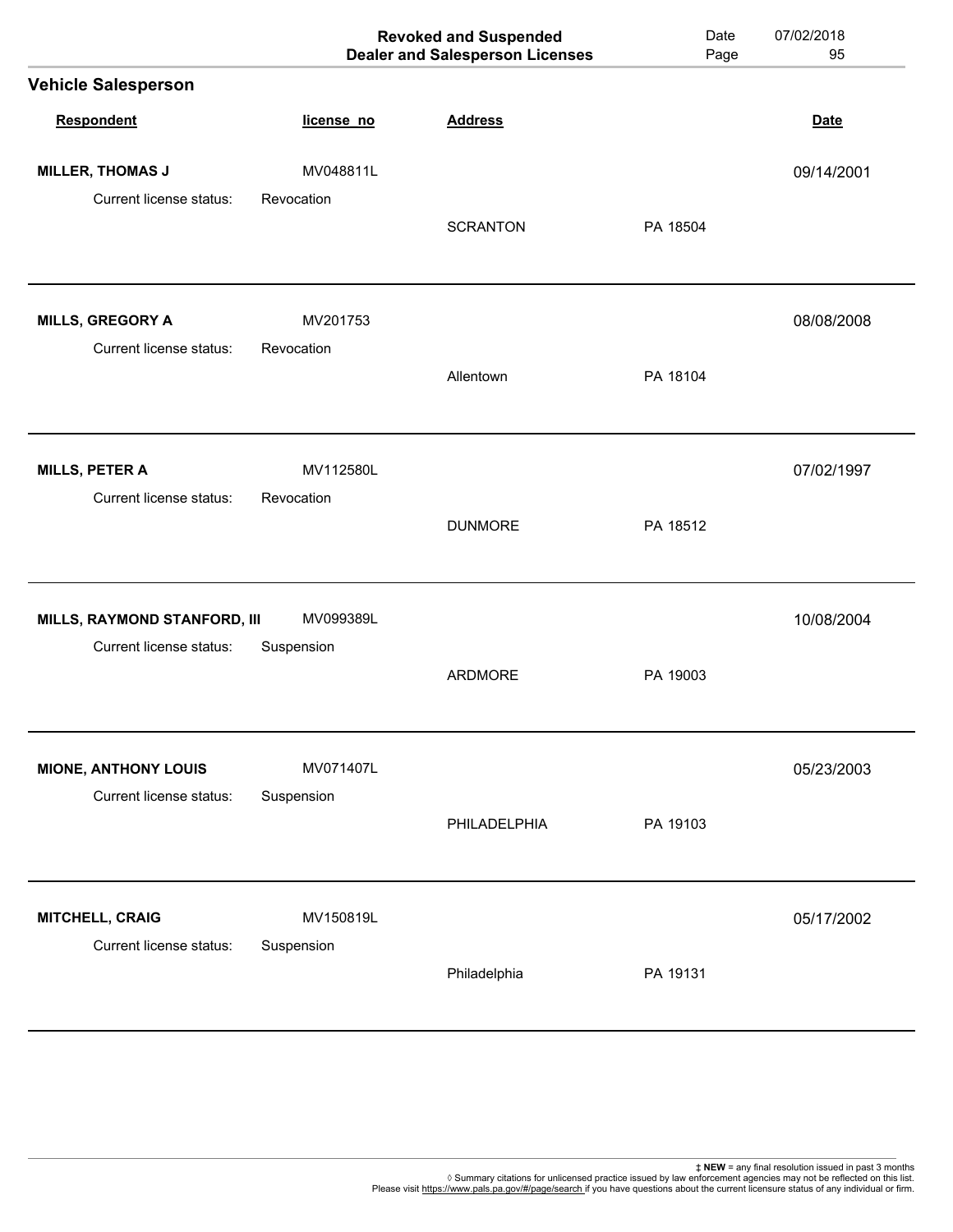|                                              |                         | <b>Revoked and Suspended</b><br><b>Dealer and Salesperson Licenses</b> | Date<br>Page | 07/02/2018<br>96 |
|----------------------------------------------|-------------------------|------------------------------------------------------------------------|--------------|------------------|
| <b>Vehicle Salesperson</b>                   |                         |                                                                        |              |                  |
| Respondent                                   | license_no              | <b>Address</b>                                                         |              | <b>Date</b>      |
| <b>MOATS, SIDNEY H, JR</b>                   | MV136489L               |                                                                        |              | 03/18/2004       |
| Current license status:                      | Revocation              | <b>SMOCK</b>                                                           | PA 15480     |                  |
| MOCZULSKI, JOHN J<br>Current license status: | MV059924L<br>Revocation |                                                                        |              | 01/17/1985       |
|                                              |                         | <b>ERIE</b>                                                            | PA 16504     |                  |
| MOLINARI, ANTHONY J, JR                      | MV144806L               |                                                                        |              | 03/27/2017       |
| Current license status:                      | Revocation              | West Mifflin                                                           | PA 15122     |                  |
| <b>MONTANARI, BRIAN K</b>                    | MV109254L               |                                                                        |              | 10/02/2009       |
| Current license status:                      | Revocation              | Collegeville                                                           | PA 19426     |                  |
| <b>MONTEMAYOR, GEORGE A</b>                  | MV083229L               |                                                                        |              | 12/19/2005       |
| Current license status:                      | Revocation              | Mechanicsburg                                                          | PA 17050     |                  |
| MOORE, ROBERT J, JR                          | MV148583L               |                                                                        |              | 06/08/2016       |
| Current license status:                      | Revocation              | Kane                                                                   | PA 16735     |                  |
|                                              |                         |                                                                        |              |                  |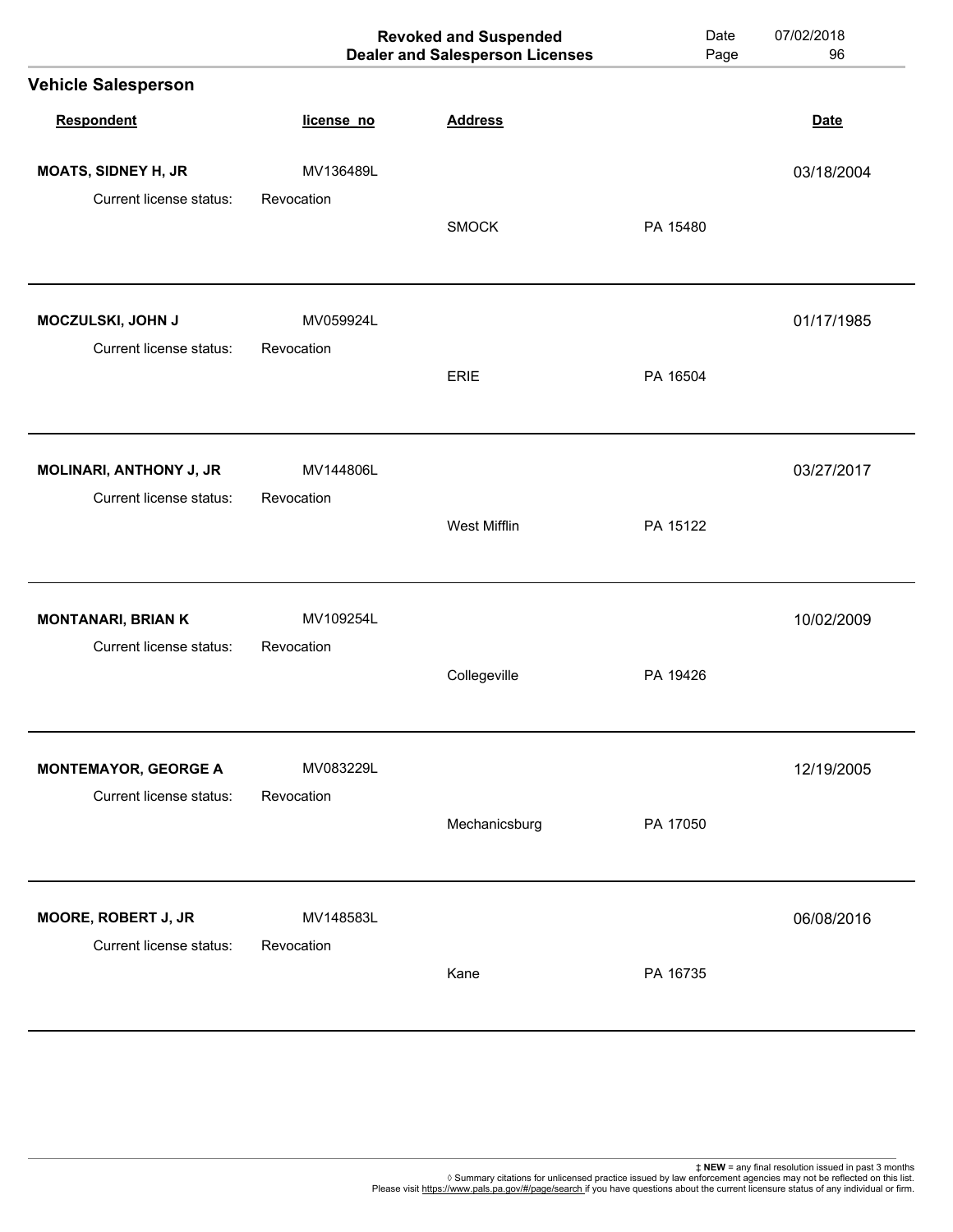|                                                   |                         | <b>Revoked and Suspended</b><br><b>Dealer and Salesperson Licenses</b>       | Date<br>Page | 07/02/2018<br>97 |
|---------------------------------------------------|-------------------------|------------------------------------------------------------------------------|--------------|------------------|
| <b>Vehicle Salesperson</b>                        |                         |                                                                              |              |                  |
| Respondent                                        | license_no              | <b>Address</b>                                                               |              | <b>Date</b>      |
| <b>MORENO, RON T</b>                              | MV130267L               |                                                                              |              | 02/28/2005       |
| Current license status:                           | Revocation              | <b>MOON TOWNSHIP</b>                                                         | PA 15108     |                  |
| <b>MORGAN, JASON C</b><br>Current license status: | MV160821L<br>Revocation |                                                                              |              | 01/05/2009       |
|                                                   |                         | <b>BARTONSVILLE</b>                                                          | PA 18321     |                  |
| <b>MORRIS, BRETT D</b>                            | MV198225                |                                                                              |              | 12/24/2015       |
| Current license status:                           | Suspension              | Holmes                                                                       | PA 19043     |                  |
| MOTSCH, JOHN A                                    | MV048044L               |                                                                              |              | 09/20/2000       |
| Current license status:                           | Suspension              | ERIE                                                                         | PA 16507     |                  |
| <b>MROZ, LEON ANTHONY</b>                         | MV108622L               |                                                                              |              | 03/31/2017       |
| Current license status:                           | Revocation              | Allentown                                                                    | PA 18102     |                  |
| <b>MUEHLMAN, BRIAN D</b>                          | MV044574L               |                                                                              |              | 10/27/1994       |
| Current license status:                           |                         | Revoked -- Subsequent Application for reinstatement denied<br><b>HARMONY</b> | PA 16063     |                  |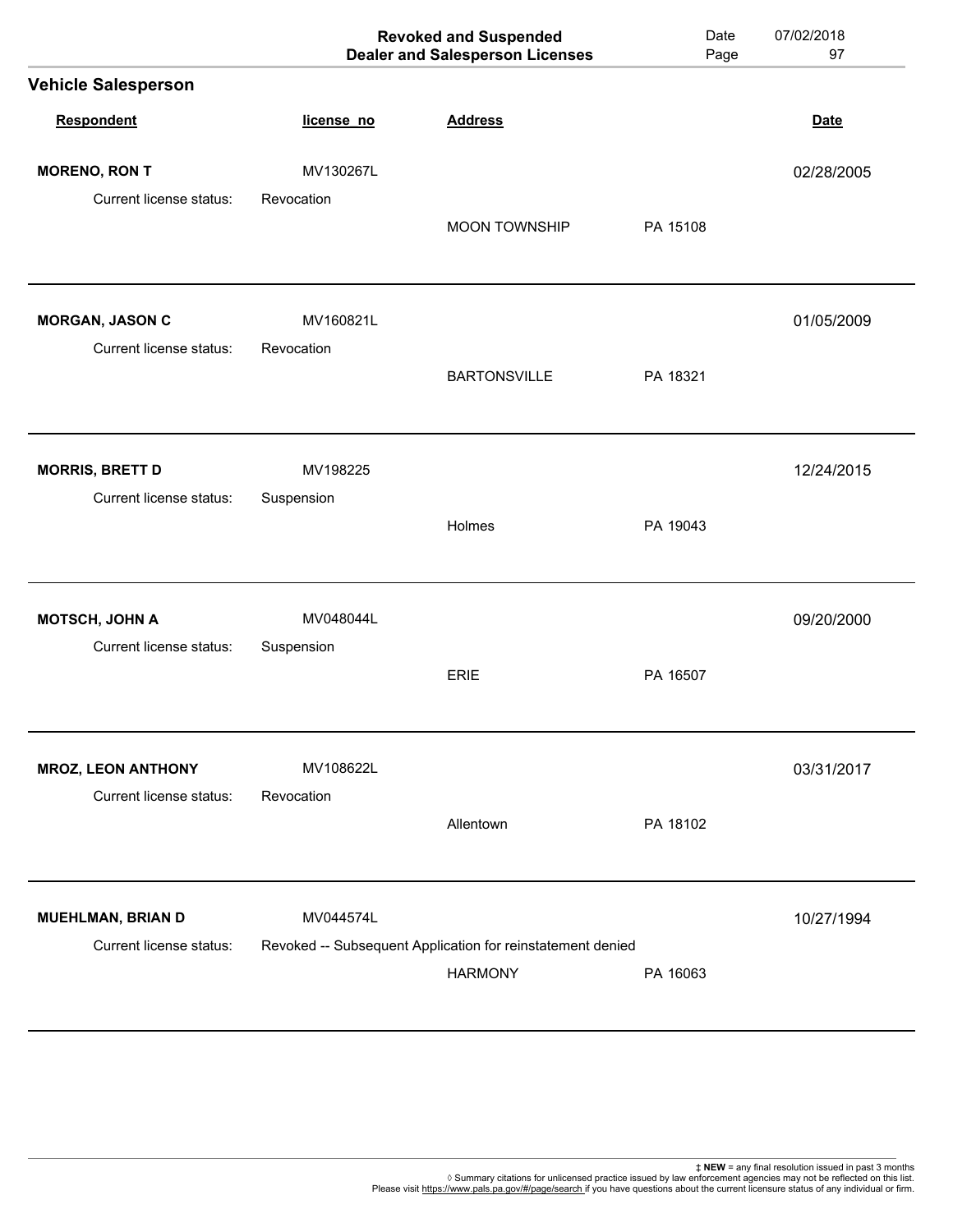|                             |            | <b>Revoked and Suspended</b><br><b>Dealer and Salesperson Licenses</b> | Date<br>Page | 07/02/2018<br>98 |
|-----------------------------|------------|------------------------------------------------------------------------|--------------|------------------|
| <b>Vehicle Salesperson</b>  |            |                                                                        |              |                  |
| Respondent                  | license_no | <b>Address</b>                                                         |              | <b>Date</b>      |
| MULHOLLAND, ROBIN A         | MV126848L  |                                                                        |              | 09/14/2006       |
| Current license status:     | Revocation | <b>HARRISBURG</b>                                                      | PA 17112     |                  |
| <b>MURAO, RICHARD F, JR</b> | MV186463   |                                                                        |              | 01/14/2010       |
| Current license status:     | Revocation | Philadelphia                                                           | PA 19116     |                  |
| MURPHY, JOSEPH DAVID        | MV134445L  |                                                                        |              | 02/23/2017       |
| Current license status:     | Revocation | Lewisburg                                                              | PA 17837     |                  |
| <b>MURPHY, STEVEN E</b>     | MV189138   |                                                                        |              | 12/31/2012       |
| Current license status:     | Suspension | <b>Bristol</b>                                                         | PA 19007     |                  |
| MUSGRAVE, LARRY J           | MV080826L  |                                                                        |              | 07/02/1997       |
| Current license status:     | Revocation | <b>HARRISBURG</b>                                                      | PA 17102     |                  |
| <b>MYERS, ROBERT D</b>      | MV021282L  |                                                                        |              | 09/20/1983       |
| Current license status:     | Revocation | <b>GROVE CITY PA</b>                                                   | PA 16127     |                  |
|                             |            |                                                                        |              |                  |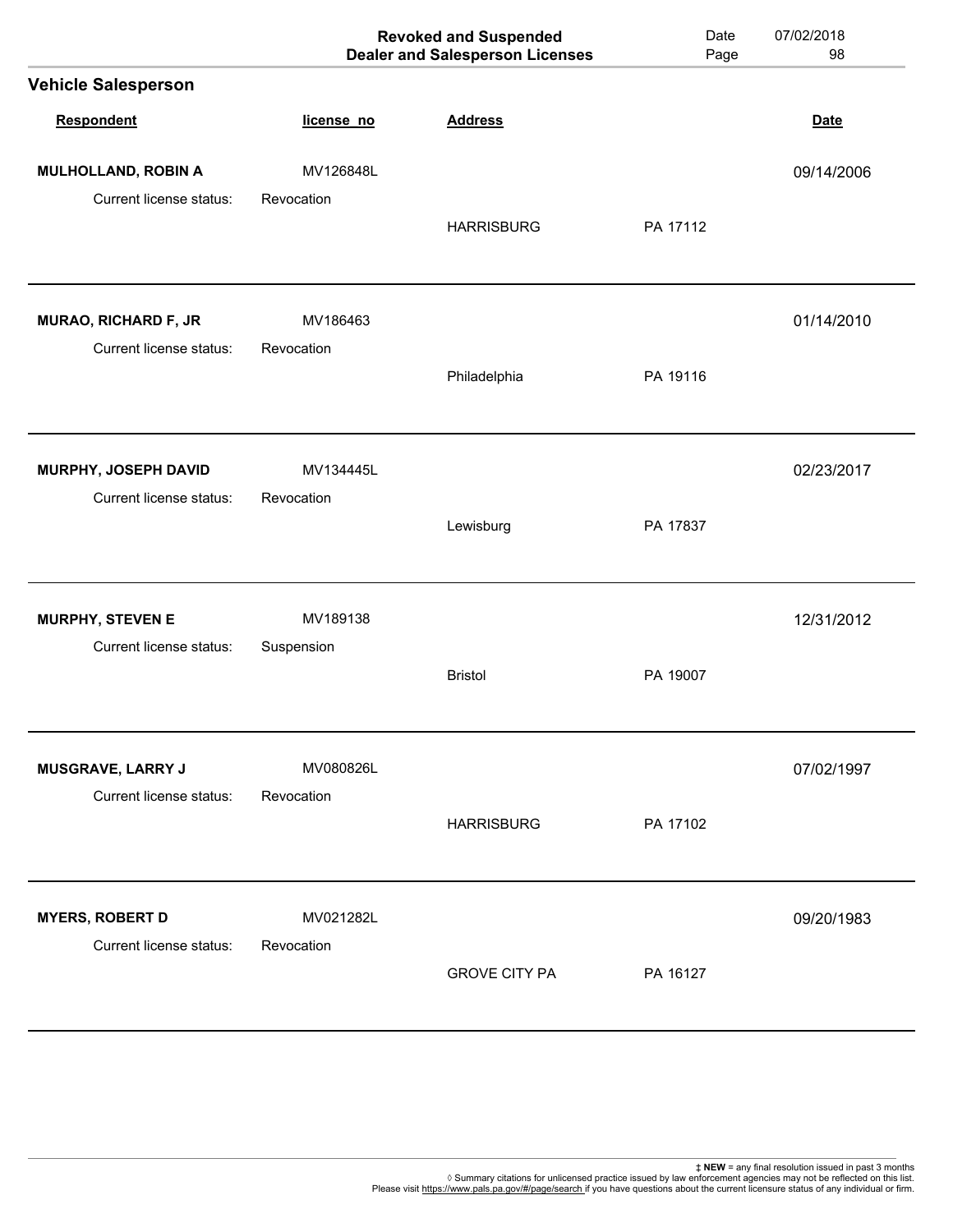|                                                    |                         | <b>Revoked and Suspended</b><br><b>Dealer and Salesperson Licenses</b> | Date<br>Page | 07/02/2018<br>99 |
|----------------------------------------------------|-------------------------|------------------------------------------------------------------------|--------------|------------------|
| <b>Vehicle Salesperson</b>                         |                         |                                                                        |              |                  |
| Respondent                                         | license_no              | <b>Address</b>                                                         |              | <b>Date</b>      |
| <b>MYFORD, RICHARD B</b>                           | MV126110L               |                                                                        |              | 07/02/1997       |
| Current license status:                            | Revocation              | <b>MECHANICSBURG</b>                                                   | PA 17055     |                  |
| <b>NACHMANI, REFAEL</b><br>Current license status: | MV096986L<br>Revocation |                                                                        |              | 10/31/2005       |
|                                                    |                         | <b>WYNWOOD</b>                                                         | PA 19096     |                  |
| NARVAEZ, JOSEPH ANTHONY                            | MV157696L               |                                                                        |              | 06/10/2016       |
| Current license status:                            | Revocation              | Hamburg                                                                | PA 19526     |                  |
| <b>NEAL, CHRIS A</b>                               | MV184413                |                                                                        |              | 11/13/2015       |
| Current license status:                            | Revocation              | Palmyra                                                                | PA 17078     |                  |
| <b>NEARHOOF, ERIC J</b>                            | MV184826                |                                                                        |              | 07/06/2004       |
| Current license status:                            | Suspension              | Harrisburg                                                             | PA 17111     |                  |
| <b>NEDROW, BRUCE A</b>                             | MV058992L               |                                                                        |              | 02/18/1998       |
| Current license status:                            | Revocation              | <b>PITTSBURGH</b>                                                      | PA 15236     |                  |
|                                                    |                         |                                                                        |              |                  |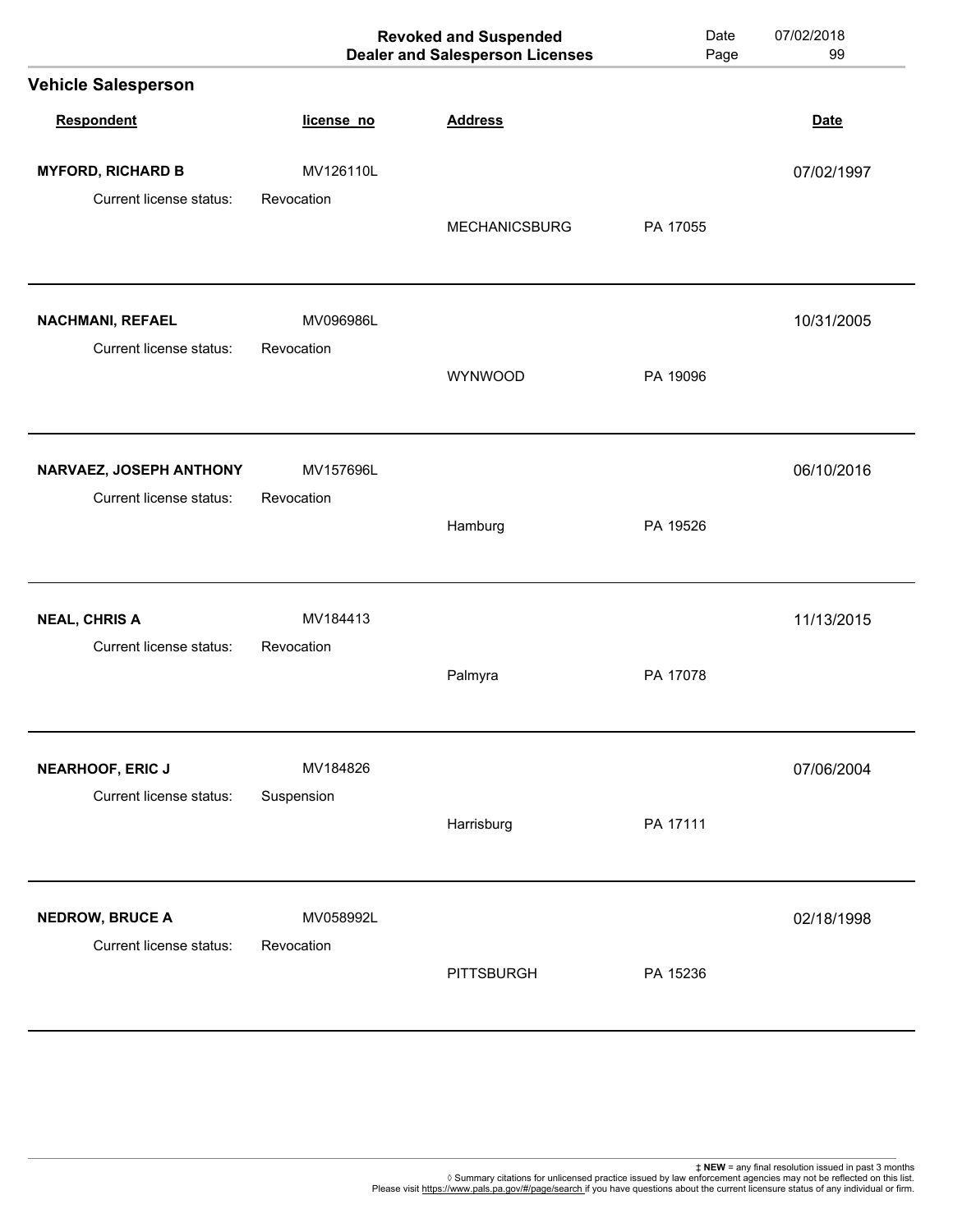|                                                      |                         | <b>Revoked and Suspended</b><br><b>Dealer and Salesperson Licenses</b> | Date<br>Page | 07/02/2018<br>100 |
|------------------------------------------------------|-------------------------|------------------------------------------------------------------------|--------------|-------------------|
| <b>Vehicle Salesperson</b>                           |                         |                                                                        |              |                   |
| Respondent                                           | license_no              | <b>Address</b>                                                         |              | <b>Date</b>       |
| <b>NERCESIAN, JACK</b>                               | MV013661L               |                                                                        |              | 08/18/1988        |
| Current license status:                              | Revocation              | <b>HAVERTOWN PA</b>                                                    | PA 19083     |                   |
| NICOLETTI, DANIEL ANTHONY<br>Current license status: | MV050683L<br>Revocation |                                                                        |              | 03/24/1997        |
|                                                      |                         | <b>MONROEVILLE</b>                                                     | PA 15146     |                   |
| <b>NOBS, NICHOLAS ROBERT</b>                         | MV073462L               |                                                                        |              | 10/22/2002        |
| Current license status:                              | Suspension              | <b>SALTSBURG</b>                                                       | PA 15681     |                   |
| <b>NOCERA, THOMAS J</b>                              | MV087052L               |                                                                        |              | 06/12/2000        |
| Current license status:                              | Revocation              | <b>TAYLOR</b>                                                          | PA 18517     |                   |
| <b>NOLAN, CARL W</b>                                 | MV176050                |                                                                        |              | 03/31/2017        |
| Current license status:                              | Suspension              | Adah                                                                   | PA 15410     |                   |
| <b>NOLEN, KEVIN M</b>                                | MV189981                |                                                                        |              | 03/09/2009        |
| Current license status:                              | Revocation              | Philadelphia                                                           | PA 19114     |                   |
|                                                      |                         |                                                                        |              |                   |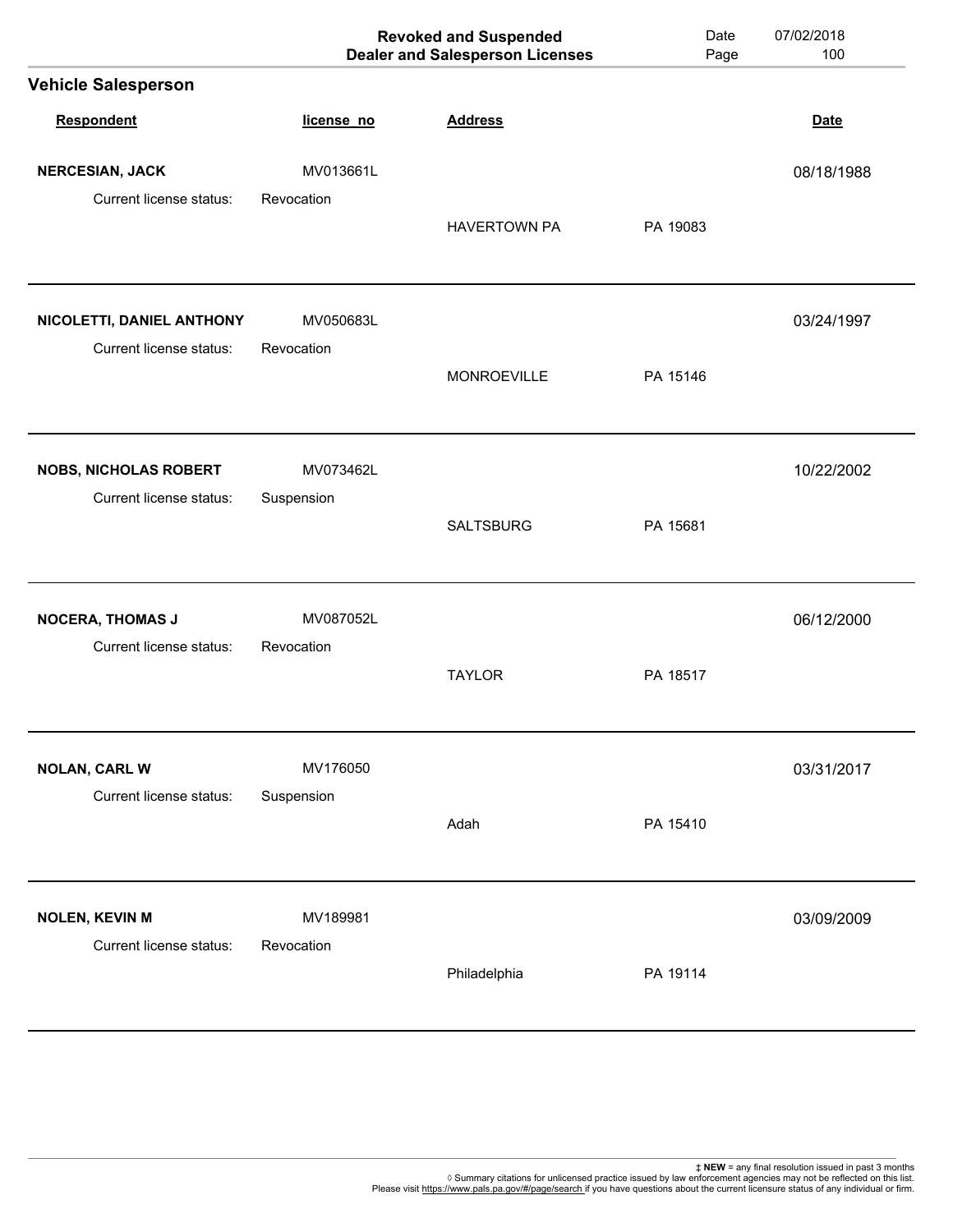|                                                  |                         | <b>Revoked and Suspended</b><br><b>Dealer and Salesperson Licenses</b> | Date<br>Page | 07/02/2018<br>101 |
|--------------------------------------------------|-------------------------|------------------------------------------------------------------------|--------------|-------------------|
| <b>Vehicle Salesperson</b>                       |                         |                                                                        |              |                   |
| Respondent                                       | license_no              | <b>Address</b>                                                         |              | <b>Date</b>       |
| <b>NOLL, DOUGLAS J</b>                           | MV123184L               |                                                                        |              | 08/14/1997        |
| Current license status:                          | Revocation              | <b>SOMERSET</b>                                                        | PA 15501     |                   |
| NORTHCRAFT, RICHARD A<br>Current license status: | MV065746L<br>Revocation |                                                                        |              | 11/06/2014        |
|                                                  |                         | Monaca                                                                 | PA 15061     |                   |
| O'NEIL, JOHN L                                   | MV053754L               |                                                                        |              | 04/12/2005        |
| Current license status:                          | Revocation              | <b>SANDY LAKE</b>                                                      | PA 16145     |                   |
| <b>ODRONEIC, ANTHONY P</b>                       | MV205577                |                                                                        |              | 12/06/2010        |
| Current license status:                          | Revocation              | Connellsville                                                          | PA 15425     |                   |
| <b>OLEYAR, MICHAEL G</b>                         | MV017419L               |                                                                        |              | 11/01/1993        |
| Current license status:                          | Revocation              | <b>FREELAND</b>                                                        | PA 18224     |                   |
| <b>OMARA, ROGER P</b>                            | MV010912L               |                                                                        |              | 07/15/1988        |
| Current license status:                          | Revocation              | <b>PITTSBURGH</b>                                                      | PA 15237     |                   |
|                                                  |                         |                                                                        |              |                   |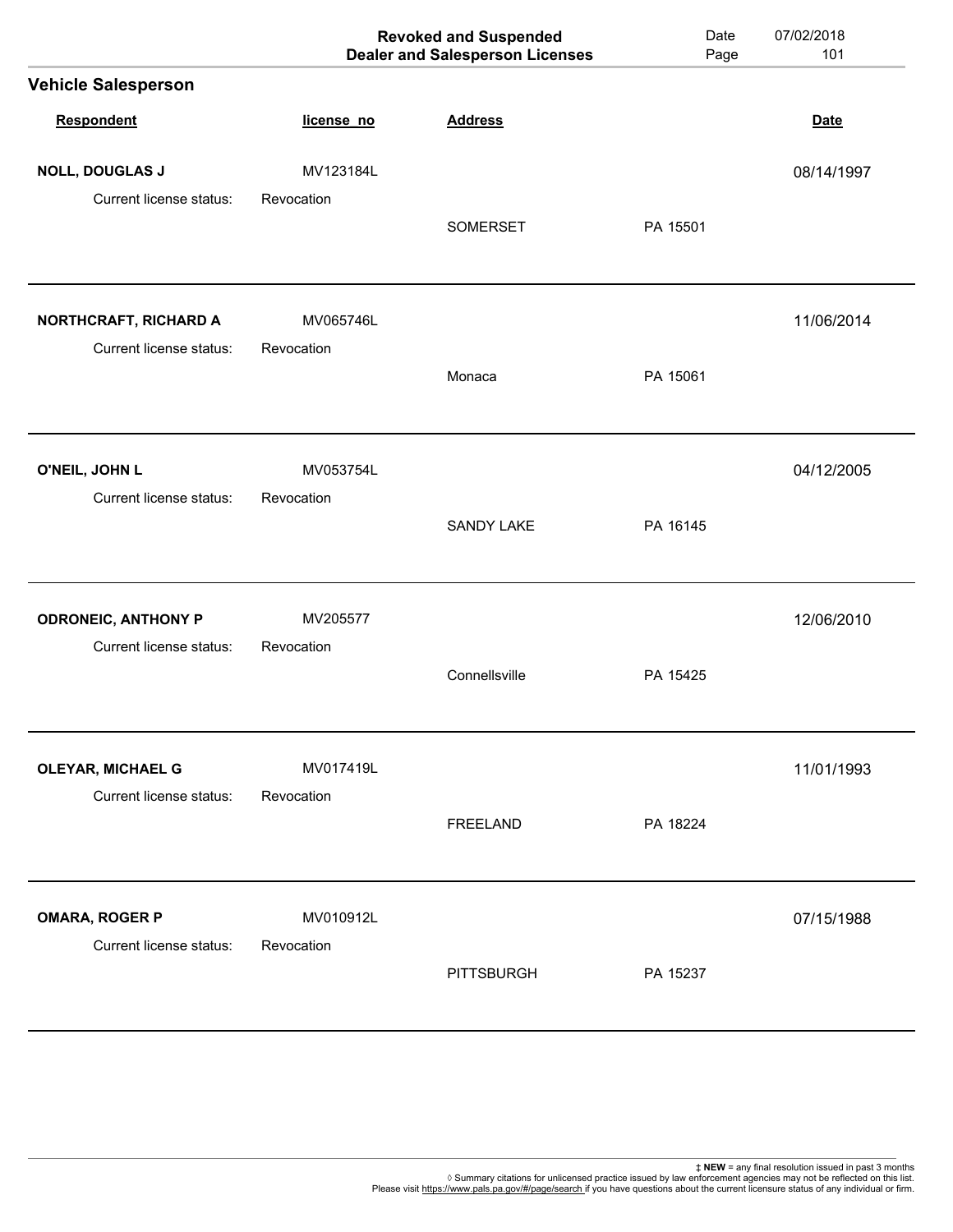|                                                        |                         | <b>Revoked and Suspended</b><br><b>Dealer and Salesperson Licenses</b> | Date<br>Page | 07/02/2018<br>102 |
|--------------------------------------------------------|-------------------------|------------------------------------------------------------------------|--------------|-------------------|
| <b>Vehicle Salesperson</b>                             |                         |                                                                        |              |                   |
| Respondent                                             | license_no              | <b>Address</b>                                                         |              | <b>Date</b>       |
| <b>ONSTEAD, JAMES ALLEN</b><br>Current license status: | MV080869L<br>Revocation |                                                                        |              | 10/21/1988        |
|                                                        |                         | <b>SOMERSET</b>                                                        | PA 15501     |                   |
| <b>ORNER, CARL</b>                                     | MV175570                |                                                                        |              | 10/07/2013        |
| Current license status:                                | Revocation              | Easton                                                                 | PA 18045     |                   |
| PALMER, STEPHEN J                                      | MV129964L               |                                                                        |              | 07/16/2007        |
| Current license status:                                | Revocation              | <b>CLIFTON HEIGHTS</b>                                                 | PA 19018     |                   |
| PALUMBO, FRANCIS J                                     | MV055694L               |                                                                        |              | 08/18/1989        |
| Current license status:                                | Revocation              | <b>UNIONTOWN</b>                                                       | PA 15401     |                   |
| PAMULA, BRIAN K                                        | MV176294                |                                                                        |              | 04/09/2007        |
| Current license status:                                | Suspension              | Edinboro                                                               | PA 16412     |                   |
| PAPPAS, HARRY                                          | MV086058L               |                                                                        |              |                   |
| Current license status:                                | Revocation              | LITTLESTOWN                                                            | PA 17340     |                   |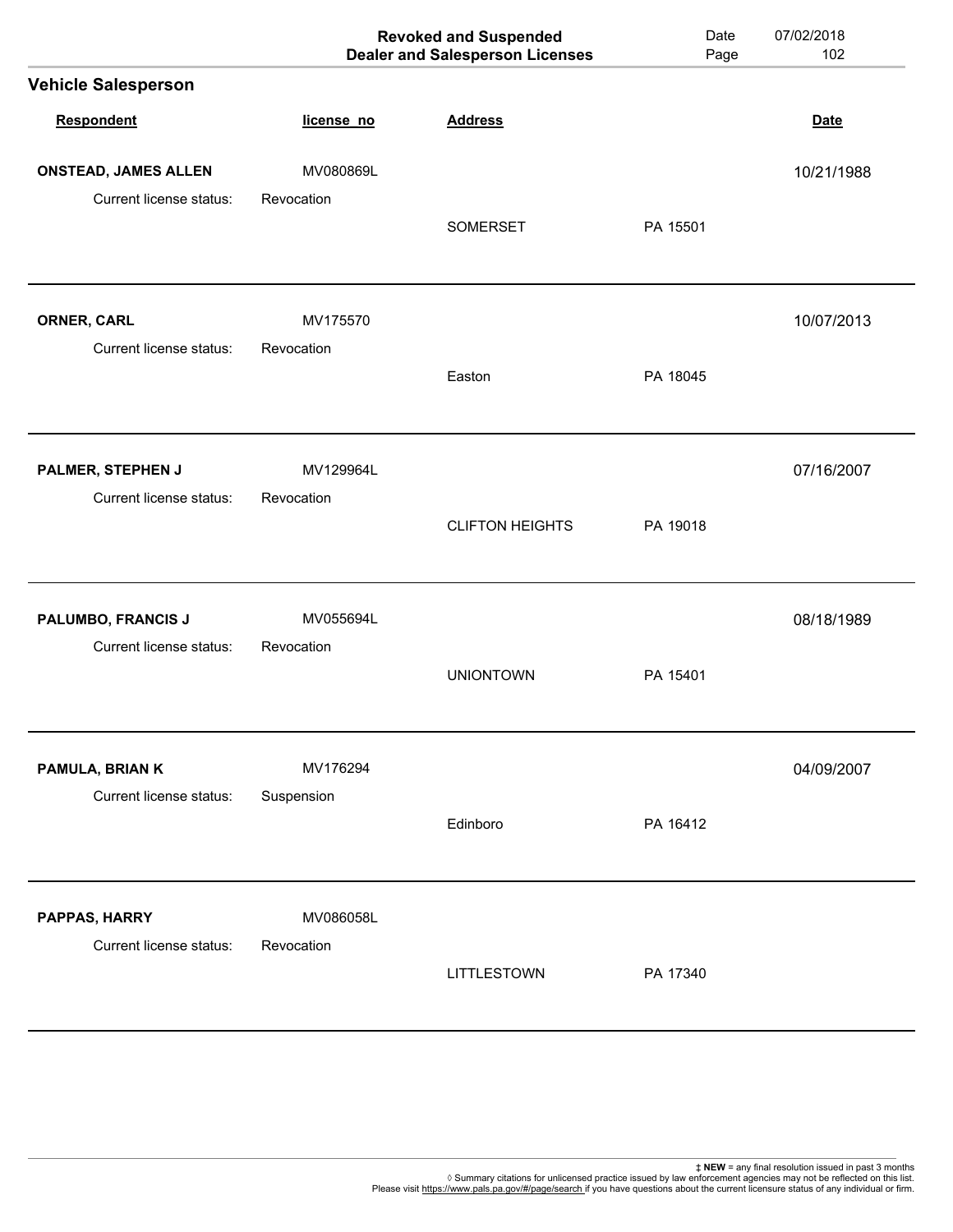|                            |            | <b>Revoked and Suspended</b><br><b>Dealer and Salesperson Licenses</b> | Date<br>Page | 07/02/2018<br>103 |
|----------------------------|------------|------------------------------------------------------------------------|--------------|-------------------|
| <b>Vehicle Salesperson</b> |            |                                                                        |              |                   |
| Respondent                 | license_no | <b>Address</b>                                                         |              | <b>Date</b>       |
| PARKS, DAVID TAYLOR        | MV129630L  |                                                                        |              | 02/25/2000        |
| Current license status:    | Revocation | <b>PITTSBURGH</b>                                                      | PA 15203     |                   |
| PARSON, JAMES DAVID, SR    | MV067304L  |                                                                        |              | 07/08/2009        |
| Current license status:    | Revocation | <b>BULLWOOD</b>                                                        | PA 16617     |                   |
| PASCOE, WILLIAM L          | MV006853L  |                                                                        |              | 06/25/1996        |
| Current license status:    | Revocation | <b>CROYDON</b>                                                         | PA 19020     |                   |
| PEARCE, CARLTON J          | MV021319L  |                                                                        |              | 03/05/1997        |
| Current license status:    | Revocation | <b>INDIANA</b>                                                         | PA 15701     |                   |
| PELLIZZERI, JOSEPH R       | MV056870L  |                                                                        |              | 08/18/2004        |
| Current license status:    | Revocation | COLLEGEVILLE                                                           | PA 19426     |                   |
| PEREZ, DENNIS J            | MV209587   |                                                                        |              | 06/08/2016        |
| Current license status:    | Revocation | Hazleton                                                               | PA 18201     |                   |
|                            |            |                                                                        |              |                   |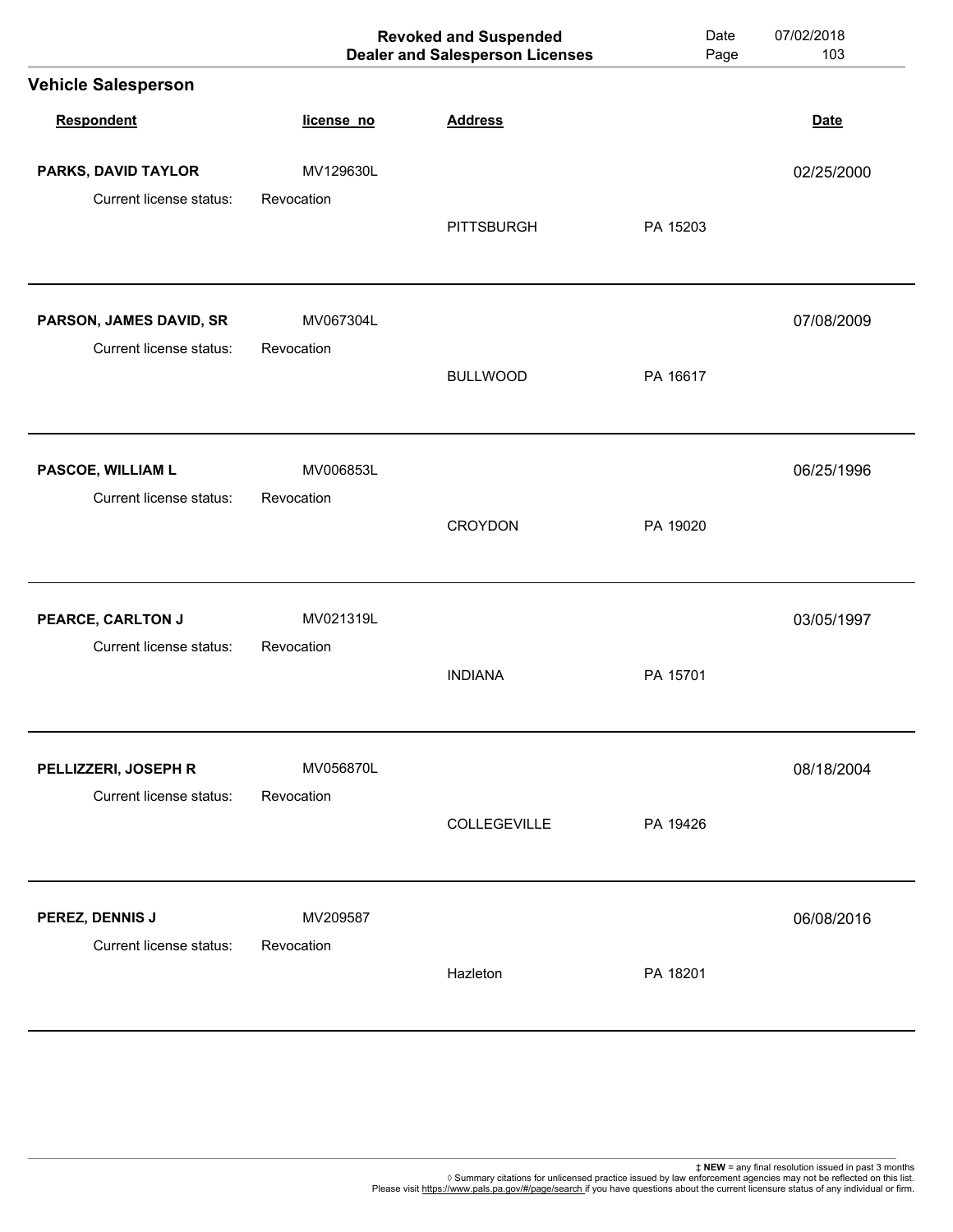|                                                     |                         | <b>Revoked and Suspended</b><br><b>Dealer and Salesperson Licenses</b> | Date<br>Page | 07/02/2018<br>104 |
|-----------------------------------------------------|-------------------------|------------------------------------------------------------------------|--------------|-------------------|
| <b>Vehicle Salesperson</b>                          |                         |                                                                        |              |                   |
| Respondent                                          | license_no              | <b>Address</b>                                                         |              | <b>Date</b>       |
| PERKINS, NICHOLAS, JR                               | MV089189L               |                                                                        |              | 05/07/2007        |
| Current license status:                             | Revocation              | New Bloomfield                                                         | PA 17068     |                   |
| PESTINIKAS, HELEN A<br>Current license status:      | MV055890L<br>Revocation |                                                                        |              | 12/09/1988        |
|                                                     |                         | <b>SCRANTON</b>                                                        | PA 18508     |                   |
| PESTINIKAS, WALTER A<br>Current license status:     | MV055891L<br>Revocation |                                                                        |              | 12/09/1988        |
|                                                     |                         | <b>SCRANTON</b>                                                        | PA 18505     |                   |
| PETERS, RANDALL E<br>Current license status:        | MV112101L<br>Revocation |                                                                        |              | 01/10/2011        |
|                                                     |                         | Pittsburgh                                                             | PA 15214     |                   |
| PETERS, THOMAS JEFFERSON<br>Current license status: | MV065637L<br>Revocation |                                                                        |              | 12/14/1990        |
|                                                     |                         | MECHANICSBURG                                                          | PA 17055     |                   |
| PETROSKY, JOHN M<br>Current license status:         | MV177813<br>Revocation  |                                                                        |              | 12/11/2015        |
|                                                     |                         | <b>Belle Vernon</b>                                                    | PA 15012     |                   |
|                                                     |                         |                                                                        |              |                   |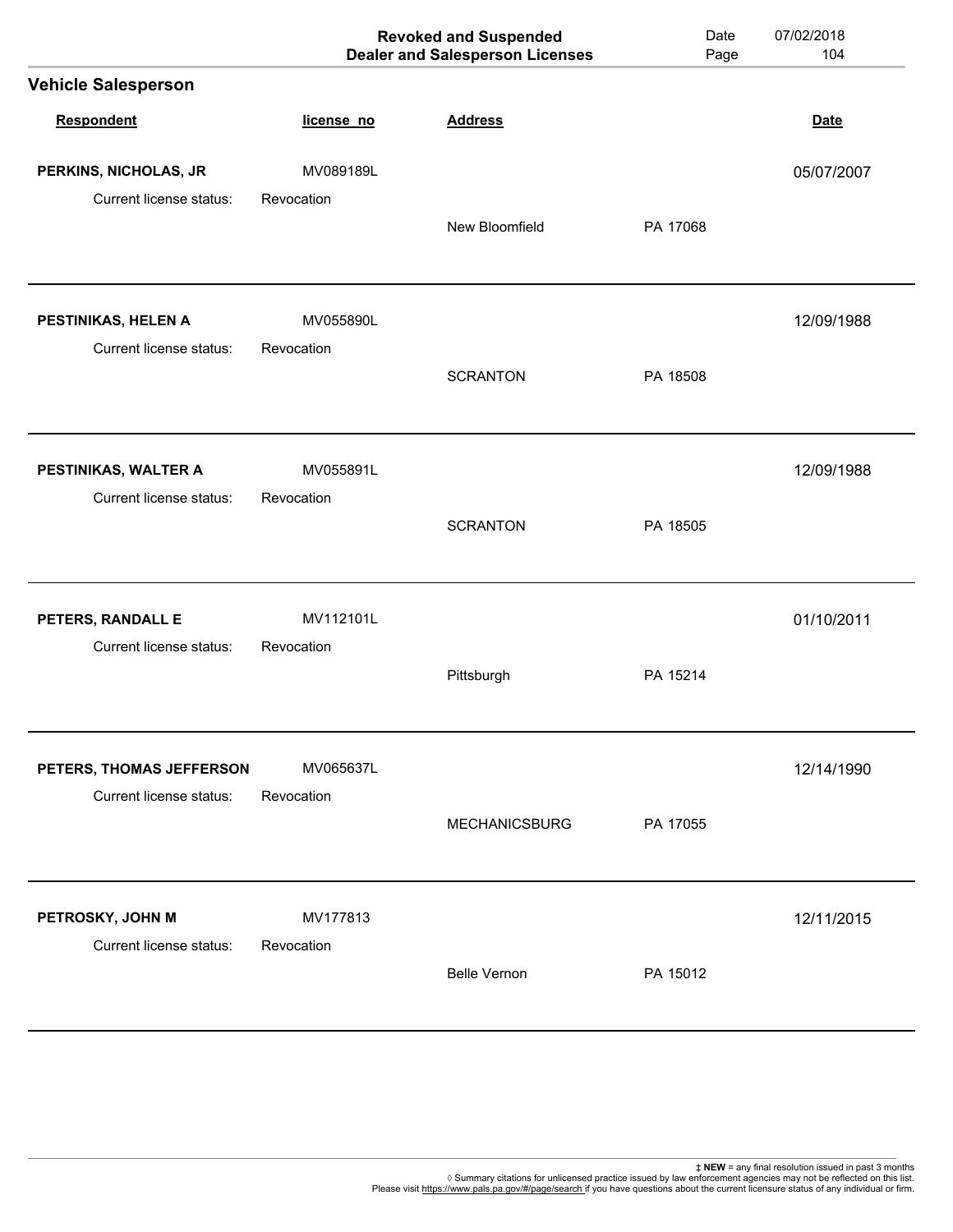|                                                |                         | <b>Revoked and Suspended</b><br><b>Dealer and Salesperson Licenses</b> | Date<br>Page | 07/02/2018<br>105 |
|------------------------------------------------|-------------------------|------------------------------------------------------------------------|--------------|-------------------|
| <b>Vehicle Salesperson</b>                     |                         |                                                                        |              |                   |
| Respondent                                     | license_no              | <b>Address</b>                                                         |              | <b>Date</b>       |
| PETRUNAK, DAVID L                              | MV143676L               |                                                                        |              | 05/12/2017        |
| Current license status:                        | Suspension              | <b>JOHNSTOWN</b>                                                       | PA 15902     |                   |
| PETRUZZI, JEFFREY W<br>Current license status: | MV105473L<br>Suspension |                                                                        |              | 06/25/2007        |
|                                                |                         | Munhall                                                                | PA 15120     |                   |
| PETTINATO, JAMES J                             | MV027577L               |                                                                        |              | 06/16/1988        |
| Current license status:                        | Revocation              | <b>CLIFFORD PA</b>                                                     | PA 18413     |                   |
| PIACENTE, TIMOTHY MICHAEL                      | MV054340L               |                                                                        |              | 05/17/1991        |
| Current license status:                        | Suspension              | <b>MCADOO</b>                                                          | PA 18237     |                   |
| PICCIANI, ALEXANDER R                          | MV154460L               |                                                                        |              | 02/15/2011        |
| Current license status:                        | Suspension              | Coraopolis                                                             | PA 15108     |                   |
| PICK, JAMES A                                  | MV019536L               |                                                                        |              | 01/12/1998        |
| Current license status:                        | Revocation              | <b>VERONA</b>                                                          | PA 15147     |                   |
|                                                |                         |                                                                        |              |                   |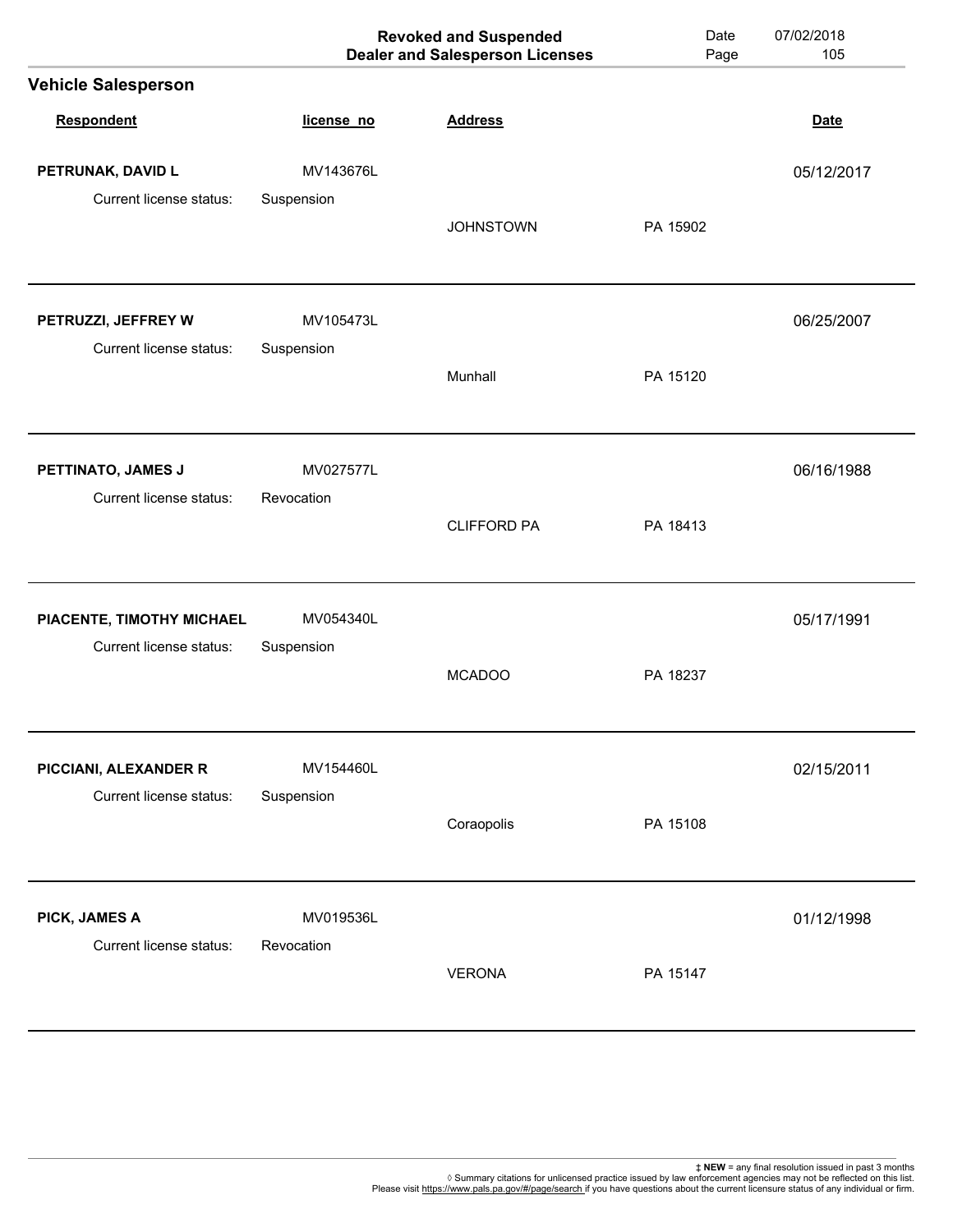|                                                 |                        | <b>Revoked and Suspended</b><br><b>Dealer and Salesperson Licenses</b> | Date<br>Page | 07/02/2018<br>106 |
|-------------------------------------------------|------------------------|------------------------------------------------------------------------|--------------|-------------------|
| <b>Vehicle Salesperson</b>                      |                        |                                                                        |              |                   |
| Respondent                                      | license_no             | <b>Address</b>                                                         |              | <b>Date</b>       |
| PILZ, EMMIE E                                   | MV222592               |                                                                        |              | 06/10/2016        |
| Current license status:                         | Revocation             | Hokendauqua                                                            | PA 18052     |                   |
| PORTALATIN, JOSEPH A<br>Current license status: | MV225050<br>Revocation |                                                                        |              | 03/12/2018        |
|                                                 |                        | Lancaster                                                              | PA 17602     |                   |
| PRESSMAN, PAUL S                                | MV034731L              |                                                                        |              | 11/19/1990        |
| Current license status:                         | Revocation             | <b>BENSALEM</b>                                                        | PA 19020     |                   |
| PRICE, KEVIN D                                  | MV036584L              |                                                                        |              | 04/18/2016        |
| Current license status:                         | Suspension             | <b>West Grove</b>                                                      | PA 19390     |                   |
| PRIESTASH, THEODORE F                           | MV062071L              |                                                                        |              | 04/13/2000        |
| Current license status:                         | Revocation             | <b>WILKES BARRE</b>                                                    | PA 18702     |                   |
| PRIGG, ARLENE                                   | MV080408L              |                                                                        |              | 08/28/2003        |
| Current license status:                         | Revocation             | <b>UNIONTOWN</b>                                                       | PA 15401     |                   |
|                                                 |                        |                                                                        |              |                   |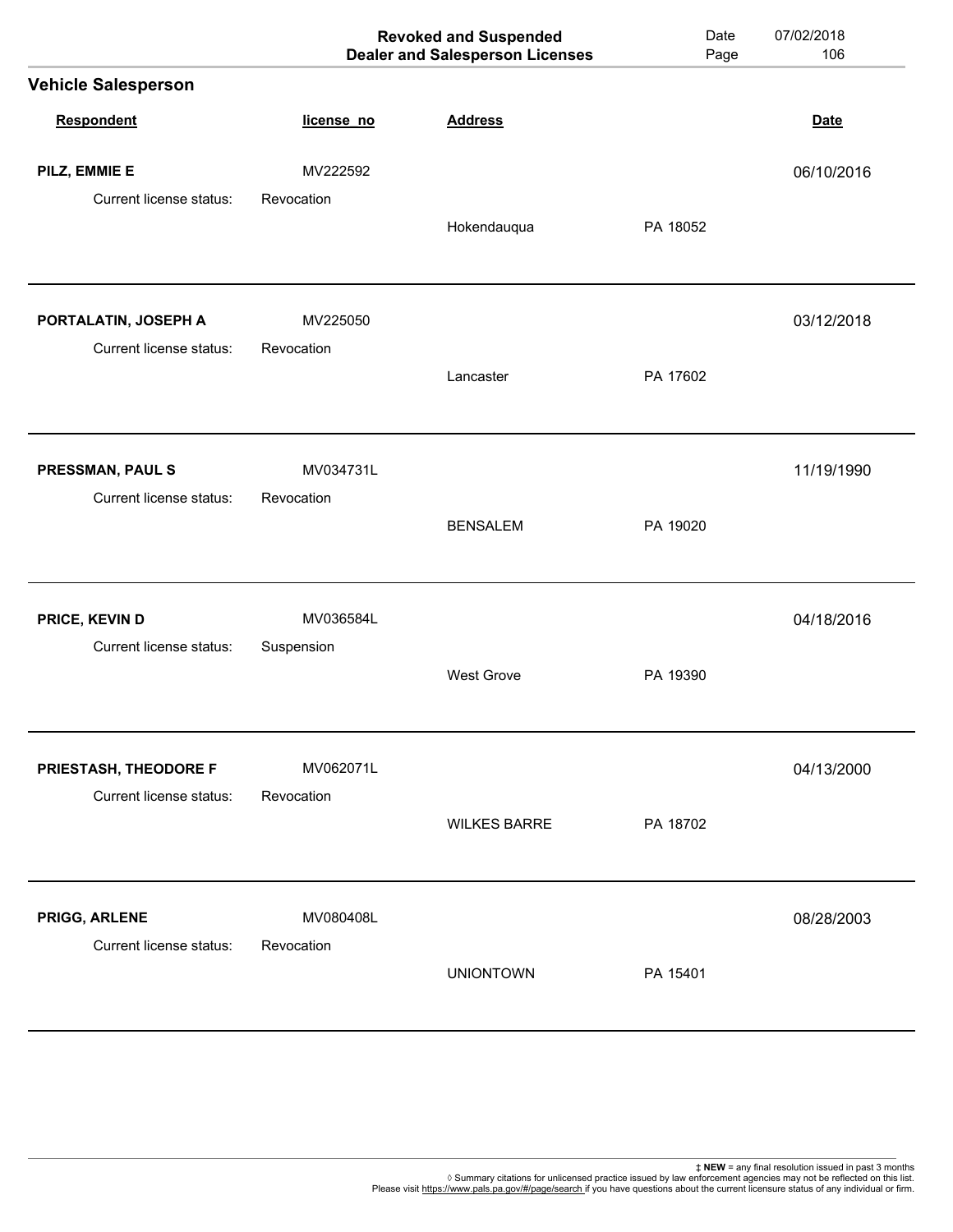|                            |            | <b>Revoked and Suspended</b><br><b>Dealer and Salesperson Licenses</b> | Date<br>Page | 07/02/2018<br>107 |
|----------------------------|------------|------------------------------------------------------------------------|--------------|-------------------|
| <b>Vehicle Salesperson</b> |            |                                                                        |              |                   |
| Respondent                 | license_no | <b>Address</b>                                                         |              | <b>Date</b>       |
| PRIGG, ROBERT W            | MV019479L  |                                                                        |              | 07/14/1988        |
| Current license status:    | Revocation | <b>UNIONTOWN PA</b>                                                    | PA 15401     |                   |
| <b>PRILL, THOMAS F</b>     | MV130834L  |                                                                        |              | 06/16/2004        |
| Current license status:    | Revocation | <b>PITTSBURGH</b>                                                      | PA 15235     |                   |
| PROKOPOVITCH, FRANK T      | MV129566L  |                                                                        |              | 03/23/2005        |
| Current license status:    | Revocation | <b>PERRYOPOLIS</b>                                                     | PA 15473     |                   |
| PRONIN, DMITRY             | MV129726L  |                                                                        |              | 05/03/2007        |
| Current license status:    | Revocation | PHILADELPHIA                                                           | PA 19116     |                   |
| <b>QUARZO, ERNEST S</b>    | MV057601L  |                                                                        |              | 05/21/1991        |
| Current license status:    | Revocation | <b>UNIONTOWN</b>                                                       | PA 15401     |                   |
| RANDOLPH, COURTNEY M       | MV097972L  |                                                                        |              | 08/12/2010        |
| Current license status:    | Revocation | <b>HARRISBURG</b>                                                      | PA 17111     |                   |
|                            |            |                                                                        |              |                   |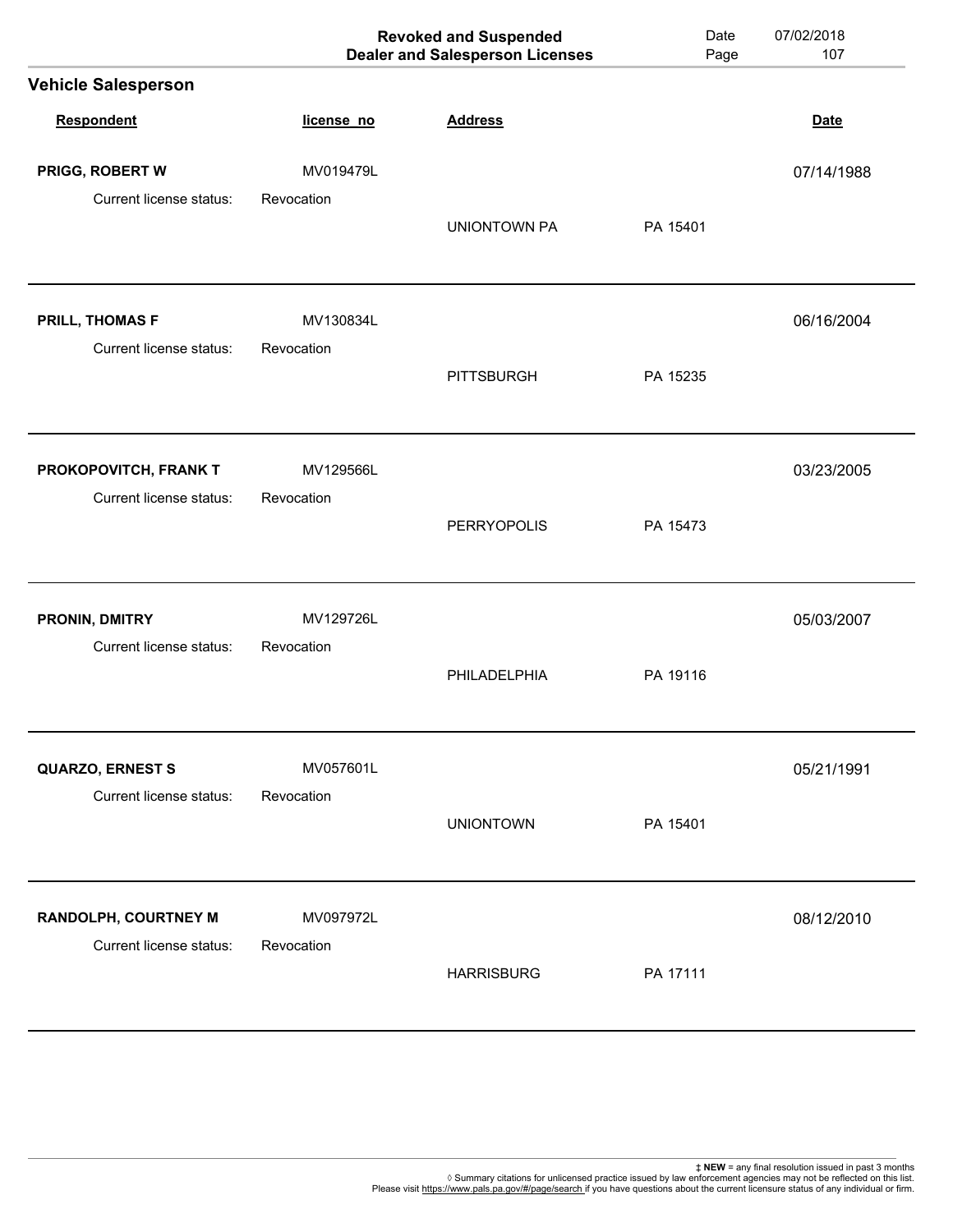|                                               |                         | <b>Revoked and Suspended</b><br><b>Dealer and Salesperson Licenses</b> | Date<br>Page | 07/02/2018<br>108 |
|-----------------------------------------------|-------------------------|------------------------------------------------------------------------|--------------|-------------------|
| <b>Vehicle Salesperson</b>                    |                         |                                                                        |              |                   |
| Respondent                                    | license_no              | <b>Address</b>                                                         |              | <b>Date</b>       |
| RAPP, ROBERT A                                | MV153259L               |                                                                        |              | 05/18/2004        |
| Current license status:                       | Revocation              | <b>EMLENTON</b>                                                        | PA 16373     |                   |
| RAVEN, WALTER PAUL<br>Current license status: | MV060879L<br>Revocation |                                                                        |              | 08/10/2009        |
|                                               |                         | <b>PLAINS</b>                                                          | PA 18705     |                   |
| RAWLE, MICHAEL J                              | MV061762L               |                                                                        |              | 09/12/2006        |
| Current license status:                       | Suspension              | PHILADELPHIA                                                           | PA 19136     |                   |
| <b>RAYESKI, PHILIP</b>                        | MV060811L               |                                                                        |              | 11/23/1984        |
| Current license status:                       | Revocation              | <b>EXETER</b>                                                          | PA 18643     |                   |
| REED, JOSEPH E, II                            | MV180380                |                                                                        |              | 09/14/2006        |
| Current license status:                       | Suspension              | Hedgesville                                                            | WV25427      |                   |
| <b>REIMER, GLENN A</b>                        | MV096823L               |                                                                        |              | 10/27/2017        |
| Current license status:                       | Suspension              | <b>LEIGHTON</b>                                                        | PA 18235     |                   |
|                                               |                         |                                                                        |              |                   |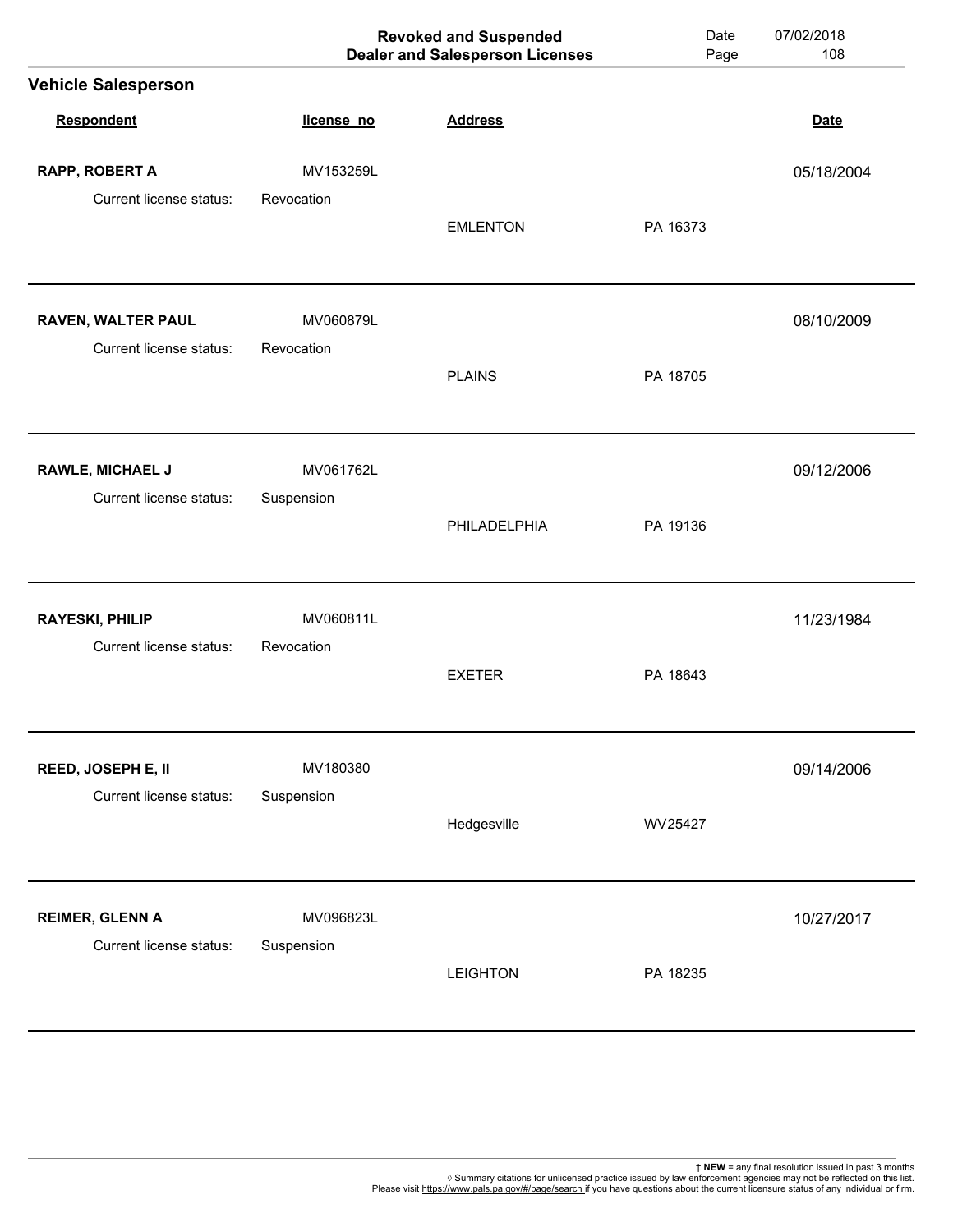|                                                        |                         | <b>Revoked and Suspended</b><br><b>Dealer and Salesperson Licenses</b> | Date<br>Page | 07/02/2018<br>109 |
|--------------------------------------------------------|-------------------------|------------------------------------------------------------------------|--------------|-------------------|
| <b>Vehicle Salesperson</b>                             |                         |                                                                        |              |                   |
| Respondent                                             | license_no              | <b>Address</b>                                                         |              | <b>Date</b>       |
| <b>REMBERT, MICHAEL S</b>                              | MV156638L               |                                                                        |              | 09/04/2007        |
| Current license status:                                | Suspension              | <b>Warner Robins</b>                                                   | GA 310883243 |                   |
| <b>RENDA, CHRISTOPHER P</b><br>Current license status: | MV010644L<br>Revocation |                                                                        |              | 07/02/1986        |
|                                                        |                         | YORK PA                                                                | PA 17403     |                   |
| <b>RHEDRICK, DOUGLAS</b>                               | MV150757L               |                                                                        |              | 06/10/2016        |
| Current license status:                                | Revocation              | <b>Wilkes Barre</b>                                                    | PA 18702     |                   |
| RHODES, STEVEN L                                       | MV017705L               |                                                                        |              | 08/13/1984        |
| Current license status:                                | Revocation              | <b>DUNCANSVILLE</b>                                                    | PA 16635     |                   |
| <b>RHONE, DEAN A</b>                                   | MV207799                |                                                                        |              | 10/02/2009        |
| Current license status:                                | Revocation              | Starrucca                                                              | PA 18462     |                   |
| RICHARDS, JOHN FREDERICK                               | MV035211L               |                                                                        |              | 12/28/1995        |
| Current license status:                                | Revocation              | DALLASTOWN                                                             | PA 17313     |                   |
|                                                        |                         |                                                                        |              |                   |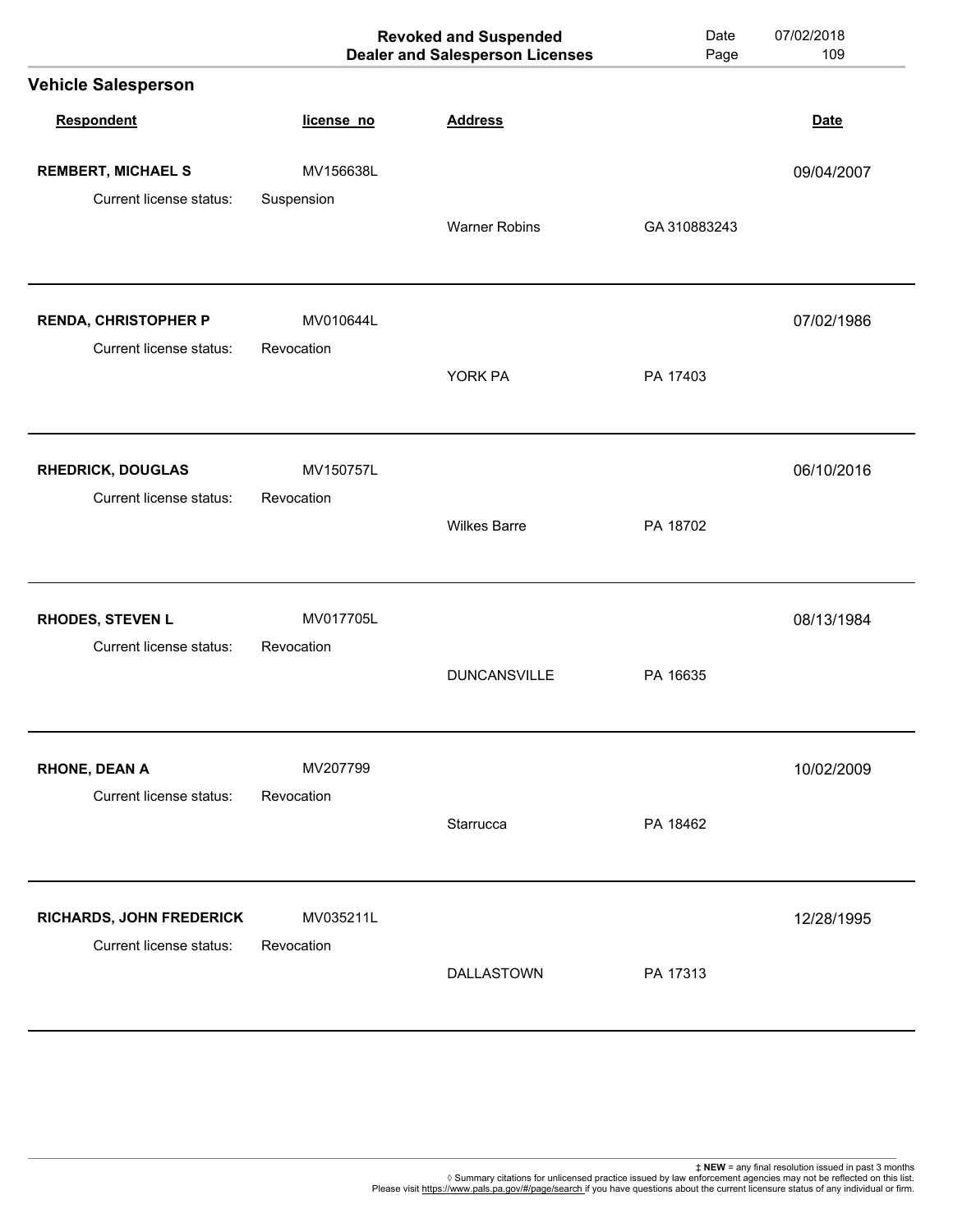|                            |            | <b>Revoked and Suspended</b><br><b>Dealer and Salesperson Licenses</b> | Date<br>Page | 07/02/2018<br>110 |
|----------------------------|------------|------------------------------------------------------------------------|--------------|-------------------|
| <b>Vehicle Salesperson</b> |            |                                                                        |              |                   |
| Respondent                 | license_no | <b>Address</b>                                                         |              | <b>Date</b>       |
| RICHARDS, ROBERT WILLIAM   | MV064082L  |                                                                        |              | 07/25/2005        |
| Current license status:    | Suspension | <b>Belle Vernon</b>                                                    | PA 15012     |                   |
| RICHARDS, THOMAS W, JR     | MV034772L  |                                                                        |              | 05/13/2010        |
| Current license status:    | Revocation | Greensburg                                                             | PA 15601     |                   |
| <b>RICHARDSON, LEWIS P</b> | MV043001L  |                                                                        |              | 01/05/1990        |
| Current license status:    | Revocation | <b>LIGONIER</b>                                                        | PA 15658     |                   |
| <b>RICHTER, BRADLEY C</b>  | MV131389L  |                                                                        |              | 05/12/1999        |
| Current license status:    | Revocation | <b>ERIE</b>                                                            | PA 16510     |                   |
| RINGEISEN, LARRY A         | MV085622L  |                                                                        |              | 04/18/2000        |
| Current license status:    | Revocation | <b>PITTSBURGH</b>                                                      | PA 15227     |                   |
| <b>RISTICS, THOMAS G</b>   | MV194199   |                                                                        |              | 01/24/2018        |
| Current license status:    | Revocation | Scranton                                                               | PA 18512     |                   |
|                            |            |                                                                        |              |                   |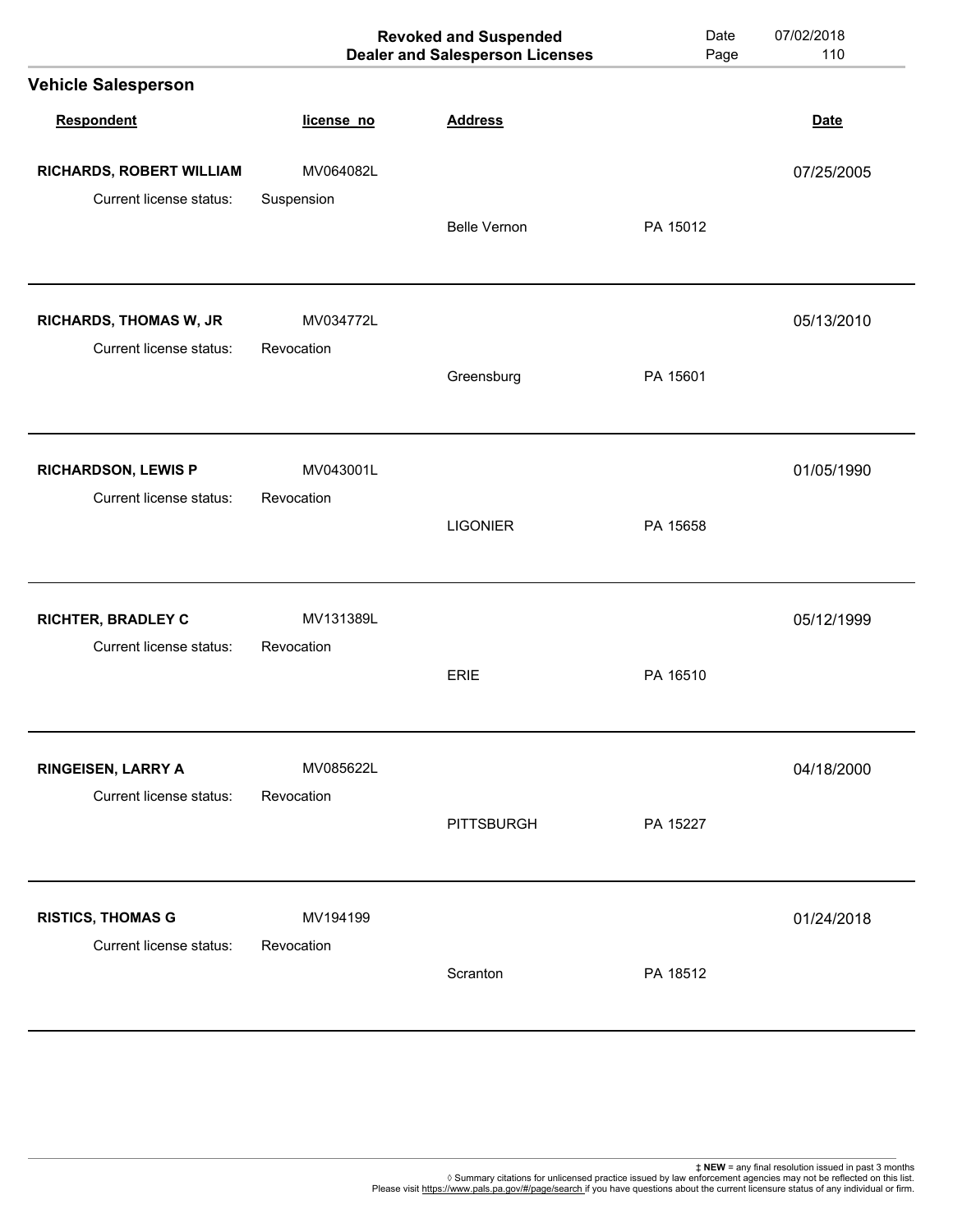|                                 |            | <b>Revoked and Suspended</b><br><b>Dealer and Salesperson Licenses</b> | Date<br>Page | 07/02/2018<br>111 |
|---------------------------------|------------|------------------------------------------------------------------------|--------------|-------------------|
| <b>Vehicle Salesperson</b>      |            |                                                                        |              |                   |
| Respondent                      | license_no | <b>Address</b>                                                         |              | <b>Date</b>       |
| <b>RIVERS, DAMION C</b>         | MV197157   |                                                                        |              | 04/30/2018        |
| Current license status:         | Revocation | Philadelphia                                                           | PA 19121     |                   |
| <b>ROBINSON, BRADLEY E</b>      | MV132071L  |                                                                        |              | 07/14/2010        |
| Current license status:         | Revocation | Lawrenceville                                                          | PA 16929     |                   |
| <b>ROBINSON, GEORGE THOMAS</b>  | MV063916L  |                                                                        |              | 12/15/1995        |
| Current license status:         | Revocation | <b>MANCHESTER</b>                                                      | PA 17345     |                   |
| <b>ROBINSON, RONALD WILLIAM</b> | MV059791L  |                                                                        |              | 06/15/1998        |
| Current license status:         | Revocation | <b>MATAMORAS</b>                                                       | PA 18336     |                   |
| <b>ROBY-SPENCER, JUNE M</b>     | MV153898L  |                                                                        |              | 08/08/2008        |
| Current license status:         | Revocation | Waverly                                                                | NY 14892     |                   |
| RODGERS, WILLIAM A, II          | MV156897L  |                                                                        |              | 09/14/2011        |
| Current license status:         | Revocation | Pittsburgh                                                             | PA 15221     |                   |
|                                 |            |                                                                        |              |                   |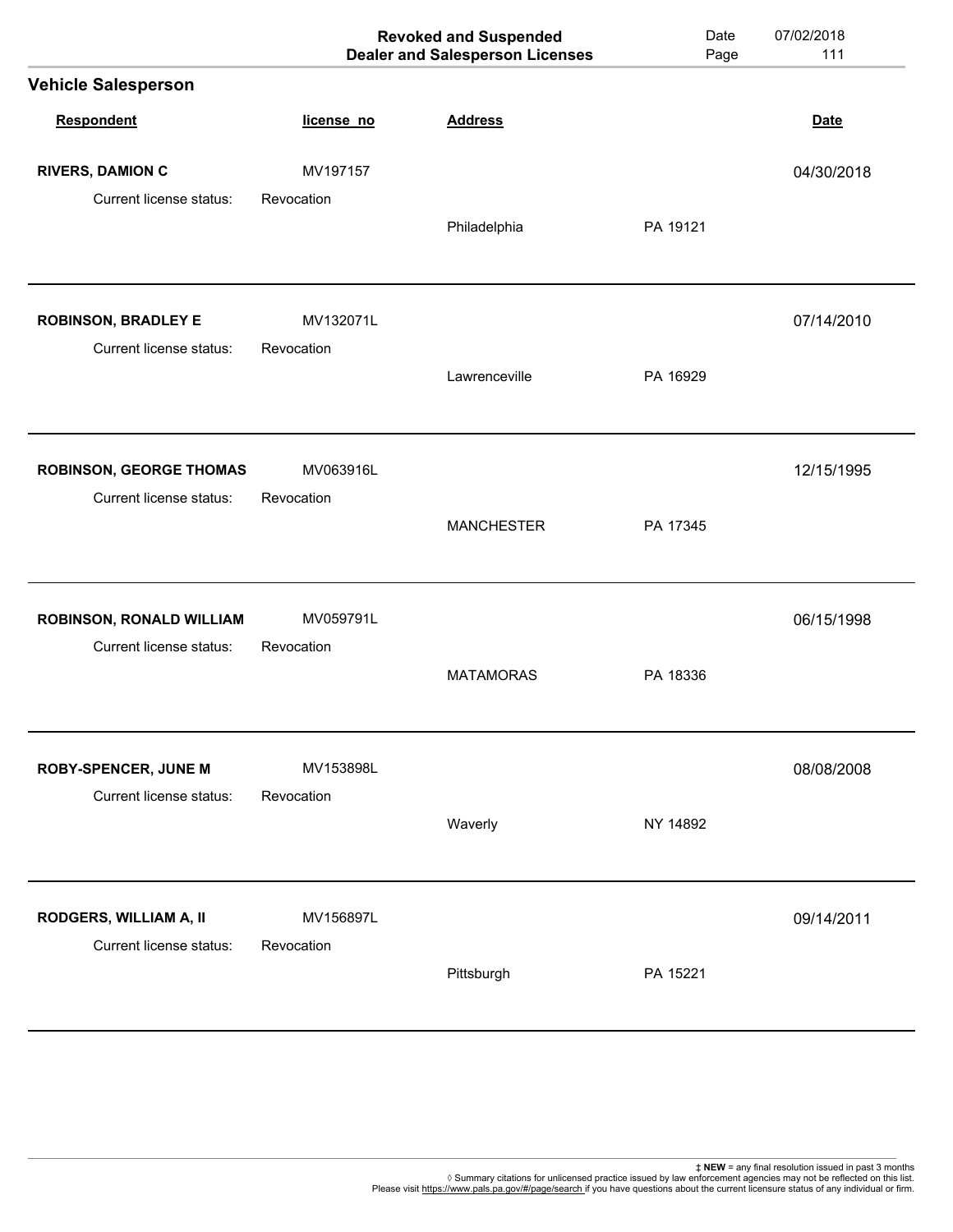|                             |            | <b>Revoked and Suspended</b><br><b>Dealer and Salesperson Licenses</b> | Date<br>Page | 07/02/2018<br>112 |
|-----------------------------|------------|------------------------------------------------------------------------|--------------|-------------------|
| <b>Vehicle Salesperson</b>  |            |                                                                        |              |                   |
| Respondent                  | license_no | <b>Address</b>                                                         |              | <b>Date</b>       |
| ROLLER, DAVID A, JR         | MV201378   |                                                                        |              | 12/08/2016        |
| Current license status:     | Suspension | Steelton                                                               | PA 17113     |                   |
| RONDINELLA, JOSEPH          | MV038726L  |                                                                        |              | 04/22/1991        |
| Current license status:     | Revocation | <b>DALLAS</b>                                                          | PA 18612     |                   |
| <b>ROSSI, JAMES</b>         | MV005908L  |                                                                        |              | 02/22/1996        |
| Current license status:     | Revocation | PHILADELPHIA                                                           | PA 19130     |                   |
| ROTUNDA, JOSEPH J           | MV050731L  |                                                                        |              | 02/08/2012        |
| Current license status:     | Revocation | Mc Kean                                                                | PA 16426     |                   |
| RUGGIERO, JOSEPH DANIEL, SR | MV116545L  |                                                                        |              | 12/15/1994        |
| Current license status:     | Revocation | <b>ALTOONA</b>                                                         | PA 16602     |                   |
| <b>RUPE, STEPHEN D</b>      | MV044975L  |                                                                        |              | 09/20/2000        |
| Current license status:     | Revocation | LANCASTER                                                              | PA 17601     |                   |
|                             |            |                                                                        |              |                   |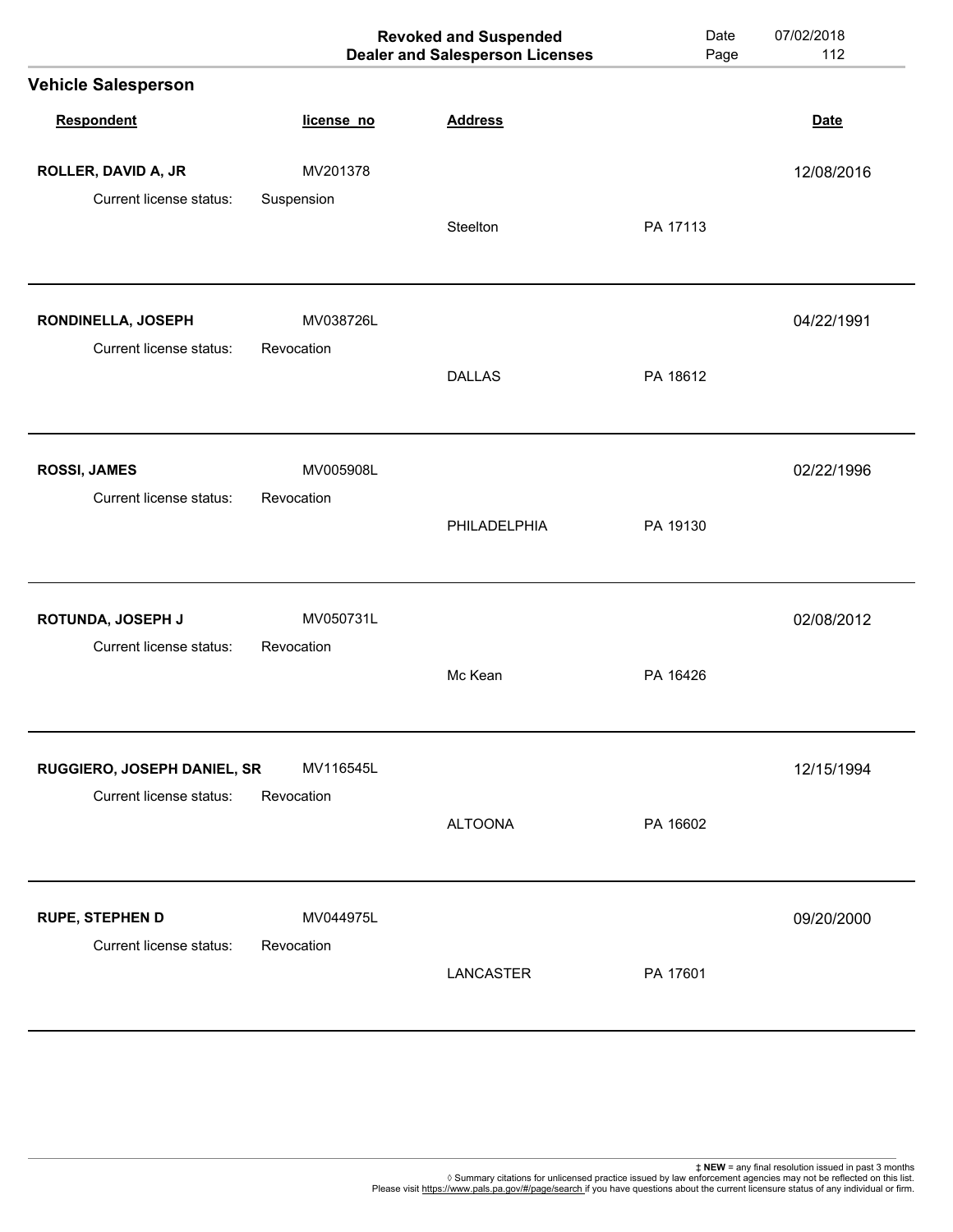|                            |            | <b>Revoked and Suspended</b><br><b>Dealer and Salesperson Licenses</b> | Date<br>Page | 07/02/2018<br>113 |
|----------------------------|------------|------------------------------------------------------------------------|--------------|-------------------|
| <b>Vehicle Salesperson</b> |            |                                                                        |              |                   |
| <b>Respondent</b>          | license_no | <b>Address</b>                                                         |              | <b>Date</b>       |
| <b>RUSSO, STEVEN A</b>     | MV138129L  |                                                                        |              | 10/13/2011        |
| Current license status:    | Revocation | <b>BETHLEHEM</b>                                                       | PA 18020     |                   |
| RYAN, WILLIAM J            | MV136772L  |                                                                        |              | 08/10/2009        |
| Current license status:    | Revocation | Philadelphia                                                           | PA 19154     |                   |
| SANDUSKY, MICHAEL D        | MV178913   |                                                                        |              | 01/17/2008        |
| Current license status:    | Revocation | Youngstown                                                             | OH 44514     |                   |
| SAUNDERS, ANDRE MICHAEL    | MV229216   |                                                                        |              | 05/12/2017        |
| Current license status:    | Revocation | Uniontown                                                              | PA 15401     |                   |
| <b>SAUNDERS, SALAH M</b>   | MV219945   |                                                                        |              | 09/21/2015        |
| Current license status:    | Revocation | <b>SEWELL</b>                                                          | NJ 08080     |                   |
| <b>SAVAKIS, RICHARD P</b>  | MV069463L  |                                                                        |              | 12/28/1989        |
| Current license status:    | Revocation | <b>ALLENTOWN</b>                                                       | PA 18102     |                   |
|                            |            |                                                                        |              |                   |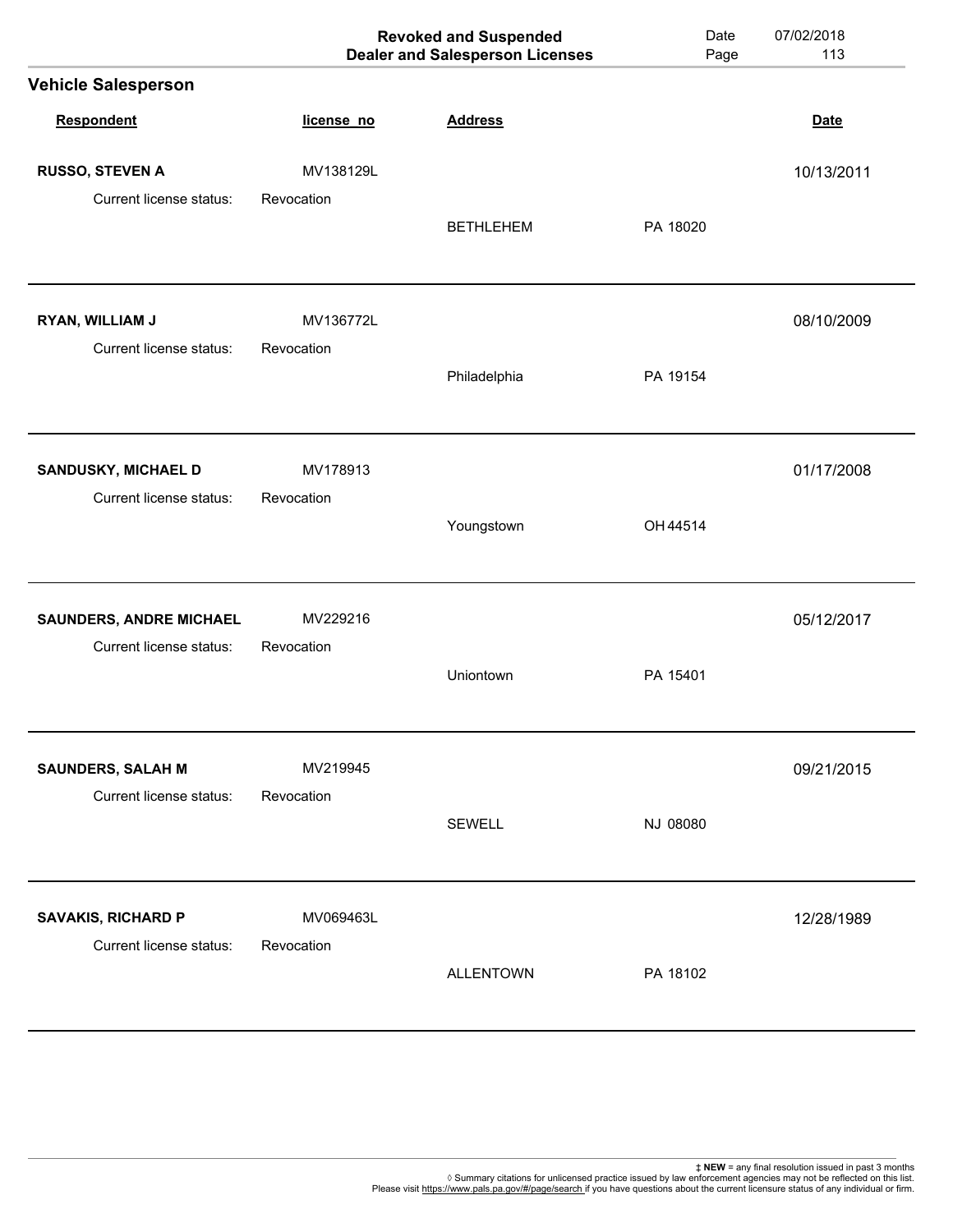|                                |            | <b>Revoked and Suspended</b><br><b>Dealer and Salesperson Licenses</b> | Date<br>Page | 07/02/2018<br>114 |
|--------------------------------|------------|------------------------------------------------------------------------|--------------|-------------------|
| <b>Vehicle Salesperson</b>     |            |                                                                        |              |                   |
| <b>Respondent</b>              | license_no | <b>Address</b>                                                         |              | <b>Date</b>       |
| <b>SCHAPPELL, ROBERT D</b>     | MV123923L  |                                                                        |              | 09/10/2007        |
| Current license status:        | Revocation | <b>POTTSVILLE</b>                                                      | PA 17901     |                   |
| <b>SCHEIRER, SHAWN PATRICK</b> | MV074421L  |                                                                        |              | 01/18/2006        |
| Current license status:        | Revocation | <b>WHITE OAK</b>                                                       | PA 15131     |                   |
| <b>SCHEUERMAN, ANTHONY J</b>   | MV186787   |                                                                        |              | 04/18/2016        |
| Current license status:        | Revocation | Lancaster                                                              | PA 17602     |                   |
| <b>SCHLEMMER, CODEY D</b>      | MV203854   |                                                                        |              | 10/02/2009        |
| Current license status:        | Revocation | Punxsutawney                                                           | PA 15767     |                   |
| <b>SCHMIDT, JAMES C</b>        | MV177161   |                                                                        |              | 11/09/2009        |
| Current license status:        | Revocation | <b>Butler</b>                                                          | PA 16001     |                   |
| <b>SCHNETZKA, BRANDON H</b>    | MV132449L  |                                                                        |              | 10/07/2013        |
| Current license status:        | Revocation | York                                                                   | PA 17403     |                   |
|                                |            |                                                                        |              |                   |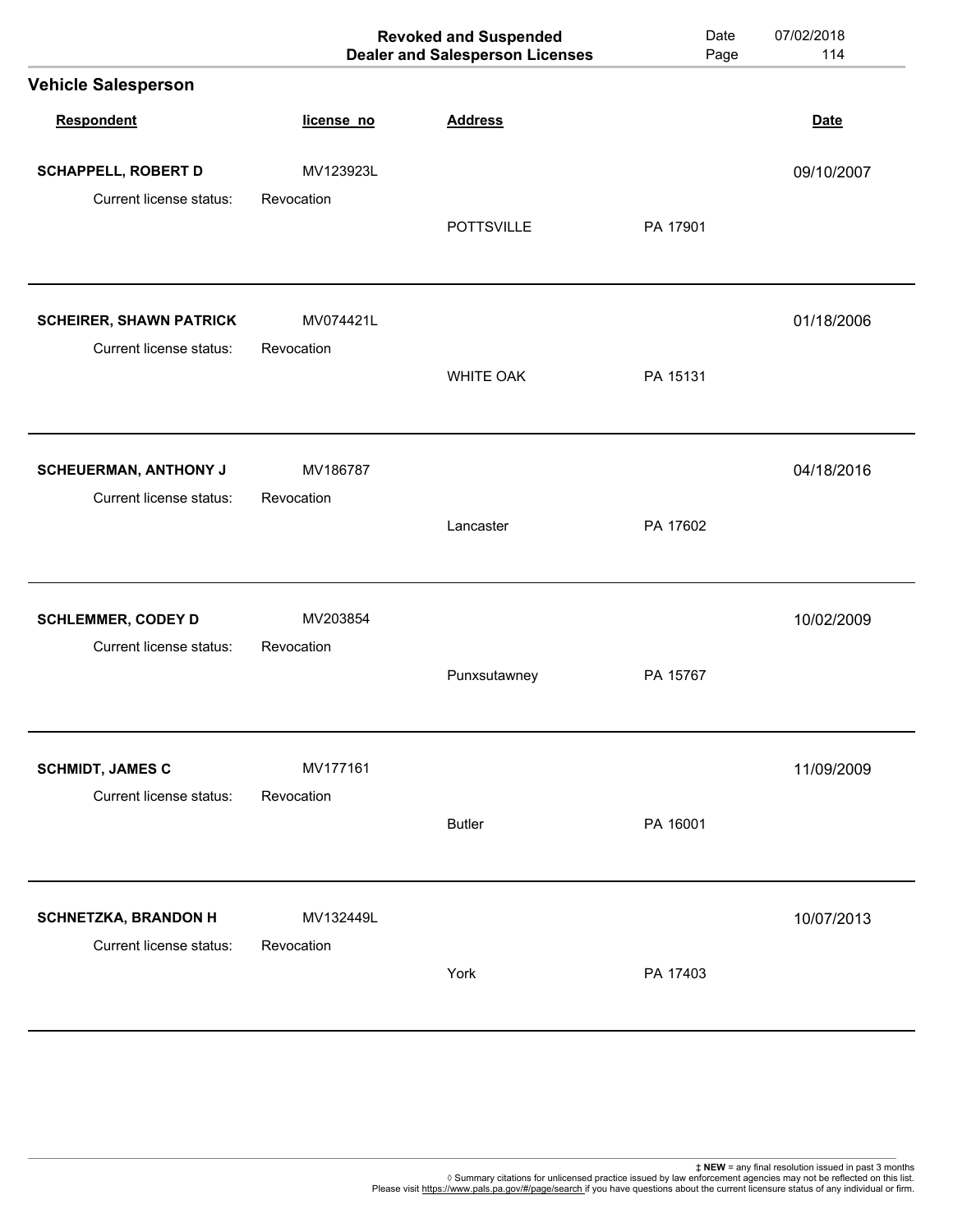|                                |            | <b>Revoked and Suspended</b><br><b>Dealer and Salesperson Licenses</b> | Date<br>Page | 07/02/2018<br>115 |
|--------------------------------|------------|------------------------------------------------------------------------|--------------|-------------------|
| <b>Vehicle Salesperson</b>     |            |                                                                        |              |                   |
| Respondent                     | license_no | <b>Address</b>                                                         |              | <b>Date</b>       |
| <b>SCHOLAR, WAYNE P</b>        | MV108214L  |                                                                        |              | 09/09/2013        |
| Current license status:        | Revocation | Murrysville                                                            | PA 15668     |                   |
| <b>SCHWARTZ, CHAD M</b>        | MV167619   |                                                                        |              | 07/16/2012        |
| Current license status:        | Revocation | Irwin                                                                  | PA 15642     |                   |
| <b>SCHWARTZ, CHRISTOPHER L</b> | MV190899   |                                                                        |              | 04/18/2016        |
| Current license status:        | Suspension | Minersville                                                            | PA 17954     |                   |
| <b>SCHWARTZ, DONALD</b>        | MV018735L  |                                                                        |              | 05/22/1991        |
| Current license status:        | Revocation | <b>CORAOPOLIS</b>                                                      | PA 15108     |                   |
| SCHWEIBINZ, JOSEPH DAVID       | MV161469L  |                                                                        |              | 06/28/2004        |
| Current license status:        | Revocation | PHILADELPHIA                                                           | PA 19114     |                   |
| <b>SCOTT, JULIAN ELIOTT</b>    | MV154377L  |                                                                        |              | 07/25/2007        |
| Current license status:        | Revocation | Pittsburgh                                                             | PA 15212     |                   |
|                                |            |                                                                        |              |                   |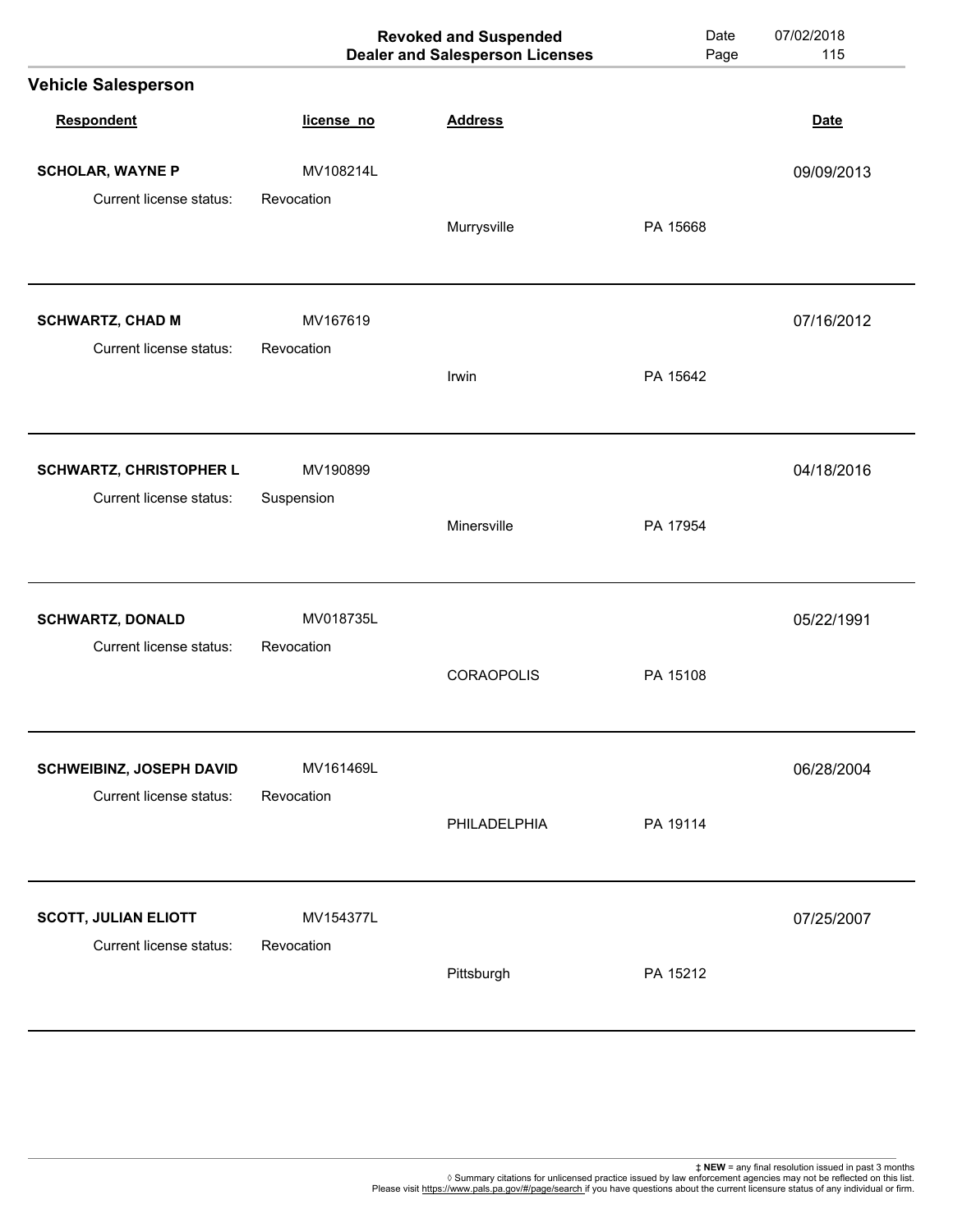|                                                     |                         | <b>Revoked and Suspended</b><br><b>Dealer and Salesperson Licenses</b> | Date<br>Page | 07/02/2018<br>116 |
|-----------------------------------------------------|-------------------------|------------------------------------------------------------------------|--------------|-------------------|
| <b>Vehicle Salesperson</b>                          |                         |                                                                        |              |                   |
| <b>Respondent</b>                                   | license_no              | <b>Address</b>                                                         |              | <b>Date</b>       |
| <b>SEAMAN, TINA D</b>                               | MV145120L               |                                                                        |              | 12/19/2011        |
| Current license status:                             | Revocation              | Portage                                                                | PA 15946     |                   |
| <b>SERVEDIO, LARRY J</b><br>Current license status: | MV123413L<br>Revocation |                                                                        |              | 07/02/1997        |
|                                                     |                         | SAYRE                                                                  | PA 18840     |                   |
| <b>SEYMOUR, WILLIAM P</b>                           | MV026899L               |                                                                        |              | 06/14/1990        |
| Current license status:                             | Revocation              | <b>DRESHER</b>                                                         | PA 19025     |                   |
| <b>SGRO, JAMES G</b>                                | MV027476L               |                                                                        |              | 09/08/2008        |
| Current license status:                             | Revocation              | <b>BUTLER</b>                                                          | PA 16001     |                   |
| <b>SHADE, MICHAEL DALE</b>                          | MV070522L               |                                                                        |              | 10/09/2008        |
| Current license status:                             | Revocation              | <b>SCHUYLKILL HAVEN</b>                                                | PA 17972     |                   |
| <b>SHAJI, MAHDI E</b>                               | MV190350                |                                                                        |              | 07/10/2012        |
| Current license status:                             | Suspension              | Turnersville                                                           | NJ 08012     |                   |
|                                                     |                         |                                                                        |              |                   |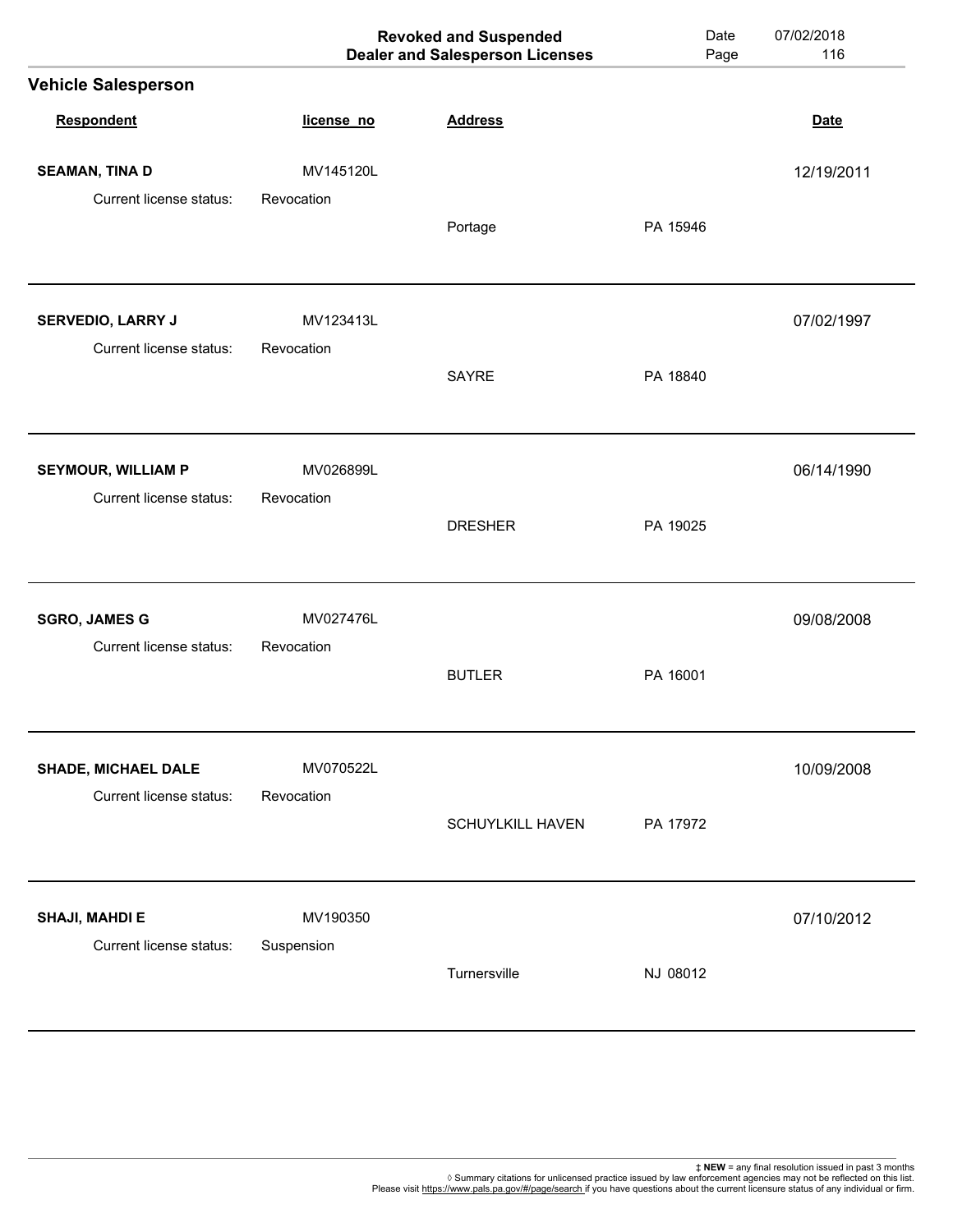| license_no | <b>Address</b>      |          | <b>Date</b> |
|------------|---------------------|----------|-------------|
| MV177663   |                     |          | 01/05/2009  |
| Revocation | New Oxford          | PA 17350 |             |
| MV079609L  |                     |          | 12/16/1999  |
|            | <b>BRADFORD</b>     | PA 16701 |             |
| MV177855   |                     |          | 06/07/2006  |
| Revocation | <b>HARRISBURG</b>   | PA 17110 |             |
| MV217422   |                     |          | 10/19/2012  |
| Suspension | Allentown           | PA 18103 |             |
| MV137834L  |                     |          | 12/08/2016  |
| Revocation | <b>SHIPPENSBURG</b> | PA 17257 |             |
| MV233450   |                     |          | 04/09/2018  |
| Revocation | Scranton            | PA 18504 |             |
|            | Suspension          |          |             |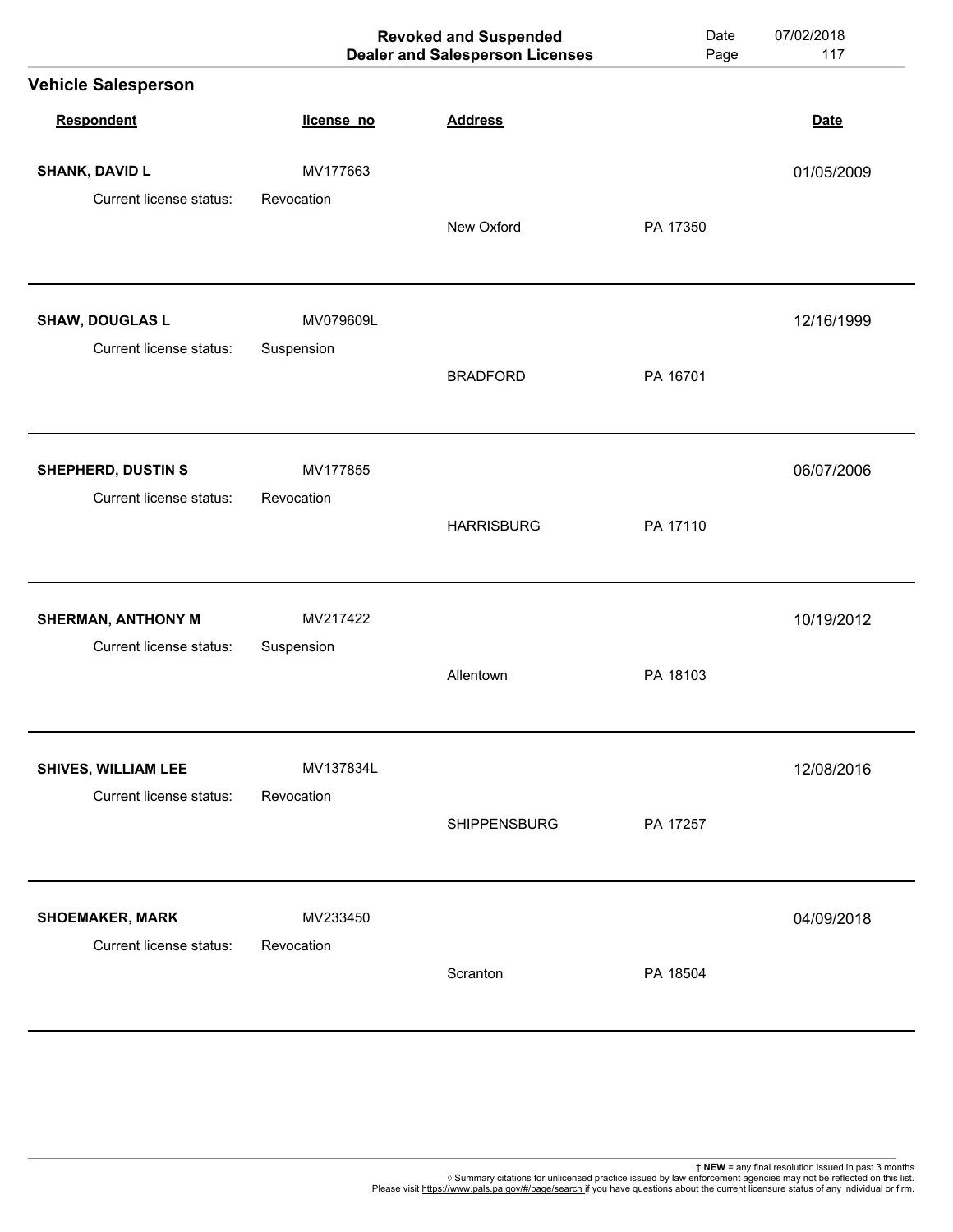|                            |            | <b>Revoked and Suspended</b><br><b>Dealer and Salesperson Licenses</b> | Date<br>Page | 07/02/2018<br>118 |
|----------------------------|------------|------------------------------------------------------------------------|--------------|-------------------|
| <b>Vehicle Salesperson</b> |            |                                                                        |              |                   |
| Respondent                 | license_no | <b>Address</b>                                                         |              | <b>Date</b>       |
| <b>SHUNIAK, JOHN A</b>     | MV109198L  |                                                                        |              | 02/18/1998        |
| Current license status:    | Revocation | ANNANDALE                                                              | VA 22003     |                   |
| SILVERMAN, JAN             | MV060657L  |                                                                        |              | 09/12/2011        |
| Current license status:    | Revocation | PHILADELPHIA                                                           | PA 19116     |                   |
| SIMMONS, WALTER GEORGE     | MV050939L  |                                                                        |              | 06/11/1986        |
| Current license status:    | Revocation | <b>HONESDALE</b>                                                       | PA 18431     |                   |
| SIMONETTA, PHILIP A        | MV140406L  |                                                                        |              | 03/22/2007        |
| Current license status:    | Revocation | Whitehall                                                              | PA 18052     |                   |
| <b>SIMONS, JEFFREY S</b>   | MV101842L  |                                                                        |              | 01/14/2010        |
| Current license status:    | Revocation | <b>WYOMISSING</b>                                                      | PA 19610     |                   |
| SINCLAIR, TERRANCE M, SR   | MV184473   |                                                                        |              | 02/12/2009        |
| Current license status:    | Revocation | Harrisburg                                                             | PA 17110     |                   |
|                            |            |                                                                        |              |                   |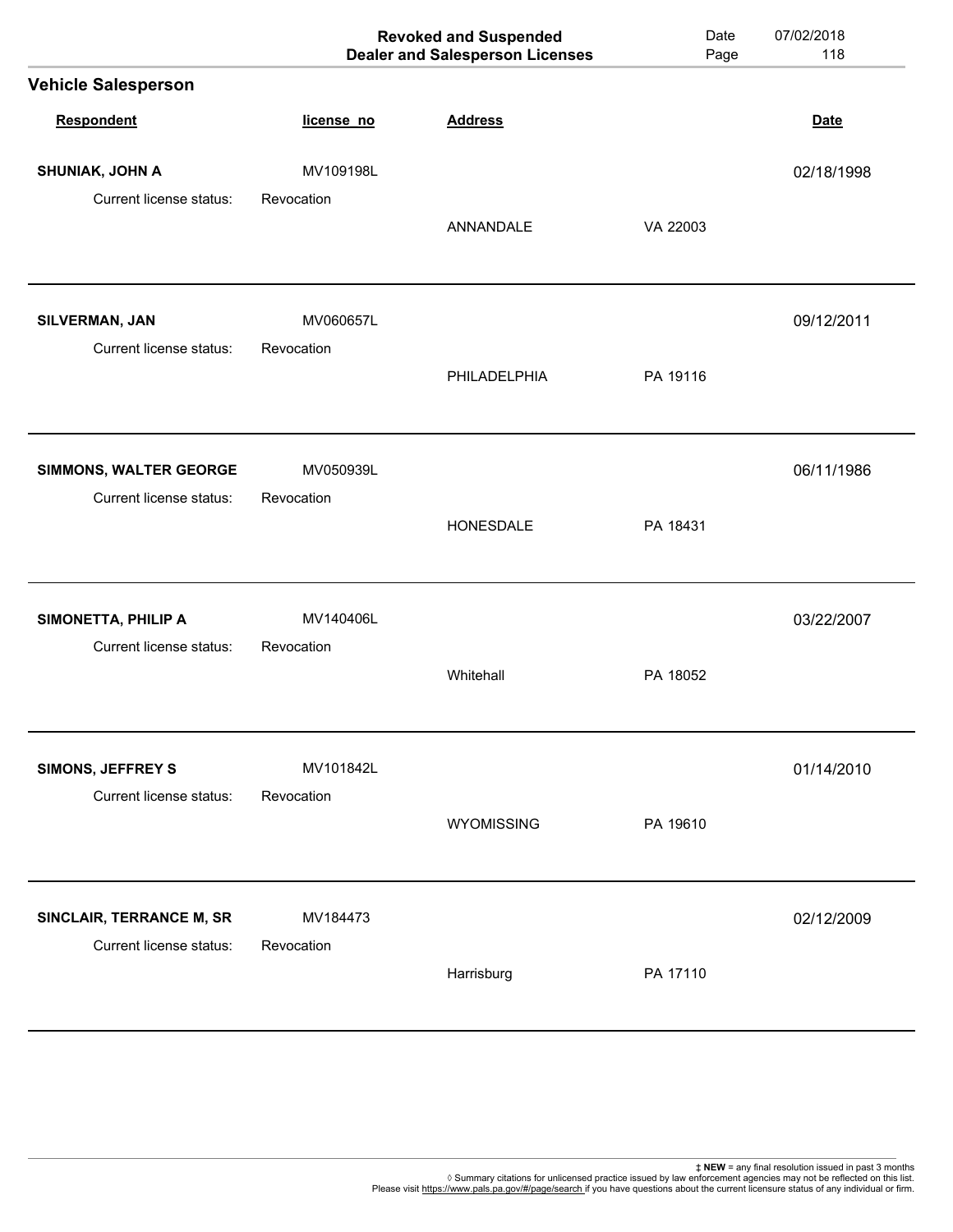|                                                     |                         | <b>Revoked and Suspended</b><br><b>Dealer and Salesperson Licenses</b> | Date<br>Page | 07/02/2018<br>119 |
|-----------------------------------------------------|-------------------------|------------------------------------------------------------------------|--------------|-------------------|
| <b>Vehicle Salesperson</b>                          |                         |                                                                        |              |                   |
| Respondent                                          | license_no              | <b>Address</b>                                                         |              | <b>Date</b>       |
| <b>SKATULER, MICHAEL J</b>                          | MV119495L               |                                                                        |              | 04/12/2005        |
| Current license status:                             | Revocation              | <b>LARKSVILLE</b>                                                      | PA 18651     |                   |
| <b>SKILLIN, DONALD J</b><br>Current license status: | MV117067L<br>Revocation |                                                                        |              | 05/03/1996        |
|                                                     |                         | <b>INDIANA</b>                                                         | PA 15701     |                   |
| <b>SKINNER, JASON R</b>                             | MV104634L               |                                                                        |              | 10/27/1999        |
| Current license status:                             | Suspension              | <b>HAMBURG</b>                                                         | PA 19526     |                   |
| SMALLWOOD, DONALD E, JR                             | MV100516L               |                                                                        |              | 03/01/2017        |
| Current license status:                             | Revocation              | Gibsonia                                                               | PA 15044     |                   |
| SMITH, BRIAN D                                      | MV101441L               |                                                                        |              | 07/26/2006        |
| Current license status:                             | Revocation              | Harrisburg                                                             | PA 17101     |                   |
| SMITH, CHAD M                                       | MV138818L               |                                                                        |              | 01/14/2004        |
| Current license status:                             | Revocation              | <b>HARRISBURG</b>                                                      | PA 17110     |                   |
|                                                     |                         |                                                                        |              |                   |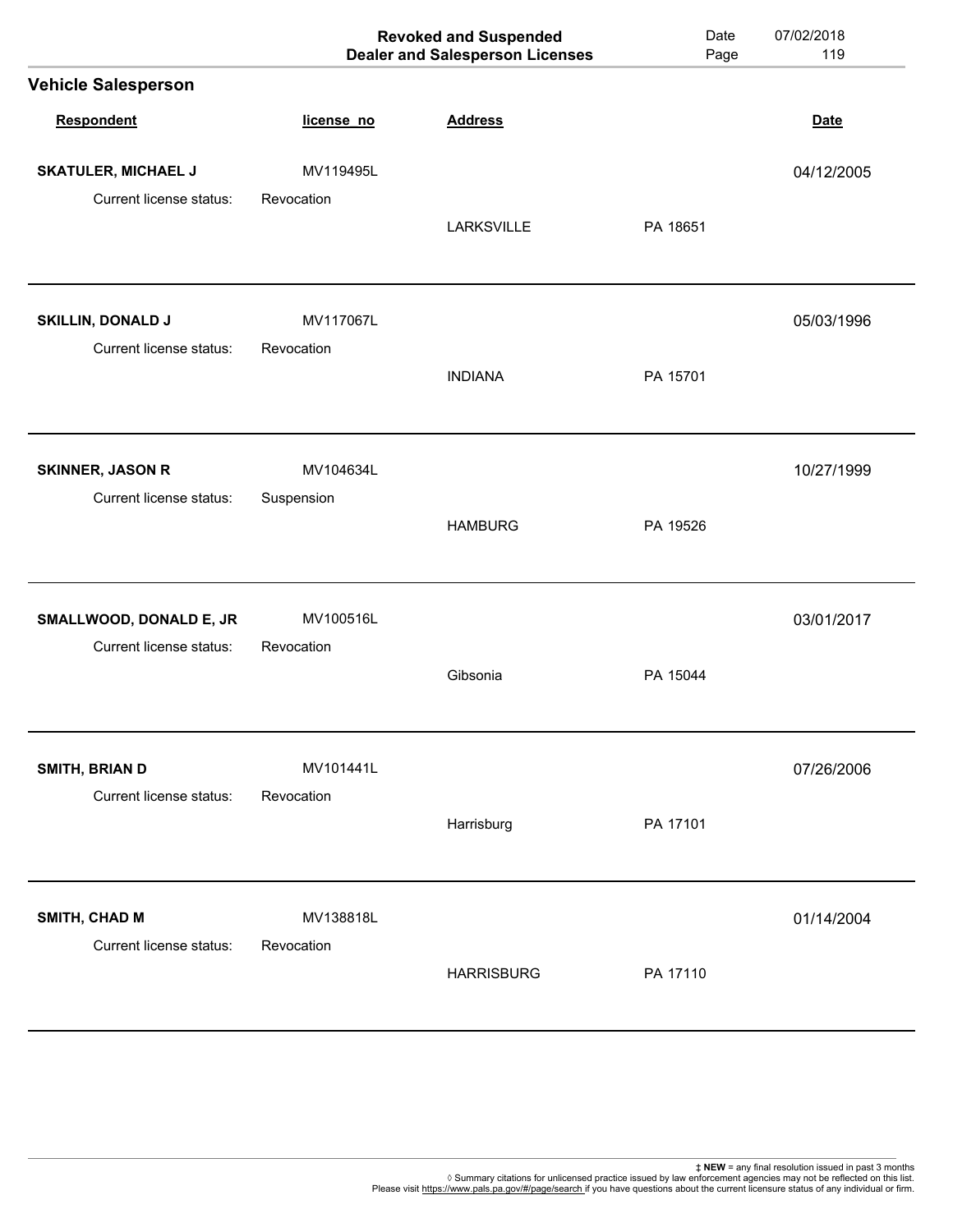|                                                  |            | <b>Revoked and Suspended</b><br><b>Dealer and Salesperson Licenses</b> | Date<br>Page | 07/02/2018<br>120 |
|--------------------------------------------------|------------|------------------------------------------------------------------------|--------------|-------------------|
| <b>Vehicle Salesperson</b>                       |            |                                                                        |              |                   |
| Respondent                                       | license_no | <b>Address</b>                                                         |              | <b>Date</b>       |
| <b>SMOULDER, STACIE A</b>                        | MV149483L  |                                                                        |              | 10/26/2006        |
| Current license status:                          | Revocation | <b>PITTSBURGH</b>                                                      | PA 15106     |                   |
| <b>SNOWELL, DON A</b><br>Current license status: | MV198767   |                                                                        |              | 10/09/2013        |
|                                                  | Revocation | <b>WYMOSSING</b>                                                       | PA 19610     |                   |
| <b>SNYDER, DAVID M</b>                           | MV146520L  |                                                                        |              | 05/23/2003        |
| Current license status:                          | Revocation | <b>ALLENTOWN</b>                                                       | PA 18104     |                   |
| <b>SOFFE, DOUGLAS S</b>                          | MV147013L  |                                                                        |              | 01/17/2001        |
| Current license status:                          | Revocation | <b>EMMITSBURG</b>                                                      | MD 21727     |                   |
| <b>SOULEYMANE, AHMED H</b>                       | MV207111   |                                                                        |              | 09/15/2014        |
| Current license status:                          | Revocation | <b>HARRISBURG</b>                                                      | PA 17111     |                   |
| <b>SPALLONE, PETER ANTHONY</b>                   | MV060521L  |                                                                        |              | 08/19/1988        |
| Current license status:                          | Revocation | <b>ELYSBURG</b>                                                        | PA 17824     |                   |
|                                                  |            |                                                                        |              |                   |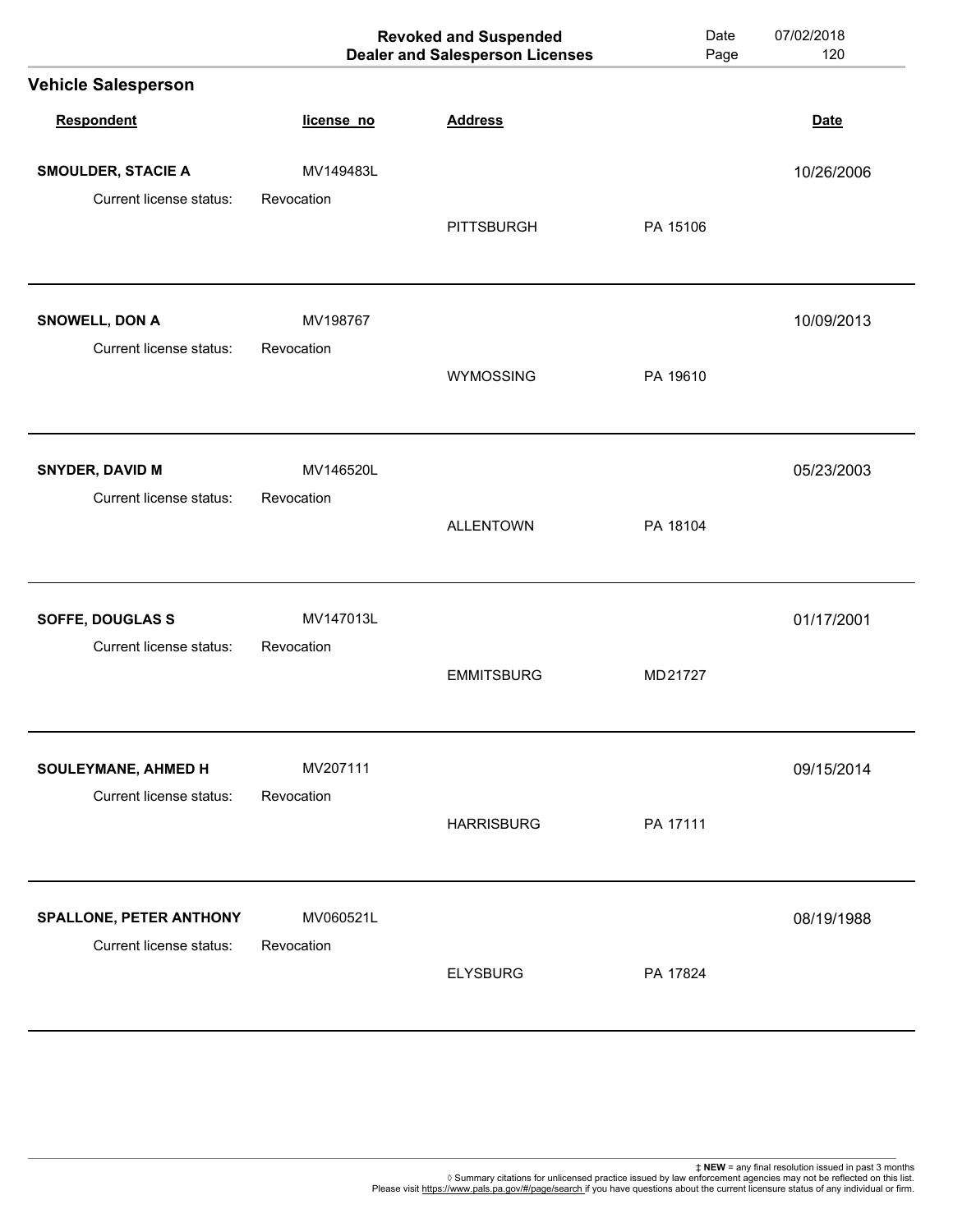|                            |            | <b>Revoked and Suspended</b><br><b>Dealer and Salesperson Licenses</b> | Date<br>Page | 07/02/2018<br>121 |
|----------------------------|------------|------------------------------------------------------------------------|--------------|-------------------|
| <b>Vehicle Salesperson</b> |            |                                                                        |              |                   |
| Respondent                 | license_no | <b>Address</b>                                                         |              | <b>Date</b>       |
| <b>SPRENG, CRYSTAL L</b>   | MV227135   |                                                                        |              | 01/05/2018        |
| Current license status:    | Suspension | CABOT                                                                  | PA 16023     |                   |
| <b>SPRINGER, RICHARD L</b> | MV110385L  |                                                                        |              | 02/27/1995        |
| Current license status:    | Revocation | <b>MORRISVILLE</b>                                                     | PA 19067     |                   |
| <b>STACK, WHITNEY W</b>    | MV244088   |                                                                        |              | 06/29/2017        |
| Current license status:    | Revocation | Pittsburgh                                                             | PA 15216     |                   |
| <b>STAKE, WILLIAM C</b>    | MV098725L  |                                                                        |              | 10/13/2016        |
| Current license status:    | Revocation | Chambersburg                                                           | PA 17202     |                   |
| <b>STANBRO, SHAWN L</b>    | MV200039   |                                                                        |              | 03/12/2018        |
| Current license status:    | Suspension | union city                                                             | PA 16438     |                   |
| STEELE, ELBERT W, II       | MV031210L  |                                                                        |              | 04/23/1986        |
| Current license status:    | Suspension | <b>WYALUSING PA</b>                                                    | PA 18853     |                   |
|                            |            |                                                                        |              |                   |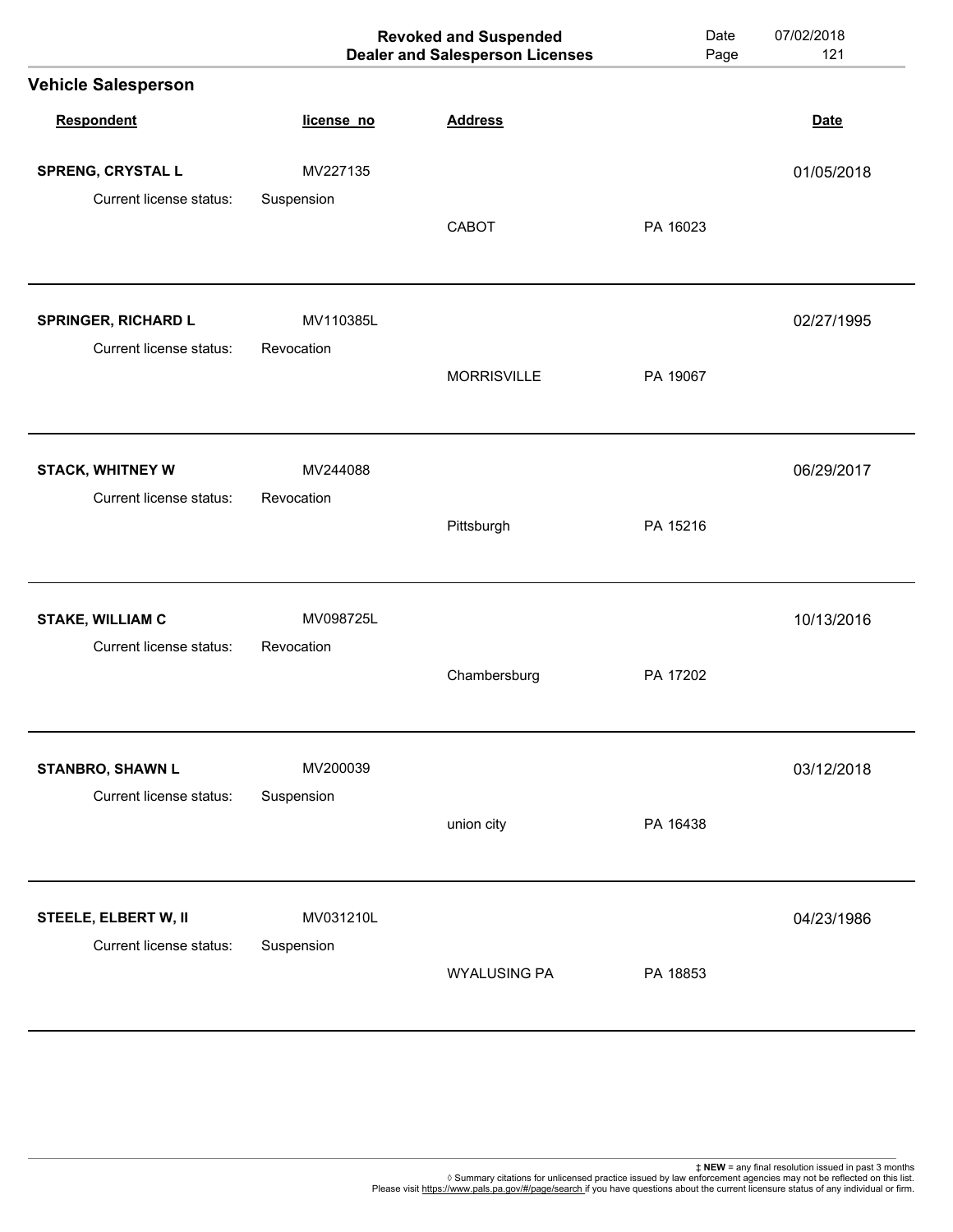|                                              |                        | <b>Revoked and Suspended</b><br><b>Dealer and Salesperson Licenses</b> | Date<br>Page | 07/02/2018<br>122 |
|----------------------------------------------|------------------------|------------------------------------------------------------------------|--------------|-------------------|
| <b>Vehicle Salesperson</b>                   |                        |                                                                        |              |                   |
| <b>Respondent</b>                            | license_no             | <b>Address</b>                                                         |              | <b>Date</b>       |
| STEGARI, EUGENIU                             | MV227147               |                                                                        |              | 09/11/2017        |
| Current license status:                      | Suspension             | Philadelphia                                                           | PA 19115     |                   |
| STIFFLER, BLAKE A<br>Current license status: | MV193469<br>Revocation |                                                                        |              | 06/08/2016        |
|                                              |                        | Hollidaysburg                                                          | PA 16648     |                   |
| <b>STIFFLER, DARRELL S</b>                   | MV036910L              |                                                                        |              | 11/24/1987        |
| Current license status:                      | Revocation             | <b>HOLLIDAYSBURG</b>                                                   | PA 16648     |                   |
| <b>STOKES, DENNIS R</b>                      | MV218029               |                                                                        |              | 11/14/2013        |
| Current license status:                      | Revocation             | Chambersburg                                                           | PA 17202     |                   |
| <b>STONE, HERBERT W</b>                      | MV076218L              |                                                                        |              | 08/17/1998        |
| Current license status:                      | Revocation             | <b>YORK</b>                                                            | PA 17402     |                   |
| STORCH, JAY H                                | MV034687L              |                                                                        |              | 02/16/1989        |
| Current license status:                      | Revocation             | STATE COLLEGE                                                          | PA 16801     |                   |
|                                              |                        |                                                                        |              |                   |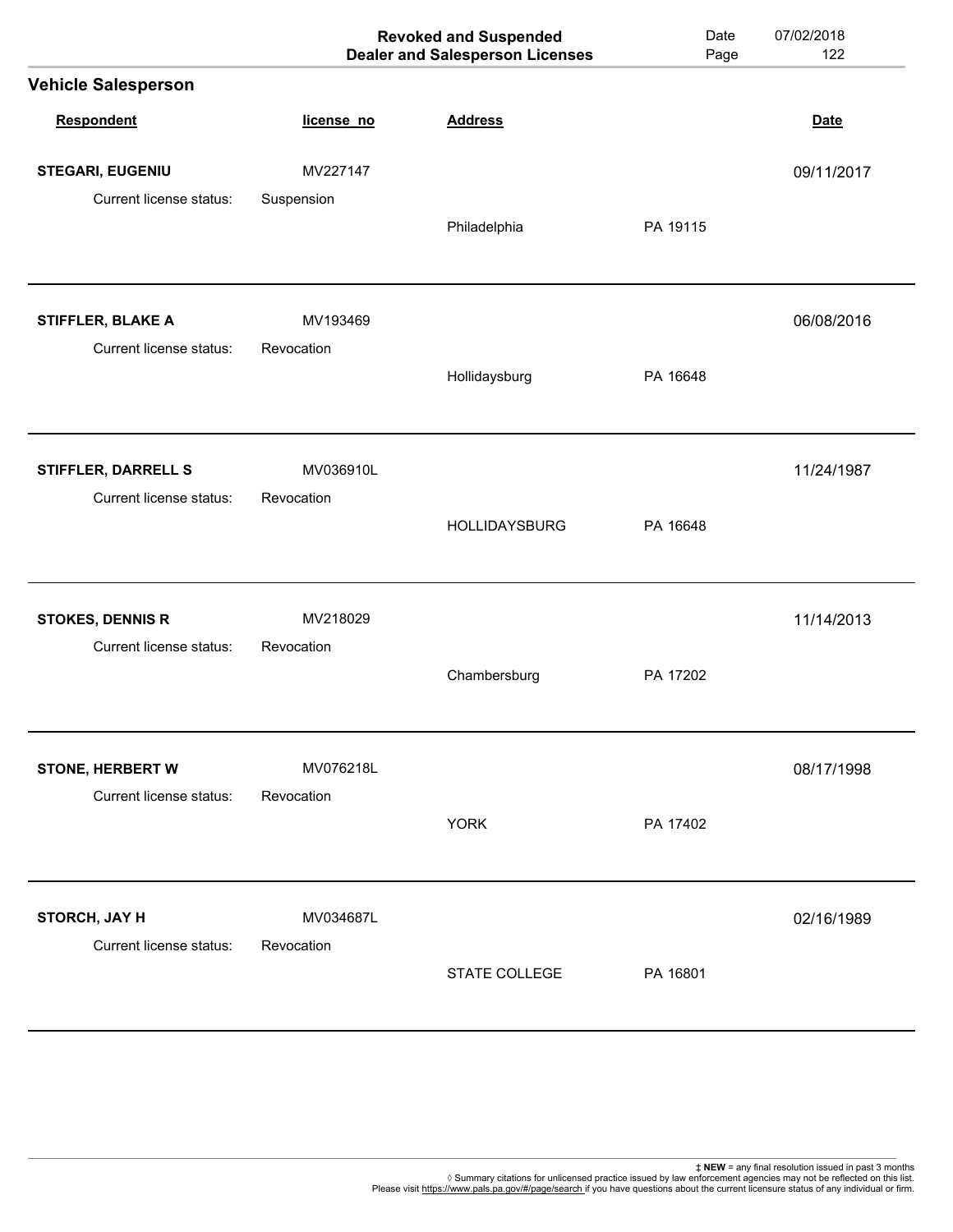|                              |            | <b>Revoked and Suspended</b><br><b>Dealer and Salesperson Licenses</b> | Date<br>Page | 07/02/2018<br>123 |
|------------------------------|------------|------------------------------------------------------------------------|--------------|-------------------|
| <b>Vehicle Salesperson</b>   |            |                                                                        |              |                   |
| Respondent                   | license_no | <b>Address</b>                                                         |              | <b>Date</b>       |
| <b>STRAUSE, ROBERT LEWIS</b> | MV113353L  |                                                                        |              | 06/10/2016        |
| Current license status:      | Suspension | Reading                                                                | PA 19605     |                   |
| <b>STROUSE, ALLEN C</b>      | MV010066L  |                                                                        |              | 05/11/2000        |
| Current license status:      | Suspension | <b>SCHYKL HAVEN</b>                                                    | PA 17972     |                   |
| <b>STULL, JOHN E</b>         | MV032843L  |                                                                        |              | 05/07/2018        |
| Current license status:      | Suspension |                                                                        |              |                   |
| *********<br>NEW<br>******** |            | <b>YORK</b>                                                            | PA 17405     |                   |
| SULLENBERGER, GEORGE F, SR   | MV055665L  |                                                                        |              | 08/22/1988        |
| Current license status:      | Revocation | <b>ENOLA</b>                                                           | PA 17025     |                   |
| SULOFF, PAUL EDWARD          | MV063591L  |                                                                        |              | 06/17/2014        |
| Current license status:      | Revocation | <b>MIFFLINTOWN</b>                                                     | PA 17059     |                   |
| <b>SWEIGART, PETER J</b>     | MV151250L  |                                                                        |              | 12/31/2007        |
| Current license status:      | Suspension | Parkesburg                                                             | PA 19365     |                   |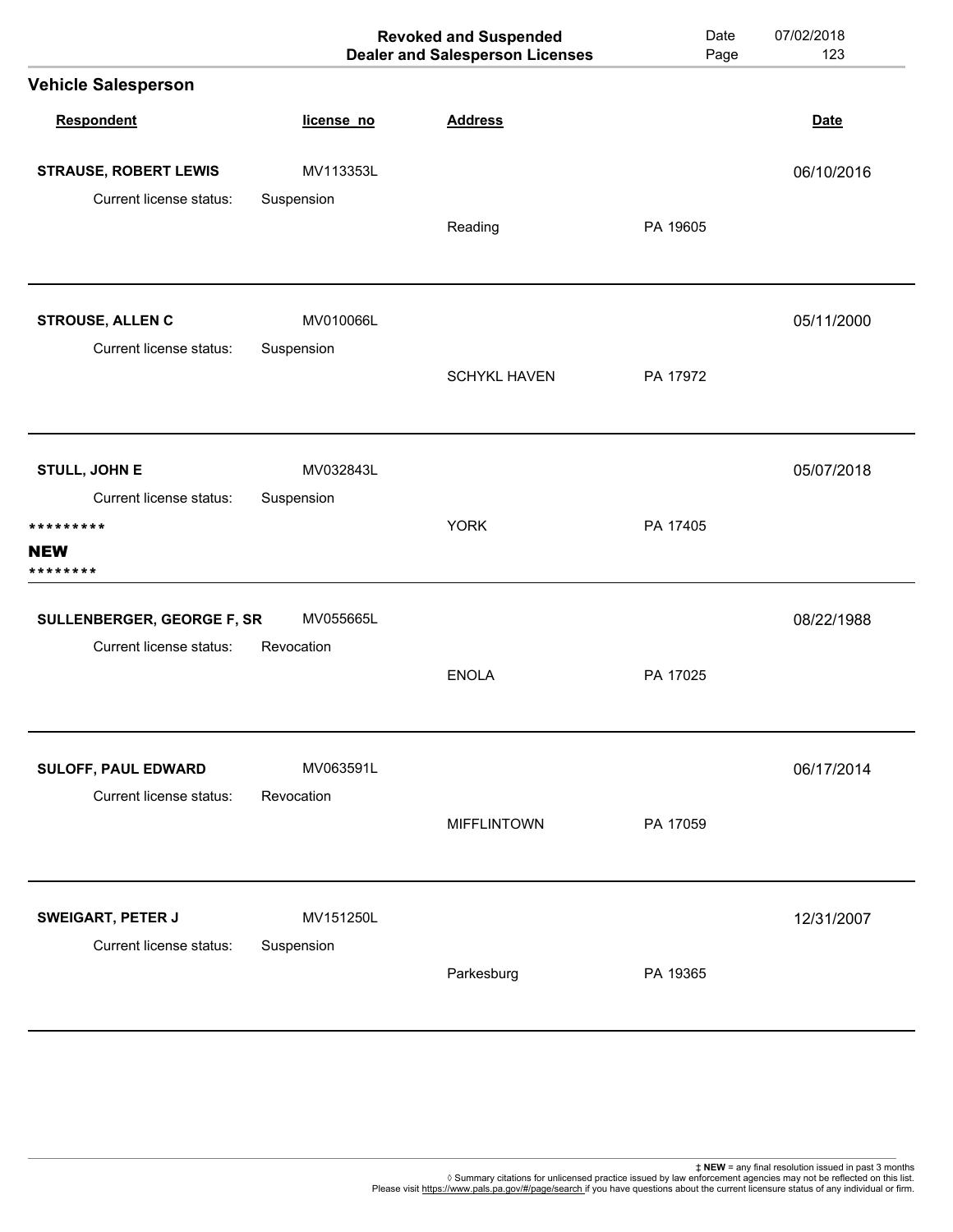|                               |            | <b>Revoked and Suspended</b><br><b>Dealer and Salesperson Licenses</b> | Date<br>Page | 07/02/2018<br>124 |
|-------------------------------|------------|------------------------------------------------------------------------|--------------|-------------------|
| <b>Vehicle Salesperson</b>    |            |                                                                        |              |                   |
| <b>Respondent</b>             | license_no | <b>Address</b>                                                         |              | <b>Date</b>       |
| <b>SWITZER, NORMAN LEE</b>    | MV084035L  |                                                                        |              | 11/14/2013        |
| Current license status:       | Suspension | Avonmore                                                               | PA 15618     |                   |
| TALARICO, TODD N              | MV156710L  |                                                                        |              | 05/07/2008        |
| Current license status:       | Suspension | <b>Sinking Spring</b>                                                  | PA 19608     |                   |
| <b>TARASI, WILLIAM N</b>      | MV001861L  |                                                                        |              | 02/20/1990        |
| Current license status:       | Revocation | PENN HILLS                                                             | PA 15135     |                   |
| TAVOLETTI, CAESAR WILLIAM, JR | MV053591L  |                                                                        |              | 01/20/1989        |
| Current license status:       | Suspension | CARNEGIE                                                               | PA 15106     |                   |
| <b>TAYLOR, ROBERT T</b>       | MV165695L  |                                                                        |              | 07/19/2004        |
| Current license status:       | Revocation | <b>HARRISBURG</b>                                                      | PA 17104     |                   |
| TEDESCO, FRANK D              | MV167576   |                                                                        |              | 03/08/2010        |
| Current license status:       | Revocation | Verona                                                                 | PA 15147     |                   |
|                               |            |                                                                        |              |                   |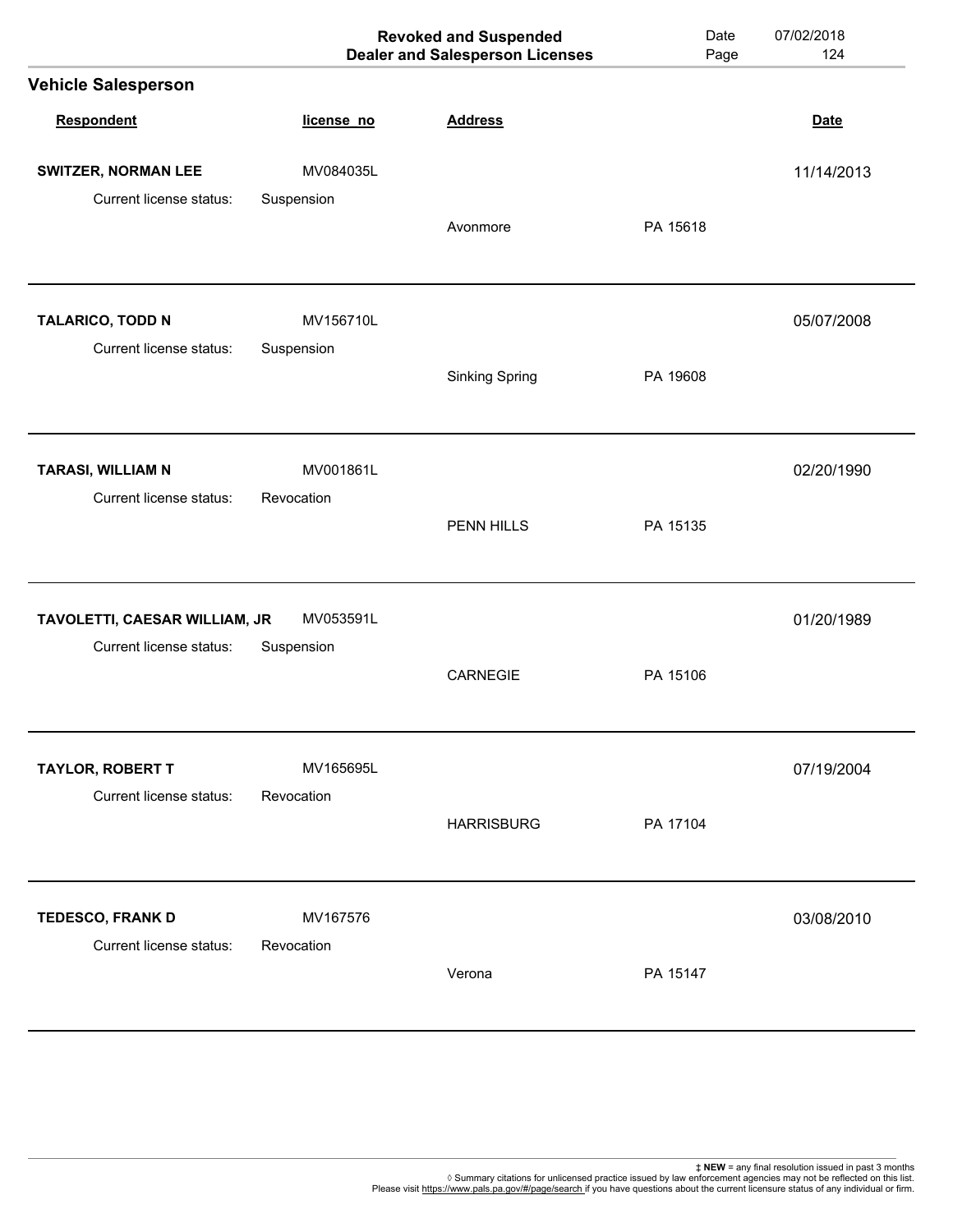|                            |            | <b>Revoked and Suspended</b><br><b>Dealer and Salesperson Licenses</b> | Date<br>Page | 07/02/2018<br>125 |
|----------------------------|------------|------------------------------------------------------------------------|--------------|-------------------|
| <b>Vehicle Salesperson</b> |            |                                                                        |              |                   |
| Respondent                 | license_no | <b>Address</b>                                                         |              | <b>Date</b>       |
| TEGETHOFF, JAMES J         | MV179985   |                                                                        |              | 10/27/2017        |
| Current license status:    | Suspension | Marcus Hook                                                            | PA 19061     |                   |
| <b>TESTA, THOMAS E</b>     | MV100296L  |                                                                        |              | 08/10/2006        |
| Current license status:    | Revocation | <b>GREENSBURG</b>                                                      | PA 15601     |                   |
| THOMAS, JAMES L            | MV167258L  |                                                                        |              | 01/25/2006        |
| Current license status:    | Revocation | <b>CHAMBERSBURG</b>                                                    | PA 17201     |                   |
| THOMAS, MARK C             | MV225836   |                                                                        |              | 07/15/2016        |
| Current license status:    | Suspension | <b>Wilkes Barre</b>                                                    | PA 18702     |                   |
| THOMAS, STEVE              | MV156309L  |                                                                        |              | 02/28/2005        |
| Current license status:    | Revocation | PHILADELPHIA                                                           | PA 19149     |                   |
| TIMMS, CYNTHIA ANN         | MV210916   |                                                                        |              | 12/31/2007        |
| Current license status:    | Suspension | <b>Clarks Summit</b>                                                   | PA 18411     |                   |
|                            |            |                                                                        |              |                   |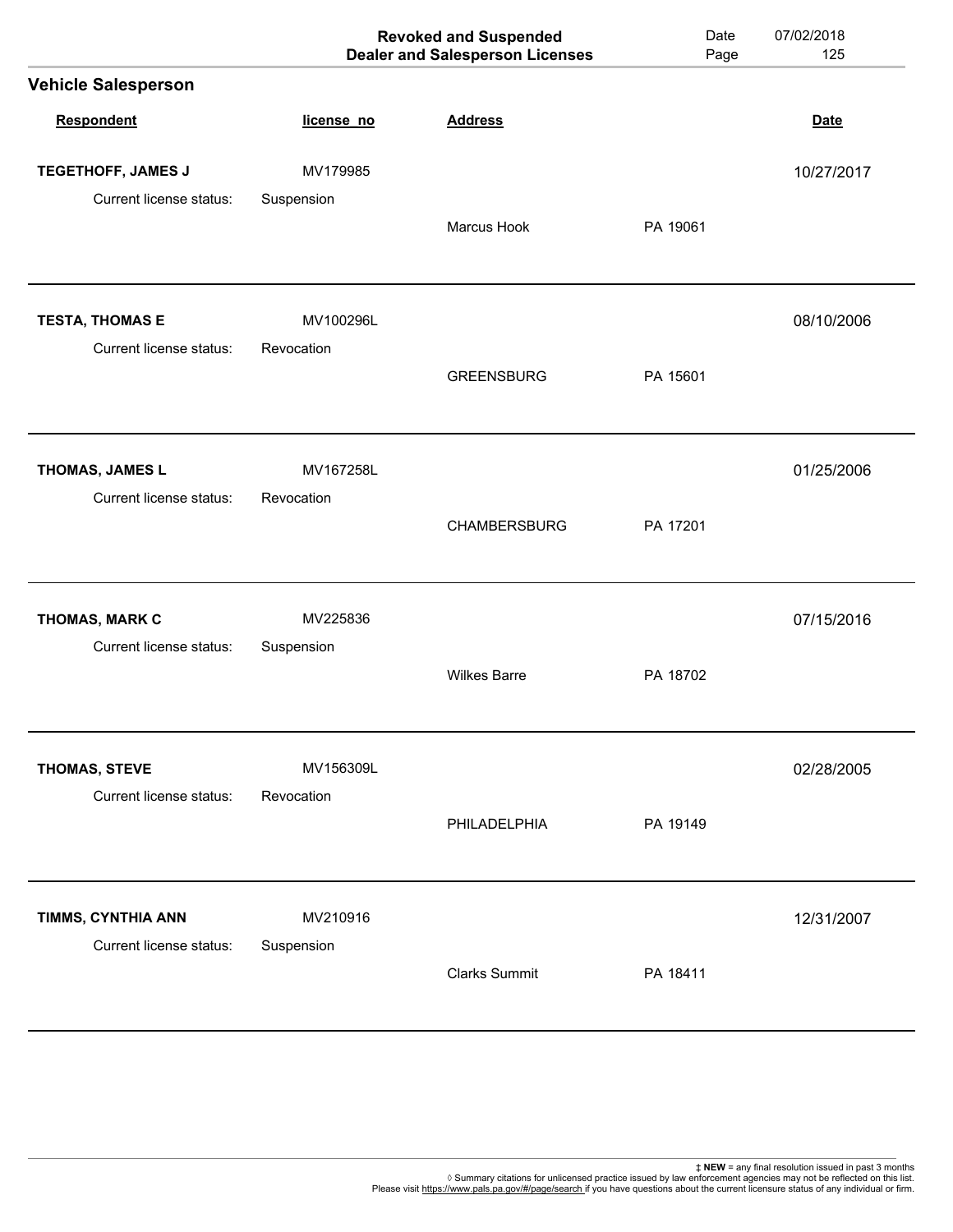|                                                  |                         | <b>Revoked and Suspended</b><br><b>Dealer and Salesperson Licenses</b> | Date<br>Page | 07/02/2018<br>126 |
|--------------------------------------------------|-------------------------|------------------------------------------------------------------------|--------------|-------------------|
| <b>Vehicle Salesperson</b>                       |                         |                                                                        |              |                   |
| Respondent                                       | license_no              | <b>Address</b>                                                         |              | <b>Date</b>       |
| TOLSTONOG, ALAN R                                | MV026550L               |                                                                        |              | 02/15/1991        |
| Current license status:                          | Revocation              | PHILA                                                                  | PA 19116     |                   |
| TRABBOLD, FREDERICK H<br>Current license status: | MV006100L<br>Revocation |                                                                        |              | 06/02/2012        |
|                                                  |                         | <b>COATESVILLE</b>                                                     | PA 19320     |                   |
| TRIPP, LAURENCE W                                | MV026668L               |                                                                        |              | 06/04/1997        |
| Current license status:                          | Revocation              | <b>MECHANICSBURG</b>                                                   | PA 17055     |                   |
| TRISTANI, JON ROBERT                             | MV088979L               |                                                                        |              | 10/17/2006        |
| Current license status:                          | Revocation              | <b>DUNBAR</b>                                                          | PA 15431     |                   |
| <b>TURCHETTA, FREDDIE</b>                        | MV014926L               |                                                                        |              | 07/19/2002        |
| Current license status:                          | Revocation              | <b>ALTOONA</b>                                                         | PA 16602     |                   |
| <b>TURNER, PAUL A</b>                            | MV108634L               |                                                                        |              | 09/10/2012        |
| Current license status:                          | Revocation              | <b>Braddock</b>                                                        | PA 15104     |                   |
|                                                  |                         |                                                                        |              |                   |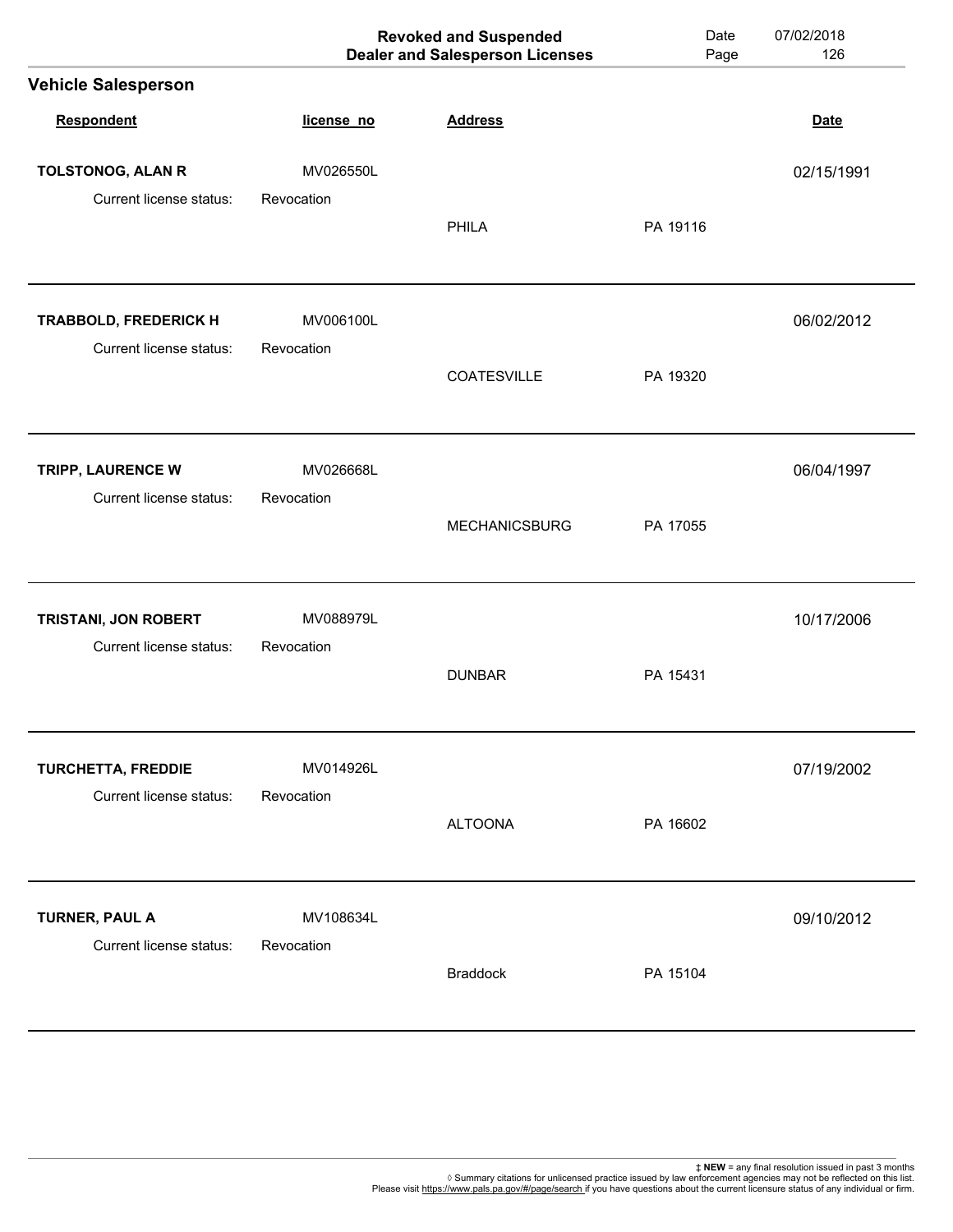|                                              |                        | <b>Revoked and Suspended</b><br><b>Dealer and Salesperson Licenses</b> | Date<br>Page | 07/02/2018<br>127 |
|----------------------------------------------|------------------------|------------------------------------------------------------------------|--------------|-------------------|
| <b>Vehicle Salesperson</b>                   |                        |                                                                        |              |                   |
| Respondent                                   | license_no             | <b>Address</b>                                                         |              | <b>Date</b>       |
| <b>URBANICK, MICHAEL J, III</b>              | MV168012               |                                                                        |              | 06/26/2017        |
| Current license status:                      | Suspension             | <b>DICKSON CITY</b>                                                    | PA 18519     |                   |
| URFFER, JESSICA L<br>Current license status: | MV212166<br>Revocation |                                                                        |              | 12/08/2016        |
|                                              |                        | Boyertown                                                              | PA 19512     |                   |
| <b>VADELLA, JOSEPH</b>                       | MV117891L              |                                                                        |              | 08/13/2007        |
| Current license status:                      | Revocation             | CARBONDALE                                                             | PA 18407     |                   |
| <b>VANDERPOOL, PHILIP R</b>                  | MV081291L              |                                                                        |              | 12/28/2004        |
| Current license status:                      | Revocation             | <b>BARTON</b>                                                          | NY 13734     |                   |
| <b>VASCO, ANTHONY, III</b>                   | MV069447L              |                                                                        |              | 11/18/1993        |
| Current license status:                      | Revocation             | <b>CAMP HILL</b>                                                       | PA 17011     |                   |
| VAZQUEZ, DAVID                               | MV117722L              |                                                                        |              | 11/23/1998        |
| Current license status:                      | Revocation             | S WILLIAMSPORT                                                         | PA 17701     |                   |
|                                              |                        |                                                                        |              |                   |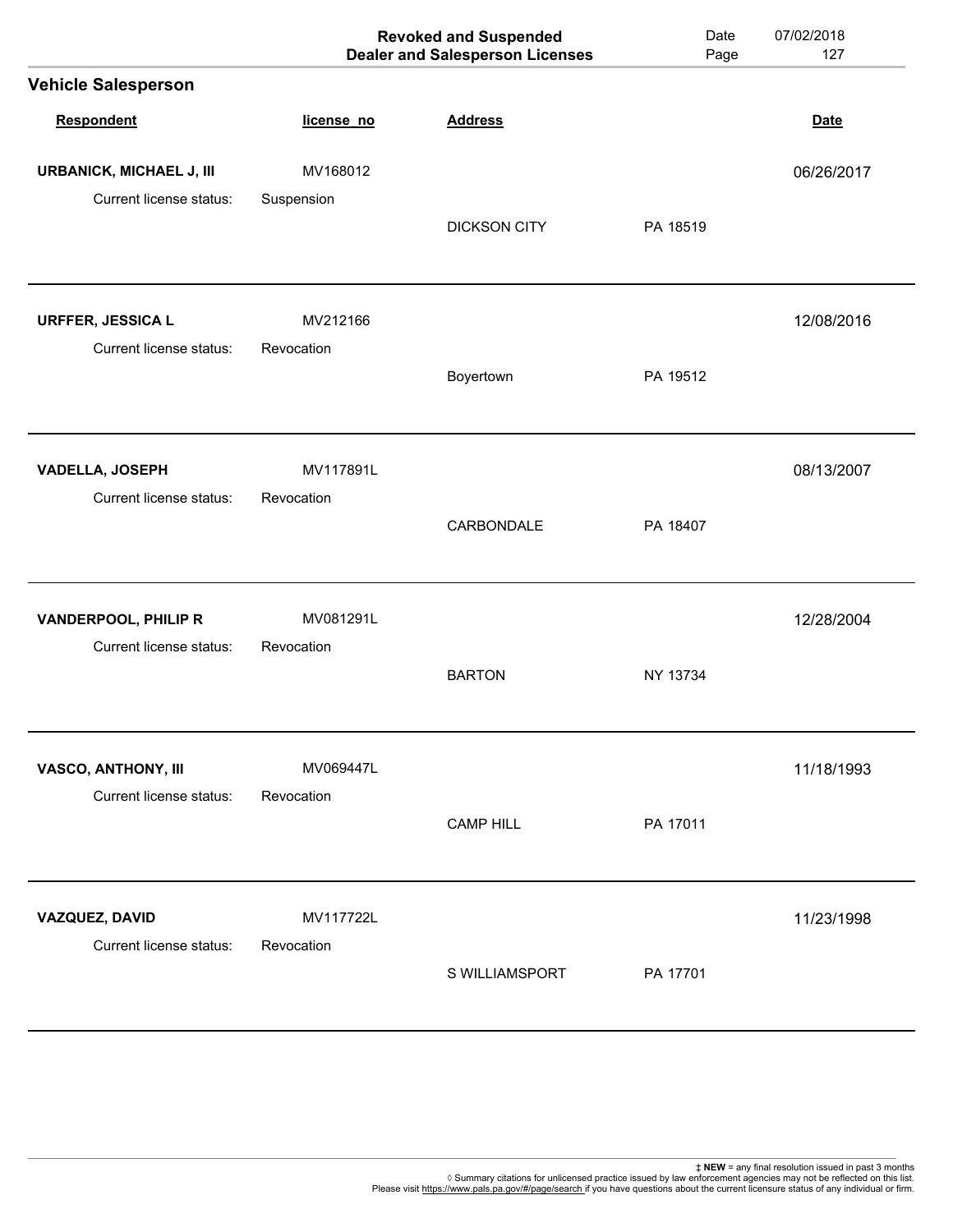|                               |            | <b>Revoked and Suspended</b><br><b>Dealer and Salesperson Licenses</b> | Date<br>Page | 07/02/2018<br>128 |
|-------------------------------|------------|------------------------------------------------------------------------|--------------|-------------------|
| <b>Vehicle Salesperson</b>    |            |                                                                        |              |                   |
| Respondent                    | license_no | <b>Address</b>                                                         |              | <b>Date</b>       |
| <b>VENNERI, MICHAEL J</b>     | MV203535   |                                                                        |              | 06/08/2015        |
| Current license status:       | Suspension | Steelton                                                               | PA 17113     |                   |
| <b>VENTRICE, PAUL DOUGLAS</b> | MV053964L  |                                                                        |              | 12/19/1997        |
| Current license status:       | Revocation | <b>PITTSBURGH</b>                                                      | PA 15217     |                   |
| <b>VERRATTI, MICHAEL V</b>    | MV042437L  |                                                                        |              | 03/05/1986        |
| Current license status:       | Suspension | <b>HARWOOD</b>                                                         | PA 18201     |                   |
| <b>VESCI, RONALD</b>          | MV077616L  |                                                                        |              | 04/24/1998        |
| Current license status:       | Revocation | <b>PITTSBURGH</b>                                                      | PA 15221     |                   |
| <b>VONGPATHOUM, AINOY</b>     | MV187400   |                                                                        |              | 11/06/2014        |
| Current license status:       | Revocation | Morgantown                                                             | PA 19543     |                   |
| <b>VOSBURGH, RONALD C</b>     | MV192613   |                                                                        |              | 11/17/2008        |
| Current license status:       | Revocation | Erie                                                                   | PA 16504     |                   |
|                               |            |                                                                        |              |                   |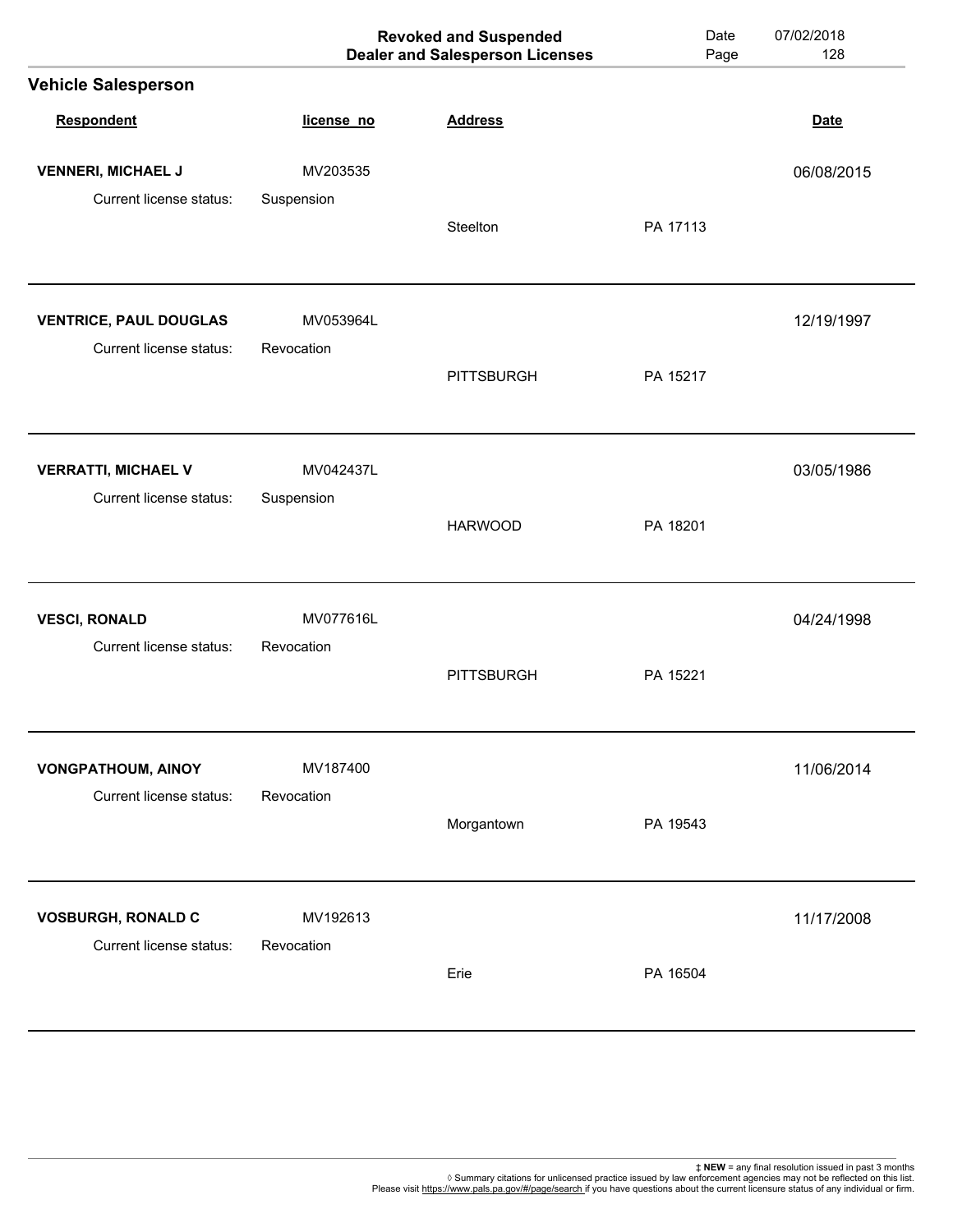|                                                 | <b>Revoked and Suspended</b><br><b>Dealer and Salesperson Licenses</b> |                   | Date<br>Page | 07/02/2018<br>129 |
|-------------------------------------------------|------------------------------------------------------------------------|-------------------|--------------|-------------------|
| <b>Vehicle Salesperson</b>                      |                                                                        |                   |              |                   |
| Respondent                                      | license_no                                                             | <b>Address</b>    |              | <b>Date</b>       |
| <b>WALKER, DALE L</b>                           | MV031417L                                                              |                   |              | 06/17/2005        |
| Current license status:                         | Revocation                                                             | <b>HAZLETON</b>   | PA 18201     |                   |
| <b>WALTA, ALBERT</b><br>Current license status: | MV120046L<br>Revocation                                                |                   |              | 10/19/2012        |
|                                                 |                                                                        | Dunmore           | PA 18512     |                   |
| <b>WASKO, GEORGE M</b>                          | MV011072L                                                              |                   |              | 10/27/2006        |
| Current license status:                         | Revocation                                                             | <b>BROOKVILLE</b> | PA 15825     |                   |
| <b>WASKO, SUSAN E</b>                           | MV101887L                                                              |                   |              | 11/27/2006        |
| Current license status:                         | Revocation                                                             | <b>BROOKVILLE</b> | PA 15825     |                   |
| WEIBEL, JEFFREY D                               | MV107446L                                                              |                   |              | 05/19/1994        |
| Current license status:                         | Revocation                                                             | <b>ALLENTOWN</b>  | PA 18103     |                   |
| <b>WEIMER, PAUL D</b>                           | MV100507L                                                              |                   |              | 11/15/1991        |
| Current license status:                         | Revocation                                                             | N VERSAILLES      | PA 15137     |                   |
|                                                 |                                                                        |                   |              |                   |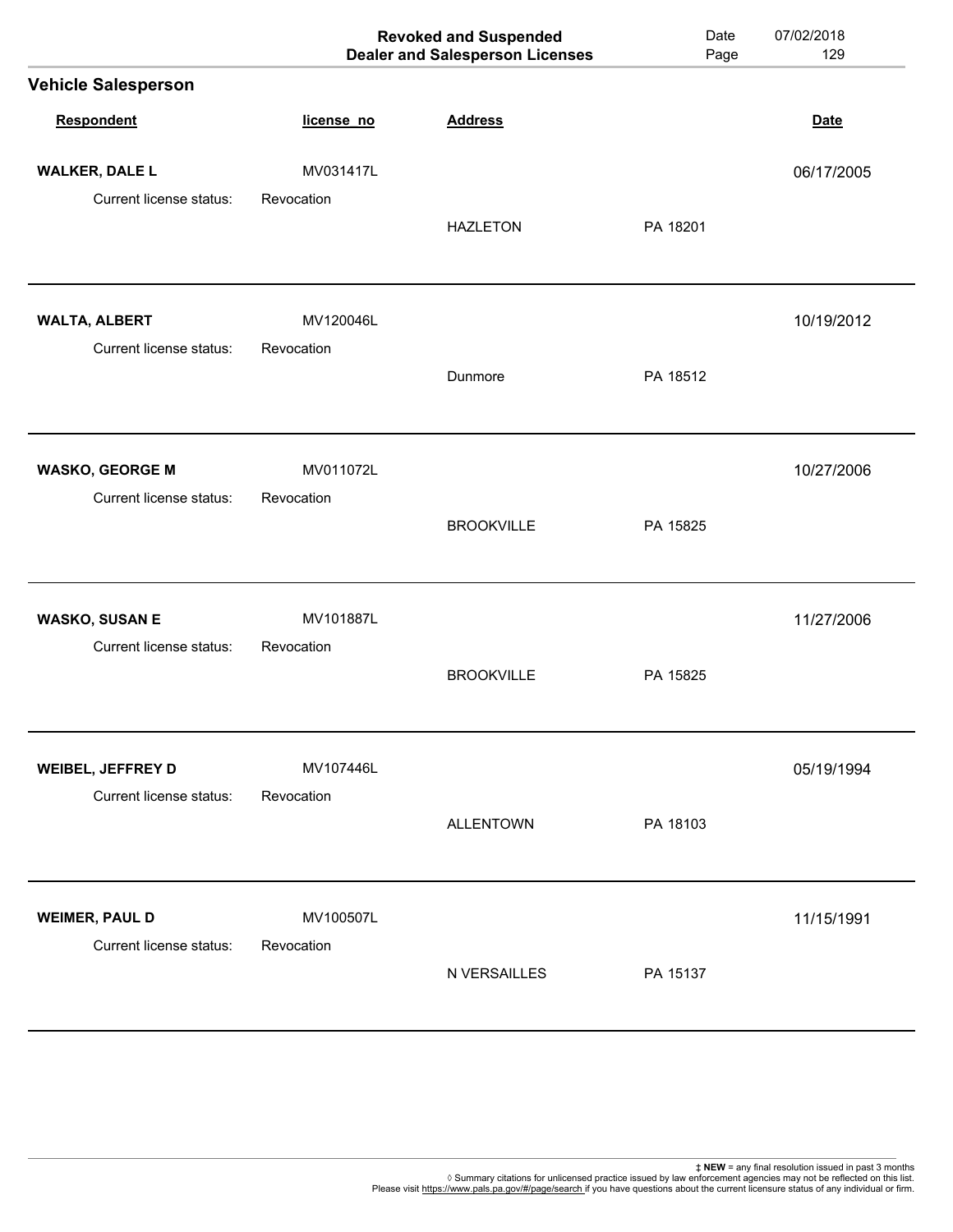|                                                   | <b>Revoked and Suspended</b><br><b>Dealer and Salesperson Licenses</b> |                   | Date<br>Page | 07/02/2018<br>130 |
|---------------------------------------------------|------------------------------------------------------------------------|-------------------|--------------|-------------------|
| <b>Vehicle Salesperson</b>                        |                                                                        |                   |              |                   |
| <b>Respondent</b>                                 | license_no                                                             | <b>Address</b>    |              | <b>Date</b>       |
| <b>WEIMER, RENARD H</b>                           | MV028035L                                                              |                   |              | 03/18/2013        |
| Current license status:                           | Suspension                                                             | Mount Pleasant    | PA 15666     |                   |
| <b>WELLS, SHEILA V</b><br>Current license status: | MV129654L                                                              |                   |              | 07/15/2010        |
|                                                   | Revocation                                                             | <b>RED LION</b>   | PA 17356     |                   |
| <b>WIENER, ERIC JEFFREY</b>                       | MV073798L                                                              |                   |              | 01/15/1999        |
| Current license status:                           | Revocation                                                             | <b>HARRISBURG</b> | PA 17108     |                   |
| <b>WILLIAMS, ANTHONY D</b>                        | MV181646                                                               |                   |              | 03/24/2005        |
| Current license status:                           | Revocation                                                             | PHILADELPHIA      | PA 19144     |                   |
| <b>WILLIAMS, SHAWN P</b>                          | MV100422L                                                              |                   |              | 09/18/2006        |
| Current license status:                           | Revocation                                                             | <b>ACME</b>       | PA 15610     |                   |
| <b>WILLIAMS, STEPHEN L, JR</b>                    | MV140524L                                                              |                   |              | 05/20/1998        |
| Current license status:                           | Revocation                                                             | NEW HOPE          | PA 18938     |                   |
|                                                   |                                                                        |                   |              |                   |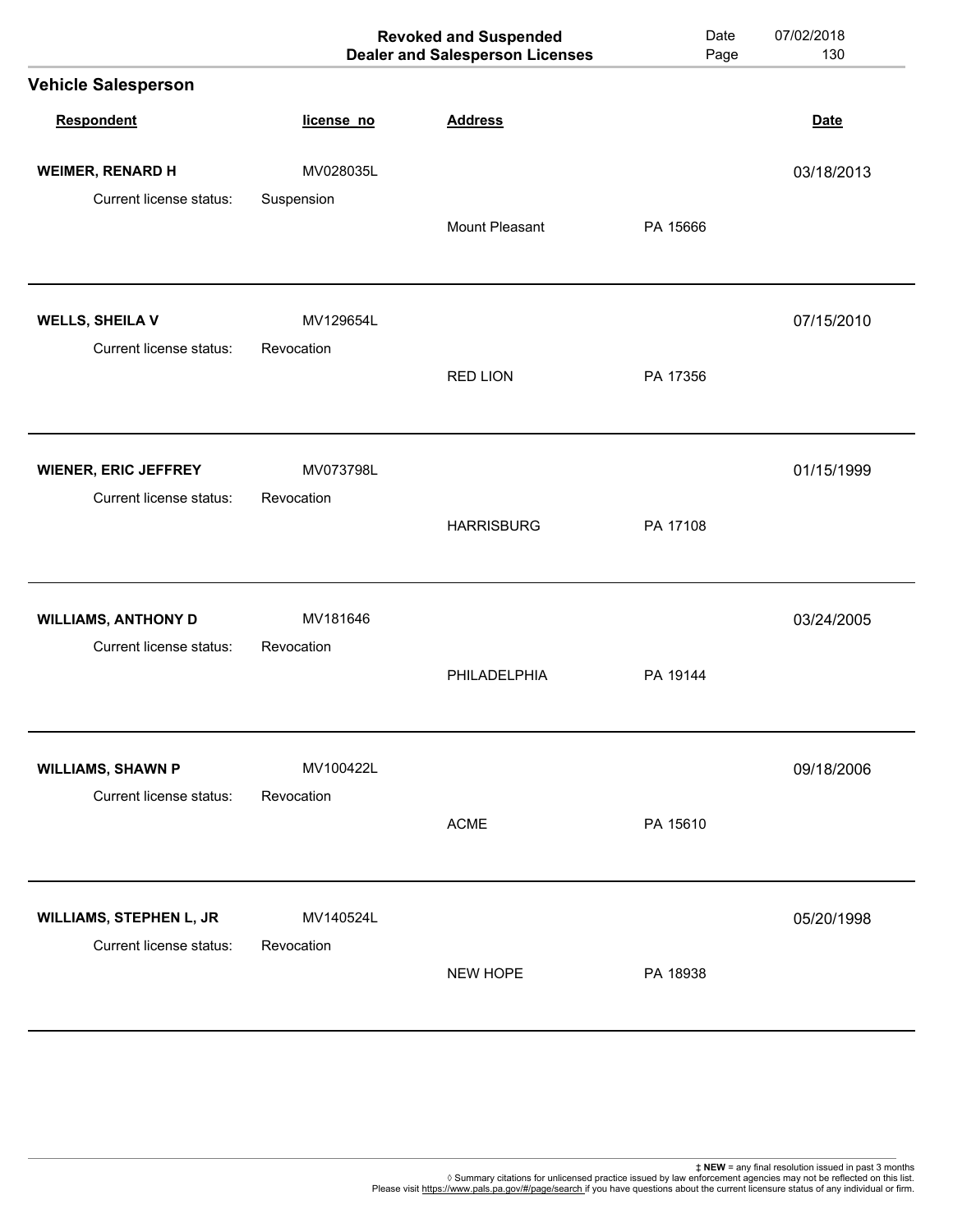|                                                 | <b>Revoked and Suspended</b><br><b>Dealer and Salesperson Licenses</b> |                    | Date<br>Page | 07/02/2018<br>131 |
|-------------------------------------------------|------------------------------------------------------------------------|--------------------|--------------|-------------------|
| <b>Vehicle Salesperson</b>                      |                                                                        |                    |              |                   |
| Respondent                                      | license_no                                                             | <b>Address</b>     |              | <b>Date</b>       |
| <b>WILLIAMS, TERRENCE G</b>                     | MV116161L                                                              |                    |              | 06/17/2005        |
| Current license status:                         | Revocation                                                             | <b>ELKINS PARK</b> | PA 19027     |                   |
| <b>WILLS, JOHN L</b><br>Current license status: | MV039144L<br>Revocation                                                |                    |              | 02/16/1990        |
|                                                 |                                                                        | PHILADELPHIA       | PA 19140     |                   |
| <b>WILLS, ROBERT CARL</b>                       | MV052570L                                                              |                    |              | 05/18/1990        |
| Current license status:                         | Revocation                                                             | <b>NORWOOD</b>     | PA 19074     |                   |
| <b>WILSON, WOODROW</b>                          | MV133603L                                                              |                    |              | 11/18/2011        |
| Current license status:                         | Revocation                                                             | Philadelphia       | PA 19111     |                   |
| WINGARD, GARY I                                 | MV015206L                                                              |                    |              | 08/18/1989        |
| Current license status:                         | Revocation                                                             | <b>ELTON</b>       | PA 15934     |                   |
| <b>WITHEROW, CRAWFORD J</b>                     | MV167224L                                                              |                    |              | 09/08/2016        |
| Current license status:                         | Revocation                                                             | hollidaysburg      | PA 16648     |                   |
|                                                 |                                                                        |                    |              |                   |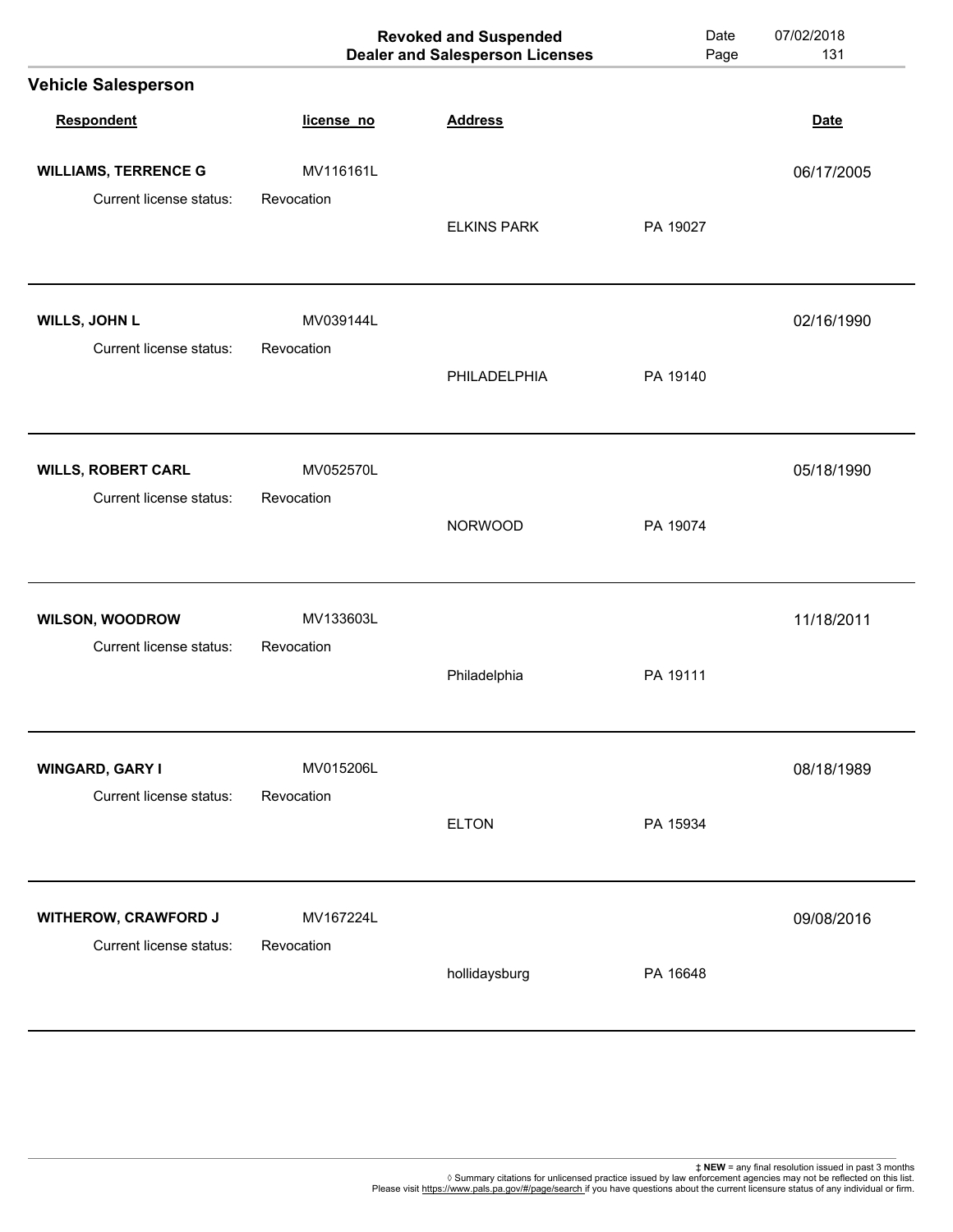|                                                            |                         | <b>Revoked and Suspended</b><br><b>Dealer and Salesperson Licenses</b> | Date<br>Page | 07/02/2018<br>132 |
|------------------------------------------------------------|-------------------------|------------------------------------------------------------------------|--------------|-------------------|
| <b>Vehicle Salesperson</b>                                 |                         |                                                                        |              |                   |
| Respondent                                                 | license_no              | <b>Address</b>                                                         |              | <b>Date</b>       |
| <b>WOLF, JERRY</b>                                         | MV135268L               |                                                                        |              | 03/21/1997        |
| Current license status:                                    | Revocation              | Allentown                                                              | PA 18103     |                   |
| <b>WOODRING, RAYMOND G, III</b><br>Current license status: | MV148321L<br>Revocation |                                                                        |              | 03/19/2003        |
|                                                            |                         | <b>ALTOONA</b>                                                         | PA 16602     |                   |
| <b>WOODS, SHEILA M</b>                                     | MV184813                |                                                                        |              | 11/09/2009        |
| Current license status:                                    | Revocation              | Pittsburgh                                                             | PA 15214     |                   |
| YAHNER, CHRISTOPHER MARTIN                                 | MV137150L               |                                                                        |              | 05/06/2011        |
| Current license status:                                    | Suspension              | Cogan Station                                                          | PA 17728     |                   |
| YAWORSKI, MICHAEL G                                        | MV104745L               |                                                                        |              | 08/18/1994        |
| Current license status:                                    | Revocation              | <b>MUNCY</b>                                                           | PA 17756     |                   |
| YOUNG, NICOLE M                                            | MV212306                |                                                                        |              | 09/12/2013        |
| Current license status:                                    | Revocation              | Reynoldsville                                                          | PA 15851     |                   |
|                                                            |                         |                                                                        |              |                   |